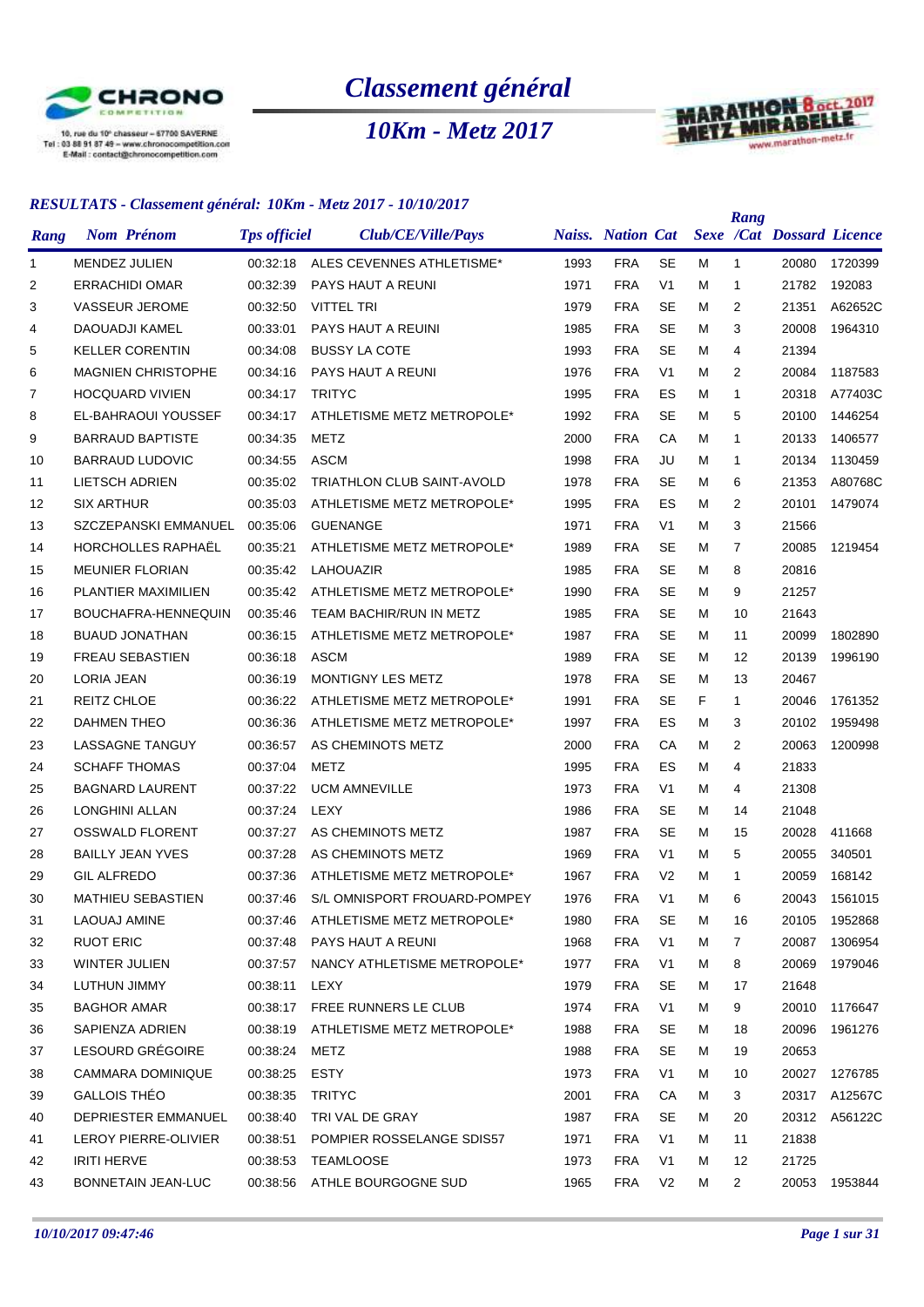| Rang | <b>Nom Prénom</b>          | <b>Tps officiel</b> | Club/CE/Ville/Pays              |      | <b>Naiss.</b> Nation Cat |                |    | Rang           | <b>Sexe /Cat Dossard Licence</b> |         |
|------|----------------------------|---------------------|---------------------------------|------|--------------------------|----------------|----|----------------|----------------------------------|---------|
| 44   | HIRSCHMULLER FRÉDÉRI       | 00:38:56            | <b>STRASBOURG</b>               | 1972 | <b>FRA</b>               | V <sub>1</sub> | М  | 13             | 20528                            |         |
| 45   | <b>ACKERMANN CHRISTOPH</b> | 00:38:57            | <b>CHAMESOLUX</b>               | 1971 | <b>FRA</b>               | V <sub>1</sub> | м  | 14             | 21039                            |         |
| 46   | <b>HUG GILLES</b>          | 00:39:00            | AS GUENANGE                     | 1973 | <b>FRA</b>               | V <sub>1</sub> | М  | 15             | 20032                            | 1959671 |
| 47   | <b>KEINERKNECHT ANTONY</b> | 00:39:08            | OFP EA VAL DE LORRAINE          | 1982 | <b>FRA</b>               | <b>SE</b>      | м  | 21             | 20005                            | 1776161 |
| 48   | <b>FENARD OLIVIER</b>      | 00:39:26            | ATHLETISME METZ METROPOLE*      | 1984 | <b>FRA</b>               | <b>SE</b>      | М  | 22             | 20048                            | 1761357 |
| 49   | <b>LANG OLIVIER</b>        | 00:39:27            | <b>THIONVILLE</b>               | 1974 | <b>FRA</b>               | V <sub>1</sub> | М  | 16             | 21041                            |         |
| 50   | <b>GALFOUT KADER</b>       | 00:39:30            | <b>TEAM V</b>                   | 1974 | <b>FRA</b>               | V <sub>1</sub> | М  | 17             | 21588                            |         |
| 51   | <b>BRUNETTE PIERRE</b>     | 00:39:44            | <b>NOISSEVILLE</b>              | 1986 | <b>FRA</b>               | <b>SE</b>      | М  | 23             | 21627                            |         |
| 52   | <b>BLANC MICHEL</b>        | 00:39:46            | <b>FFA</b>                      | 1963 | <b>FRA</b>               | V <sub>2</sub> | М  | 3              | 20006                            | 1025785 |
| 53   | <b>BLASQUEZ ALAIN</b>      | 00:39:51            | <b>BLASQUEZ</b>                 | 1956 | <b>FRA</b>               | V <sub>3</sub> | М  | $\mathbf{1}$   | 20044                            | 805397  |
| 54   | <b>SLAWINSKI MICHAEL</b>   | 00:39:58            | MOYEUVRE GRANDE                 | 1982 | <b>FRA</b>               | <b>SE</b>      | м  | 24             | 21176                            |         |
| 55   | <b>COMPAGNON DANY</b>      | 00:39:59            | MONTIGNY LES METZ               | 1992 | <b>FRA</b>               | <b>SE</b>      | м  | 25             | 20589                            |         |
| 56   | ZIEGELMEYER SYLVAIN        | 00:40:04            | <b>CA MALLING</b>               | 1981 | <b>FRA</b>               | <b>SE</b>      | М  | 26             | 20717                            |         |
| 57   | <b>LEZZIERO MAXIME</b>     | 00:40:09            | <b>MECLEUVES</b>                | 1988 | <b>FRA</b>               | <b>SE</b>      | М  | 27             | 21804                            |         |
| 58   | <b>SCHAEFER SERGE</b>      | 00:40:13            | ATHLETISME METZ METROPOLE*      | 1952 | <b>FRA</b>               | V <sub>3</sub> | М  | 2              | 20142                            | 261686  |
| 59   | <b>SEMROUNI YANIS</b>      | 00:40:23            | U-MAC                           | 1995 | <b>FRA</b>               | ES             | М  | 5              | 20136                            | 1538034 |
| 60   | <b>HUYGHE VINCENT</b>      | 00:40:24            | <b>AC DAMPICOURT</b>            | 1963 | <b>BEL</b>               | V <sub>2</sub> | М  | 4              | 20400                            |         |
| 61   | <b>MARCHAL ADELINE</b>     | 00:40:24            | ATHLETISME METZ METROPOLE*      | 1986 | <b>FRA</b>               | <b>SE</b>      | F. | $\overline{2}$ | 20047                            | 1364915 |
| 62   | MISSLIN JEAN-LUC           | 00:40:25            | <b>HAGANIS</b>                  | 1959 | <b>FRA</b>               | V <sub>2</sub> | М  | 5              | 21552                            |         |
| 63   | <b>DESONGINS SILVERE</b>   | 00:40:27            | LORRY-LES-METZ                  | 1992 | <b>FRA</b>               | <b>SE</b>      | М  | 28             | 21676                            |         |
| 64   | <b>ANDRE CHRISTOPHE</b>    | 00:40:27            | ENTREPRISE JEAN LEFEBVRE LORRAI | 1973 | <b>FRA</b>               | V <sub>1</sub> | м  | 18             | 20837                            |         |
| 65   | <b>CANTELE DENIS</b>       | 00:40:29            | <b>METZ</b>                     | 1977 | <b>FRA</b>               | V <sub>1</sub> | М  | 19             | 21120                            |         |
| 66   | <b>VENANDET NICOLAS</b>    | 00:40:31            | LE BAN SAINT MARTIN             | 1978 | <b>FRA</b>               | <b>SE</b>      | М  | 29             | 21805                            |         |
| 67   | OLHAGARAY JEROME           | 00:40:31            | <b>BALLANCOURT SUR ESSONNE</b>  | 1986 | <b>FRA</b>               | <b>SE</b>      | М  | 30             | 20922                            |         |
| 68   | <b>TEMPO FRANÇOIS</b>      | 00:40:41            | <b>SPORT 2000</b>               | 1964 | <b>FRA</b>               | V <sub>2</sub> | М  | 6              | 21208                            |         |
| 69   | <b>HELMER JEROME</b>       | 00:40:45            | GANDRANGE                       | 1979 | <b>RANC</b>              | <b>SE</b>      | М  | 31             | 21772                            |         |
| 70   | KLEIN MATHIEU              | 00:40:45            | <b>METZ</b>                     | 1989 | <b>FRA</b>               | <b>SE</b>      | М  | 32             | 21090                            |         |
| 71   | <b>GILLES BENOIT</b>       | 00:40:46            | ATHLETISME METZ METROPOLE*      | 1973 | <b>FRA</b>               | V <sub>1</sub> | м  | 20             | 20081                            | 1017551 |
| 72   | <b>GONZALES PASCAL</b>     | 00:40:48            | RUNNERFLOWER.COM                | 1973 | <b>FRA</b>               | V <sub>1</sub> | М  | 21             | 21005                            |         |
| 73   | <b>CLERC LAURENT</b>       | 00:40:51            | AS CHEMINOTS METZ               | 1969 | <b>FRA</b>               | V <sub>1</sub> | М  | 22             | 20004                            | 1650532 |
| 74   | <b>BARRAUD BENEDICT</b>    | 00:40:52 ASCM       |                                 | 1970 | <b>FRA</b>               | V <sub>1</sub> | Μ  | 23             | 20132                            | 1816916 |
| 75   | MALATRAY BRUNO             | 00:41:02            | AS CHEMINOTS METZ               | 1960 | <b>FRA</b>               | V <sub>2</sub> | м  | 7              | 20138                            | 246765  |
| 76   | <b>MAGNIER PHILIPPE</b>    | 00:41:05            | S/L OMNISPORT FROUARD-POMPEY    | 1960 | <b>FRA</b>               | V <sub>2</sub> | М  | 8              | 20050                            | 172594  |
| 77   | THIL BASTIEN               | 00:41:07            | <b>HAGER SAS</b>                | 1991 | <b>FRA</b>               | <b>SE</b>      | м  | 33             | 21649                            |         |
| 78   | DUVAL PIERRE HENRY         | 00:41:12            | PONT A MOUSSON                  | 1982 | <b>FRA</b>               | <b>SE</b>      | м  | 34             | 21824                            |         |
| 79   | <b>CHERIGUENE BENOIT</b>   | 00:41:27            | UEM                             | 1992 | <b>FRA</b>               | <b>SE</b>      | м  | 35             | 20454                            |         |
| 80   | ANTOINE JEAN LUC           | 00:41:29            | <b>METZ</b>                     | 1955 | <b>FRA</b>               | V <sub>3</sub> | Μ  | 3              | 21847                            |         |
| 81   | <b>SCHUMACHER ALAIN</b>    | 00:41:31            | <b>PIERREVILLERS</b>            | 1971 | <b>FRA</b>               | V <sub>1</sub> | м  | 24             | 21823                            |         |
| 82   | PERGENT YOANN              | 00:41:34            | METZ                            | 1991 | <b>FRA</b>               | <b>SE</b>      | м  | 36             | 21789                            |         |
| 83   | <b>HUET HERVE</b>          | 00:41:38            | ATHLETISME METZ METROPOLE*      | 1971 | FRA                      | V <sub>1</sub> | М  | 25             | 20137                            |         |
| 84   | <b>GOUJON XAVIER</b>       | 00:41:40            | ARGANCY                         | 1965 | <b>FRA</b>               | V <sub>2</sub> | М  | 9              | 21130                            |         |
| 85   | SORNETTE JEAN YVES         | 00:41:41            | LES FOULEES DE TOM              | 1972 | <b>FRA</b>               | V <sub>1</sub> | М  | 26             | 21701                            |         |
| 86   | PANEL DAMIEN               | 00:41:44            | <b>FRIGO EST</b>                | 1982 | <b>FRA</b>               | <b>SE</b>      | м  | 37             | 20941                            |         |
| 87   | HITTINGER VALERY           | 00:41:47            | <b>NOISSEVILE</b>               | 1982 | <b>FRA</b>               | <b>SE</b>      | м  | 38             | 21812                            |         |
| 88   | <b>VALENTIN CHRISTIAN</b>  | 00:41:48            | S/L TALANGE ATHLETISME          | 1969 | <b>FRA</b>               | V <sub>1</sub> | м  | 27             | 20057                            | 835192  |
| 89   | MASSOUTY ARNO              | 00:41:51            | <b>TOBESPORT</b>                | 1973 | <b>FRA</b>               | V <sub>1</sub> | м  | 28             | 20315                            | A72289C |
| 90   | PIERSON JULIEN             | 00:41:56            | SPIRIDON                        | 1975 | <b>FRA</b>               | V1             | М  | 29             | 20805                            |         |
| 91   | ARES DAVID                 | 00:41:56            | ARGANCY                         | 1977 | <b>FRA</b>               | V <sub>1</sub> | м  | 30             | 21166                            |         |
| 92   | ANGLOMA DIMITRI            | 00:41:56            | LAXOU                           | 1977 | <b>FRA</b>               | V <sub>1</sub> | м  | 31             | 21088                            |         |
| 93   | <b>VIOT REMI</b>           |                     | 00:41:59 BRATISLAVA             | 1991 | <b>FRA</b>               | SE             | М  | 39             | 20797                            |         |
|      |                            |                     |                                 |      |                          |                |    |                |                                  |         |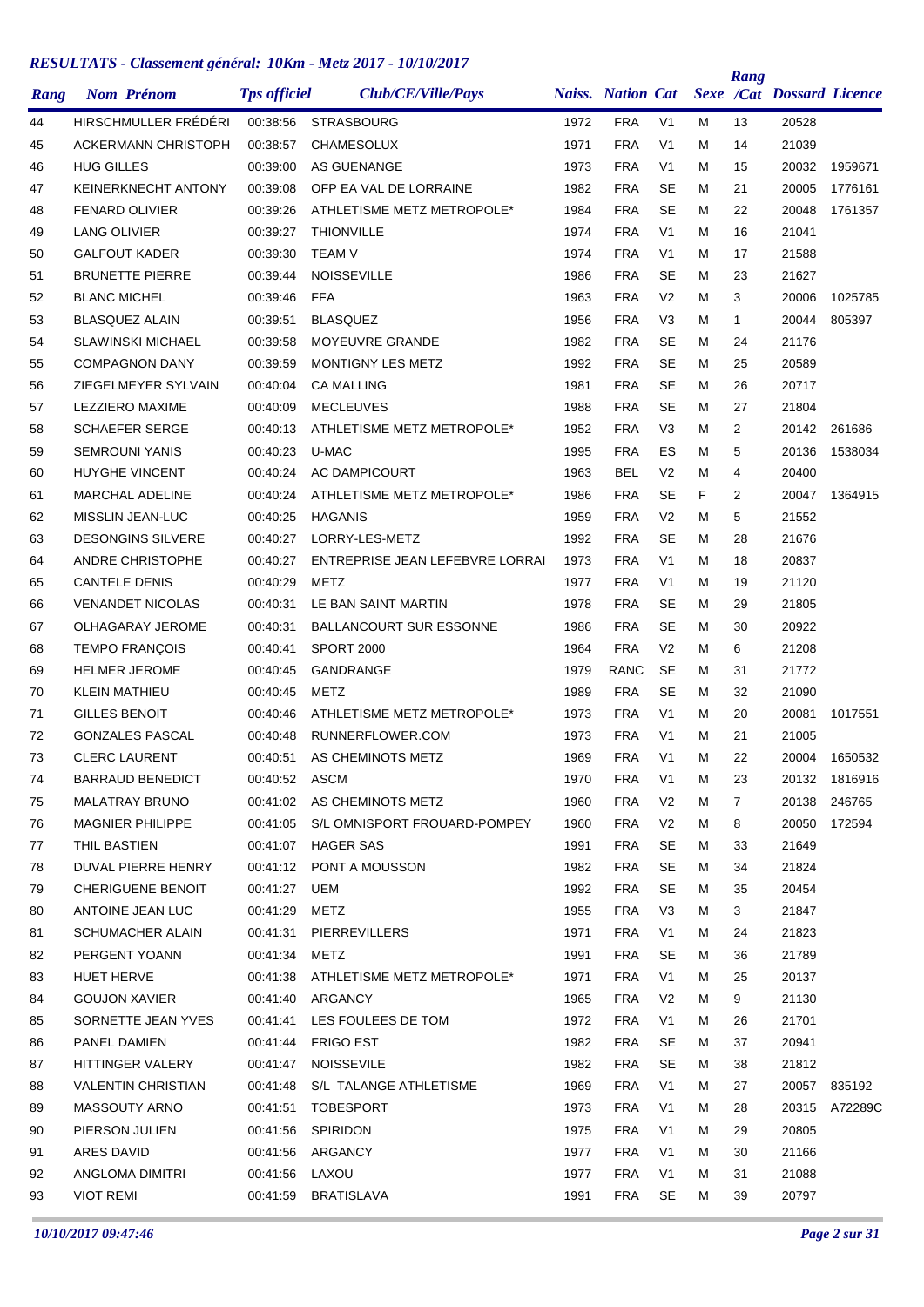| Rang | <b>Nom Prénom</b>         | <b>Tps officiel</b> | Club/CE/Ville/Pays                     |      | <b>Naiss.</b> Nation Cat |                |    | Rang         | <b>Sexe /Cat Dossard Licence</b> |               |
|------|---------------------------|---------------------|----------------------------------------|------|--------------------------|----------------|----|--------------|----------------------------------|---------------|
| 94   | SOUPART CHARLOTTE         | 00:42:02            | ATHLETISME METZ METROPOLE*             | 1982 | <b>FRA</b>               | SE             | F  | 3            | 21256                            |               |
| 95   | <b>DUHURCQ CYRIL</b>      | 00:42:10            | <b>ROSSELANGE</b>                      | 1987 | <b>FRA</b>               | <b>SE</b>      | м  | 40           | 21482                            |               |
| 96   | <b>FOREY JEAN LUC</b>     | 00:42:10            | <b>FEY</b>                             | 1967 | <b>FRA</b>               | V <sub>2</sub> | М  | 10           | 21224                            |               |
| 97   | PIERRON FLORENT           | 00:42:11            | RUNNING CLUB RIVES DE MOSELLE          | 1982 | <b>FRA</b>               | <b>SE</b>      | м  | 41           | 20012                            | 1652322       |
| 98   | SIDIBE FASSARA            | 00:42:15            | <b>FRIGO EST</b>                       | 1999 | <b>FRA</b>               | JU             | м  | 2            | 20944                            |               |
| 99   | <b>CAEL JULIETTE</b>      | 00:42:16            | ATHLETISME METZ METROPOLE*             | 1992 | <b>FRA</b>               | <b>SE</b>      | F  | 4            | 20108                            |               |
| 100  | KHANGUIELDYAN GORIK       | 00:42:20            | <b>BOXING CLUB FM</b>                  | 1999 | <b>FRA</b>               | JU             | м  | 3            | 20773                            |               |
| 101  | <b>SUPAH NICOLAS</b>      | 00:42:22            | US PALAISEAU TRIATHLON                 | 1983 | <b>FRA</b>               | SE             | м  | 42           | 20311                            | A02449C       |
| 102  | <b>FROCA LEOPOLD</b>      | 00:42:23            | SAULNY                                 | 1998 | <b>FRA</b>               | JU             | м  | 4            | 21821                            |               |
| 103  | <b>KASEL MARTIN</b>       | 00:42:26            | TG KONZ / TEAM MOSELRUNNER             | 1995 | <b>GER</b>               | ES             | М  | 6            | 21389                            |               |
| 104  | <b>BENKHALEF MUSTAPHA</b> | 00:42:37            | <b>FAMECK</b>                          | 1981 | <b>FRA</b>               | <b>SE</b>      | м  | 43           | 21708                            |               |
| 105  | <b>MARTINEZ PASCAL</b>    | 00:42:42            | MARLY                                  | 1971 | <b>FRA</b>               | V <sub>1</sub> | м  | 32           | 20750                            |               |
| 106  | <b>MOYEN CEDRIC</b>       | 00:42:42            | <b>RULLES</b>                          | 1973 | <b>BEL</b>               | V <sub>1</sub> | м  | 33           | 21220                            |               |
| 107  | LORANGE OLIVIER           | 00:42:46            | <b>FRANCE</b>                          | 1968 | <b>FRA</b>               | V <sub>1</sub> | м  | 34           | 21861                            |               |
| 108  | <b>SCHMITT JOSE</b>       | 00:42:46            | A. SARREGUEMINES SARREBOURG A          | 1955 | <b>FRA</b>               | V3             | м  | 4            | 20140                            | 962716        |
| 109  | <b>DOMICILLE THOMAS</b>   | 00:42:47            | S/L GROUPE ATHLETIC COMMERCIEN         | 1985 | <b>FRA</b>               | <b>SE</b>      | м  | 44           | 20092                            | 1590273       |
| 110  | <b>MAHMOUDI ZAKIYA</b>    | 00:42:49            | <b>FLORANGE</b>                        | 1980 | <b>FRA</b>               | <b>SE</b>      | F. | 5            | 20675                            |               |
| 111  | <b>BEAUCOUR JEREMIE</b>   | 00:42:51            | <b>METZ</b>                            | 1983 | <b>FRA</b>               | <b>SE</b>      | м  | 45           | 20693                            |               |
| 112  | COLLOVALD ARNAUD          | 00:42:54            | <b>HARMONIE MUTUELLE</b>               | 1990 | <b>FRA</b>               | <b>SE</b>      | м  | 46           | 20753                            |               |
| 113  | <b>CHENU PIERRE</b>       | 00:42:56            | LES LUCS SUR BOULOGNE                  | 1987 | <b>FRA</b>               | <b>SE</b>      | м  | 47           | 21185                            |               |
| 114  | <b>HEND BILEL</b>         | 00:42:56            | FC METZ                                | 1999 | <b>FRA</b>               | JU             | м  | 5            | 21694                            |               |
| 115  | <b>GALEK CHRISTOPHER</b>  | 00:42:59            | <b>CHEMINOT</b>                        | 1989 | <b>FRA</b>               | <b>SE</b>      | м  | 48           | 20326                            |               |
| 116  | <b>NAPOLI CLEMENT</b>     | 00:43:02            | CLUB ATHLETISME DE PUTEAUX 92          | 1992 | <b>FRA</b>               | <b>SE</b>      | м  | 49           | 20097                            | 1995905       |
| 117  | LONGUET FLORENT           | 00:43:03            | LIVERDUN                               | 1981 | <b>FRA</b>               | <b>SE</b>      | м  | 50           | 20659                            |               |
| 118  | <b>HILLARD MATHILDE</b>   | 00:43:05            | PAYS HAUT A REUNI                      | 1978 | <b>FRA</b>               | <b>SE</b>      | F  | 6            | 20094                            | 1861325       |
| 119  | SAINSARD JOHANN           | 00:43:08            | EAVL / SL OFP                          | 1975 | <b>FRA</b>               | V1             | м  | 35           | 20802                            |               |
| 120  | PIERRE-DEROUET NIELS      | 00:43:16            | <b>ACHM-CAPS TAINTRUX</b>              | 1999 | <b>FRA</b>               | JU             | М  | 6            | 21336                            | 1358429       |
| 121  | <b>MARTINI JEREMY</b>     | 00:43:21            | <b>GUENANGE</b>                        | 1991 | <b>FRA</b>               | SE             | м  | 51           | 21657                            |               |
| 122  | <b>COLLIN AXEL</b>        | 00:43:24            | ENTENTE SPORTIF THIONVILLE YUTZ        | 1992 | <b>FRA</b>               | <b>SE</b>      | м  | 52           | 20062                            | 1352140       |
| 123  | <b>BRIGNOLI STEPHANE</b>  | 00:43:29            | <b>ENNERY</b>                          | 1978 | <b>FRA</b>               | <b>SE</b>      | м  | 53           | 21276                            |               |
| 124  | <b>FLORION PAUL</b>       | 00:43:30            | METZ                                   | 1988 | <b>FRA</b>               | <b>SE</b>      | м  | 54           | 20746                            |               |
| 125  | KUPELI DENIZ              | 00:43:30            | NEOLIA LORRAINE                        | 2001 | <b>FRA</b>               | CA             | м  | 4            | 21307                            |               |
| 126  | DUMONT ANTOINE            | 00:43:31            | <b>TEAM GUTH</b>                       | 1983 | <b>FRA</b>               | SE             | м  | 55           | 20807                            |               |
| 127  | <b>GARNERY SEBASTIEN</b>  | 00:43:32            | <b>TRECOURT</b>                        | 1993 | <b>FRA</b>               | SE             | м  | 56           | 20686                            |               |
| 128  | PAQUIN THIERRY            | 00:43:37            | <b>FLORANGE OC*</b>                    | 1968 | <b>FRA</b>               | V <sub>1</sub> | м  | 36           | 20071                            | 1964461       |
| 129  | NOWACKI CHRISTOPHE        | 00:43:38            | NILVANGE                               | 1965 | <b>FRA</b>               | V <sub>2</sub> | м  | 11           | 20881                            |               |
| 130  | <b>TELLAB OMAR</b>        | 00:43:44            | <b>UCKANGE</b>                         | 1983 | <b>FRA</b>               | <b>SE</b>      | М  | 57           | 20919                            |               |
| 131  | RIGHETTI JOHAN            | 00:43:48            | MEXY                                   | 1979 | <b>FRA</b>               | <b>SE</b>      | м  | 58           | 21661                            |               |
| 132  | LOPICO FRANCK             | 00:43:51            | NILVANGE                               | 1974 | <b>FRA</b>               | V <sub>1</sub> | м  | 37           | 21499                            |               |
| 133  | <b>BEAUD ALICE</b>        | 00:43:51            | LE BAN SAINT MARTIN                    | 1995 | <b>FRA</b>               | ES             | F. | $\mathbf{1}$ | 20701                            |               |
| 134  | <b>GRUNMERTZ OLIVIER</b>  | 00:43:52            | <b>METZ</b>                            | 1988 | <b>FRA</b>               | <b>SE</b>      | м  | 59           | 21835                            |               |
| 135  | ZIMMERMANN FREDERIC       | 00:43:53            | ZIMMERMANN                             | 1975 | <b>FRA</b>               | V <sub>1</sub> | м  | 38           | 20479                            |               |
| 136  | AGNES ALAIN               | 00:43:53            | RODANGE                                | 1971 | <b>FRA</b>               | V <sub>1</sub> | м  | 39           | 21650                            |               |
| 137  | HUET OLIVIER              | 00:43:54            | AY SUR MOSELLE                         | 1975 | <b>FRA</b>               | V <sub>1</sub> | м  | 40           | 21608                            |               |
| 138  | <b>VALENTIN MIREILLE</b>  | 00:43:54            | <b>THIONVILLE</b>                      | 1965 | <b>FRA</b>               | V <sub>2</sub> | F. | $\mathbf{1}$ | 20527                            |               |
| 139  | PICAT CORENTIN            | 00:43:56            | U-MAC                                  | 1994 | <b>FRA</b>               | <b>SE</b>      | м  | 60           | 21817                            |               |
| 140  | JEUDY PASCAL              | 00:44:01            | VOIMHAUT                               | 1974 | <b>FRA</b>               | V <sub>1</sub> | м  | 41           | 21470                            |               |
| 141  | <b>CIESLIK MARC</b>       | 00:44:02            | <b>ENDURANCE SHOP DIJON</b>            | 1966 | <b>FRA</b>               | V <sub>2</sub> | м  | 12           | 20442                            |               |
| 142  | <b>HELMER GUILLAUME</b>   | 00:44:11            | <b>THIONVILLE</b>                      | 1986 | <b>FRA</b>               | <b>SE</b>      | м  | 61           | 21121                            |               |
| 143  | <b>LINDEN KEVIN</b>       |                     | 00:44:14 RUNNING CLUB RIVES DE MOSELLE | 1985 | <b>FRA</b>               | SE             | м  | 62           |                                  | 20019 1762915 |
|      |                           |                     |                                        |      |                          |                |    |              |                                  |               |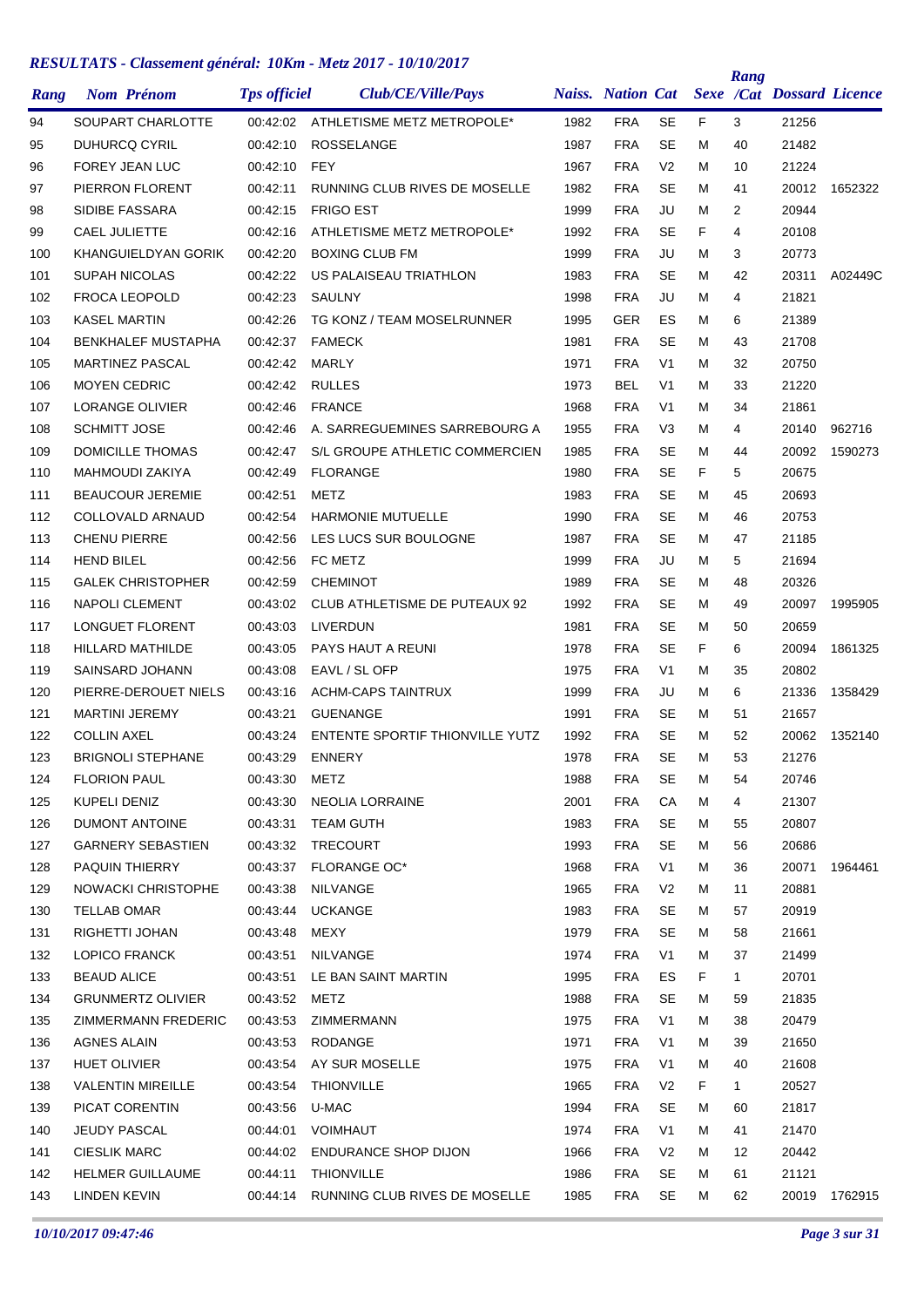| Rang | <b>Nom Prénom</b>            | <b>Tps officiel</b> | Club/CE/Ville/Pays           |      | <b>Naiss.</b> Nation Cat |                |    | Rang           | Sexe /Cat Dossard Licence |         |
|------|------------------------------|---------------------|------------------------------|------|--------------------------|----------------|----|----------------|---------------------------|---------|
| 144  | PERES HUBERT                 | 00:44:14            | <b>MONTIGNY LES METZ</b>     | 1966 | <b>FRA</b>               | V <sub>2</sub> | М  | 13             | 21491                     |         |
| 145  | <b>GALEOTTI PAUL</b>         | 00:44:17            | MAIZIÉRES LES METZ           | 1978 | <b>FRA</b>               | <b>SE</b>      | Μ  | 63             | 20625                     |         |
| 146  | <b>BUI-VAN ANTOINE</b>       | 00:44:20            | <b>VAUX</b>                  | 1981 | <b>FRA</b>               | <b>SE</b>      | М  | 64             | 21415                     |         |
| 147  | <b>KARWAT DAMIEN</b>         | 00:44:22            | <b>METZ</b>                  | 1993 | <b>FRA</b>               | <b>SE</b>      | М  | 65             | 21180                     |         |
| 148  | <b>DESBOURDES MATTHIEU</b>   | 00:44:22            | <b>JOUE LES TOURS</b>        | 1992 | <b>FRA</b>               | <b>SE</b>      | М  | 66             | 21496                     |         |
| 149  | <b>VILAIN PIERRE</b>         | 00:44:24            | <b>CSJ AUGNY</b>             | 1986 | <b>FRA</b>               | <b>SE</b>      | М  | 67             | 20873                     |         |
| 150  | <b>GUESMIA SOFIANE</b>       | 00:44:28            | <b>NEOLIA LORRAINE</b>       | 2000 | <b>FRA</b>               | СA             | Μ  | 5              | 21051                     |         |
| 151  | <b>DEPARIS PASCAL</b>        | 00:44:29            | <b>MONTIGNY LES METZ</b>     | 1971 | <b>FRA</b>               | V <sub>1</sub> | М  | 42             | 21285                     |         |
| 152  | <b>PACE YANNICK</b>          | 00:44:31            | METZ                         | 1973 | <b>FRA</b>               | V <sub>1</sub> | М  | 43             | 21094                     |         |
| 153  | <b>CAPRIO ANTOINE</b>        | 00:44:32            | <b>MOULINS LES METZ</b>      | 1961 | <b>FRA</b>               | V <sub>2</sub> | М  | 14             | 21794                     |         |
| 154  | <b>GULIZIA SALVATORE</b>     | 00:44:36            | AS CHEMINOTS METZ            | 1959 | <b>FRA</b>               | V <sub>2</sub> | М  | 15             | 20011                     | 1720235 |
| 155  | <b>GABOURY JEAN PHILIPPE</b> | 00:44:36            | MALZEVILLE                   | 1973 | <b>FRA</b>               | V <sub>1</sub> | М  | 44             | 20535                     |         |
| 156  | <b>SOCHACKI FREDERIC</b>     | 00:44:36            | <b>MONTIGNY LES METZ</b>     | 1968 | <b>FRA</b>               | V <sub>1</sub> | М  | 45             | 20783                     |         |
| 157  | <b>ROSSI QUENTIN</b>         | 00:44:41            | FC METZ                      | 2000 | <b>FRA</b>               | CA             | Μ  | 6              | 21691                     |         |
| 158  | POLLIN LOÏC                  | 00:44:42            | AS CHEMINOTS METZ            | 1996 | <b>FRA</b>               | ES             | М  | 7              | 20018                     | 1009595 |
| 159  | <b>MATZ ANTHONY</b>          | 00:44:42            | <b>METZ</b>                  | 1996 | <b>FRA</b>               | ES             | М  | 8              | 21795                     |         |
| 160  | <b>MOUTH LUDOVIC</b>         | 00:44:43            | GUESSLING-HEMERING           | 1982 | <b>FRA</b>               | <b>SE</b>      | М  | 68             | 21462                     |         |
| 161  | <b>MATHUR VARUN</b>          | 00:44:44            | FC METZ                      | 2000 | <b>FRA</b>               | СA             | М  | $\overline{7}$ | 21682                     |         |
| 162  | <b>MANGENOT JORDAN</b>       | 00:44:44            | FEY                          | 1987 | <b>FRA</b>               | <b>SE</b>      | М  | 69             | 21623                     |         |
| 163  | PICAT JEAN-MARC              | 00:44:45            | AS POLICE METZ               | 1964 | <b>FRA</b>               | V <sub>2</sub> | М  | 16             | 20323                     | 1722057 |
| 164  | <b>PERES ELISE</b>           | 00:44:49            | ATHLETISME METZ METROPOLE*   | 1998 | <b>FRA</b>               | JU             | F  | $\mathbf{1}$   | 20086                     | 1359503 |
| 165  | <b>WEILAND PATRICK</b>       | 00:44:52            | ST NICOLAS EN FORET          | 1961 | <b>FRA</b>               | V <sub>2</sub> | М  | 17             | 21236                     |         |
| 166  | <b>MULIADI JOHAN</b>         | 00:44:53            | FC METZ                      | 1996 | <b>FRA</b>               | ES             | М  | 9              | 21679                     |         |
| 167  | <b>SCHMITT CHRISTOPHE</b>    | 00:44:55            | <b>SCY CHAZELLES</b>         | 1959 | <b>FRA</b>               | V <sub>2</sub> | М  | 18             | 20025                     |         |
| 168  | <b>RENOUF SEBASTIEN</b>      | 00:44:59            | ATHLETISME SUD MESSIN        | 1974 | <b>FRA</b>               | V <sub>1</sub> | М  | 46             | 21776                     |         |
| 169  | CHRISTOPHE JEAN JACQU        | 00:45:02            | <b>SCY-CHAZELLES</b>         | 1960 | <b>FRA</b>               | V <sub>2</sub> | М  | 19             | 21848                     |         |
| 170  | <b>CHOLVIN MATHIEU</b>       | 00:45:04            | ARCELORMITTAL                | 1980 | <b>FRA</b>               | <b>SE</b>      | М  | 70             | 20786                     |         |
| 171  | <b>HADRAOUI BILAL</b>        | 00:45:06            | FC METZ                      | 1998 | <b>FRA</b>               | JU             | м  | $\overline{7}$ | 21697                     |         |
| 172  | <b>MANGENOT DENIS</b>        | 00:45:10            | NOVÉANT SUR MOSELLE          | 1965 | <b>FRA</b>               | V <sub>2</sub> | М  | 20             | 20891                     |         |
| 173  | <b>VANKO MARC</b>            | 00:45:11            | ATHLETISME METZ METROPOLE*   | 1967 | <b>FRA</b>               | V <sub>2</sub> | М  | 21             | 21860                     |         |
| 174  | RAVET SEBASTIEN              | 00:45:12 METZ       |                              | 1987 | <b>FRA</b>               | <b>SE</b>      | м  | 71             | 21427                     |         |
| 175  | NIMESGERN NOE                | 00:45:13 METZ       |                              | 1989 | <b>FRA</b>               | SE             | м  | 72             | 21729                     |         |
| 176  | BONNEFOUX ADRIAN             |                     | 00:45:14 TERVILLE            | 1989 | <b>FRA</b>               | SE             | м  | 73             | 21726                     |         |
| 177  | <b>BERNARDY ERIC</b>         |                     | 00:45:16 LONGEVILLE LES METZ | 1963 | <b>FRA</b>               | V <sub>2</sub> | м  | 22             | 20600                     |         |
| 178  | PIGACHE ALEXANDRE            | 00:45:16            | <b>OFP</b>                   | 1984 | <b>FRA</b>               | <b>SE</b>      | М  | 74             | 20015                     | 1913839 |
| 179  | <b>FELLER FRANCOIS</b>       | 00:45:19            | <b>METZ</b>                  | 1970 | <b>FRA</b>               | V <sub>1</sub> | м  | 47             | 21792                     |         |
| 180  | <b>GREFF VIANNEY</b>         | 00:45:23 0          |                              | 1980 | <b>FRA</b>               | <b>SE</b>      | М  | 75             | 21286                     |         |
| 181  | LAPICQUE FABRICE             |                     | 00:45:25 SCY-CHAZELLES       | 1971 | <b>FRA</b>               | V <sub>1</sub> | м  | 48             | 21234                     |         |
| 182  | LIEGEOIS LAETITIA            |                     | 00:45:30 ARS SUR MOSELLE     | 1977 | <b>FRA</b>               | V <sub>1</sub> | F. | $\mathbf{1}$   | 21500                     |         |
| 183  | <b>MATUSIAK CHRISTOPHE</b>   | 00:45:31            | METZ                         | 1982 | <b>FRA</b>               | <b>SE</b>      | м  | 76             | 21101                     |         |
| 184  | JAGET THOMAS                 | 00:45:32            | <b>DIMBSTAHL</b>             | 1972 | <b>FRA</b>               | V <sub>1</sub> | м  | 49             | 20977                     |         |
| 185  | HVROYE BABEC                 | 00:45:36            | FC METZ                      | 1998 | <b>FRA</b>               | JU             | м  | 8              | 21695                     |         |
| 186  | MARCHAL DOMINIQUE            | 00:45:37            | <b>METZ</b>                  | 1973 | <b>FRA</b>               | V <sub>1</sub> | м  | 50             | 21859                     |         |
| 187  | <b>JACQUES DAVID</b>         | 00:45:39            | SOCOMEC                      | 1970 | <b>FRA</b>               | V1             | м  | 51             | 21084                     |         |
| 188  | RENAUD PIERRE-LUC            | 00:45:40            | ST JULIEN LES METZ           | 1985 | <b>FRA</b>               | <b>SE</b>      | м  | 77             | 20876                     |         |
| 189  | <b>AUER MYRIAM</b>           | 00:45:44            | <b>RUN TC MARLY</b>          | 1966 | <b>FRA</b>               | V <sub>2</sub> | F  | $\overline{2}$ | 20714                     |         |
| 190  | <b>HEMON ADRIEN</b>          | 00:45:44            | GATTO                        | 1976 | <b>FRA</b>               | V <sub>1</sub> | М  | 52             | 21713                     |         |
| 191  | <b>CLOAREC STEVEN</b>        | 00:45:44            | MAIZIERES LES METZ           | 1973 | <b>FRA</b>               | V <sub>1</sub> | м  | 53             | 20360                     |         |
| 192  | DA MOTTA EMMANUEL            | 00:45:45            | SAULNY                       | 1978 | <b>FRA</b>               | <b>SE</b>      | м  | 78             | 20694                     |         |
| 193  | KALMES STEPHANE              |                     | 00:45:46 STIRING WENDEL      | 1978 | <b>FRA</b>               | SE             | М  | 79             | 21814                     |         |
|      |                              |                     |                              |      |                          |                |    |                |                           |         |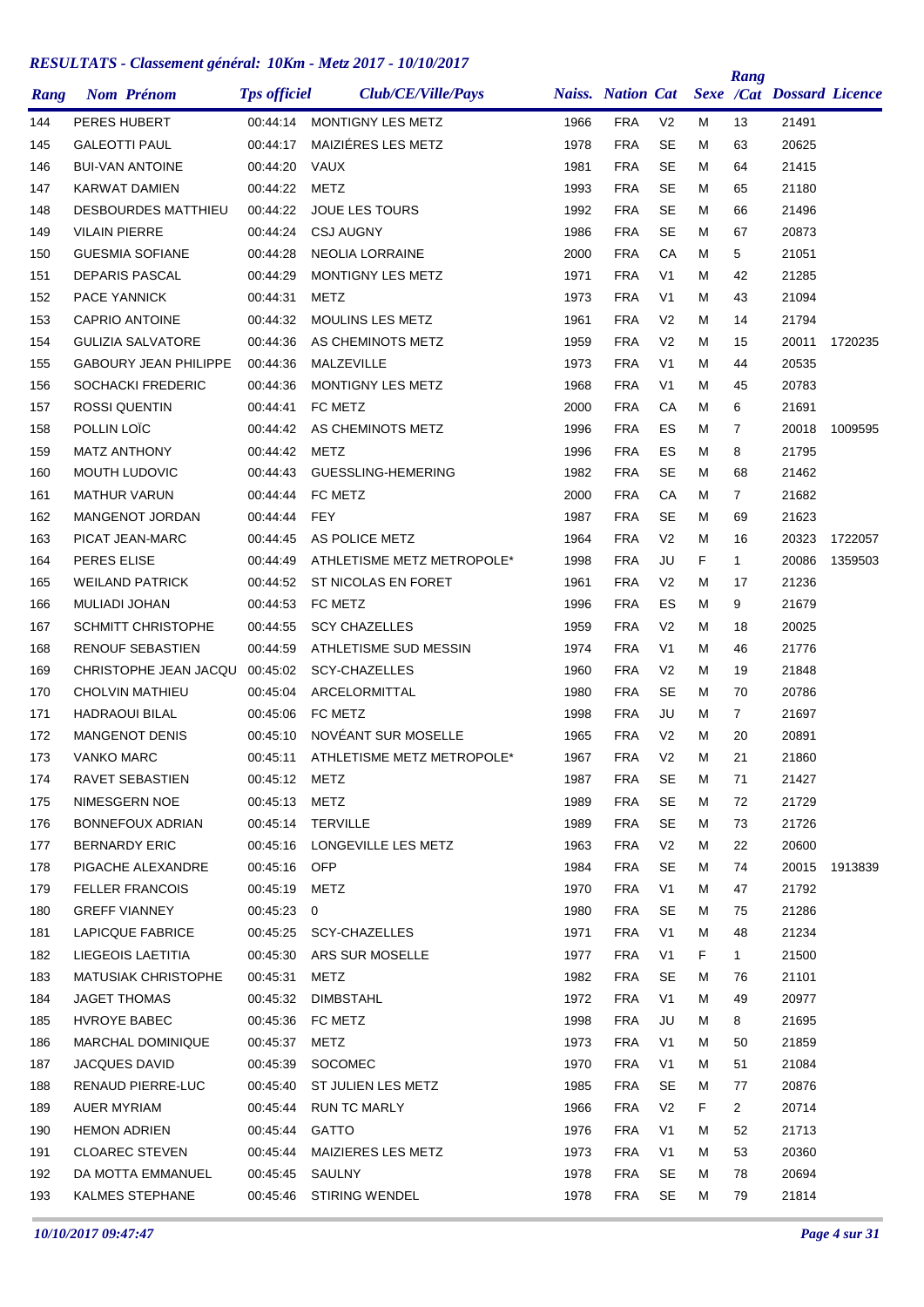| Rang | <b>Nom Prénom</b>           | <b>Tps officiel</b> | Club/CE/Ville/Pays              |      | <b>Naiss.</b> Nation Cat |                |    | Rang           | <b>Sexe /Cat Dossard Licence</b> |         |
|------|-----------------------------|---------------------|---------------------------------|------|--------------------------|----------------|----|----------------|----------------------------------|---------|
| 194  | <b>LODI SYLVAIN</b>         | 00:45:46            | <b>FDC RUNNING</b>              | 1971 | <b>FRA</b>               | V <sub>1</sub> | М  | 54             | 21186                            |         |
| 195  | <b>STEINMETZ DAVID</b>      | 00:45:46            | RAVILLE                         | 1980 | <b>FRA</b>               | <b>SE</b>      | М  | 80             | 20866                            |         |
| 196  | KADIMA HUGO                 | 00:45:47            | FC METZ                         | 1999 | <b>FRA</b>               | JU             | М  | 9              | 21677                            |         |
| 197  | <b>WEITTEN SOFIANE</b>      | 00:45:51            | FC METZ                         | 1999 | <b>FRA</b>               | JU             | м  | 10             | 21684                            |         |
| 198  | NOM?? PRENOM??              | 00:45:53            | CLUB??                          |      |                          | <b>SE</b>      | м  | 81             | 20131                            |         |
| 199  | <b>FAVRE LUCAS</b>          | 00:45:53            | <b>FRANCE</b>                   | 1999 | <b>FRA</b>               | JU             | М  | 11             | 21864                            |         |
| 200  | <b>MOSTACCI JASON</b>       | 00:45:53            | <b>BOXING CLUB FM</b>           | 2000 | <b>FRA</b>               | СA             | М  | 8              | 20774                            |         |
| 201  | <b>DELCEY JUSTINE</b>       | 00:45:54            | MAIZIERES LES METZ              | 1991 | <b>FRA</b>               | <b>SE</b>      | F  | $\overline{7}$ | 21727                            |         |
| 202  | DASSENOY GUILLAUME          | 00:45:55            | <b>MECHY</b>                    | 1981 | <b>FRA</b>               | <b>SE</b>      | м  | 82             | 20872                            |         |
| 203  | LE BOULCH JULIEN            | 00:45:55            | <b>ESITC METZ</b>               | 1997 | <b>FRA</b>               | ES             | М  | 10             | 21380                            |         |
| 204  | PRUNNEAUX TOM               | 00:45:55            | SAULNY                          | 2000 | <b>FRA</b>               | CA             | м  | 9              | 21501                            |         |
| 205  | <b>GRASMUCK PASCAL</b>      | 00:46:06            | <b>POUILLY</b>                  | 1967 | <b>FRA</b>               | V <sub>2</sub> | М  | 23             | 21605                            |         |
| 206  | <b>GAUDEY ARNAUD</b>        | 00:46:06            | <b>CONFLANS EN JARNISY</b>      | 1988 | <b>FRA</b>               | <b>SE</b>      | М  | 83             | 21705                            |         |
| 207  | <b>MAXAN DIMITRI</b>        | 00:46:10            | <b>METZ TRIATHLON</b>           | 1988 | <b>FRA</b>               | <b>SE</b>      | Μ  | 84             | 21571                            | A11577C |
| 208  | <b>SCHIERL FREDERIKE</b>    | 00:46:13            | LSG SAARBRÜCKEN SULZBACHTAL     | 1996 | <b>GER</b>               | ES             | F  | $\overline{2}$ | 20304                            | 501117  |
| 209  | <b>JUNGLING MALO</b>        | 00:46:15            | FC METZ                         | 2000 | <b>FRA</b>               | CA             | М  | 10             | 21690                            |         |
| 210  | SELIGHINI MARIE-CLAUDE      | 00:46:15            | <b>ASMAE</b>                    | 1957 | <b>FRA</b>               | V3             | F  | $\mathbf{1}$   | 20741                            |         |
| 211  | <b>STIRE SIDONIE</b>        | 00:46:15            | <b>METZ</b>                     | 1991 | <b>FRA</b>               | <b>SE</b>      | F  | 8              | 21326                            |         |
| 212  | <b>MESQUITO NETSON</b>      | 00:46:18            | FC METZ                         | 1998 | <b>FRA</b>               | JU             | М  | 12             | 21681                            |         |
| 213  | <b>REMY DOMINIQUE</b>       | 00:46:20            | METZ                            | 1965 | <b>FRA</b>               | V <sub>2</sub> | М  | 24             | 21793                            |         |
| 214  | PIGACHE ANTOINE             | 00:46:21            | METZ                            | 1990 | <b>FRA</b>               | <b>SE</b>      | м  | 85             | 21327                            |         |
| 215  | DUPUY HUGO                  | 00:46:23            | AY SUR MOSELLE                  | 2000 | <b>FRA</b>               | CA             | М  | 11             | 21249                            |         |
| 216  | STOERKEL FLORIAN            | 00:46:28            | <b>MECLEUVES</b>                | 1991 | <b>FRA</b>               | <b>SE</b>      | М  | 86             | 21850                            |         |
| 217  | RENAUD JEAN-SIMON           | 00:46:28            | METZ                            | 1982 | <b>FRA</b>               | <b>SE</b>      | М  | 87             | 20917                            |         |
| 218  | <b>GUTHLEBER LAURENT</b>    | 00:46:30            | LE BAN SAINT MARTIN             | 1980 | <b>FRA</b>               | SE             | Μ  | 88             | 21865                            |         |
| 219  | RENAUX OLIVIER              | 00:46:32            | <b>RUN TC MARLY</b>             | 1966 | <b>FRA</b>               | V <sub>2</sub> | М  | 25             | 21188                            |         |
| 220  | <b>CHAPUT JEAN-BAPTISTE</b> | 00:46:33            | METZ                            | 1990 | <b>FRA</b>               | <b>SE</b>      | М  | 89             | 21507                            |         |
| 221  | <b>CASCIANO MAURICE</b>     | 00:46:34            | <b>ENNERY</b>                   | 1964 | <b>FRA</b>               | V <sub>2</sub> | м  | 26             | 21150                            |         |
| 222  | LA SALA RINO                | 00:46:37            | <b>GLATIGNY</b>                 | 1962 | <b>FRA</b>               | V <sub>2</sub> | М  | 27             | 20973                            |         |
| 223  | <b>MONTIER CHRISTIAN</b>    | 00:46:38            | METZ                            | 1953 | <b>FRA</b>               | V3             | М  | 5              | 21674                            |         |
| 224  | MONACO GUILLAUME            | 00:46:39            | METZ                            | 1984 | <b>FRA</b>               | <b>SE</b>      | Μ  | 90             | 20736                            |         |
| 225  | <b>JEANDEL FANNY</b>        | 00:46:40            | US TOUL ATHLETISME              | 1976 | <b>FRA</b>               | V <sub>1</sub> | F. | $\overline{2}$ | 20082                            | 1440864 |
| 226  | <b>DELANNE NICOLAS</b>      |                     | 00:46:42 RUN FASTER AND SHUT UP | 1977 | <b>FRA</b>               | V <sub>1</sub> | M  | 55             | 20618                            |         |
| 227  | OUADAH MISSOUM              | 00:46:43            | NEOLIA LORRAINE                 | 1970 | <b>FRA</b>               | V <sub>1</sub> | М  | 56             | 21055                            |         |
| 228  | <b>VOYAT DENIS</b>          | 00:46:44            | <b>MOULINS LES METZ</b>         | 1963 | <b>FRA</b>               | V <sub>2</sub> | м  | 28             | 21788                            |         |
| 229  | <b>DESANLIS SEBASTIEN</b>   | 00:46:45            | METZ                            | 1969 | <b>FRA</b>               | V <sub>1</sub> | м  | 57             | 21289                            |         |
| 230  | <b>BILEN YASIN</b>          | 00:46:46            | NEOLIA LORRAINE                 | 2000 | <b>FRA</b>               | CA             | М  | 12             | 21054                            |         |
| 231  | CANNAROZZO GAETANO          | 00:46:46            | <b>THIONVILLE</b>               | 1967 | <b>ITA</b>               | V <sub>2</sub> | м  | 29             | 21519                            |         |
| 232  | <b>SEXE MATHIAS</b>         | 00:46:46            | AS DUGNY                        | 1966 | <b>FRA</b>               | V <sub>2</sub> | м  | 30             | 20683                            |         |
| 233  | <b>MAURICE THEO</b>         | 00:46:47            | TELLANCOURT                     | 2000 | <b>FRA</b>               | CA             | М  | 13             | 20957                            |         |
| 234  | CHEYLAC GEOFFREY            | 00:46:47            | ATHLETISME METZ METROPOLE*      | 1980 | <b>FRA</b>               | <b>SE</b>      | М  | 91             | 20104                            | 486472  |
| 235  | <b>BIR CLAUDE</b>           | 00:46:48            | MARLY                           | 1957 | <b>FRA</b>               | V <sub>3</sub> | м  | 6              | 21091                            |         |
| 236  | CARNAZZOLA FABIENNE         | 00:46:54            | US TOUL ATHLETISME              | 1971 | <b>FRA</b>               | V <sub>1</sub> | F. | 3              | 20089                            | 1455443 |
| 237  | STABARIN LOUIS              | 00:46:59            | ATHLETISME METZ METROPOLE*      | 1963 | <b>FRA</b>               | V <sub>2</sub> | М  | 31             | 20135                            | 1530116 |
| 238  | <b>VELA ROMAIN</b>          | 00:46:59            | VANDOEUVRE LES NANCY            | 1998 | <b>FRA</b>               | JU             | м  | 13             | 20749                            |         |
| 239  | RIGAULT OLIVIER             | 00:47:00            | <b>BATIGERE</b>                 | 1970 | <b>FRA</b>               | V <sub>1</sub> | м  | 58             | 20895                            |         |
| 240  | FLANDRE SÉBASTIEN           | 00:47:00            | <b>METZ</b>                     | 1973 | <b>FRA</b>               | V1             | М  | 59             | 21429                            |         |
| 241  | <b>CHRIST FLORIAN</b>       | 00:47:01            | <b>METZ</b>                     | 1991 | <b>FRA</b>               | <b>SE</b>      | м  | 92             | 20905                            |         |
| 242  | <b>GRZELCZYK DRISS</b>      | 00:47:02            | <b>THEDING</b>                  | 1991 | <b>FRA</b>               | <b>SE</b>      | м  | 93             | 20882                            |         |
| 243  | <b>CORNUEZ FLORENT</b>      | 00:47:03 METZ       |                                 | 1991 | <b>FRA</b>               | SE             | М  | 94             | 21840                            |         |
|      |                             |                     |                                 |      |                          |                |    |                |                                  |         |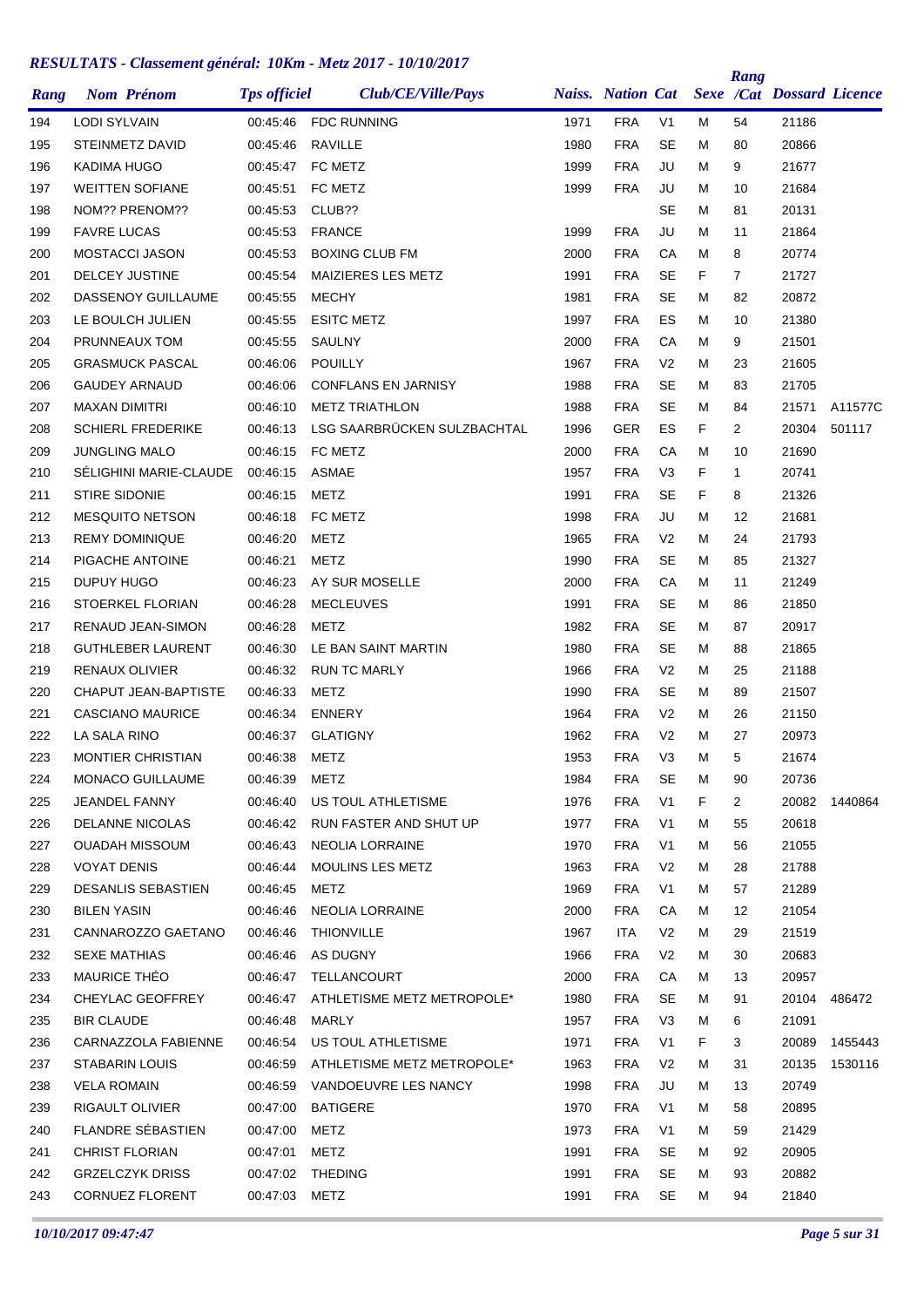|      |                                |                     | Club/CE/Ville/Pays            |      | <b>Naiss.</b> Nation Cat |                |    | Rang           | Sexe /Cat Dossard Licence |         |
|------|--------------------------------|---------------------|-------------------------------|------|--------------------------|----------------|----|----------------|---------------------------|---------|
| Rang | <b>Nom Prénom</b>              | <b>Tps officiel</b> |                               |      |                          |                |    |                |                           |         |
| 244  | <b>SAMUEL CORINNE</b>          | 00:47:06            | PLAPPEVILLE                   | 1969 | <b>FRA</b>               | V <sub>1</sub> | F  | 4              | 20383                     |         |
| 245  | <b>LEFORT ALLAN</b>            | 00:47:08            | SAINTE MARIE AUX CHENES       | 1989 | <b>FRA</b>               | SE             | м  | 95             | 21313                     |         |
| 246  | TED JOHN                       | 00:47:11            | <b>LUXEMBOURG</b>             | 1990 | <b>FRA</b>               | <b>SE</b>      | м  | 96             | 20536                     |         |
| 247  | PHILBERT BERTRAND              | 00:47:12            | <b>METZ TRIATHLON</b>         | 1976 | <b>FRA</b>               | V <sub>1</sub> | М  | 60             | 20321                     | A64494C |
| 248  | <b>SCHAEFER JEAN-MARC</b>      | 00:47:12            | AS CHEMINOTS METZ             | 1962 | <b>FRA</b>               | V <sub>2</sub> | м  | 32             | 20060                     | 675774  |
| 249  | <b>BUE ALEXANDRE</b>           | 00:47:14            | B                             | 1985 | <b>FRA</b>               | <b>SE</b>      | м  | 97             | 20918                     |         |
| 250  | <b>ZWALEN THIBAULD</b>         | 00:47:15            | METZ                          | 1996 | <b>FRA</b>               | ES             | м  | 11             | 21809                     |         |
| 251  | <b>CUNISSE NICOLAS</b>         | 00:47:17            | METZ                          | 1998 | <b>FRA</b>               | JU             | м  | 14             | 21449                     |         |
| 252  | <b>FIX JONATHAN</b>            | 00:47:18            | <b>NSTT SARREBOURG</b>        | 1992 | <b>FRA</b>               | <b>SE</b>      | м  | 98             | 21784                     |         |
| 253  | <b>BECKER JEAN-MARC</b>        | 00:47:19            | HAYANGE                       | 1958 | <b>FRA</b>               | V <sub>2</sub> | М  | 33             | 21818                     |         |
| 254  | <b>DELLE MAXIME</b>            | 00:47:26            | <b>FRANCE</b>                 | 1984 | <b>FRA</b>               | <b>SE</b>      | м  | 99             | 21866                     |         |
| 255  | <b>HOBE RAYMOND</b>            | 00:47:27            | <b>FLORANGE OC*</b>           | 1962 | <b>FRA</b>               | V <sub>2</sub> | м  | 34             | 20017 221055              |         |
| 256  | <b>WENGLARZ MICHEL</b>         | 00:47:28            | METZ                          | 1964 | <b>FRA</b>               | V <sub>2</sub> | м  | 35             | 21803                     |         |
| 257  | <b>WEILER PHILIPPE</b>         | 00:47:29            | AMANVILLERS                   | 1968 | <b>FRA</b>               | V <sub>1</sub> | м  | 61             | 20007                     | T301386 |
| 258  | HALINGER JEAN-MARIE            | 00:47:31            | <b>CHATEL ST GERMAIN</b>      | 1955 | <b>FRA</b>               | V <sub>3</sub> | м  | 7              | 21585                     |         |
| 259  | LICCARDI ALEXANDRE             | 00:47:37            | <b>COSNES ET ROMAIN</b>       | 1977 | <b>FRA</b>               | V <sub>1</sub> | м  | 62             | 21502                     |         |
| 260  | <b>VALENTE BAPTISTE</b>        | 00:47:39            | <b>MAIZIERES LES METZ</b>     | 2001 | <b>FRA</b>               | CA             | м  | 14             | 20954                     |         |
| 261  | <b>BEAUD VICTORIA</b>          | 00:47:39            | <b>METZ TRIATHLON</b>         | 1998 | <b>FRA</b>               | JU             | F  | $\overline{2}$ | 20313                     | A11418C |
| 262  | <b>CONTI NICOLAS</b>           | 00:47:42            | MONDELANGE                    | 1994 | <b>FRA</b>               | <b>SE</b>      | М  | 100            | 20380                     |         |
| 263  | <b>PROTIN HERVE</b>            | 00:47:43            | <b>RUN IN METZ</b>            | 1976 | <b>FRA</b>               | V1             | м  | 63             | 20056                     | 1890858 |
| 264  | <b>KIENER RICHY</b>            | 00:47:48            | <b>BOXING CLUB FM</b>         | 2001 | <b>FRA</b>               | CA             | м  | 15             | 20776                     |         |
| 265  | <b>TROISOEUFS PATRICK</b>      | 00:47:50            | <b>BATIGERE</b>               | 1962 | <b>FRA</b>               | V <sub>2</sub> | м  | 36             | 20545                     |         |
| 266  | <b>LACAN EMERICK</b>           | 00:47:51            | METZ                          | 1993 | <b>FRA</b>               | <b>SE</b>      | м  | 101            | 21161                     |         |
| 267  | SKRZYPCZAK EVA                 | 00:47:51            | <b>CA MALLING</b>             | 1984 | <b>FRA</b>               | <b>SE</b>      | F  | 9              | 20716                     |         |
| 268  | DEKHAR THOMAS                  | 00:47:52            | MARLY                         | 1964 | <b>FRA</b>               | V <sub>2</sub> | м  | 37             | 21829                     |         |
| 269  | <b>GRATIER DE SAINT LOUIS</b>  | 00:47:52            | <b>CUVRY</b>                  | 2001 | <b>FRA</b>               | CA             | F  | $\mathbf{1}$   | 21564                     |         |
| 270  | <b>LAGRUE BENOIT</b>           | 00:47:52            | ATHLETISME METZ METROPOLE*    | 1975 | <b>FRA</b>               | V <sub>1</sub> | М  | 64             | 20723                     |         |
| 271  | PIERRON DENIS                  | 00:47:53            | <b>COURCELLES SUR NIED</b>    | 1975 | <b>FRA</b>               | V <sub>1</sub> | м  | 65             | 21559                     |         |
| 272  | <b>FRIGELLI SALVATORE</b>      | 00:47:55            | ALGRANGE                      | 1972 | <b>FRA</b>               | V <sub>1</sub> | м  | 66             | 21656                     |         |
| 273  | <b>HOLAY JONATHAN</b>          | 00:47:56            | <b>CAMBRAI</b>                | 1982 | <b>FRA</b>               | <b>SE</b>      | М  | 102            | 21604                     |         |
| 274  | <b>ALCAÏDE ERIC</b>            | 00:48:00            | LAGUENEXY                     | 1976 | <b>FRA</b>               | V1             | м  | 67             | 20974                     |         |
| 275  | <b>BINDA PHILIPPE</b>          | 00:48:00            | METZ                          | 1972 | <b>FRA</b>               | V <sub>1</sub> | м  | 68             | 20602                     |         |
| 276  | BAILLEUL ALEXANDRE             | 00:48:00            | LAQUENEXY                     | 1982 | <b>FRA</b>               | <b>SE</b>      | м  | 103            | 20720                     |         |
| 277  | HUNTER MICKAEL                 | 00:48:00            | HAUDAINVILLE                  | 1981 | <b>FRA</b>               | <b>SE</b>      | м  | 104            | 21314                     |         |
| 278  | TORRES-MIGUEL MATHIEU 00:48:01 |                     | <b>POUILLY</b>                | 1985 | <b>FRA</b>               | <b>SE</b>      | м  | 105            | 20556                     |         |
| 279  | <b>WEBER MARC</b>              | 00:48:02            | <b>RUN TC MARLY</b>           | 1971 | <b>FRA</b>               | V <sub>1</sub> | м  | 69             | 20494                     |         |
| 280  | <b>GRANDIDIER JULIETTE</b>     | 00:48:03            | <b>FOULEES ETUDIANTES</b>     | 1993 | <b>FRA</b>               | <b>SE</b>      | F. | 10             | 21761                     |         |
| 281  | <b>BOUCHER DOMINIQUE</b>       | 00:48:05            | <b>BENESTROFF</b>             | 1965 | <b>FRA</b>               | V <sub>2</sub> | M  | 38             | 20879                     |         |
| 282  | MARCHAL FRANCK                 | 00:48:06            | RUNNING CLUB RIVES DE MOSELLE | 1982 | <b>FRA</b>               | <b>SE</b>      | м  | 106            | 20070                     | 1672943 |
| 283  | <b>VAGNER VIRGINIE</b>         | 00:48:08            | <b>MARSILLY</b>               | 1978 | <b>FRA</b>               | SE             | F. | 11             | 21568                     |         |
| 284  | <b>FISSET RACHEL</b>           | 00:48:11            | YUTZ                          | 1978 | <b>FRA</b>               | <b>SE</b>      | F  | 12             | 20519                     |         |
| 285  | SALGUEIRO CLAUDIA              | 00:48:17            | METZ                          | 1994 | <b>FRA</b>               | SE             | F. | 13             | 21181                     |         |
| 286  | AKPOLAT HASRET                 | 00:48:18            | NEOLIA LORRAINE               | 2000 | <b>FRA</b>               | CA             | м  | 16             | 21052                     |         |
| 287  | <b>BEAUREGARD DENIS</b>        | 00:48:18            | SLTM                          | 1954 | <b>FRA</b>               | V <sub>3</sub> | м  | 8              | 21783                     |         |
| 288  | LAFRANCE GREGORY               | 00:48:19            | <b>METZ</b>                   | 1983 | <b>FRA</b>               | <b>SE</b>      | м  | 107            | 21210                     |         |
| 289  | <b>STEINMETZ CAROLINE</b>      | 00:48:20            | RAVILLE                       | 1980 | <b>FRA</b>               | <b>SE</b>      | F. | 14             | 20867                     |         |
| 290  | <b>GOMEZ JEAN-FRANCOIS</b>     | 00:48:21            | ANTILLY                       | 1982 | <b>FRA</b>               | <b>SE</b>      | м  | 108            | 21037                     |         |
| 291  | <b>BRETON JULIEN</b>           | 00:48:21            | SARREBOURG                    | 1991 | <b>FRA</b>               | SE             | м  | 109            | 20963                     |         |
| 292  | CLESSIENNE ANN JOAN            | 00:48:23            | <b>PAGNY SUR MOSELLE</b>      | 1984 | <b>FRA</b>               | SE             | F. | 15             | 20725                     |         |
| 293  | FRICHET MARIE LINE             | 00:48:25 FRANCE     |                               | 1983 | <b>FRA</b>               | SE             | F. | 16             | 21872                     |         |
|      |                                |                     |                               |      |                          |                |    |                |                           |         |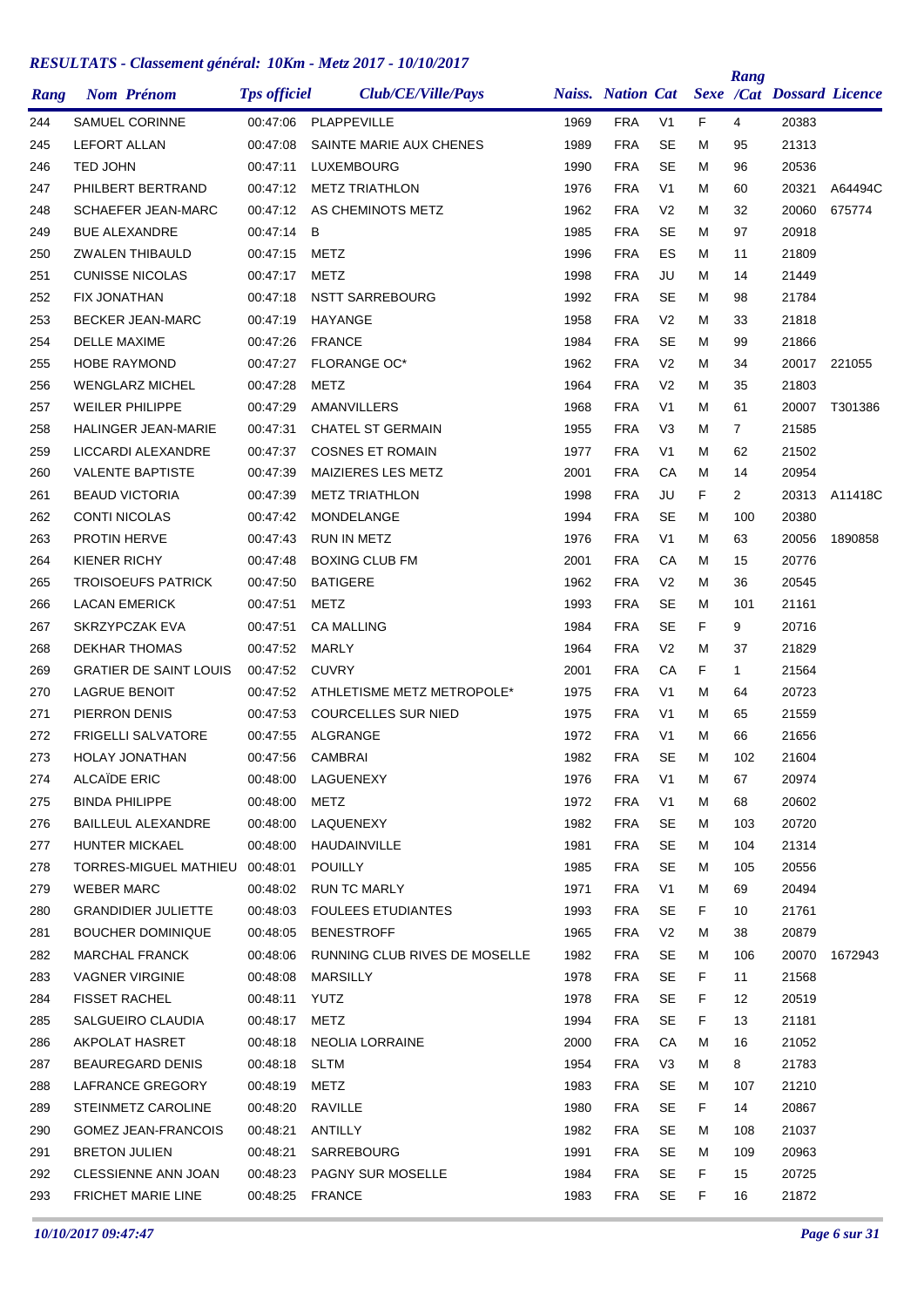|      | <b>Nom Prénom</b>             | <b>Tps officiel</b> | Club/CE/Ville/Pays             |      | <b>Naiss.</b> Nation Cat |                |    | Rang           | Sexe /Cat Dossard Licence |               |
|------|-------------------------------|---------------------|--------------------------------|------|--------------------------|----------------|----|----------------|---------------------------|---------------|
| Rang |                               |                     |                                |      |                          |                |    |                |                           |               |
| 294  | <b>MASSINET QUENTIN</b>       | 00:48:25            | <b>SCY-CHAZELLES</b>           | 1994 | <b>FRA</b>               | SE             | м  | 110            | 21317                     |               |
| 295  | DHENNE AMELIE                 | 00:48:26            | ATHLETISME METZ METROPOLE*     | 2000 | <b>FRA</b>               | CA             | F  | $\overline{2}$ | 20075                     | 1734833       |
| 296  | PELLEFIGUES DAVID             | 00:48:26            | <b>NOISSEVILLE</b>             | 1978 | <b>FRA</b>               | <b>SE</b>      | M  | 111            | 21622                     |               |
| 297  | <b>CADIER MARGAUX</b>         | 00:48:27            | <b>DIEULOUARD</b>              | 1994 | <b>FRA</b>               | <b>SE</b>      | F  | 17             | 20634                     |               |
| 298  | <b>WEINGERTNER PASCAL</b>     | 00:48:28            | <b>FMAC FREYMING-MERLEBACH</b> | 1963 | <b>FRA</b>               | V <sub>2</sub> | м  | 39             | 20039                     | 1545763       |
| 299  | <b>TED CHRISTOPHER</b>        | 00:48:28            | METZ                           | 1987 | <b>FRA</b>               | <b>SE</b>      | м  | 112            | 20537                     |               |
| 300  | <b>FRANGI THIERRY</b>         | 00:48:31            | <b>VERNY</b>                   | 1970 | <b>FRA</b>               | V <sub>1</sub> | м  | 70             | 21323                     |               |
| 301  | <b>DOYEN FRANCK</b>           | 00:48:31            | <b>VERNY</b>                   | 1968 | <b>FRA</b>               | V <sub>1</sub> | м  | 71             | 21322                     |               |
| 302  | NANA TCHUANDO SINCLAI         | 00:48:36            | METZ                           | 2001 | CAM                      | CA             | M  | 17             | 21781                     |               |
| 303  | <b>DESSALLES JEAN-LOUIS</b>   | 00:48:36            | PALAISEAU                      | 1956 | <b>FRA</b>               | V3             | м  | 9              | 20767                     |               |
| 304  | <b>VOINCON NICOLAS</b>        | 00:48:37            | AS CHEMINOTS METZ              | 1998 | <b>FRA</b>               | JU             | м  | 15             | 20067                     | 1341004       |
| 305  | LAUNAY BENJAMIN               | 00:48:37            | METZ                           | 1998 | <b>FRA</b>               | JU             | м  | 16             | 21632                     |               |
| 306  | <b>MULLER PHILIPPE</b>        | 00:48:39            | <b>TRITYC</b>                  | 1980 | <b>FRA</b>               | SE             | м  | 113            |                           | 21572 A12467C |
| 307  | <b>JOSSERON HERVE</b>         | 00:48:39            | <b>THIONVILLE</b>              | 1971 | <b>FRA</b>               | V <sub>1</sub> | м  | 72             | 21433                     |               |
| 308  | <b>BILCZEWSKI KEVIN</b>       | 00:48:41            | <b>MONTIGNY LES METZ</b>       | 1978 | <b>FRA</b>               | SE             | м  | 114            | 21316                     |               |
| 309  | <b>TEDJINI MOHAMED</b>        | 00:48:42            | AUCUN LE ROMAN                 | 1980 | <b>FRA</b>               | <b>SE</b>      | м  | 115            | 21672                     |               |
| 310  | <b>MIALE MATHIEU</b>          | 00:48:43            | AUDUN LE ROMAN                 | 1990 | <b>FRA</b>               | <b>SE</b>      | м  | 116            | 21155                     |               |
| 311  | KOUIDRI YANNICK               | 00:48:44            | <b>BOXING CLUB FM</b>          | 1968 | <b>FRA</b>               | V <sub>1</sub> | м  | 73             | 20772                     |               |
| 312  | OSSWALD LOIC                  | 00:48:46            | AY SUR MOSELLE                 | 2000 | <b>FRA</b>               | CA             | м  | 18             | 20929                     |               |
| 313  | MINARY ARNAUD                 | 00:48:48            | MONTIGNY LES METZ              | 1973 | <b>FRA</b>               | V <sub>1</sub> | м  | 74             | 21446                     |               |
| 314  | <b>RENAULT LOIC</b>           | 00:48:51            | <b>METZ</b>                    | 1983 | <b>FRA</b>               | SE             | м  | 117            | 20995                     |               |
| 315  | <b>CASCINELLI GEOFFREY</b>    | 00:48:55            | <b>METZ TRIATHLON</b>          | 1987 | <b>FRA</b>               | <b>SE</b>      | м  | 118            | 21350                     | A67898C       |
| 316  | <b>DERLON FRANCOIS</b>        | 00:48:56            | LA PENNE SUR HUVEAUNE          | 1974 | <b>FRA</b>               | V <sub>1</sub> | м  | 75             | 20868                     |               |
| 317  | <b>GENIN AUGUSTIN</b>         | 00:48:57            | METZ                           | 1999 | <b>FRA</b>               | JU             | M  | 17             | 21152                     |               |
| 318  | DALMARD JEAN EMMANUE 00:49:00 |                     | METZ                           | 1971 | <b>FRA</b>               | V <sub>1</sub> | M  | 76             | 21209                     |               |
| 319  | <b>CHALUBERT JOHNNY</b>       | 00:49:04            | METZ                           | 1981 | <b>FRA</b>               | SE             | м  | 119            | 20440                     |               |
| 320  | <b>DRAPPIER GILBERT</b>       | 00:49:05            | LA POSTE ACTIPOLE              | 1960 | <b>FRA</b>               | V <sub>2</sub> | M  | 40             | 21369                     |               |
| 321  | <b>JACQUEMIN MATHILDE</b>     | 00:49:06            | <b>MARBAIX</b>                 | 1997 | <b>FRA</b>               | ES             | F. | 3              | 21028                     |               |
| 322  | <b>HENON JEAN FRANCOIS</b>    | 00:49:07            | <b>ROZERIEULLES</b>            | 1965 | <b>FRA</b>               | V <sub>2</sub> | м  | 41             | 20966                     |               |
| 323  | MARTIN--KOPACZYNSKI L         | 00:49:07            | METZ                           | 1995 | <b>FRA</b>               | ES             | M  | 12             | 21372                     |               |
| 324  | <b>JACOB MAXIME</b>           | 00:49:16 FRANCE     |                                | 1986 | <b>FRA</b>               | SE             | м  | 120            | 21876                     |               |
| 325  | <b>CORDONNIER LOIC</b>        | 00:49:23            | FAULQUEMONT                    | 1984 | <b>FRA</b>               | SE             | M  | 121            | 20990                     |               |
| 326  | NAOUN VIOLETTE                | 00:49:24            | METZ                           | 1998 | <b>FRA</b>               | JU             | F. | 3              | 21675                     |               |
| 327  | <b>AUDART SIMON</b>           | 00:49:24            | METZ                           | 1980 | <b>FRA</b>               | SE             | M  | 122            | 21778                     |               |
| 328  | VACCAI PHILIPPE               | 00:49:25            | HATRIZE                        | 1966 | <b>FRA</b>               | V <sub>2</sub> | М  | 42             | 21609                     |               |
| 329  | <b>FRICHE MICHAEL</b>         | 00:49:25            | HUSSIGNY-GODBRANGE             | 1978 | <b>FRA</b>               | SE             | м  | 123            | 20474                     |               |
| 330  | <b>KEFF CHRISTOPHE</b>        | 00:49:32            | CHATEL SAINT GERMAIN           | 1976 | <b>FRA</b>               | V <sub>1</sub> | м  | 77             | 21079                     |               |
| 331  | <b>CORDONNIER DIDIER</b>      | 00:49:33            | <b>PLESNOIS</b>                | 1966 | <b>FRA</b>               | V <sub>2</sub> | М  | 43             | 20476                     |               |
| 332  | MURGIA FERDINAND              |                     | 00:49:34 ANZELING              | 1998 | <b>FRA</b>               | JU             | м  | 18             | 21419                     |               |
| 333  | <b>MULLER ANDRE</b>           | 00:49:37            | NOUILLY                        | 1973 | <b>FRA</b>               | V <sub>1</sub> | м  | 78             | 21381                     |               |
| 334  | <b>RZIKI FARID</b>            | 00:49:38            | <b>METZ</b>                    | 1984 | <b>FRA</b>               | SE             | М  | 124            | 21428                     |               |
| 335  | THOMAS EDOUARD                | 00:49:38            | <b>METZ</b>                    | 1991 | <b>FRA</b>               | SE             | м  | 125            | 21706                     |               |
| 336  | <b>LARTOIS SOPHIE</b>         | 00:49:39            | ARRY                           | 1973 | <b>FRA</b>               | V <sub>1</sub> | F. | 5              | 21451                     |               |
| 337  | <b>UDOL LUC</b>               | 00:49:40            | MARLY                          | 1958 | <b>FRA</b>               | V <sub>2</sub> | м  | 44             | 21877                     |               |
| 338  | DAUSSIN BERNARD               | 00:49:41            | LUTTANGE                       | 1974 | <b>FRA</b>               | V <sub>1</sub> | M  | 79             | 20609                     |               |
| 339  | MICHEL LOUISA                 | 00:49:45 TEAM V     |                                | 1983 | <b>FRA</b>               | <b>SE</b>      | F. | 18             | 20597                     |               |
| 340  | MOREL LAURENT                 |                     | 00:49:46 HAYANGE               | 1973 | <b>FRA</b>               | V <sub>1</sub> | м  | 80             | 21011                     |               |
| 341  | <b>REBOIS MARIE-HELENE</b>    | 00:49:46            | S/L OMNISPORT FROUARD-POMPEY   | 1973 | <b>FRA</b>               | V <sub>1</sub> | F. | 6              | 20074                     | 1959128       |
| 342  | KIENTZY ALEXANDRE             | 00:49:47            | METZ                           | 1992 | <b>FRA</b>               | SE             | M  | 126            | 21731                     |               |
| 343  | <b>GRASSET PIERRE</b>         |                     | 00:49:48 AMANVILERS            | 1980 | <b>FRA</b>               | SE             | М  | 127            | 21006                     |               |
|      |                               |                     |                                |      |                          |                |    |                |                           |               |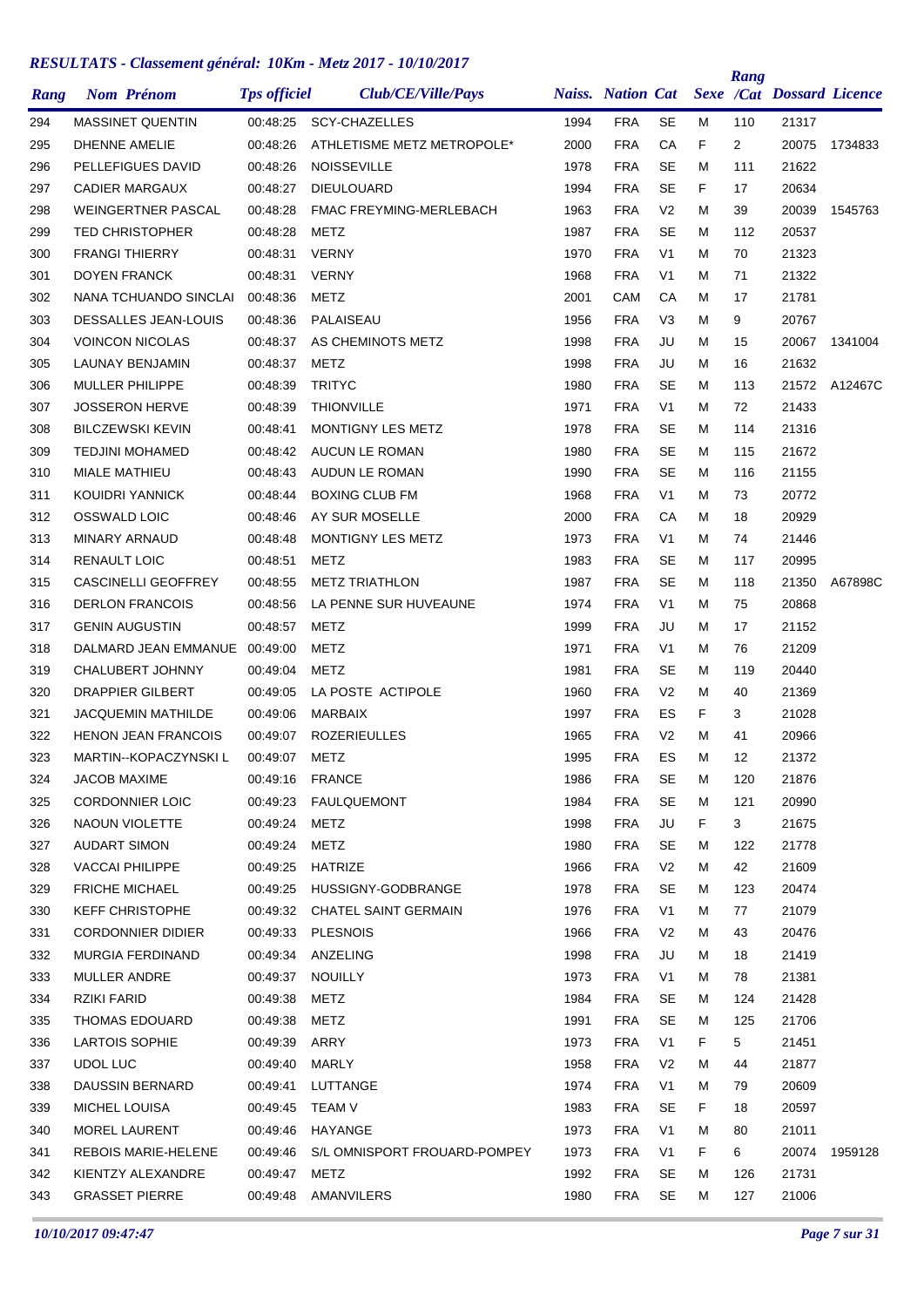| Rang       | <b>Nom Prénom</b>              | <b>Tps officiel</b> | Club/CE/Ville/Pays          |      | <b>Naiss.</b> Nation Cat |                |    | Rang           | <b>Sexe /Cat Dossard Licence</b> |         |
|------------|--------------------------------|---------------------|-----------------------------|------|--------------------------|----------------|----|----------------|----------------------------------|---------|
| 344        | <b>KALMES FRANCOIS</b>         | 00:49:49            | 2K1H                        | 1976 | <b>FRA</b>               | V <sub>1</sub> | м  | 81             | 21813                            |         |
| 345        | AUBOIN HÉLÈNE                  | 00:49:50            | LAXOU                       | 1983 | <b>FRA</b>               | <b>SE</b>      | F  | 19             | 20998                            |         |
| 346        | <b>MEY BERTRAND</b>            | 00:49:52            | <b>ROMBAS</b>               | 1964 | <b>FRA</b>               | V <sub>2</sub> | М  | 45             | 20979                            |         |
| 347        | <b>MONGUILLON FLORIAN</b>      | 00:49:52            | <b>TÉTERCHEN</b>            | 1992 | <b>FRA</b>               | <b>SE</b>      | м  | 128            | 20538                            |         |
| 348        | <b>CAPUANO RUGGIERO</b>        | 00:49:53            | <b>FAMECK</b>               | 1971 | <b>FRA</b>               | V <sub>1</sub> | м  | 82             | 21852                            |         |
| 349        | <b>LANG KEVIN</b>              | 00:49:53            | MAIZIERES-LES-METZ          | 1991 | <b>FRA</b>               | <b>SE</b>      | м  | 129            | 21068                            |         |
| 350        | <b>MOUQUET PIERRE</b>          | 00:49:53            | <b>FESSY</b>                | 1992 | <b>FRA</b>               | <b>SE</b>      | м  | 130            | 21720                            |         |
|            | PICCO PATRICK                  | 00:49:53            | <b>RONCOURT</b>             | 1958 | <b>FRA</b>               | V <sub>2</sub> | м  | 46             | 20471                            |         |
| 351<br>352 | LINTZ JEAN-PIERRE              | 00:49:55            | <b>METZ TRIATHLON</b>       | 1966 | <b>FRA</b>               | V <sub>2</sub> | м  | 47             | 21346                            | 54652C  |
|            | <b>CEPIN TEDDY</b>             |                     | <b>FRANCE</b>               | 1979 | <b>FRA</b>               | <b>SE</b>      | м  |                | 21878                            |         |
| 353        |                                | 00:50:00            |                             |      |                          |                | F  | 131            |                                  |         |
| 354        | <b>BURTIN STEPHANIE</b>        | 00:50:02            | <b>MARLY</b>                | 1977 | <b>FRA</b>               | V <sub>1</sub> |    | $\overline{7}$ | 20389                            |         |
| 355        | <b>GRANZIN MICHAEL</b>         | 00:50:02            | <b>KOLN</b>                 | 1985 | <b>GER</b>               | SE             | м  | 132            | 20480                            |         |
| 356        | PEIRETTI VALENTIN              | 00:50:03            | ARRY                        | 2001 | <b>FRA</b>               | CA             | м  | 19             | 21190                            |         |
| 357        | <b>WEISSE JEAN FRANCOIS</b>    | 00:50:04            | <b>DREAN TEAM</b>           | 1962 | <b>FRA</b>               | V <sub>2</sub> | м  | 48             | 21771                            |         |
| 358        | <b>SPIR AURELIE</b>            | 00:50:04            | <b>TEAM DIAGONAL</b>        | 1986 | <b>FRA</b>               | <b>SE</b>      | F  | 20             | 20865                            |         |
| 359        | <b>KAMEL SAMY</b>              | 00:50:05            | <b>METZ</b>                 | 1991 | <b>FRA</b>               | <b>SE</b>      | м  | 133            | 20810                            |         |
| 360        | <b>ANTOINE ANDRE</b>           | 00:50:07            | <b>GA HAUT-SAONOIS</b>      | 1942 | <b>FRA</b>               | V <sub>4</sub> | м  | 1              | 20009                            | 938379  |
| 361        | <b>CAUBEL SARAH</b>            | 00:50:09            | <b>JARNY</b>                | 1997 | <b>FRA</b>               | ES             | F  | 4              | 21311                            |         |
| 362        | <b>WEINLAND LOIC</b>           | 00:50:14            | CREUTZWALD                  | 1983 | <b>FRA</b>               | <b>SE</b>      | М  | 134            | 21787                            |         |
| 363        | <b>DROUILLET LAURENT</b>       | 00:50:15            | JEANDELAINCOURT             | 1974 | <b>FRA</b>               | V <sub>1</sub> | М  | 83             | 20658                            |         |
| 364        | <b>BARRAT MATTHIEU</b>         | 00:50:15            | JEANDELAINCOURT             | 1999 | <b>FRA</b>               | JU             | м  | 19             | 21330                            |         |
| 365        | <b>CAMPORI THOMAS</b>          | 00:50:17            | <b>THIONVILLE</b>           | 2000 | <b>FRA</b>               | CA             | м  | 20             | 20862                            |         |
| 366        | <b>OSSWALD PATRICE</b>         | 00:50:19            | AY SUR MOSELLE              | 1963 | <b>FRA</b>               | V <sub>2</sub> | м  | 49             | 20928                            |         |
| 367        | DURAND-PICHARD DAVID           | 00:50:21            | ATHLETISME METZ METROPOLE*  | 1972 | <b>FRA</b>               | V <sub>1</sub> | м  | 84             | 20076                            | 824979  |
| 368        | <b>GRANVEAUX VIRGINIE</b>      | 00:50:22            | <b>FOC FLORANGE</b>         | 1977 | <b>FRA</b>               | V <sub>1</sub> | F  | 8              | 20307                            | 1911700 |
| 369        | <b>CASCIANA DAVY</b>           | 00:50:23            | <b>FLORANGE OC*</b>         | 1977 | <b>FRA</b>               | V <sub>1</sub> | м  | 85             | 20038                            | 1942013 |
| 370        | <b>JUNGELS OLIVIER</b>         | 00:50:25            | <b>CHATEL SAINT GERMAIN</b> | 1983 | <b>FRA</b>               | <b>SE</b>      | М  | 135            | 20385                            |         |
| 371        | <b>COCHARD JULIEN</b>          | 00:50:27            | METZ                        | 1986 | <b>FRA</b>               | <b>SE</b>      | м  | 136            | 20525                            |         |
| 372        | <b>JUNGELS ALINE</b>           | 00:50:27            | <b>CHATEL SAINT GERMAIN</b> | 1982 | <b>FRA</b>               | <b>SE</b>      | F  | 21             | 20348                            |         |
| 373        | JUSTIN SIEGFRIED               | 00:50:30            | METZ                        | 1973 | <b>FRA</b>               | V <sub>1</sub> | M  | 86             | 20373                            |         |
| 374        | ANGER TRISTAN                  | 00:50:30            | <b>HAGANIS</b>              | 1991 | <b>FRA</b>               | <b>SE</b>      | м  | 137            | 21540                            |         |
| 375        | CONROUX MAGALY                 | 00:50:35            | AS CHEMINOTS METZ           | 1973 | <b>FRA</b>               | V <sub>1</sub> | F. | 9              | 20023                            | 1693493 |
| 376        | LIST KÉVIN                     | 00:50:36            | FAULQUEMONT                 | 1991 | <b>FRA</b>               | <b>SE</b>      | м  | 138            | 20595                            |         |
| 377        | PEIFFER DAVID                  | 00:50:38            | <b>METZ</b>                 | 1982 | <b>FRA</b>               | <b>SE</b>      | м  | 139            | 21287                            |         |
| 378        | DRULIOLLE LAURENT              | 00:50:39            | VAL ST-PIERRE ATHLETISME    | 1967 | <b>FRA</b>               | V <sub>2</sub> | м  | 50             | 20029                            | 1772466 |
| 379        | <b>HENRIOT GEOFFREY</b>        | 00:50:41            | <b>GOIN</b>                 | 1992 | <b>FRA</b>               | <b>SE</b>      | м  | 140            | 21528                            |         |
| 380        | GARCHER JEAN BAPTISTE 00:50:43 |                     | ARCUEIL                     | 1994 | <b>FRA</b>               | <b>SE</b>      | м  | 141            | 21106                            |         |
| 381        | PHILIPPE ROMUALD               | 00:50:45            | <b>KUNTZIG</b>              | 1976 | <b>FRA</b>               | V <sub>1</sub> | м  | 87             | 21036                            |         |
| 382        | MEYER SIMON                    | 00:50:46            | <b>ESITC</b>                | 1998 | <b>FRA</b>               | JU             | м  | 20             | 21153                            |         |
| 383        | <b>VENNIN JEROME</b>           | 00:50:47            | <b>GOETZINGEN</b>           | 1974 | <b>FRA</b>               | V <sub>1</sub> | м  | 88             | 20399                            |         |
| 384        | <b>GAO JIALIANG</b>            | 00:50:49            | FC METZ                     | 2000 | <b>FRA</b>               | CA             | м  | 21             | 21692                            |         |
| 385        | DANTONEL HERVE                 | 00:50:51            | METZ                        | 1985 | <b>FRA</b>               | <b>SE</b>      | м  | 142            | 21262                            |         |
| 386        | KIEFFER HUGO                   | 00:50:52            | NEUBOURG AC                 | 1998 | <b>FRA</b>               | JU             | м  | 21             | 20090                            | 1497192 |
| 387        | <b>DUPORT CHARLINE</b>         |                     | 00:50:52 LES FOULEES DE TOM | 1989 | <b>FRA</b>               | <b>SE</b>      | F. | 22             | 21246                            |         |
| 388        | <b>HOLZ PHILIPPE</b>           | 00:50:53 WOIPPY     |                             | 1962 | <b>FRA</b>               | V <sub>2</sub> | м  | 51             | 21745                            |         |
| 389        | <b>APPEL EMILIE</b>            | 00:50:54            | VAL ST-PIERRE ATHLETISME    | 1997 | <b>FRA</b>               | ES             | F  | 5              | 20041                            | 1729697 |
| 390        | <b>TYAGI AMRENDRA</b>          | 00:50:55            | FC METZ                     | 1999 | <b>FRA</b>               | JU             | м  | 22             | 21688                            |         |
| 391        | <b>BRUMTER RICHARD</b>         | 00:50:55            | <b>STRASBOURG</b>           | 1956 | <b>FRA</b>               | V <sub>3</sub> | м  | 10             | 21841                            |         |
| 392        | RUIZ MARION                    | 00:50:56            | NORROY LE VENEUR            | 2000 | <b>FRA</b>               | СA             | F. | 3              | 21441                            |         |
| 393        | <b>GOUAILLE SEBASTIEN</b>      | 00:50:56 METZ       |                             | 1974 | <b>FRA</b>               | V <sub>1</sub> | м  | 89             | 21773                            |         |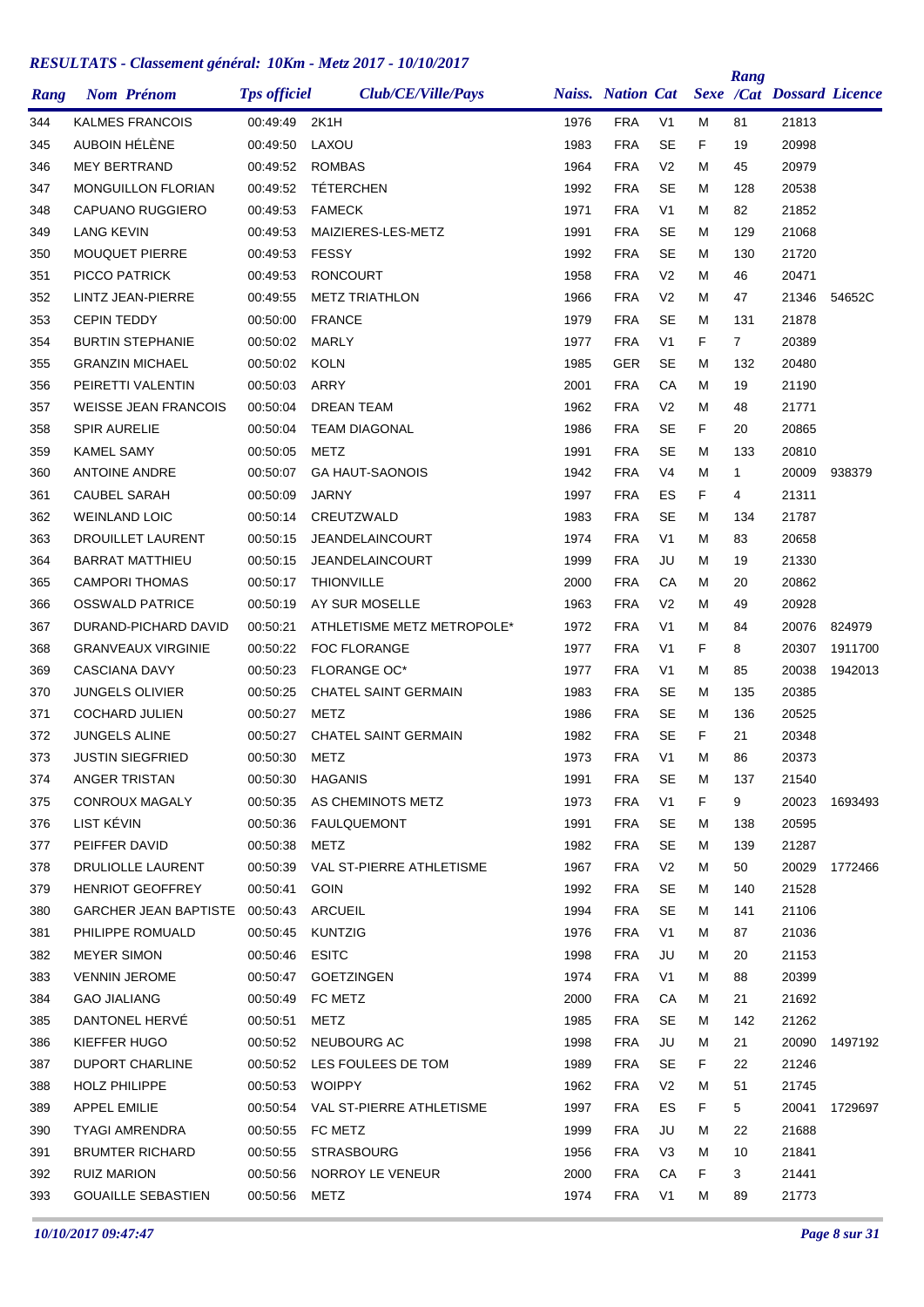|      |                             |                     |                               |      |                          |                |    | Rang |                                  |         |
|------|-----------------------------|---------------------|-------------------------------|------|--------------------------|----------------|----|------|----------------------------------|---------|
| Rang | <b>Nom Prénom</b>           | <b>Tps officiel</b> | Club/CE/Ville/Pays            |      | <b>Naiss.</b> Nation Cat |                |    |      | <b>Sexe /Cat Dossard Licence</b> |         |
| 394  | <b>CIESLA MICHEL</b>        | 00:50:58            | <b>BATIGERE</b>               | 1963 | <b>FRA</b>               | V <sub>2</sub> | м  | 52   | 20544                            |         |
| 395  | DODIER RÉMI                 | 00:50:58            | METZ                          | 1988 | <b>FRA</b>               | <b>SE</b>      | М  | 143  | 20858                            |         |
| 396  | <b>OLSZAKOWSKI MASSALIA</b> | 00:50:59            | METZ                          | 1999 | <b>FRA</b>               | JU             | F  | 4    | 21178                            |         |
| 397  | <b>BOUCHESECHE JULIEN</b>   | 00:50:59            | <b>ESCHERANGE</b>             | 1973 | <b>FRA</b>               | V <sub>1</sub> | м  | 90   | 21061                            |         |
| 398  | <b>FISTER CHANTAL</b>       | 00:50:59            | <b>FIDUCIAIRE CONTINENTAL</b> | 1969 | <b>FRA</b>               | V <sub>1</sub> | F  | 10   | 21749                            |         |
| 399  | <b>LEHMANN FRANCK</b>       | 00:51:00            | <b>BOXE HAYANGE</b>           | 1966 | <b>FRA</b>               | V <sub>2</sub> | М  | 53   | 21526                            |         |
| 400  | <b>LIBES PIERRE</b>         | 00:51:00            | METZ                          | 1982 | <b>FRA</b>               | <b>SE</b>      | М  | 144  | 21654                            |         |
| 401  | <b>GULLHOJ AMARILDO</b>     | 00:51:02            | METZ                          | 1997 | <b>FRA</b>               | ES             | М  | 13   | 21842                            |         |
| 402  | <b>XIA QING</b>             | 00:51:04            | <b>METZ TRIATHLON</b>         | 1983 | <b>CHN</b>               | <b>SE</b>      | М  | 145  | 20305                            | B01655C |
| 403  | ANDRADE DANIEL              | 00:51:06            | <b>FLORANGE</b>               | 1981 | <b>FRA</b>               | <b>SE</b>      | М  | 146  | 20434                            |         |
| 404  | <b>MAYON PATRICK</b>        | 00:51:07            | CHAMPNEUVILLE                 | 1990 | <b>FRA</b>               | <b>SE</b>      | М  | 147  | 21399                            |         |
| 405  | <b>CAMPORI STEPHANE</b>     | 00:51:08            | <b>THIONVILLE</b>             | 1969 | <b>FRA</b>               | V <sub>1</sub> | М  | 91   | 20863                            |         |
| 406  | <b>CATTANT FLORENT</b>      | 00:51:08            | THIERVILLE SUR MEUSE          | 1969 | <b>FRA</b>               | V <sub>1</sub> | М  | 92   | 20839                            |         |
| 407  | <b>COURQUEUX PHILIPPE</b>   | 00:51:10            | <b>MONTIGNY LES METZ</b>      | 1961 | <b>FRA</b>               | V <sub>2</sub> | м  | 54   | 21477                            |         |
| 408  | <b>DENAYER MARINNE</b>      | 00:51:11            | <b>FLEURUS ATHLETISME</b>     | 2000 | <b>BEL</b>               | CA             | F  | 4    | 20713                            |         |
| 409  | SPANNAGEL VINCENT           | 00:51:12            | <b>FRANCE</b>                 | 1991 | <b>FRA</b>               | <b>SE</b>      | м  | 148  | 21862                            |         |
| 410  | <b>BISTAFFA DAVID</b>       | 00:51:14            | <b>CLEMERY</b>                | 1971 | <b>FRA</b>               | V <sub>1</sub> | М  | 93   | 21825                            |         |
| 411  | <b>HASCHAR ROMUALD</b>      | 00:51:18            | UEM                           | 1982 | <b>FRA</b>               | SE             | М  | 149  | 20458                            |         |
| 412  | <b>MULLER CEDRIC</b>        | 00:51:19            | <b>METZ TRIATHLON</b>         | 1975 | <b>FRA</b>               | V <sub>1</sub> | М  | 94   | 21573                            | A56569C |
| 413  | ROUVRAIS ESTELLE            | 00:51:19            | METZ                          | 1974 | <b>FRA</b>               | V <sub>1</sub> | F  | 11   | 20672                            |         |
| 414  | <b>MANCA JEFF</b>           | 00:51:21            | <b>VERNY</b>                  | 1966 | <b>FRA</b>               | V <sub>2</sub> | м  | 55   | 21324                            |         |
| 415  | <b>TANET CHRISTOPHE</b>     | 00:51:22            | <b>WOIPPY</b>                 | 1979 | <b>FRA</b>               | <b>SE</b>      | М  | 150  | 21223                            |         |
| 416  | <b>BOURILLET FREDERIC</b>   | 00:51:22            | METZ                          | 1962 | <b>FRA</b>               | V <sub>2</sub> | М  | 56   | 20559                            |         |
| 417  | <b>BAYARD PHILIPPE</b>      | 00:51:26            | PONT A MOUSSON                | 1960 | <b>FRA</b>               | V <sub>2</sub> | М  | 57   | 21478                            |         |
| 418  | <b>HAUSER HUGUES</b>        | 00:51:26            | <b>WOIPPY</b>                 | 1968 | <b>FRA</b>               | V <sub>1</sub> | М  | 95   | 21837                            |         |
| 419  | <b>SALAMON CEDRIC</b>       | 00:51:31            | <b>FLORANGE</b>               | 1982 | <b>FRA</b>               | SE             | М  | 151  | 20435                            |         |
| 420  | DA SILVA MARTINS FRANC      | 00:51:34            | <b>FLORANGE</b>               | 1981 | <b>FRA</b>               | <b>SE</b>      | М  | 152  | 21141                            |         |
| 421  | POIROT FREDERIC             | 00:51:34            | METZ                          | 1978 | <b>FRA</b>               | SE             | М  | 153  | 20698                            |         |
| 422  | LE ROY SEBASTIEN            | 00:51:37            | <b>ASPELT</b>                 | 1977 | <b>FRA</b>               | V <sub>1</sub> | М  | 96   | 20436                            |         |
| 423  | <b>MURGIA ANTHONY</b>       | 00:51:38            | <b>PARIS</b>                  | 1989 | <b>FRA</b>               | <b>SE</b>      | М  | 154  | 21625                            |         |
| 424  | <b>HOCQUET ALAN</b>         | 00:51:40            | HANNONVILLE-SUZEMONT          | 1997 | <b>FRA</b>               | ES             | M  | 14   | 21413                            |         |
| 425  | MAIRE THIERRY               | 00:51:50            | ELVANGE                       | 1966 | <b>FRA</b>               | V <sub>2</sub> | м  | 58   | 21387                            |         |
| 426  | <b>GUERIN MICHEL</b>        |                     | 00:51:52 CHAUMONT             | 1967 | <b>FRA</b>               | V <sub>2</sub> | М  | 59   | 21579                            |         |
| 427  | <b>GABRIEL CHRISTOPHE</b>   | 00:51:54            | <b>SCY CHAZELLES</b>          | 1968 | <b>FRA</b>               | V <sub>1</sub> | М  | 97   | 21808                            |         |
| 428  | HAEFFLINGER BENOIT          | 00:51:56            | MANOM                         | 1984 | <b>FRA</b>               | <b>SE</b>      | М  | 155  | 21135                            |         |
| 429  | <b>WERNER BERTRAND</b>      | 00:51:56            | MONTOY FLANVILLE              | 1977 | <b>FRA</b>               | V <sub>1</sub> | M  | 98   | 20853                            |         |
| 430  | <b>DELERY GILLES</b>        | 00:51:57            | LE BAN SAINT MARTIN           | 1956 | <b>RANC</b>              | V3             | М  | 11   | 21830                            |         |
| 431  | <b>COLLE MAXIME</b>         | 00:51:57            | METZ                          | 1999 | <b>FRA</b>               | JU             | М  | 23   | 21497                            |         |
| 432  | HOFFMANN MATHIEU            | 00:51:57 VAUX       |                               | 1981 | <b>FRA</b>               | <b>SE</b>      | м  | 156  | 21626                            |         |
| 433  | <b>ENGEL STEPHANE</b>       | 00:51:57            | <b>METZ</b>                   | 1973 | <b>FRA</b>               | V <sub>1</sub> | М  | 99   | 20815                            |         |
| 434  | MITRY HIPPOLYTE             | 00:51:57            | <b>STRASBOURG</b>             | 1999 | <b>FRA</b>               | JU             | М  | 24   | 21430                            |         |
| 435  | <b>TORRES JEAN-BAPTISTE</b> | 00:51:59            | METZ                          | 1993 | <b>FRA</b>               | <b>SE</b>      | М  | 157  | 21673                            |         |
| 436  | <b>BARTOLI SANDRA</b>       | 00:52:01            | MAIZIERES LES METZ            | 1982 | <b>FRA</b>               | SE             | F. | 23   | 20633                            |         |
| 437  | <b>BEAUDOUIN LAURENT</b>    | 00:52:01            | SAINT PRIVAT LA MONTAGNE      | 1973 | <b>FRA</b>               | V1             | м  | 100  | 21416                            |         |
| 438  | <b>HOFFMANN VINCENT</b>     | 00:52:03            | METZ                          | 1972 | <b>FRA</b>               | V <sub>1</sub> | М  | 101  | 20531                            |         |
| 439  | <b>BEAUD MARIE PAULE</b>    | 00:52:09            | <b>METZ TRIATHLON</b>         | 1967 | <b>FRA</b>               | V <sub>2</sub> | F  | 3    | 20314                            | A06258C |
| 440  | <b>SAGE CAROLINE</b>        | 00:52:09            | AS CHEMINOTS METZ             | 1973 | <b>FRA</b>               | V <sub>1</sub> | F  | 12   | 20068                            | 1790504 |
| 441  | LINDAS ISAURE               | 00:52:09            | MONTIGNY LES METZ             | 1994 | <b>FRA</b>               | <b>SE</b>      | F  | 24   | 21659                            |         |
| 442  | <b>SEXE PAULINE</b>         | 00:52:10            | AS DUGNY                      | 1996 | <b>FRA</b>               | ES             | F  | 6    | 20684                            |         |
| 443  | <b>CUOMO ERIC</b>           | 00:52:10 MET        |                               | 1969 | <b>FRA</b>               | V <sub>1</sub> | М  | 102  | 20037                            |         |
|      |                             |                     |                               |      |                          |                |    |      |                                  |         |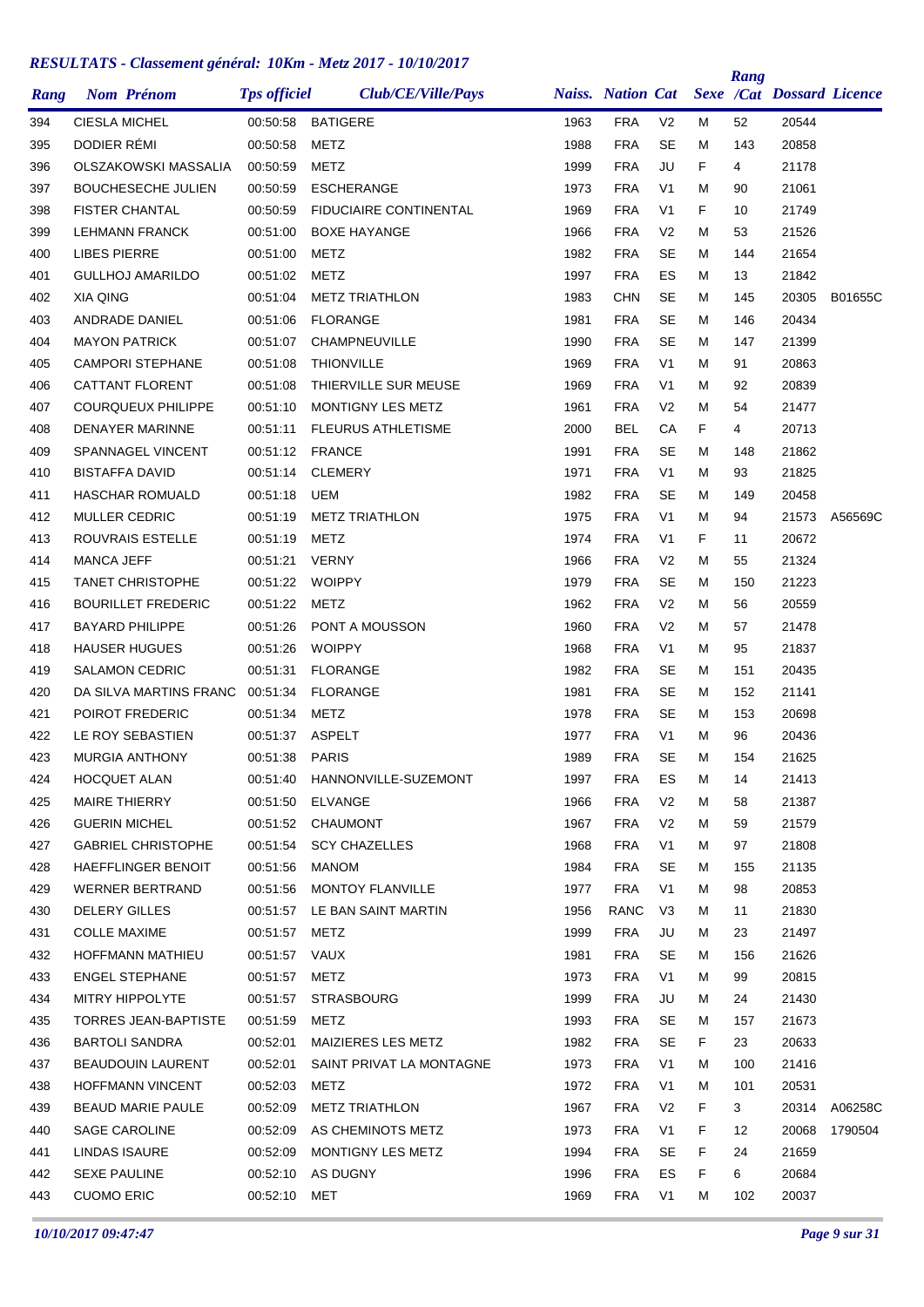| Rang | <b>Nom Prénom</b>              | <b>Tps officiel</b> | Club/CE/Ville/Pays                  |      | <b>Naiss.</b> Nation Cat |                |    | Rang | Sexe /Cat Dossard Licence |               |
|------|--------------------------------|---------------------|-------------------------------------|------|--------------------------|----------------|----|------|---------------------------|---------------|
| 444  | ROCCA SOPHIE                   | 00:52:10            | AS CHEMINOTS METZ                   | 1967 | <b>FRA</b>               | V <sub>2</sub> | F. | 4    | 20058                     | 1302182       |
| 445  | DREYER ADRIEN                  | 00:52:11            | US OBERBRUCK DOLLEREN               | 1995 | <b>FRA</b>               | ES             | M  | 15   | 21345                     | 2204249       |
| 446  | PELLEGRINI ARTHUR              | 00:52:13            | <b>FRANCE</b>                       | 1999 | <b>FRA</b>               | JU             | M  | 25   | 21858                     |               |
| 447  | NICOLODI MATHIEU               | 00:52:15            | <b>METZ</b>                         | 1986 | <b>FRA</b>               | <b>SE</b>      | м  | 158  | 20904                     |               |
| 448  | <b>VILBOIS JULIEN</b>          | 00:52:18            | COURIR À FALCK                      | 1991 | <b>FRA</b>               | SE             | м  | 159  | 21331                     |               |
| 449  | <b>ROY CLÉMENT</b>             | 00:52:19            | ECOLE-VALENTIN                      | 1995 | <b>FRA</b>               | <b>ES</b>      | м  | 16   | 21214                     |               |
| 450  | <b>GUILLERM CHRISTOPHE</b>     | 00:52:20            | METZ                                | 1975 | <b>FRA</b>               | V <sub>1</sub> | м  | 103  | 21529                     |               |
| 451  | <b>STRECKFUSS MARTIN</b>       | 00:52:25            | <b>METZ</b>                         | 1985 | GER                      | SE             | м  | 160  | 21480                     |               |
| 452  | <b>LAROCHE PIERRE</b>          | 00:52:29            | METZ                                | 1971 | <b>FRA</b>               | V <sub>1</sub> | M  | 104  | 20913                     |               |
| 453  | <b>MAGNIER ISABELLE</b>        | 00:52:30            | S/L OMNISPORT FROUARD-POMPEY        | 1961 | <b>FRA</b>               | V <sub>2</sub> | F  | 5    | 20049                     | 1081986       |
| 454  | JOYEUX STEPHANE                | 00:52:31            | LORRY LES METZ                      | 1973 | <b>FRA</b>               | V <sub>1</sub> | M  | 105  | 21815                     |               |
| 455  | <b>GINOUX NICOLAS</b>          | 00:52:31            | METZ                                | 1974 | <b>FRA</b>               | V <sub>1</sub> | м  | 106  | 21000                     |               |
| 456  | <b>MARTINET NICOLAS</b>        | 00:52:31            | <b>NOVEANT SUR MOSELLE</b>          | 1980 | <b>FRA</b>               | SE             | м  | 161  | 20803                     |               |
| 457  | <b>KLEIN SYLVIE</b>            | 00:52:33            | VRÉMY/FAILLY                        | 1970 | <b>FRA</b>               | V <sub>1</sub> | F  | 13   | 20554                     |               |
| 458  | <b>CHERRIER JASON</b>          | 00:52:34            | AMNEVILLE                           | 1995 | <b>FRA</b>               | ES             | м  | 17   | 20367                     |               |
| 459  | <b>GRUEST ARNAUD</b>           | 00:52:37            | <b>METZ</b>                         | 1982 | <b>FRA</b>               | <b>SE</b>      | м  | 162  | 20782                     |               |
| 460  | <b>FARDELLI QUENTIN</b>        | 00:52:39            | <b>HAGONDANGE</b>                   | 1996 | <b>FRA</b>               | <b>ES</b>      | м  | 18   | 21511                     |               |
| 461  | <b>CATINAT ARNAUD</b>          | 00:52:41            | S/L OMNISPORT FROUARD-POMPEY        | 1972 | <b>FRA</b>               | V <sub>1</sub> | м  | 107  | 20031                     | 1743668       |
| 462  | PITZ MARC-ANTOINE              | 00:52:41            | <b>TENNIS CLUB D'UCKANGE</b>        | 1998 | <b>FRA</b>               | JU             | м  | 26   | 20308                     | 1117493       |
| 463  | <b>BUCCIARELLI ANNE</b>        | 00:52:41            | <b>MENEUR D ALLURE</b>              | 1978 | <b>FRA</b>               | <b>SE</b>      | F  | 25   | 21734                     |               |
| 464  | <b>MEYER PHILIPPE</b>          | 00:52:42            | <b>THIONVILLE</b>                   | 1980 | <b>FRA</b>               | <b>SE</b>      | M  | 163  | 21047                     |               |
| 465  | <b>CLAIN NAIMA</b>             | 00:52:44            | <b>MONTOIS LA MONTAGNE</b>          | 1972 | <b>FRA</b>               | V <sub>1</sub> | F. | 14   | 20733                     |               |
| 466  | <b>PERRIN REMI</b>             | 00:52:45            | <b>SILLY SUR NIED</b>               | 1981 | <b>FRA</b>               | <b>SE</b>      | м  | 164  | 20483                     |               |
| 467  | NICLOUX JONATHAN               | 00:52:47            | FC METZ                             | 1985 | <b>FRA</b>               | <b>SE</b>      | м  | 165  | 21698                     |               |
| 468  | <b>LAPOINTE JEAN - YVES</b>    | 00:52:47            | <b>METZ TRIATHLON</b>               | 1965 | <b>FRA</b>               | V <sub>2</sub> | м  | 60   | 21347                     | A91698C       |
| 469  | <b>MOIA SIMON</b>              | 00:52:48            | <b>VANTOUX</b>                      | 1995 | <b>FRA</b>               | ES             | м  | 19   | 20813                     |               |
| 470  | <b>GOURDOUX PATRICK</b>        | 00:52:49            | <b>LOGIEST</b>                      | 1962 | <b>FRA</b>               | V <sub>2</sub> | м  | 61   | 20768                     |               |
| 471  | <b>SALM THIBAULT</b>           | 00:52:50            | <b>JOUY AUX ARCHES</b>              | 1981 | <b>FRA</b>               | SE             | м  | 166  | 20529                     |               |
| 472  | <b>BUCHEL LORRAINE</b>         | 00:52:50            | PONT-À-MOUSSON                      | 1992 | <b>FRA</b>               | <b>SE</b>      | F  | 26   | 21722                     |               |
| 473  | DOUR ALAIN                     | 00:52:50            | PELTRE                              | 1967 | <b>FRA</b>               | V <sub>2</sub> | M  | 62   | 20978                     |               |
| 474  | LESPAGNOL MICHEL               |                     | 00:52:51 VAL DE GRAY MARATHON       | 1964 | <b>FRA</b>               | V <sub>2</sub> | M  | 63   | 20956                     |               |
| 475  | LALLOZ ALEXANDRE               | 00:52:51            | VILLERS-LE-SEC                      | 1968 | <b>FRA</b>               | V <sub>1</sub> | М  | 108  | 20850                     |               |
| 476  | DI GREGORIO MALIKA             |                     | 00:52:52 E SPORTIVE THIONVILLE-YUTZ | 1977 | <b>FRA</b>               | V <sub>1</sub> | F. | 15   |                           | 20042 1977820 |
| 477  | <b>BARATA CLAUDE</b>           | 00:52:54            | ROMBAS AC                           | 1981 | <b>FRA</b>               | SE             | м  | 167  | 21332                     |               |
| 478  | LEVEQUE DAMIEN                 | 00:52:54            | ARNAVILLE                           | 1985 | <b>FRA</b>               | SE             | м  | 168  | 21358                     |               |
| 479  | VILLALBA JAVIER                |                     | 00:52:55 FC METZ                    | 1998 | <b>FRA</b>               | JU             | м  | 27   | 21680                     |               |
| 480  | ROTH RAYMOND                   | 00:52:56            | SEREMANGE                           | 1970 | <b>FRA</b>               | V <sub>1</sub> | м  | 109  | 20446                     |               |
| 481  | FOUILLAND HUBERT               | 00:53:01            | <b>FOUILLAND</b>                    | 1981 | <b>FRA</b>               | SE             | М  | 169  | 21714                     |               |
| 482  | <b>BEURE ANTHONY</b>           | 00:53:03            | NANCY                               | 1992 | FRA                      | SE             | м  | 170  | 20357                     |               |
| 483  | TILLEROT CELINE                | 00:53:03            | <b>FLORANGE OC*</b>                 | 1972 | <b>FRA</b>               | V <sub>1</sub> | F. | 16   | 20079                     | 1715011       |
| 484  | <b>LANGLOIS ROMAIN</b>         | 00:53:03            | HAYANGE                             | 1973 | <b>FRA</b>               | V <sub>1</sub> | м  | 110  | 21669                     |               |
|      |                                |                     |                                     | 1968 | <b>FRA</b>               | V <sub>1</sub> |    |      |                           |               |
| 485  | <b>FAVIER EMMANUELLE</b>       | 00:53:06            | METZ                                |      |                          |                | F. | 17   | 21486                     |               |
| 486  | <b>BRESSY SEBASTIEN</b>        | 00:53:06            | SAINT PRIVAT LA MONTAGNE            | 1975 | <b>FRA</b>               | V <sub>1</sub> | м  | 111  | 21008                     |               |
| 487  | <b>CAUFMENT MICHEL</b>         | 00:53:07            | <b>BATIGERE</b>                     | 1968 | <b>FRA</b>               | V <sub>1</sub> | м  | 112  | 20539                     |               |
| 488  | PIERRON ERIC                   | 00:53:10            | MARSPICH                            | 1972 | <b>FRA</b>               | V1             | м  | 113  | 21110                     |               |
| 489  | <b>IDESHEIM BRUNO</b>          | 00:53:11            | <b>WOIPPY</b>                       | 1969 | <b>FRA</b>               | V <sub>1</sub> | м  | 114  | 21836                     |               |
| 490  | BARRE-REMY VERONIQUE 00:53:11  |                     | LONGWY                              | 1970 | <b>FRA</b>               | V1             | F. | 18   | 20706                     |               |
| 491  | D'ANGELO SOPHIE                | 00:53:12            | <b>METZ</b>                         | 1986 | <b>FRA</b>               | SE             | F. | 27   | 20328                     |               |
| 492  | LAMBERT JEAN-FRANCOIS 00:53:14 |                     | METZ                                | 1969 | <b>FRA</b>               | V <sub>1</sub> | М  | 115  | 20592                     |               |
| 493  | <b>BEURTON AYMERIC</b>         |                     | 00:53:14 SAINT MAX                  | 1991 | <b>FRA</b>               | SE             | М  | 171  | 21379                     |               |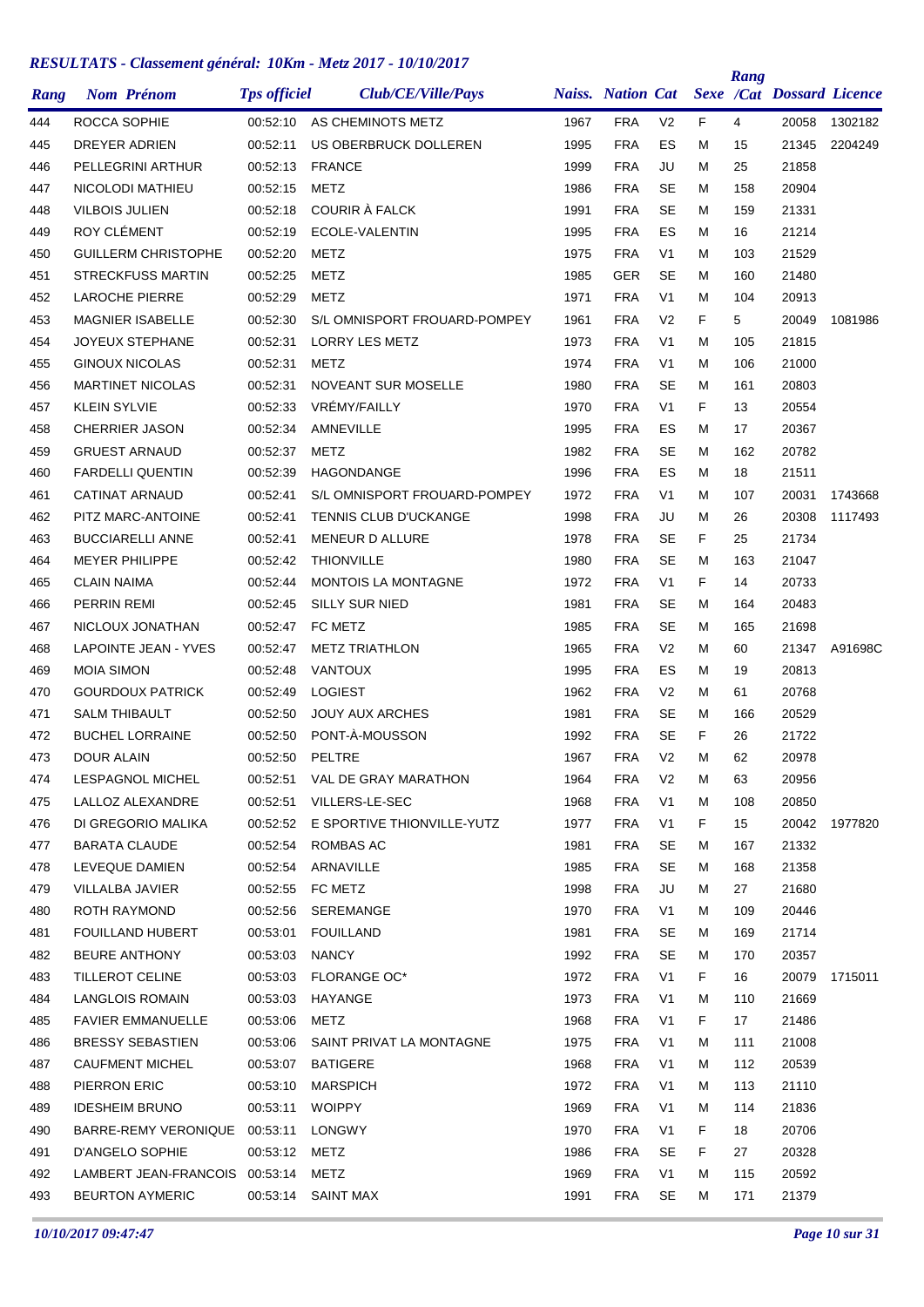|      |                      | <b>Nom Prénom</b>        | <b>Tps officiel</b> | Club/CE/Ville/Pays         |      |            |                |    | Rang           | Naiss. Nation Cat Sexe /Cat Dossard Licence |         |
|------|----------------------|--------------------------|---------------------|----------------------------|------|------------|----------------|----|----------------|---------------------------------------------|---------|
| Rang |                      |                          |                     |                            |      |            |                |    |                |                                             |         |
| 494  |                      | <b>LAUMAILLER CEDRIC</b> | 00:53:15            | PONT A MOUSSON             | 1985 | <b>FRA</b> | <b>SE</b>      | М  | 172            | 20343                                       |         |
| 495  |                      | <b>GUILBEAU NICOLAS</b>  | 00:53:16            | ARS LAQUENEXY              | 1966 | <b>FRA</b> | V <sub>2</sub> | Μ  | 64             | 21530                                       |         |
| 496  |                      | <b>MALINGE KARINE</b>    | 00:53:16            | METZ                       | 1986 | <b>FRA</b> | <b>SE</b>      | F. | 28             | 21417                                       |         |
| 497  |                      | <b>REMIATTE LIONEL</b>   | 00:53:17            | PLAPPEVILLE                | 1971 | <b>FRA</b> | V <sub>1</sub> | М  | 116            | 20708                                       |         |
| 498  | <b>BOUR NOEL</b>     |                          | 00:53:18            | <b>RETONFEY</b>            | 1955 | <b>FRA</b> | V <sub>3</sub> | м  | 12             | 21163                                       |         |
| 499  |                      | <b>SECCO SEBASTIEN</b>   | 00:53:18            | AMANVILLERS                | 1975 | <b>FRA</b> | V <sub>1</sub> | М  | 117            | 20846                                       |         |
| 500  |                      | <b>ANTON PATRICE</b>     | 00:53:18            | HAGANIS                    | 1965 | <b>FRA</b> | V <sub>2</sub> | М  | 65             | 21541                                       |         |
| 501  | <b>GATTO PALOMA</b>  |                          | 00:53:19            | <b>JUSSY</b>               | 2001 | <b>FRA</b> | CA             | F  | 5              | 21712                                       |         |
| 502  | <b>SAGE ERIC</b>     |                          | 00:53:20            | <b>METZ</b>                | 1962 | GAM        | V <sub>2</sub> | М  | 66             | 20657                                       |         |
| 503  |                      | PHILIP ANNE-MARIE        | 00:53:21            | ATHLETISME METZ METROPOLE* | 1996 | <b>FRA</b> | ES             | F  | $\overline{7}$ | 20072                                       | 1996413 |
| 504  |                      | <b>HENIN GUILLAUME</b>   | 00:53:22            | METZ                       | 1997 | <b>FRA</b> | ES             | М  | 20             | 20358                                       |         |
| 505  |                      | SCHOUMACKER ROBERT       | 00:53:25            | ARS SUR MOSELLE            | 1969 | <b>FRA</b> | V <sub>1</sub> | Μ  | 118            | 20920                                       |         |
| 506  |                      | <b>WEBER ROBERT</b>      | 00:53:25            | METZ                       | 1958 | <b>FRA</b> | V <sub>2</sub> | М  | 67             | 21439                                       |         |
| 507  | <b>HAM PHILIPPE</b>  |                          | 00:53:25            | LA FLECHE GUISSENIENNE     | 1971 | <b>FRA</b> | V <sub>1</sub> | М  | 119            | 20404                                       |         |
| 508  |                      | <b>HOFFMANN PHILIPPE</b> | 00:53:26            | <b>CORNY</b>               | 1958 | <b>FRA</b> | V <sub>2</sub> | М  | 68             | 21512                                       |         |
| 509  |                      | <b>MARTIN FREDERIC</b>   | 00:53:27            | <b>CORNY SUR MOSELLE</b>   | 1981 | <b>FRA</b> | <b>SE</b>      | м  | 173            | 20622                                       |         |
| 510  |                      | <b>BAR CHRISTOPHE</b>    | 00:53:28            | LAQUENEXY                  | 1981 | <b>FRA</b> | <b>SE</b>      | м  | 174            | 21524                                       |         |
| 511  |                      | LOINTIER CEDRIC          | 00:53:28            | <b>FRANCE</b>              | 1992 | <b>FRA</b> | <b>SE</b>      | М  | 175            | 21857                                       |         |
| 512  | <b>FOURER MARIE</b>  |                          | 00:53:28            | LAQUENEXY                  | 1984 | <b>FRA</b> | <b>SE</b>      | F  | 29             | 21523                                       |         |
| 513  |                      | <b>ITIBAS DIYAR CAN</b>  | 00:53:29            | <b>NEOLIA LORRAINE</b>     | 2000 | <b>FRA</b> | CA             | Μ  | 22             | 21053                                       |         |
| 514  | <b>FLEURY ANNE</b>   |                          | 00:53:29            | METZ                       | 1993 | <b>FRA</b> | <b>SE</b>      | F. | 30             | 21517                                       |         |
| 515  |                      | DE FRANCESCO GAEL        | 00:53:30            | METZ                       | 1989 | <b>FRA</b> | <b>SE</b>      | М  | 176            | 21535                                       |         |
| 516  | <b>SACI TOUFIK</b>   |                          | 00:53:30            | METZ                       | 1977 | <b>FRA</b> | V <sub>1</sub> | М  | 120            | 21405                                       |         |
| 517  |                      | SACI BOURAOUI SOUAAD     | 00:53:31            | <b>FRANCE</b>              | 1982 | <b>FRA</b> | <b>SE</b>      | F  | 31             | 21753                                       |         |
| 518  | JANßEN FENJA         |                          | 00:53:32            | TG KONZ / TEAM MOSELRUNNER | 1996 | GER        | ES             | F  | 8              | 21390                                       |         |
| 519  |                      | DAO LAFONT SANDRA        | 00:53:33            | <b>SILLEGNY</b>            | 1971 | <b>FRA</b> | V <sub>1</sub> | F  | 19             | 20680                                       |         |
| 520  |                      | <b>MANGENOT ALAIN</b>    | 00:53:36            | <b>FEY</b>                 | 1958 | <b>FRA</b> | V <sub>2</sub> | М  | 69             | 20999                                       |         |
| 521  | <b>OUDIN ALAIN</b>   |                          | 00:53:37            | MOULINS LÈS METZ           | 1959 | <b>FRA</b> | V <sub>2</sub> | М  | 70             | 21863                                       |         |
| 522  | <b>SEMIN PIERRE</b>  |                          | 00:53:40            | <b>UEM</b>                 | 1990 | <b>FRA</b> | <b>SE</b>      | М  | 177            | 20464                                       |         |
| 523  |                      | <b>SALIN CATHERINE</b>   | 00:53:40            | METZ                       | 1984 | <b>FRA</b> | <b>SE</b>      | F  | 32             | 21195                                       |         |
| 524  | <b>MATHIS MARC</b>   |                          | 00:53:41            | METZ                       | 1966 | <b>FRA</b> | V <sub>2</sub> | М  | 71             | 21211                                       |         |
| 525  | LODI MARIELLE        |                          | 00:53:42            | FDC RUNNING                | 1977 | <b>FRA</b> | V <sub>1</sub> | F. | 20             | 21187                                       |         |
| 526  |                      | <b>CLENET ARTHUR</b>     | 00:53:45            | <b>MRTE</b>                | 2001 | <b>FRA</b> | CА             | Μ  | 23             | 21475                                       |         |
| 527  |                      | <b>OLSZAKOWSKI ANNE</b>  | 00:53:45            | METZ                       | 1966 | <b>FRA</b> | V <sub>2</sub> | F. | 6              | 21179                                       |         |
| 528  |                      | ARIBOT GEORGES           | 00:53:46            | <b>LOCHWILLER</b>          | 1969 | <b>FRA</b> | V <sub>1</sub> | М  | 121            | 21724                                       |         |
| 529  |                      | KIENTZY PHILIPPE         | 00:53:46            | <b>METZ</b>                | 1957 | FRA        | V3             | м  | 13             | 21292                                       |         |
| 530  |                      | DUHIL DE BENAZE COME     | 00:53:46            | METZ                       | 2000 | <b>FRA</b> | CA             | М  | 24             | 21822                                       |         |
| 531  | ANSEN VALERIE        |                          | 00:53:47            | <b>BRUXELLES</b>           | 1988 | <b>BEL</b> | SE             | F  | 33             | 20378                                       |         |
| 532  | POGGIO ALLAN         |                          | 00:53:49            | <b>BELLEVILLE</b>          | 1996 | <b>FRA</b> | ES             | Μ  | 21             | 20635                                       |         |
| 533  |                      | <b>BUSHATI GILMANE</b>   | 00:53:49            | WOIPPY                     | 1972 | ALB        | V <sub>1</sub> | F. | 21             | 21452                                       |         |
| 534  | <b>FABIEN DANIEL</b> |                          | 00:53:50            | VILLEURBANNE               | 1974 | <b>FRA</b> | V <sub>1</sub> | М  | 122            | 21329                                       |         |
| 535  |                      | <b>TREMISOT MAXIME</b>   | 00:53:51            | METZ                       | 1997 | <b>FRA</b> | ES             | М  | 22             | 21025                                       |         |
| 536  |                      | DELFINO JOSEPH           | 00:53:52            | MONTIGNY LES METZ          | 1969 | <b>FRA</b> | V1             | М  | 123            | 20645                                       |         |
| 537  |                      | DELLE ALEXANDRE          | 00:53:52            | MARLY                      | 1986 | <b>FRA</b> | <b>SE</b>      | м  | 178            | 21867                                       |         |
| 538  |                      | <b>GASPARD DANIEL</b>    | 00:53:53            | <b>CORNY SUR MOSELLE</b>   | 1955 | <b>FRA</b> | V <sub>3</sub> | М  | 14             | 21024                                       |         |
| 539  |                      | ROBERT PEREGRINE         | 00:54:01            | RURANGE LES THIONVILLE     | 1981 | <b>FRA</b> | <b>SE</b>      | М  | 179            | 20444                                       |         |
| 540  |                      | WIESEN KARINE            | 00:54:01            | <b>FLORANGE OC*</b>        | 1971 | <b>FRA</b> | V1             | F. | 22             | 20036                                       | 1867391 |
| 541  | <b>GUERY ELODIE</b>  |                          | 00:54:01            | METZ                       | 1991 | <b>FRA</b> | SE             | F. | 34             | 21295                                       |         |
| 542  |                      | <b>MANGEL NICOLAS</b>    | 00:54:01            | <b>FLORANGE OC*</b>        | 1987 | <b>FRA</b> | <b>SE</b>      | Μ  | 180            | 20033                                       | 1906399 |
| 543  |                      | <b>MERTES XAVIER</b>     | 00:54:02            | HAGANIS                    | 1988 | <b>FRA</b> | <b>SE</b>      | Μ  | 181            | 21551                                       |         |
|      |                      |                          |                     |                            |      |            |                |    |                |                                             |         |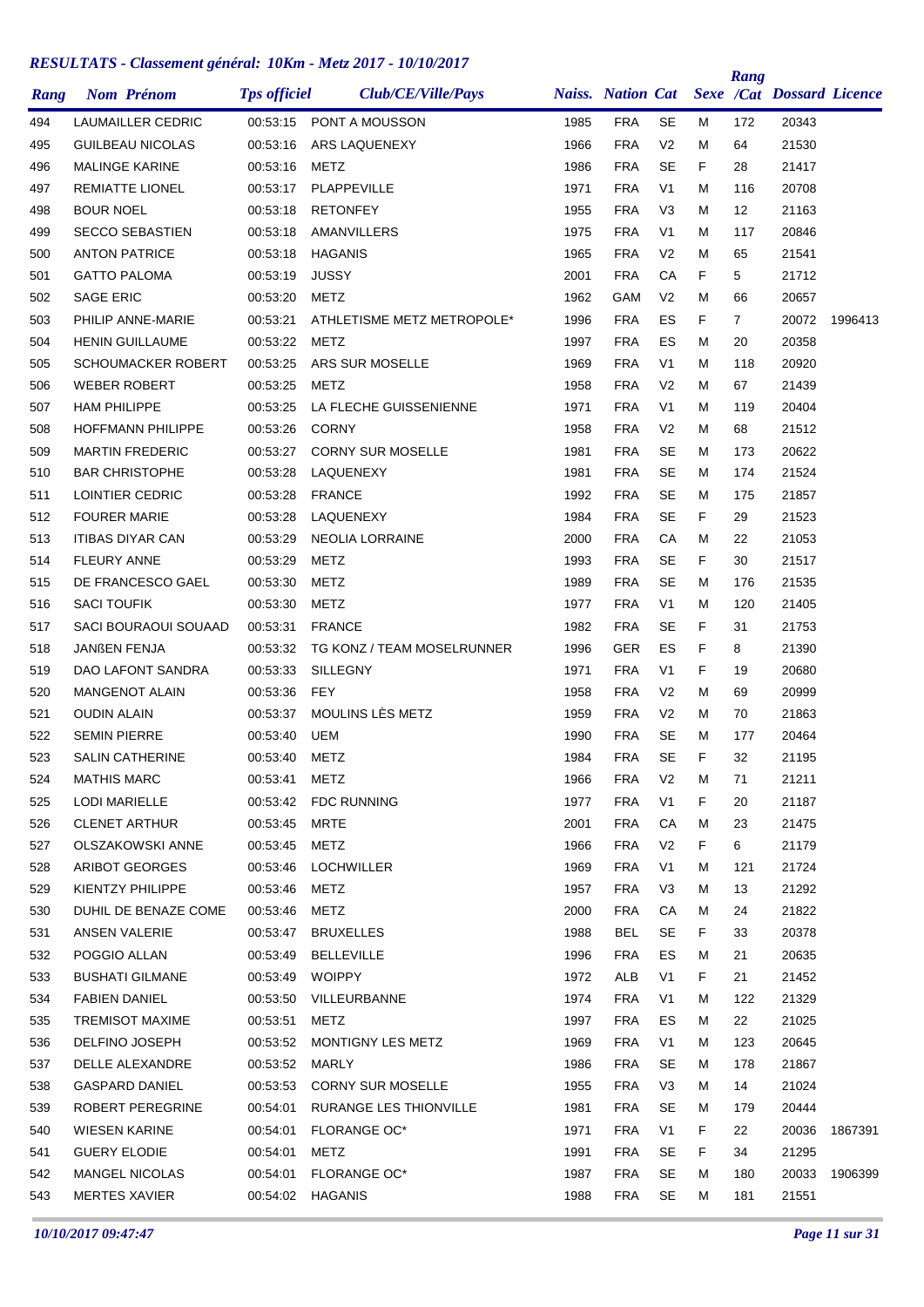| Rang | <b>Nom Prénom</b>          | <b>Tps officiel</b> | Club/CE/Ville/Pays               |      | <b>Naiss.</b> Nation Cat |                |    | Rang           | Sexe /Cat Dossard Licence |         |
|------|----------------------------|---------------------|----------------------------------|------|--------------------------|----------------|----|----------------|---------------------------|---------|
| 544  | <b>FAFET LUDOVIC</b>       | 00:54:04            | <b>METZ</b>                      | 1984 | <b>FRA</b>               | <b>SE</b>      | М  | 182            | 21702                     |         |
| 545  | <b>TAPPERT LARA</b>        | 00:54:07            | LC HANSA STUHR                   | 1990 | <b>GER</b>               | <b>SE</b>      | F  | 35             | 21038                     |         |
| 546  | <b>KLEIN STEPHANE</b>      | 00:54:08            | METZ                             | 1980 | <b>FRA</b>               | <b>SE</b>      | M  | 183            | 21613                     |         |
| 547  | PHILBERT BENJAMIN          | 00:54:08            | <b>C.O.S. VILLERS ATHLETISME</b> | 1989 | <b>FRA</b>               | <b>SE</b>      | М  | 184            | 20051                     | 1834648 |
| 548  | <b>REBIERE ARNAUD</b>      | 00:54:09            | LONGEVILLE LES METZ              | 1973 | <b>FRA</b>               | V <sub>1</sub> | М  | 124            | 20534                     |         |
| 549  | STIRTZINGER SABINE         | 00:54:10            | <b>NEOLIA LORRAINE</b>           | 1967 | <b>FRA</b>               | V <sub>2</sub> | F  | $\overline{7}$ | 21301                     |         |
| 550  | <b>WOJTKOWSKI DIANE</b>    | 00:54:11            | LUTTANGE                         | 1976 | <b>FRA</b>               | V <sub>1</sub> | F  | 23             | 20610                     |         |
| 551  | <b>UKROPINA LAURENCE</b>   | 00:54:12            | <b>METZ</b>                      | 1966 | <b>FRA</b>               | V <sub>2</sub> | F  | 8              | 21576                     |         |
| 552  | NICOLAS PIERRE             | 00:54:13            | <b>PARIS</b>                     | 1982 | <b>FRA</b>               | <b>SE</b>      | М  | 185            | 21254                     |         |
| 553  | <b>VAUTHIER STEFFY</b>     | 00:54:13            | METZ                             | 1998 | <b>FRA</b>               | JU             | F  | 5              | 21527                     |         |
| 554  | <b>GUENIER CHRISTOPHE</b>  | 00:54:15            | <b>METZ</b>                      | 1983 | <b>FRA</b>               | <b>SE</b>      | М  | 186            | 21534                     |         |
| 555  | LOMBARD MARTINE            | 00:54:16            | SMEL                             | 1970 | <b>FRA</b>               | V <sub>1</sub> | F  | 24             | 21664                     |         |
| 556  | <b>TRIBOULOT CAROLE</b>    | 00:54:18            | <b>MONTOY FLANVILLE</b>          | 1975 | <b>FRA</b>               | V <sub>1</sub> | F  | 25             | 21062                     |         |
| 557  | <b>MUGNIER AXEL</b>        | 00:54:18            | <b>CHAUMONT</b>                  | 1997 | <b>FRA</b>               | ES             | M  | 23             | 21420                     |         |
| 558  | SALGUEIRO SANDRINE         | 00:54:19            | <b>BRIEY</b>                     | 1991 | <b>FRA</b>               | <b>SE</b>      | F  | 36             | 21421                     |         |
| 559  | KIEFFER GRÉGORY            | 00:54:19            | METZ                             | 1981 | <b>FRA</b>               | <b>SE</b>      | М  | 187            | 20715                     |         |
| 560  | <b>VLK PETER</b>           | 00:54:20            | METZ                             | 1976 | <b>FRA</b>               | V <sub>1</sub> | М  | 125            | 20616                     |         |
| 561  | <b>HADJ FARID</b>          | 00:54:20            | <b>MONTIGNY LES METZ</b>         | 1974 | <b>FRA</b>               | V <sub>1</sub> | М  | 126            | 21396                     |         |
| 562  | <b>TRIMBUR THOMAS</b>      | 00:54:21            | MRTE                             | 1981 | <b>FRA</b>               | <b>SE</b>      | M  | 188            | 21474                     |         |
| 563  | <b>ROBINET THIERRY</b>     | 00:54:21            | <b>VANTOUX</b>                   | 1961 | <b>FRA</b>               | V <sub>2</sub> | М  | 72             | 20617                     |         |
| 564  | <b>MAILLARD ARNAUD</b>     | 00:54:22            | <b>JUSSY</b>                     | 1975 | <b>FRA</b>               | V <sub>1</sub> | М  | 127            | 21493                     |         |
| 565  | <b>BAGARD NICOLAS</b>      | 00:54:25            | METZ                             | 1996 | <b>FRA</b>               | ES             | м  | 24             | 21072                     |         |
| 566  | <b>PARAMOS GABRIEL</b>     | 00:54:29            | ARS SUR MOSELLE                  | 1984 | <b>FRA</b>               | <b>SE</b>      | М  | 189            | 20779                     |         |
| 567  | <b>BOUADEM ABDELDJALIL</b> | 00:54:30            | ARCELORMITTAL                    | 1981 | <b>FRA</b>               | <b>SE</b>      | М  | 190            | 21117                     |         |
| 568  | <b>LEBON SYLVIE</b>        | 00:54:31            | AS CHEMINOTS METZ                | 1969 | <b>FRA</b>               | V <sub>1</sub> | F  | 26             | 21653                     |         |
| 569  | NICOLAS ANGELIQUE          | 00:54:31            | <b>CAZENOVE</b>                  | 1972 | <b>FRA</b>               | V <sub>1</sub> | F  | 27             | 21388                     |         |
| 570  | <b>GAUFER PHILIPPE</b>     | 00:54:32            | <b>FRIGO EST</b>                 | 1994 | <b>FRA</b>               | <b>SE</b>      | М  | 191            | 20935                     |         |
| 571  | <b>LASSAGNE GILLES</b>     | 00:54:33            | RUN IN METZ                      | 1968 | <b>FRA</b>               | V <sub>1</sub> | м  | 128            | 20065                     | 1890861 |
| 572  | <b>GRAFF BERTRAND</b>      | 00:54:33            | <b>METZ</b>                      | 1991 | <b>FRA</b>               | <b>SE</b>      | М  | 192            | 21325                     |         |
| 573  | RACHIELE DANIEL            | 00:54:34            | MOYEUVRE GRANDE                  | 1974 | <b>FRA</b>               | V <sub>1</sub> | М  | 129            | 21611                     |         |
| 574  | RUSSO JULIEN               | 00:54:35            | SAINT JULIEN LES METZ            | 2000 | <b>FRA</b>               | СA             | M  | 25             | 20910                     |         |
| 575  | <b>MERELLI LAURENT</b>     | 00:54:36            | METZ                             | 1973 | <b>FRA</b>               | V <sub>1</sub> | м  | 130            | 21612                     |         |
| 576  | ANTEMI DAVID               |                     | 00:54:36 PONT A MOUSSON          | 1977 | <b>FRA</b>               | V <sub>1</sub> | M  | 131            | 20947                     |         |
| 577  | <b>CONSIGNY BENJAMIN</b>   | 00:54:37            | <b>RUSTROFF</b>                  | 1980 | <b>FRA</b>               | SE             | M  | 193            | 21315                     |         |
| 578  | <b>BOUTTEMY SAMIA</b>      | 00:54:37            | <b>METZ</b>                      | 1977 | <b>FRA</b>               | V <sub>1</sub> | F. | 28             | 20718                     |         |
| 579  | ROUVRAIS ESTELLE           | 00:54:38            | METZ                             | 1974 | <b>FRA</b>               | V1             | F. | 29             | 20673                     |         |
| 580  | <b>CLAERR ANNE</b>         | 00:54:39            | METZ                             | 1975 | <b>FRA</b>               | V <sub>1</sub> | F  | 30             | 21104                     |         |
| 581  | <b>ACHINI JEREMIE</b>      | 00:54:41            | <b>FRIGO EST</b>                 | 1990 | <b>FRA</b>               | <b>SE</b>      | М  | 194            | 20930                     |         |
| 582  | L'HOTE VINCENT             | 00:54:43            | METZ                             | 1952 | <b>FRA</b>               | V <sub>3</sub> | M  | 15             | 21827                     |         |
| 583  | <b>COMBE ALEX</b>          | 00:54:47            | <b>THIONVILLE</b>                | 1991 | <b>FRA</b>               | <b>SE</b>      | М  | 195            | 21719                     |         |
| 584  | <b>BARBAROT FRANCK</b>     | 00:54:48            | METZ                             | 1980 | <b>FRA</b>               | SE             | М  | 196            | 20388                     |         |
| 585  | <b>GRASSET HENRI</b>       | 00:54:48            | HAGONDANGE                       | 1982 | <b>FRA</b>               | SE             | М  | 197            | 21806                     |         |
| 586  | <b>GRASSET SOPHIE</b>      | 00:54:49            | AMANVILERS                       | 1980 | <b>FRA</b>               | SE             | F. | 37             | 21007                     |         |
| 587  | WEINGERTNER AKSANA         |                     | 00:54:50 FMAC FREYMING-MERLEBACH | 1974 | <b>FRA</b>               | V <sub>1</sub> | F. | 31             | 20040                     | 1665186 |
| 588  | LUYCKFASSEEL JEROEN        | 00:54:52            | <b>BOUSSE</b>                    | 1979 | BEL                      | <b>SE</b>      | Μ  | 198            | 20551                     |         |
| 589  | COLOMBELLI LOÏC            | 00:54:55            | METZ                             | 1987 | <b>FRA</b>               | <b>SE</b>      | м  | 199            | 21853                     |         |
| 590  | <b>LANG XAVIER</b>         | 00:54:55            | ALGRANGE                         | 1984 | <b>FRA</b>               | SE             | M  | 200            | 20541                     |         |
| 591  | <b>ROBIN BRUNO</b>         | 00:54:57            | <b>NANCY</b>                     | 1983 | <b>FRA</b>               | SE             | М  | 201            | 20729                     |         |
| 592  | JAMMAS VALERIE             | 00:54:57            | S/L AS BOLOGNE                   | 1971 | <b>FRA</b>               | V <sub>1</sub> | F. | 32             | 20095                     | 1874416 |
| 593  | ANTUNES CAROLE             |                     | 00:54:58 CHIEULLES               | 1979 | FRA                      | SE             | F. | 38             | 21483                     |         |
|      |                            |                     |                                  |      |                          |                |    |                |                           |         |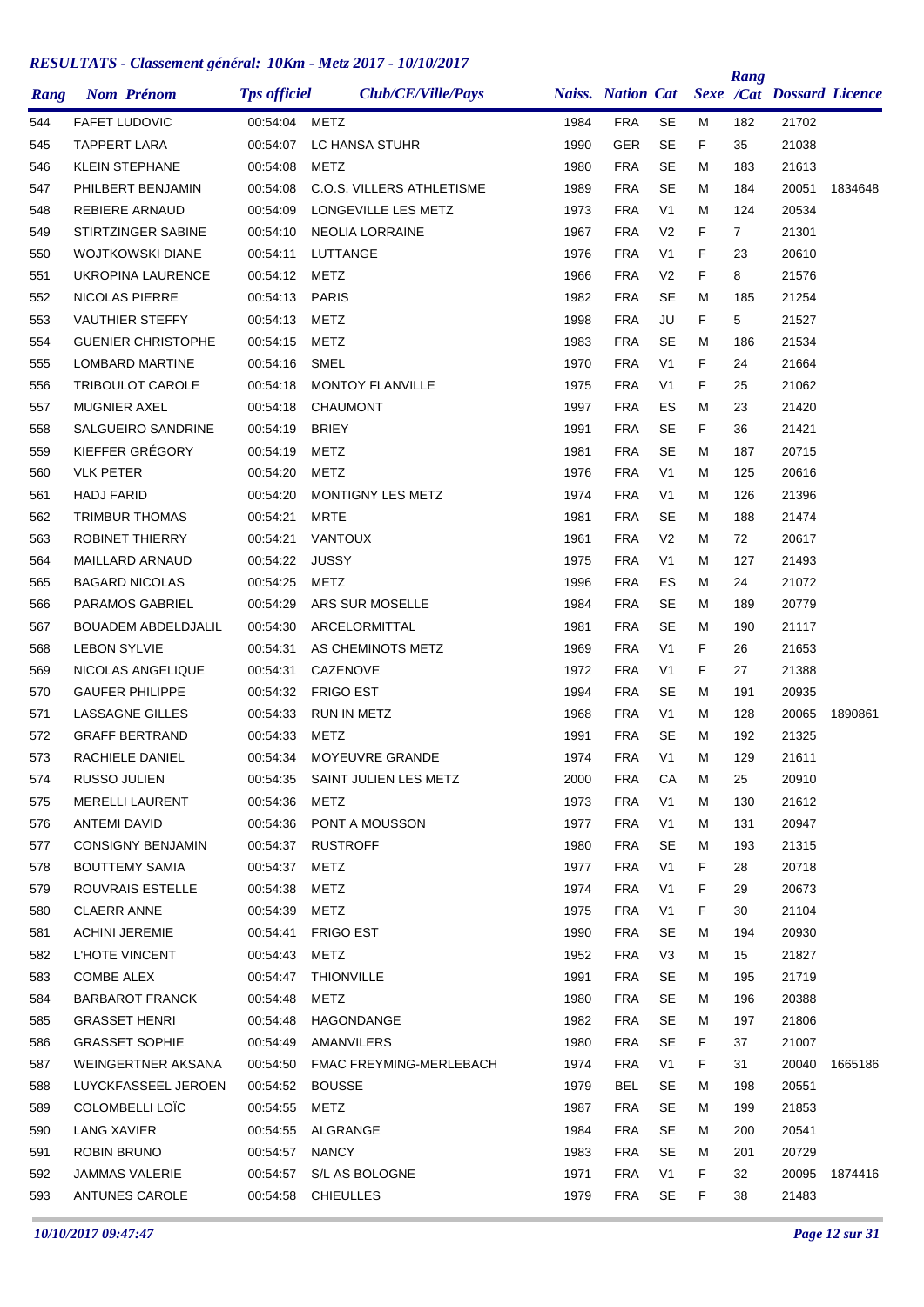| Rang | <b>Nom Prénom</b>            | <b>Tps officiel</b> | Club/CE/Ville/Pays                 |      | <b>Naiss. Nation Cat</b> |                |    | Rang | <b>Sexe /Cat Dossard Licence</b> |         |
|------|------------------------------|---------------------|------------------------------------|------|--------------------------|----------------|----|------|----------------------------------|---------|
| 594  | <b>FIERLING SEGOLENE</b>     | 00:54:58            | SAINT JULIEN LES METZ              | 1996 | <b>FRA</b>               | ES             | F. | 9    | 20606                            |         |
| 595  | <b>CARLINO ANTONIO</b>       | 00:54:58            | <b>TV REHLINGEN</b>                | 1973 | GER                      | V <sub>1</sub> | М  | 132  | 21046                            |         |
| 596  | <b>DHENNE CLAIRE</b>         | 00:54:59            | <b>MONTIGNY LES METZ</b>           | 1968 | <b>FRA</b>               | V <sub>1</sub> | F  | 33   | 21498                            |         |
| 597  | <b>DESNOULEZ CHARLOTTE</b>   | 00:54:59            | <b>DIJON</b>                       | 1983 | <b>FRA</b>               | <b>SE</b>      | F  | 39   | 20869                            |         |
| 598  | <b>HUMBERT CLARENCE</b>      | 00:55:00            | <b>SIVRY SUR MEUSE</b>             | 1991 | <b>FRA</b>               | <b>SE</b>      | М  | 202  | 21709                            |         |
| 599  | <b>JEANNON FANETTE</b>       | 00:55:00            | METZ                               | 1982 | <b>FRA</b>               | <b>SE</b>      | F  | 40   | 20562                            |         |
| 600  | <b>KRENC PATRICK</b>         | 00:55:01            | NORROY LE VENEUR                   | 1959 | <b>FRA</b>               | V <sub>2</sub> | М  | 73   | 21521                            |         |
| 601  | MAUVET JEAN STEPHANE         | 00:55:02            | YUTZ                               | 1969 | <b>FRA</b>               | V <sub>1</sub> | М  | 133  | 20497                            |         |
| 602  | DATOLA SALVATORE             | 00:55:05            | METZ                               | 1977 | <b>FRA</b>               | V <sub>1</sub> | М  | 134  | 20569                            |         |
| 603  | <b>DEVAULX VICTOR</b>        | 00:55:06            | <b>WOIPPY</b>                      | 1999 | <b>FRA</b>               | JU             | М  | 28   | 21798                            |         |
| 604  | <b>IPAS SEBASTIEN</b>        | 00:55:06            | METZERVISSE                        | 1974 | <b>FRA</b>               | V <sub>1</sub> | м  | 135  | 21143                            |         |
| 605  | <b>MANGEL GERARD</b>         | 00:55:07            | <b>FLORANGE OC*</b>                | 1962 | <b>FRA</b>               | V <sub>2</sub> | м  | 74   | 20034                            | 1868708 |
| 606  | <b>BRIOT YANNICK</b>         | 00:55:09            | ATHLETISME METZ METROPOLE*         | 1974 | <b>FRA</b>               | V <sub>1</sub> | М  | 136  | 20747                            |         |
| 607  | PONSOT PHILIPPE              | 00:55:13            | <b>16 BCH</b>                      | 1968 | <b>FRA</b>               | V <sub>1</sub> | М  | 137  | 21278                            |         |
| 608  | POLESE-BOURGAIN SAND         | 00:55:15            | AS CHEMINOTS METZ                  | 1968 | <b>FRA</b>               | V <sub>1</sub> | F  | 34   | 20016                            | 1772455 |
| 609  | <b>BUTIN ALEXANDRE</b>       | 00:55:15            | LIVERDUN                           | 1984 | <b>FRA</b>               | <b>SE</b>      | М  | 203  | 20638                            |         |
| 610  | <b>CORBET HONORÉ</b>         | 00:55:16            | METZ                               | 1995 | <b>FRA</b>               | ES             | М  | 25   | 20893                            |         |
| 611  | BERTRAND JÉRÔME              | 00:55:16            | <b>METZ</b>                        | 1964 | <b>FRA</b>               | V <sub>2</sub> | М  | 75   | 20594                            |         |
| 612  | <b>WEISSE ELODIE</b>         | 00:55:17            | <b>VILLERS LES NANCY</b>           | 1991 | <b>FRA</b>               | <b>SE</b>      | F  | 41   | 20620                            |         |
| 613  | <b>FLECKENSTEIN LAURE</b>    | 00:55:18            | METZ                               | 1990 | <b>FRA</b>               | <b>SE</b>      | F  | 42   | 21269                            |         |
| 614  | <b>FLECKENSTEIN SONIA</b>    | 00:55:19            | ST JULIEN LES GORZE                | 1965 | <b>FRA</b>               | V <sub>2</sub> | F  | 9    | 21583                            |         |
| 615  | <b>LECOCQ THIERRY</b>        | 00:55:19            | <b>CORNY SUR MOSELLE</b>           | 1985 | <b>FRA</b>               | <b>SE</b>      | М  | 204  | 20621                            |         |
| 616  | <b>TOUTAIN CLAIRE</b>        | 00:55:20            | METZ                               | 1992 | <b>FRA</b>               | <b>SE</b>      | F  | 43   | 20336                            |         |
| 617  | <b>BERTHELEMY NICOLAS</b>    | 00:55:21            | PAGNY SUR MOSELLE                  | 1981 | <b>FRA</b>               | <b>SE</b>      | М  | 205  | 20777                            |         |
| 618  | PIED NADINE                  | 00:55:23            | AY SUR MOSELLE                     | 1966 | <b>FRA</b>               | V <sub>2</sub> | F  | 10   | 20952                            |         |
| 619  | UNTEREINER BORIS             | 00:55:23            | ARS SUR MOSELLE                    | 1980 | <b>FRA</b>               | <b>SE</b>      | м  | 206  | 20806                            |         |
| 620  | <b>MARTINS ALVES FRANKLI</b> | 00:55:23            | <b>BOUXIERES AUX DAMES</b>         | 1970 | <b>FRA</b>               | V <sub>1</sub> | М  | 138  | 21578                            |         |
| 621  | <b>ARONA VITO</b>            | 00:55:25            | VRÉMY/FAILLY                       | 1964 | <b>FRA</b>               | V <sub>2</sub> | м  | 76   | 20555                            |         |
| 622  | <b>D'ERAMO STEPHANIE</b>     | 00:55:25            | <b>VERNY</b>                       | 1978 | <b>FRA</b>               | <b>SE</b>      | F. | 44   | 20732                            |         |
| 623  | CANCÉ FLORENT                | 00:55:26            | <b>METZ TRIATHLON</b>              | 1981 | <b>FRA</b>               | <b>SE</b>      | М  | 207  | 20309                            | A90003C |
| 624  | NICOLAS PASCALE              | 00:55:31            | METZ                               | 1967 | <b>FRA</b>               | V <sub>2</sub> | F  | 11   | 21468                            |         |
| 625  | <b>ISELER VERONIQUE</b>      | 00:55:31            | ATHLETISME METZ METROPOLE*         | 1966 | <b>FRA</b>               | V <sub>2</sub> | F. | 12   | 20975                            |         |
| 626  | MABIDE SYLVAIN               | 00:55:35            | METZ                               | 1964 | <b>FRA</b>               | V <sub>2</sub> | Μ  | 77   | 21293                            |         |
| 627  | <b>BETOU MARIE</b>           | 00:55:35            | SAVERNE                            | 1985 | <b>FRA</b>               | <b>SE</b>      | F. | 45   | 21116                            |         |
| 628  | <b>CARRAY STEPHANE</b>       | 00:55:35            | MARLY                              | 1967 | <b>FRA</b>               | V <sub>2</sub> | М  | 78   | 20426                            |         |
| 629  | <b>DARDART FABRICE</b>       | 00:55:36            | <b>COURIR A COURCELLES CHAUSSY</b> | 1977 | <b>FRA</b>               | V <sub>1</sub> | м  | 139  | 21854                            |         |
| 630  | DI GIUSEPPE GIOVANNI         | 00:55:36            | METZ                               | 1987 | <b>FRA</b>               | <b>SE</b>      | м  | 208  | 20792                            |         |
| 631  | <b>GAAG NICOLAS</b>          | 00:55:38            | ELVANGE                            | 1999 | <b>FRA</b>               | JU             | м  | 29   | 21786                            |         |
| 632  | MICHEL ANDRE                 | 00:55:40            | METZ                               | 1955 | <b>FRA</b>               | V <sub>3</sub> | м  | 16   | 21617                            |         |
| 633  | MICHEL GRÉGORY               | 00:55:42            | <b>METZ TRIATHLON</b>              | 1984 | FRA                      | <b>SE</b>      | М  | 209  | 21574                            | A80349C |
| 634  | ROZUMEK BERTRAND             | 00:55:43            | METZ                               | 1969 | FRA                      | V <sub>1</sub> | М  | 140  | 21294                            |         |
| 635  | FOLZ JEAN-PIERRE             | 00:55:44            | MARANGE-SILVANGE                   | 1958 | <b>FRA</b>               | V <sub>2</sub> | М  | 79   | 20695                            |         |
| 636  | ROBERT CLARA                 | 00:55:46            | ROBERT                             | 1997 | <b>FRA</b>               | ES             | F. | 10   | 20817                            |         |
| 637  | <b>STAUB NELLY</b>           | 00:55:46            | VERNEVILLE                         | 1981 | <b>FRA</b>               | <b>SE</b>      | F. | 46   | 21378                            |         |
| 638  | <b>VISCOMI EMILIE</b>        | 00:55:46            | <b>METZ</b>                        | 1987 | <b>FRA</b>               | <b>SE</b>      | F. | 47   | 20924                            |         |
| 639  | <b>BOUSHABI BADR</b>         | 00:55:47            | TERVILLE                           | 1982 | <b>FRA</b>               | <b>SE</b>      | м  | 210  | 21442                            |         |
| 640  | <b>HELVIG ARNAUD</b>         | 00:55:47            | METZ                               | 1977 | FRA                      | V <sub>1</sub> | м  | 141  | 21624                            |         |
| 641  | <b>KONE ISSA</b>             | 00:55:50            | FC METZ                            | 2001 | <b>FRA</b>               | СA             | м  | 26   | 21683                            |         |
| 642  | <b>CHUSTE THIERRY</b>        | 00:55:53            | ATHLETISME METZ METROPOLE*         | 1953 | <b>FRA</b>               | V <sub>3</sub> | м  | 17   | 20976                            |         |
| 643  | <b>ALLIE PATRICE</b>         |                     | 00:55:55 IFONASSIST                | 1984 | <b>FRA</b>               | SE             | М  | 211  | 20818                            |         |
|      |                              |                     |                                    |      |                          |                |    |      |                                  |         |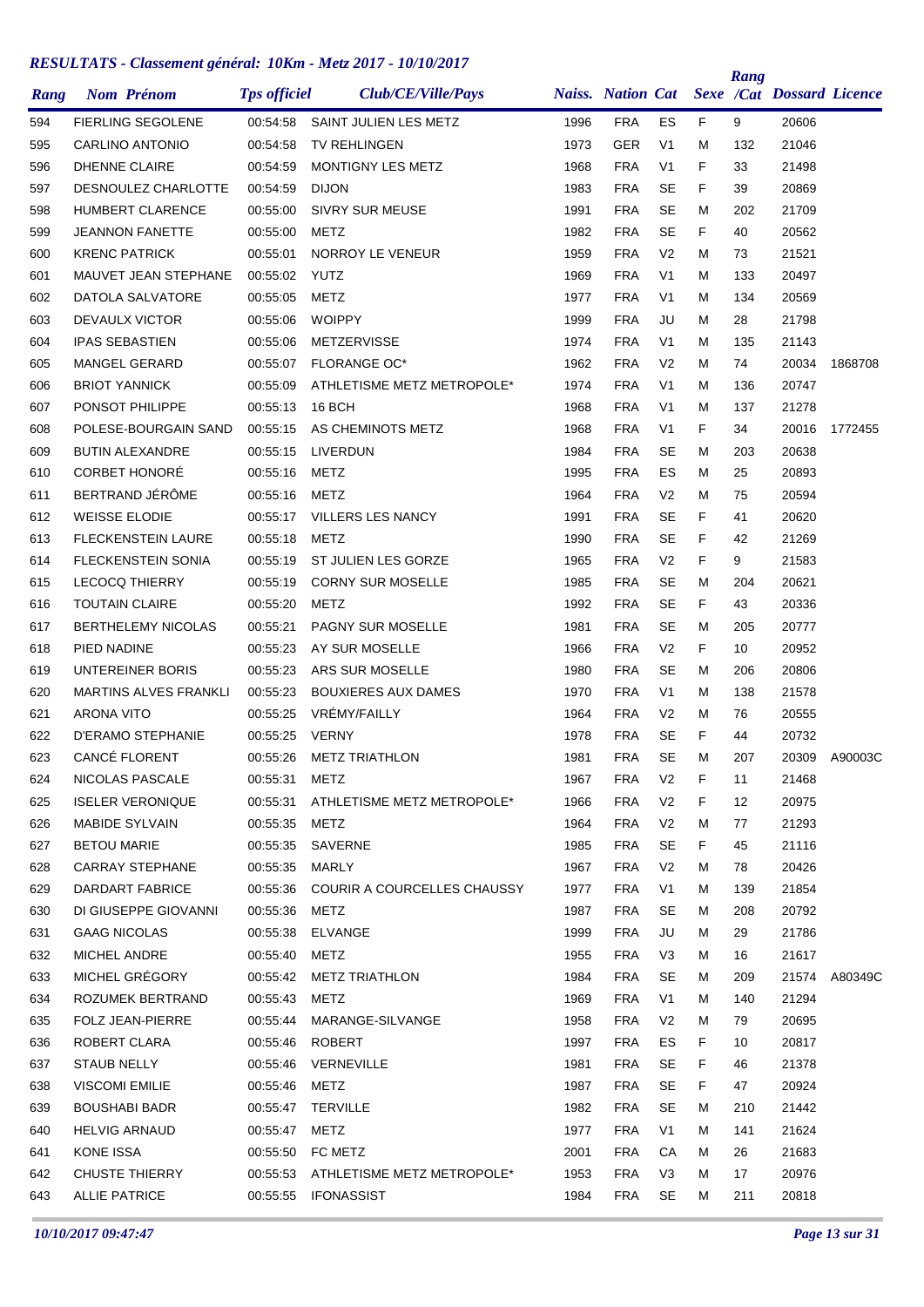| Rang | <b>Nom Prénom</b>             | <b>Tps officiel</b> | Club/CE/Ville/Pays                    |      | <b>Naiss.</b> Nation Cat |                |    | Rang         | <b>Sexe /Cat Dossard Licence</b> |         |
|------|-------------------------------|---------------------|---------------------------------------|------|--------------------------|----------------|----|--------------|----------------------------------|---------|
| 644  | PEIFFER ROLANDE               | 00:55:57            | METZ                                  | 1957 | <b>FRA</b>               | V <sub>3</sub> | F. | $\mathbf{2}$ | 21385                            |         |
| 645  | MOCELLIN CYRILLE              | 00:55:58            | <b>JOUY AUX ARCHES</b>                | 1973 | <b>FRA</b>               | V <sub>1</sub> | м  | 142          | 21509                            |         |
| 646  | <b>KEDRYNA DELPHINE</b>       | 00:55:59            | MARLY                                 | 1976 | <b>FRA</b>               | V <sub>1</sub> | F  | 35           | 20351                            |         |
| 647  | <b>DESANLIS JOELLE</b>        | 00:55:59            | METZ                                  | 1971 | <b>FRA</b>               | V <sub>1</sub> | F  | 36           | 21105                            |         |
| 648  | <b>WILHELM BRUNO</b>          | 00:55:59            | <b>TRIATHLON THIONVILLE YUTZ CLUB</b> | 1969 | <b>FRA</b>               | V <sub>1</sub> | м  | 143          | 21344                            | A75850C |
| 649  | <b>MARTINET BAPTISTE</b>      | 00:56:00            | METZ                                  | 1993 | <b>FRA</b>               | <b>SE</b>      | м  | 212          | 21591                            |         |
| 650  | <b>KLOP JULIEN</b>            | 00:56:00            | <b>ARRY</b>                           | 1983 | <b>FRA</b>               | <b>SE</b>      | м  | 213          | 20663                            |         |
| 651  | POURCEL JEROME                | 00:56:01            | <b>RUN IN METZ</b>                    | 1974 | <b>FRA</b>               | V <sub>1</sub> | м  | 144          | 20013                            | 1953996 |
| 652  | SZEFLER MARZENA               | 00:56:01            | RAMELDANGE                            | 1973 | POL                      | V <sub>1</sub> | F  | 37           | 20549                            |         |
| 653  | <b>DESPINEY ANNE</b>          | 00:56:05            | METZ                                  | 1969 | <b>FRA</b>               | V <sub>1</sub> | F  | 38           | 21739                            |         |
| 654  | <b>LEHMANN DAMIEN</b>         | 00:56:07            | UEM                                   | 1985 | <b>FRA</b>               | <b>SE</b>      | м  | 214          | 20460                            |         |
| 655  | <b>PASQUINI HUGO</b>          | 00:56:07            | U-MAC                                 | 1998 | <b>FRA</b>               | JU             | м  | 30           | 21816                            |         |
| 656  | <b>FOSSADIER EMILIE</b>       | 00:56:07            | <b>HAPPY RUNNING CREW</b>             | 1992 | <b>FRA</b>               | <b>SE</b>      | F  | 48           | 21463                            |         |
| 657  | DAVAL JENNIFER                | 00:56:07            | UEM                                   | 1984 | <b>FRA</b>               | <b>SE</b>      | F  | 49           | 20456                            |         |
| 658  | <b>BASSO LEONORA</b>          | 00:56:07            | <b>PIERRE</b>                         | 1977 | <b>FRA</b>               | V <sub>1</sub> | F  | 39           | 21561                            |         |
| 659  | TREMEAU ALAIN                 | 00:56:07            | MARLY                                 | 1966 | <b>FRA</b>               | V <sub>2</sub> | M  | 80           | 20791                            |         |
| 660  | <b>TINNIRELLO CLARA</b>       | 00:56:10            | U-MAC                                 | 1998 | <b>FRA</b>               | JU             | F  | 6            | 21750                            |         |
| 661  | <b>CLEVER SERGE</b>           | 00:56:10            | METZ                                  | 1959 | <b>FRA</b>               | V <sub>2</sub> | м  | 81           | 20986                            |         |
| 662  | <b>HENRION PIERRE</b>         | 00:56:11            | <b>AUGNY</b>                          | 1970 | <b>FRA</b>               | V <sub>1</sub> | М  | 145          | 20731                            |         |
| 663  | <b>NEMMOUL HAFSA</b>          | 00:56:11            | <b>SORBEY</b>                         | 1978 | <b>FRA</b>               | <b>SE</b>      | F  | 50           | 21744                            |         |
| 664  | DELLINGER ALEXANDRE           | 00:56:13            | MARANGE-SILVANGE                      | 1999 | <b>FRA</b>               | JU             | м  | 31           | 21565                            |         |
| 665  | GENSON MARINA VANH            | 00:56:14            | <b>RUN IN METZ</b>                    | 1977 | <b>FRA</b>               | V <sub>1</sub> | F  | 40           | 20914                            |         |
| 666  | <b>COSTE ANTHONY</b>          | 00:56:15            | UEM                                   | 1987 | <b>FRA</b>               | <b>SE</b>      | м  | 215          | 20455                            |         |
| 667  | JOUAVILLE GUILLAUME           | 00:56:16            | UEM                                   | 1987 | <b>FRA</b>               | <b>SE</b>      | м  | 216          | 20459                            |         |
| 668  | <b>VERCEZ MYRIAM</b>          | 00:56:16            | VAL DE GRAY MARATHON                  | 1975 | <b>FRA</b>               | V <sub>1</sub> | F  | 41           | 21092                            |         |
| 669  | <b>BEJJA RADIA</b>            | 00:56:17            | MARLY                                 | 1981 | <b>FRA</b>               | <b>SE</b>      | F  | 51           | 21391                            |         |
| 670  | <b>BIALECK VINCENT</b>        | 00:56:18            | <b>FAMECK</b>                         | 1987 | <b>FRA</b>               | <b>SE</b>      | м  | 217          | 20856                            |         |
| 671  | PHILIPPE THIBAULT             | 00:56:22            | METZ                                  | 1978 | <b>FRA</b>               | SE             | м  | 218          | 21703                            |         |
| 672  | PLIGOT SIMON                  | 00:56:24            | ANCY-DORNOT                           | 1984 | <b>FRA</b>               | <b>SE</b>      | м  | 219          | 20970                            |         |
| 673  | <b>ISTIN CYRIELLE</b>         | 00:56:25            | METZ                                  | 1991 | <b>FRA</b>               | <b>SE</b>      | F  | 52           | 21248                            |         |
| 674  | <b>TATTANELLI LUCAS</b>       | 00:56:27            | MOULINS LES METZ                      | 2000 | <b>FRA</b>               | CA             | M  | 27           | 20745                            |         |
| 675  | <b>CAUDY REMI</b>             | 00:56:28            | <b>COINCY</b>                         | 1984 | <b>FRA</b>               | SE             | М  | 220          | 21532                            |         |
| 676  | TATTANELLI FRANCK             | 00:56:29            | <b>MOULINS LES METZ</b>               | 1975 | <b>FRA</b>               | V <sub>1</sub> | м  | 146          | 20744                            |         |
| 677  | <b>HOTTI CLEME</b>            | 00:56:29            | METZ                                  | 1999 | <b>FRA</b>               | JU             | м  | 32           | 21371                            |         |
| 678  | HASSENFORDER MARTINE 00:56:29 |                     | METZ                                  | 1958 | <b>FRA</b>               | V <sub>2</sub> | F. | 13           | 21384                            |         |
| 679  | ANGELETTI MICHAEL             | 00:56:29            | <b>MONT BONVILLIERS</b>               | 1977 | <b>FRA</b>               | V <sub>1</sub> | м  | 147          | 20819                            |         |
| 680  | CAUDY MAXIME                  | 00:56:29            | <b>L'HÔPITAL</b>                      | 1987 | <b>FRA</b>               | <b>SE</b>      | м  | 221          | 21238                            |         |
| 681  | ZANONE JEAN PIERRE            | 00:56:30            | <b>BLAINVILLE SUR L'EAU</b>           | 1946 | <b>FRA</b>               | V <sub>4</sub> | м  | $\mathbf{2}$ | 20996                            |         |
| 682  | DEMARNE FREDERIC              | 00:56:30            | MARLY                                 | 1980 | <b>FRA</b>               | <b>SE</b>      | м  | 222          | 20341                            |         |
| 683  | <b>MACIEJEWSKI VIRGINIE</b>   | 00:56:31            | MARLY                                 | 1974 | <b>FRA</b>               | V <sub>1</sub> | F  | 42           | 20020                            |         |
| 684  | PERRA PATERLINI DELPHI        | 00:56:32            | <b>FRIAUVILLE</b>                     | 1986 | <b>FRA</b>               | <b>SE</b>      | F  | 53           | 21577                            |         |
| 685  | ANGELETTI MATTHIS             | 00:56:32            | MONT BONVILLIERS                      | 2001 | <b>FRA</b>               | CA             | м  | 28           | 20820                            |         |
| 686  | PERCEVAL GILLES               | 00:56:35            | ARS SUR MOSELLE                       | 1968 | <b>FRA</b>               | V <sub>1</sub> | м  | 148          | 20835                            |         |
| 687  | <b>BAUDOT ROMAIN</b>          | 00:56:36            | <b>METZ</b>                           | 1981 | <b>FRA</b>               | SE             | м  | 223          | 20763                            |         |
| 688  | LOUIS RAPHAEL                 | 00:56:36            | FRANCE                                | 1983 | <b>FRA</b>               | <b>SE</b>      | м  | 224          | 21826                            |         |
| 689  | <b>COLLIN BENOIT</b>          | 00:56:37            | <b>METZ</b>                           | 1998 | <b>FRA</b>               | JU             | м  | 33           | 21440                            |         |
| 690  | NEMMOUL FAOUZI                | 00:56:38            | <b>FRANCE</b>                         | 1988 | <b>FRA</b>               | <b>SE</b>      | м  | 225          | 21839                            |         |
| 691  | <b>GAUNARD EVA</b>            | 00:56:38            | <b>METZ</b>                           | 1991 | <b>FRA</b>               | <b>SE</b>      | F. | 54           | 21283                            |         |
| 692  | GIACOVELLI PAULINE            |                     | 00:56:38 CORNY SUR MOSELLE            | 1991 | <b>FRA</b>               | SE             | F  | 55           | 20568                            |         |
| 693  | MAIMBOURG LAURA               | 00:56:40            | NOUILLY                               | 2001 | <b>FRA</b>               | CA             | F. | 6            | 21735                            |         |
|      |                               |                     |                                       |      |                          |                |    |              |                                  |         |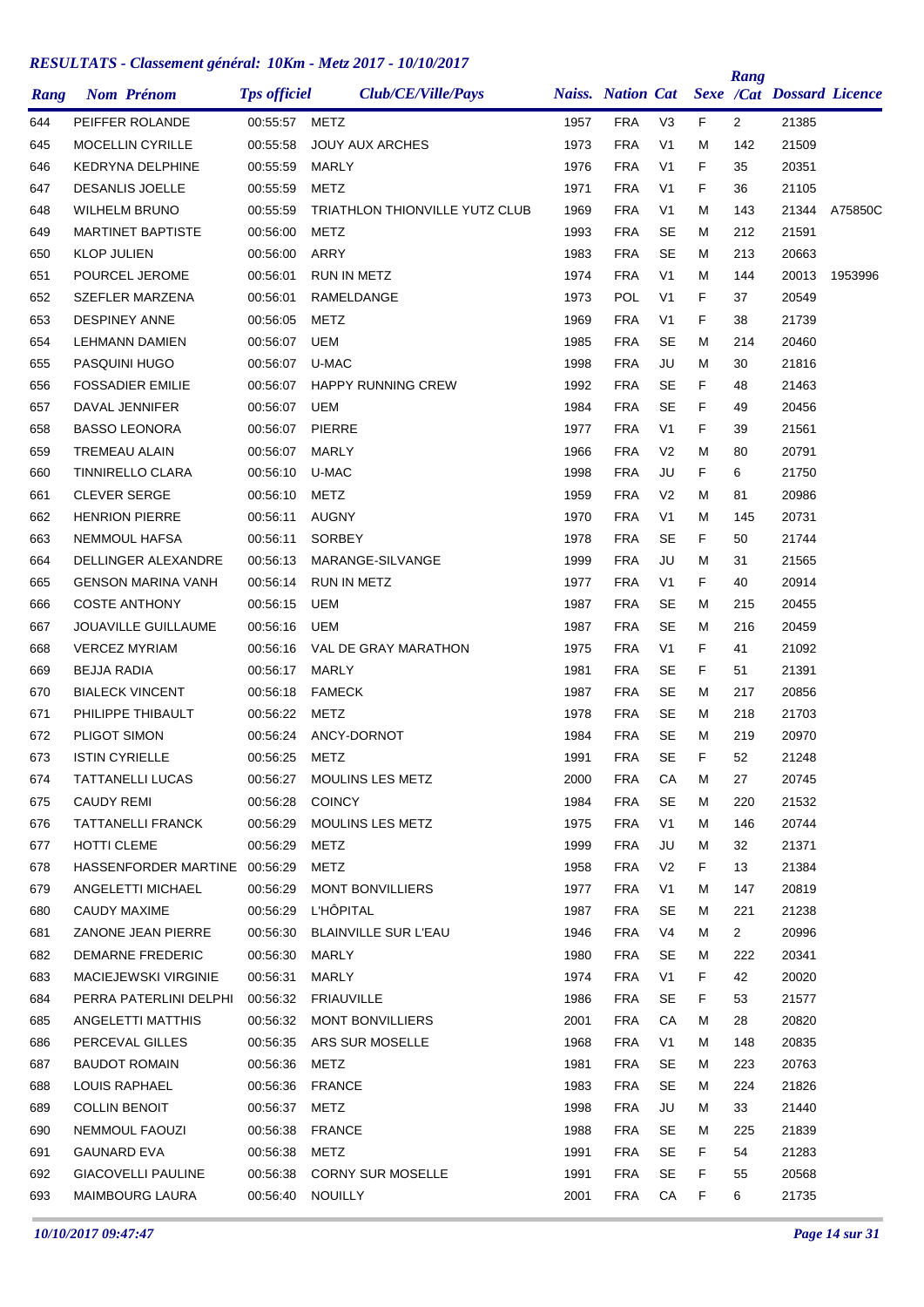|      | <b>Nom Prénom</b>             | <b>Tps officiel</b> | Club/CE/Ville/Pays         |      | <b>Naiss. Nation Cat</b> |                |    | Rang | <b>Sexe /Cat Dossard Licence</b> |         |
|------|-------------------------------|---------------------|----------------------------|------|--------------------------|----------------|----|------|----------------------------------|---------|
| Rang |                               |                     |                            |      |                          |                |    |      |                                  |         |
| 694  | <b>CERF NADINE</b>            | 00:56:41            | AMANVILLERS                | 1966 | <b>FRA</b>               | V <sub>2</sub> | F. | 14   | 20566                            |         |
| 695  | <b>VALANCE KARINE</b>         | 00:56:42            | <b>BATIGERE</b>            | 1967 | <b>FRA</b>               | V <sub>2</sub> | F  | 15   | 20896                            |         |
| 696  | <b>GERARD EMMANUELLE</b>      | 00:56:42            | <b>BATIGERE</b>            | 1973 | <b>FRA</b>               | V <sub>1</sub> | F  | 43   | 20578                            |         |
| 697  | <b>BARAN PASCAL</b>           | 00:56:42            | PA4CV                      | 1968 | <b>FRA</b>               | V <sub>1</sub> | М  | 149  | 21226                            |         |
| 698  | <b>CHEDRU ISABELLE</b>        | 00:56:43            | <b>COLOMBIA</b>            | 1966 | <b>FRA</b>               | V <sub>2</sub> | F. | 16   | 20681                            |         |
| 699  | LEQUERE NICOLAS               | 00:56:45            | <b>HAGANIS</b>             | 1974 | <b>FRA</b>               | V <sub>1</sub> | М  | 150  | 21549                            |         |
| 700  | DOUANE MAYEDINE               | 00:56:46            | FC METZ                    | 2001 | <b>FRA</b>               | СA             | М  | 29   | 21689                            |         |
| 701  | <b>MARLIERE DAMIEN</b>        | 00:56:46            | METZ                       | 1983 | <b>FRA</b>               | <b>SE</b>      | М  | 226  | 20516                            |         |
| 702  | <b>SCHMELTZER CHRISTOPH</b>   | 00:56:47            | ATHLETISME METZ METROPOLE* | 1965 | <b>FRA</b>               | V <sub>2</sub> | Μ  | 82   | 20083                            | 1986395 |
| 703  | <b>COLOMBO GILLES</b>         | 00:56:49            | <b>GARCHE</b>              | 1977 | <b>FRA</b>               | V <sub>1</sub> | М  | 151  | 21259                            |         |
| 704  | ROLLAND JULIEN                | 00:56:52            | METZ                       | 1994 | <b>FRA</b>               | <b>SE</b>      | М  | 227  | 21157                            |         |
| 705  | ROLLAND ANTHONY               | 00:56:53            | <b>NOUILLY</b>             | 1990 | <b>FRA</b>               | SE             | м  | 228  | 21514                            |         |
| 706  | CIEPLOWSKA-MARSAUD A          | 00:56:54            | <b>TRITYC</b>              | 1980 | POL                      | <b>SE</b>      | F  | 56   | 20319                            | A92725C |
| 707  | <b>RUSSO CORINNE</b>          | 00:56:55            | SAINT JULIEN LES METZ      | 1962 | <b>FRA</b>               | V <sub>2</sub> | F  | 17   | 20909                            |         |
| 708  | <b>GISONNA ANTOINE</b>        | 00:56:56            | <b>BOULAY MOSELLE</b>      | 1968 | <b>FRA</b>               | V <sub>1</sub> | М  | 152  | 21182                            |         |
| 709  | LOUVARD MICHAEL               | 00:56:57            | <b>FRIGO EST</b>           | 1991 | <b>FRA</b>               | <b>SE</b>      | М  | 229  | 20939                            |         |
| 710  | <b>ERNZERHOF STEPHANE</b>     | 00:56:57            | <b>FRIGO EST</b>           | 1991 | <b>FRA</b>               | <b>SE</b>      | М  | 230  | 20932                            |         |
| 711  | <b>SCHOULLER OLIVIER</b>      | 00:56:58            | <b>TOUT AZIMUT FAMECK</b>  | 1969 | <b>FRA</b>               | V <sub>1</sub> | м  | 153  | 21791                            | 1088220 |
| 712  | ABEYA EMMANUELLE              | 00:57:00            | METZ                       | 1975 | <b>FRA</b>               | V <sub>1</sub> | F  | 44   | 21536                            |         |
| 713  | LUDWIG CHRISTOPHE             | 00:57:00            | LOUVIGNY                   | 1974 | <b>FRA</b>               | V <sub>1</sub> | М  | 154  | 20502                            |         |
| 714  | <b>BRIARD LORRAINE</b>        | 00:57:01            | KOEUR LA GRANDE            | 1983 | <b>FRA</b>               | <b>SE</b>      | F  | 57   | 20804                            |         |
| 715  | JOUSSET ADRIEN                | 00:57:02            | METZ                       | 1987 | <b>FRA</b>               | <b>SE</b>      | М  | 231  | 20762                            |         |
| 716  | <b>HASSEL EMMANUELLE</b>      | 00:57:05            | LABRY                      | 1975 | <b>FRA</b>               | V <sub>1</sub> | F  | 45   | 21594                            |         |
| 717  | <b>DERSON DIDIER</b>          | 00:57:06            | METZ                       | 1964 | <b>FRA</b>               | V <sub>2</sub> | М  | 83   | 21309                            |         |
| 718  | <b>THARIN VALERIE</b>         | 00:57:06            | S/L ASPTT VERDUN           | 1970 | <b>FRA</b>               | V <sub>1</sub> | F  | 46   | 20014                            | 1663377 |
| 719  | <b>MOSSER JONATHAN</b>        | 00:57:07            | LONGEVILLE LES METZ        | 1993 | <b>FRA</b>               | <b>SE</b>      | М  | 232  | 21027                            |         |
| 720  | <b>LALLEMAND PATRICIA</b>     | 00:57:10            | <b>FEY</b>                 | 1960 | <b>FRA</b>               | V <sub>2</sub> | F  | 18   | 20678                            |         |
| 721  | <b>KLEIN DAMIEN</b>           | 00:57:10            | <b>HUSSIGNY-GODBRANGE</b>  | 1991 | <b>FRA</b>               | <b>SE</b>      | м  | 233  | 21165                            |         |
| 722  | PENNERAD JEAN                 | 00:57:12            | MONTIGNY LES METZ          | 1963 | <b>FRA</b>               | V <sub>2</sub> | М  | 84   | 20696                            |         |
| 723  | DE PIENNE GAETAN              | 00:57:15            | HAGONDANGE                 | 1989 | <b>FRA</b>               | <b>SE</b>      | М  | 234  | 21445                            |         |
| 724  | <b>DEROU CHRISTOPHER</b>      | 00:57:21            | <b>NESPRESSO</b>           | 1989 | <b>FRA</b>               | <b>SE</b>      | Μ  | 235  | 20830                            |         |
| 725  | <b>HOCQUARD ANNABELLE</b>     | 00:57:22            | LORRY LES METZ             | 1978 | <b>FRA</b>               | <b>SE</b>      | F. | 58   | 20814                            |         |
| 726  | <b>VATRY CHRISTIANE</b>       | 00:57:23 TRITYC     |                            | 1968 | <b>FRA</b>               | V <sub>1</sub> | F. | 47   | 21348                            | A44257C |
| 727  | SZYMKOWIAK CHRISTOPH 00:57:26 |                     | <b>METZ</b>                | 1985 | <b>FRA</b>               | <b>SE</b>      | М  | 236  | 21296                            |         |
| 728  | SANDEL ANNE                   | 00:57:27            | MARLY                      | 1982 | <b>FRA</b>               | <b>SE</b>      | F. | 59   | 21264                            |         |
| 729  | ADAM DENIS                    | 00:57:28            | ANCY SUR MOSELLE           | 1963 | <b>FRA</b>               | V <sub>2</sub> | м  | 85   | 21704                            |         |
| 730  | <b>GRIGOLIN CAROLINE</b>      | 00:57:30            | METZ                       | 1992 | <b>FRA</b>               | <b>SE</b>      | F. | 60   | 21582                            |         |
| 731  | FETTER STEPHANE               | 00:57:33            | MONTIGNY LES METZ          | 1972 | <b>FRA</b>               | V <sub>1</sub> | М  | 155  | 20327                            |         |
| 732  | VACA HERMIDA RUBI EST         | 00:57:33            | METZ                       | 1991 | <b>ESP</b>               | SE             | F. | 61   | 21516                            |         |
| 733  | <b>HENRY MAXIME</b>           | 00:57:33            | <b>METZ</b>                | 1987 | <b>FRA</b>               | <b>SE</b>      | М  | 237  | 21288                            |         |
| 734  | <b>BAILLY BENEDICTE</b>       | 00:57:34            | ECAC CHAUMONT TRIATHLON    | 1966 | <b>FRA</b>               | V <sub>2</sub> | F. | 19   | 20320                            | A10302L |
| 735  | <b>GAILLOT JEAN LUC</b>       | 00:57:35            | VANTOUX                    | 1965 | <b>FRA</b>               | V <sub>2</sub> | М  | 86   | 21797                            |         |
| 736  | <b>FESSECOURT BORIS</b>       | 00:57:35            | HAGONDANGE                 | 1983 | <b>FRA</b>               | <b>SE</b>      | м  | 238  | 21603                            |         |
| 737  | VALENTE LUDOVIC               | 00:57:35            | MAIZIERES LES METZ         | 1977 | <b>FRA</b>               | V <sub>1</sub> | м  | 156  | 20955                            |         |
| 738  | <b>GUILLAN RENAUD</b>         | 00:57:37            | <b>METZ</b>                | 1986 | <b>FRA</b>               | <b>SE</b>      | м  | 239  | 21243                            |         |
| 739  | <b>BRICHLER CHRISTINE</b>     | 00:57:38            | ABRESCHVILLER              | 1970 | <b>FRA</b>               | V <sub>1</sub> | F. | 48   | 21513                            |         |
| 740  | <b>BOTZ SERGE</b>             |                     | 00:57:38 FLEURY            | 1962 | FRA                      | V <sub>2</sub> | М  | 87   | 21843                            |         |
| 741  | <b>DION ADELINE</b>           | 00:57:39            | <b>LOGIEST</b>             | 1982 | <b>FRA</b>               | <b>SE</b>      | F. | 62   | 20769                            |         |
| 742  | <b>HOCQUET DIDIER</b>         | 00:57:40            | HANNONVILLE-SUZEMONT       | 1961 | <b>FRA</b>               | V <sub>2</sub> | м  | 88   | 21411                            |         |
| 743  | <b>GUILLAUME VALERIE</b>      |                     | 00:57:40 VERDUN            | 1968 | <b>FRA</b>               | V <sub>1</sub> | F. | 49   | 20581                            |         |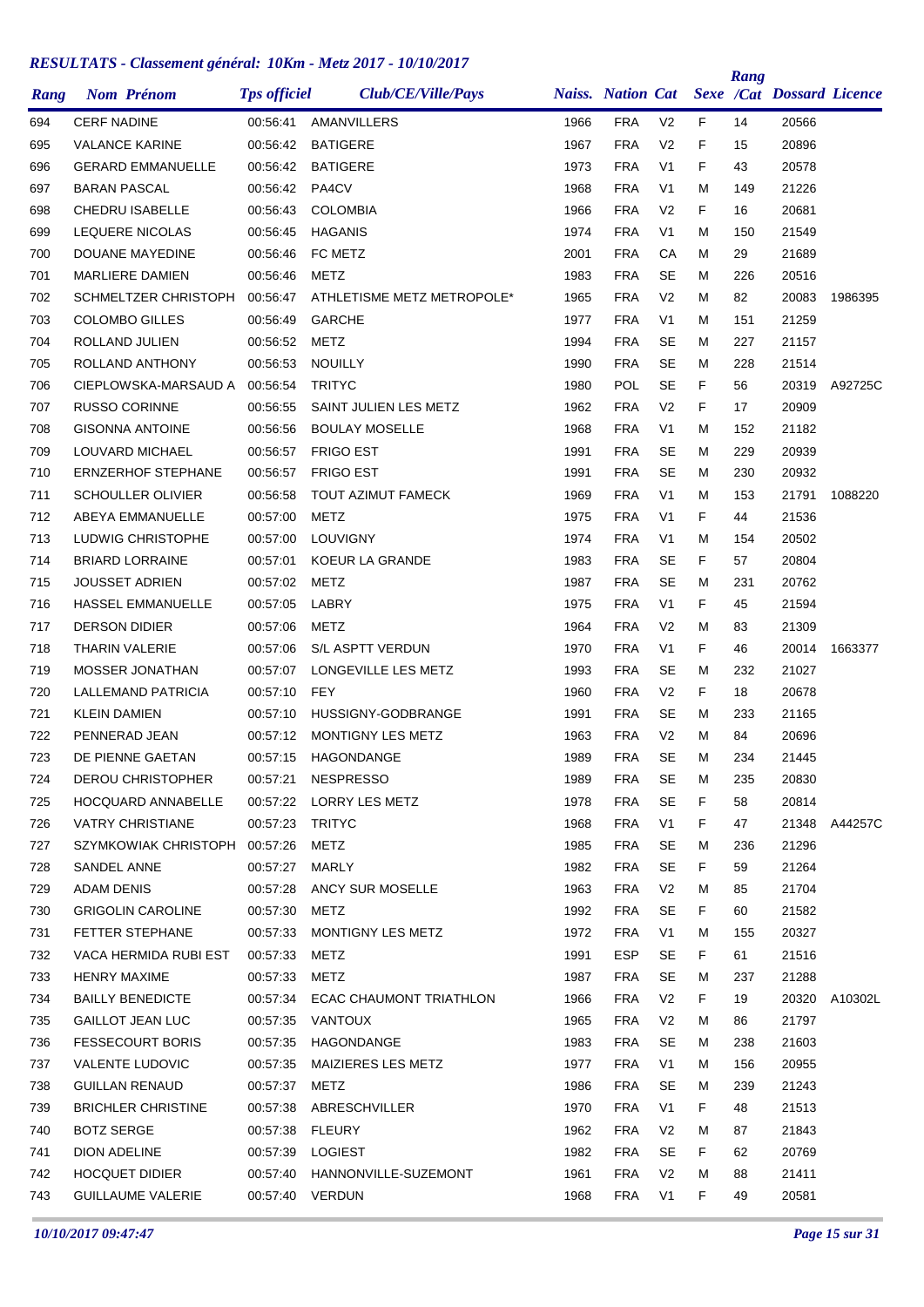| Rang | <b>Nom Prénom</b>         | <b>Tps officiel</b> | Club/CE/Ville/Pays             |      | <b>Naiss. Nation Cat</b> |                |    | Rang         | <b>Sexe /Cat Dossard Licence</b> |  |
|------|---------------------------|---------------------|--------------------------------|------|--------------------------|----------------|----|--------------|----------------------------------|--|
| 744  | <b>CALMES THOMAS</b>      | 00:57:41            | <b>ZURICH</b>                  | 1988 | <b>FRA</b>               | <b>SE</b>      | м  | 240          | 21268                            |  |
| 745  | <b>PAQUET BEATRICE</b>    | 00:57:43            | SAINTE-MARIE-SUR-SEMOIS        | 1979 | <b>BEL</b>               | <b>SE</b>      | F  | 63           | 20637                            |  |
| 746  | <b>MOUREZ JEAN LOUIS</b>  | 00:57:44            | MONTIGNY LES METZ              | 1960 | <b>FRA</b>               | V <sub>2</sub> | М  | 89           | 21774                            |  |
| 747  | <b>SCHNEIDER JULIEN</b>   | 00:57:45            | <b>BATIGERE</b>                | 1985 | <b>FRA</b>               | <b>SE</b>      | м  | 241          | 20656                            |  |
| 748  | <b>ARON SANDY</b>         | 00:57:45            | <b>BATIGERE</b>                | 1986 | <b>FRA</b>               | <b>SE</b>      | F  | 64           | 20894                            |  |
| 749  | <b>MEYER MARIE</b>        | 00:57:47            | METZ                           | 1986 | <b>FRA</b>               | <b>SE</b>      | F  | 65           | 21606                            |  |
| 750  | <b>GRANDJEAN JENNIFER</b> | 00:57:47            | STE MARIE AUX CHENES           | 1986 | <b>FRA</b>               | <b>SE</b>      | F  | 66           | 20405                            |  |
| 751  | <b>BIGARE WENDY</b>       | 00:57:48            | <b>MOULINS LES METZ</b>        | 1997 | <b>FRA</b>               | ES             | F  | 11           | 21671                            |  |
| 752  | <b>LEVY MARTIN</b>        | 00:57:48            | <b>FEGERSHEIM</b>              | 1969 | <b>FRA</b>               | V <sub>1</sub> | М  | 157          | 21819                            |  |
| 753  | <b>CORAZZA CYRIL</b>      | 00:57:49            | <b>VOLSTROFF</b>               | 1987 | <b>FRA</b>               | <b>SE</b>      | м  | 242          | 21716                            |  |
| 754  | <b>MATHIEU SEVERINE</b>   | 00:57:49            | <b>MONTENOY</b>                | 1975 | <b>FRA</b>               | V <sub>1</sub> | F  | 50           | 21189                            |  |
| 755  | BERNARD AURÉLIEN          | 00:57:50            | METZ                           | 1989 | <b>FRA</b>               | SE             | м  | 243          | 20587                            |  |
| 756  | LEMOINE PIERRE-NICOLA     | 00:57:50            | METZ                           | 1986 | <b>FRA</b>               | SE             | м  | 244          | 20540                            |  |
| 757  | <b>MOSKWA REMI</b>        | 00:57:51            | <b>ROZERIEULLES</b>            | 1993 | <b>FRA</b>               | <b>SE</b>      | м  | 245          | 21059                            |  |
| 758  | <b>VOGEL MARIE</b>        | 00:57:52            | <b>THIONVILLE</b>              | 1990 | <b>FRA</b>               | SE             | F  | 67           | 21219                            |  |
| 759  | PERCEVAL GAUTHIER         | 00:57:52            | ARS SUR MOSELLE                | 1998 | <b>FRA</b>               | JU             | м  | 34           | 20836                            |  |
| 760  | SIMEONI THIBAUT           | 00:57:53            | <b>THIONVILLE</b>              | 1994 | <b>FRA</b>               | <b>SE</b>      | м  | 246          | 21645                            |  |
| 761  | <b>DORN ERIC</b>          | 00:57:53            | <b>METZ</b>                    | 1964 | <b>FRA</b>               | V <sub>2</sub> | м  | 90           | 20432                            |  |
| 762  | <b>NOIRE BENEDICTE</b>    | 00:57:53            | METZ                           | 1987 | <b>FRA</b>               | <b>SE</b>      | F  | 68           | 21145                            |  |
| 763  | <b>CATALOT SANDRINE</b>   | 00:57:54            | VAL DE GRAY MARATHON           | 1966 | <b>FRA</b>               | V <sub>2</sub> | F  | 20           | 20630                            |  |
| 764  | NARDOZI MARC              | 00:57:55            | AMNEVILLE                      | 1968 | <b>FRA</b>               | V <sub>1</sub> | м  | 158          | 21013                            |  |
| 765  | <b>CLOSSET NATHALIE</b>   | 00:57:55            | <b>POMMERIEUX</b>              | 1969 | <b>FRA</b>               | V <sub>1</sub> | F  | 51           | 20721                            |  |
| 766  | <b>JULLION MARTIAL</b>    | 00:58:00            | <b>ROZERIEULLES</b>            | 1960 | <b>FRA</b>               | V <sub>2</sub> | м  | 91           | 20825                            |  |
| 767  | <b>VANG TOU</b>           | 00:58:01            | <b>STRASBOURG</b>              | 1990 | <b>FRA</b>               | <b>SE</b>      | М  | 247          | 21042                            |  |
| 768  | <b>LORENZINI SARAH</b>    | 00:58:02            | CLOUANGE                       | 1989 | <b>FRA</b>               | SE             | F  | 69           | 21635                            |  |
| 769  | <b>TOUSCH MATHIEU</b>     | 00:58:02            | VOLMERANGE-LÈS-MINES           | 1991 | <b>FRA</b>               | <b>SE</b>      | М  | 248          | 20509                            |  |
| 770  | DERELLE SOLENE            | 00:58:02            | METZ                           | 1989 | <b>FRA</b>               | <b>SE</b>      | F  | 70           | 20344                            |  |
| 771  | MAITRE DELPHINE           | 00:58:03            | METZ                           | 1968 | <b>FRA</b>               | V <sub>1</sub> | F  | 52           | 20382                            |  |
| 772  | FAYOLLE NATHAN            | 00:58:03            | COURCELLES-CHAUSSY             | 1989 | <b>FRA</b>               | SE             | м  | 249          | 21162                            |  |
| 773  | <b>COLINET GREGORY</b>    | 00:58:03            | ACS CRE STIRING WENDEL         | 1984 | <b>FRA</b>               | <b>SE</b>      | М  | 250          | 20808                            |  |
| 774  | <b>FIORETTI SOPHIE</b>    | 00:58:03            | METZ                           | 1973 | <b>FRA</b>               | V <sub>1</sub> | F. | 53           | 20755                            |  |
| 775  | <b>COLLIN AGNES</b>       |                     | 00:58:03 BATIGERE              | 1975 | <b>FRA</b>               | V <sub>1</sub> | F. | 54           | 20900                            |  |
| 776  | <b>BRESOLIN SERGE</b>     |                     | 00:58:04 ROMBAS                | 1958 | <b>FRA</b>               | V <sub>2</sub> | м  | 92           | 21484                            |  |
| 777  | <b>FIORETTI MARC</b>      | 00:58:04            | METZ                           | 1974 | <b>FRA</b>               | V <sub>1</sub> | м  | 159          | 20754                            |  |
| 778  | <b>MENDES SANDRA</b>      | 00:58:05            | BATIGERE                       | 1990 | <b>FRA</b>               | SE             | F. | 71           | 20901                            |  |
| 779  | DUFOUR JEAN BAPTISTE      | 00:58:05            | METZ                           | 1990 | FRA                      | SE             | м  | 251          | 21263                            |  |
| 780  | <b>TOUSCH NICOLAS</b>     | 00:58:05            | METZ                           | 1988 | <b>FRA</b>               | <b>SE</b>      | м  | 252          | 20503                            |  |
| 781  | WOLF LOUISE               | 00:58:07            | METZ                           | 1992 | <b>FRA</b>               | <b>SE</b>      | F. | 72           | 20962                            |  |
| 782  | <b>BOURGEOIS DANIEL</b>   |                     | 00:58:07 SAINT-AVOLD           | 1937 | FRA                      | V <sub>5</sub> | м  | $\mathbf{1}$ | 20887                            |  |
| 783  | <b>HAZOTTE CYRIL</b>      | 00:58:09            | METZ                           | 1981 | <b>FRA</b>               | <b>SE</b>      | м  | 253          | 21408                            |  |
| 784  | MARCHAL SOPHIE            | 00:58:10            | MARLY                          | 1981 | <b>FRA</b>               | <b>SE</b>      | F. | 73           | 21270                            |  |
| 785  | <b>SUSS CYRIL</b>         |                     | 00:58:14 SAINT JULIEN LES METZ | 1983 | <b>FRA</b>               | <b>SE</b>      | м  | 254          | 20752                            |  |
| 786  | <b>VUILLEMIN RODRIGUE</b> | 00:58:16 FLEURY     |                                | 1973 | <b>FRA</b>               | V <sub>1</sub> | м  | 160          | 21089                            |  |
| 787  | <b>NOH MARCEL</b>         |                     | 00:58:16 COURIR A FALCK        | 1991 | <b>FRA</b>               | SE             | м  | 255          | 21473                            |  |
| 788  | RICHARD MATHIEU           | 00:58:17 NANCY      |                                | 1981 | <b>FRA</b>               | SE             | м  | 256          | 20507                            |  |
| 789  | MASCELLI GREGORY          | 00:58:17            | TRESSANGE                      | 1981 | <b>FRA</b>               | <b>SE</b>      | м  | 257          | 21074                            |  |
| 790  | <b>LACOUT KARINE</b>      | 00:58:17            | METZ                           | 1995 | <b>FRA</b>               | ES             | F. | 12           | 21261                            |  |
| 791  | RANGHEARD VERONIQUE       |                     | 00:58:18 BATIGERE              | 1962 | <b>FRA</b>               | V <sub>2</sub> | F. | 21           | 20641                            |  |
| 792  | XUAN WEN                  |                     | 00.58:18 ARCELORMITTAL         | 1983 | <b>TPE</b>               | SE             | м  | 258          | 21018                            |  |
| 793  | <b>HENON GUERRIC</b>      | 00:58:21 METZ       |                                | 1966 | <b>FRA</b>               | V <sub>2</sub> | М  | 93           | 21273                            |  |
|      |                           |                     |                                |      |                          |                |    |              |                                  |  |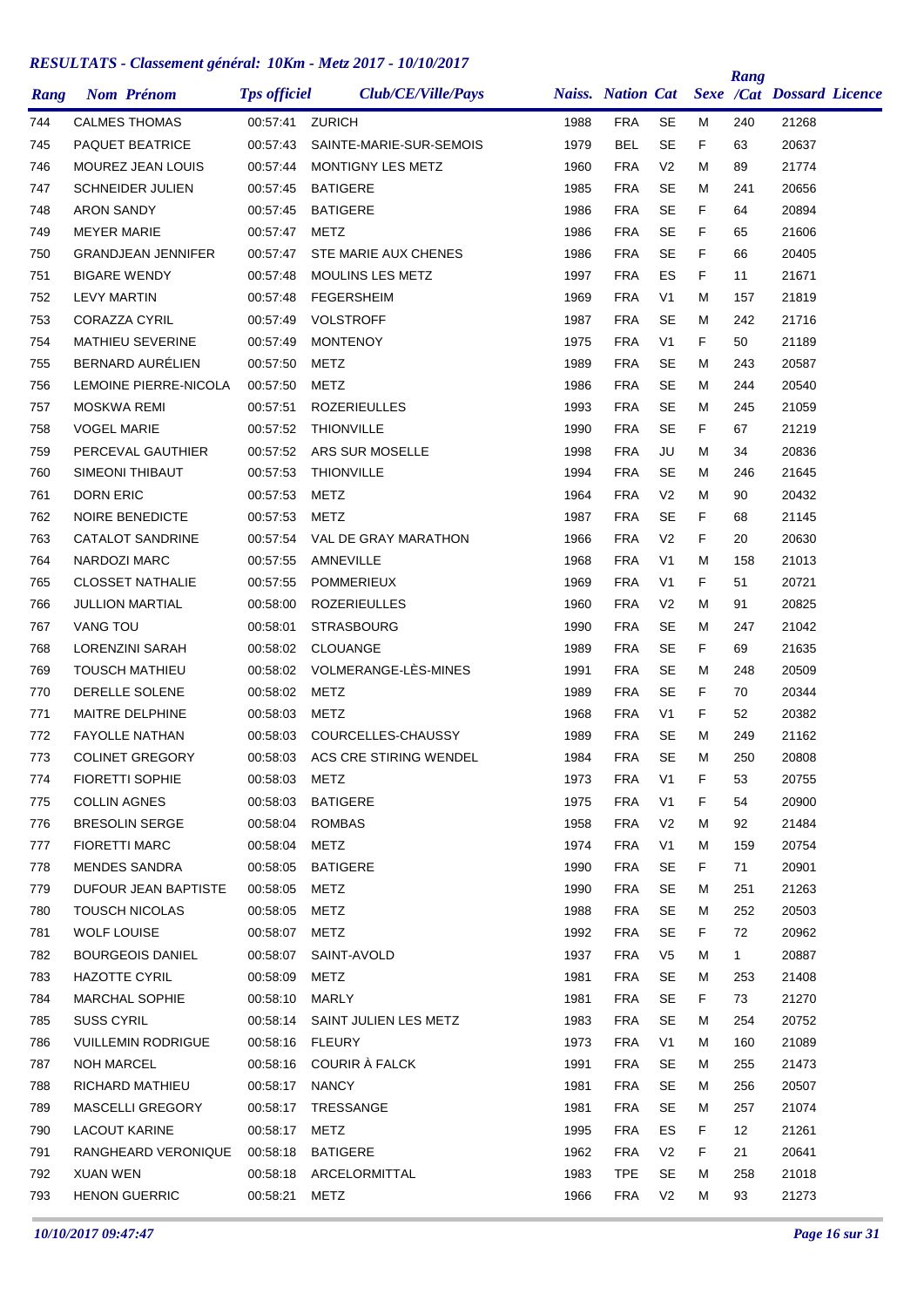| Rang | <b>Nom Prénom</b>           | <b>Tps officiel</b> | Club/CE/Ville/Pays              |      | <b>Naiss. Nation Cat</b> |                |    | Rang           | <b>Sexe /Cat Dossard Licence</b> |         |
|------|-----------------------------|---------------------|---------------------------------|------|--------------------------|----------------|----|----------------|----------------------------------|---------|
| 794  | <b>DUCEP SONIA</b>          | 00:58:23            | AMNEVILLE                       | 1997 | <b>FRA</b>               | ES             | F. | 13             | 21177                            |         |
| 795  | JUNG DANIEL                 | 00:58:24            | ATHLETISME METZ METROPOLE*      | 1964 | <b>FRA</b>               | V <sub>2</sub> | М  | 94             | 20066                            | 1551718 |
| 796  | <b>COLOTTE FRANCK</b>       | 00:58:25            | <b>VOLMERANGE-LES-MINES</b>     | 1974 | <b>FRA</b>               | V <sub>1</sub> | M  | 161            | 21361                            |         |
| 797  | <b>MAURER PAULINE</b>       | 00:58:25            | <b>LORRY LES METZ</b>           | 1983 | <b>FRA</b>               | <b>SE</b>      | F  | 74             | 20950                            |         |
| 798  | D'ANGELO CARLO              | 00:58:25            | SAINT-AVOLD                     | 1978 | <b>FRA</b>               | <b>SE</b>      | М  | 259            | 21304                            |         |
| 799  | RICHARD SEVERINE            | 00:58:25            | PAGNY SUR MOSELLE               | 1978 | <b>FRA</b>               | <b>SE</b>      | F  | 75             | 21142                            |         |
| 800  | <b>BASENACH VINCENT</b>     | 00:58:26            | <b>HAYANGE</b>                  | 1968 | <b>FRA</b>               | V <sub>1</sub> | М  | 162            | 21086                            |         |
| 801  | <b>LAUTERBACH SYLVIE</b>    | 00:58:26            | <b>MONTIGNY LES METZ</b>        | 1964 | <b>FRA</b>               | V <sub>2</sub> | F  | 22             | 21154                            |         |
| 802  | <b>DELEAU MARGAUX</b>       | 00:58:28            | MONTIGNY-LÈS-METZ               | 1999 | <b>FRA</b>               | JU             | F  | $\overline{7}$ | 20377                            |         |
| 803  | <b>BAGARD HENRI</b>         | 00:58:28            | <b>METZ</b>                     | 1994 | <b>FRA</b>               | <b>SE</b>      | М  | 260            | 21136                            |         |
| 804  | <b>OUHDIDA YOUNESS</b>      | 00:58:28            | <b>BOXING CLUB FM</b>           | 2001 | <b>FRA</b>               | CA             | М  | 30             | 20775                            |         |
| 805  | <b>MEYER HERVE</b>          | 00:58:28            | METZ                            | 1964 | <b>FRA</b>               | V <sub>2</sub> | М  | 95             | 21297                            |         |
| 806  | <b>WROBEL JOANNE</b>        | 00:58:28            | <b>HAGONDANGE</b>               | 1989 | <b>FRA</b>               | <b>SE</b>      | F  | 76             | 20969                            |         |
| 807  | <b>MATHIS STEPHANIE</b>     | 00:58:29            | METZ                            | 1977 | <b>FRA</b>               | V1             | F  | 55             | 20661                            |         |
| 808  | FERRARI JEAN FRANCOIS       | 00:58:29            | <b>MARLY</b>                    | 1967 | <b>FRA</b>               | V <sub>2</sub> | M  | 96             | 21386                            |         |
| 809  | <b>ALIX CLAIRE</b>          | 00:58:30            | <b>BATIGERE</b>                 | 1985 | <b>FRA</b>               | <b>SE</b>      | F  | 77             | 20644                            |         |
| 810  | <b>MOLINER CLEMENT</b>      | 00:58:30            | <b>NESPRESSO</b>                | 1989 | <b>FRA</b>               | <b>SE</b>      | M  | 261            | 20832                            |         |
| 811  | <b>BARBI BERENGERE</b>      | 00:58:30            | <b>ARCELORMITTAL</b>            | 1983 | <b>FRA</b>               | SE             | F  | 78             | 20787                            |         |
| 812  | <b>WASELS SOPHIE</b>        | 00:58:30            | METZ                            | 1988 | <b>FRA</b>               | <b>SE</b>      | F  | 79             | 20571                            |         |
| 813  | <b>CRAINCOURT PIERRE</b>    | 00:58:30            | METZ                            | 1971 | <b>FRA</b>               | V1             | М  | 163            | 20660                            |         |
| 814  | MOKHTARI AURÉLIE            | 00:58:30            | METZ                            | 1979 | <b>FRA</b>               | <b>SE</b>      | F  | 80             | 21620                            |         |
| 815  | <b>HOMAND JENNIFER</b>      | 00:58:32            | PAGNY-SUR-MOSELLE               | 1991 | <b>FRA</b>               | <b>SE</b>      | F  | 81             | 20671                            |         |
| 816  | <b>FIX REMY</b>             | 00:58:33            | ARCELORMITTAL                   | 1974 | <b>FRA</b>               | V <sub>1</sub> | M  | 164            | 20785                            |         |
| 817  | <b>BILLARD ELISE</b>        | 00:58:34            | U-MAC                           | 1995 | <b>FRA</b>               | ES             | F  | 14             | 21751                            |         |
| 818  | <b>HOCQUET EIMEAR</b>       | 00:58:36            | HANNONVILLE-SUZEMONT            | 1966 | <b>IRL</b>               | V <sub>2</sub> | F  | 23             | 21412                            |         |
| 819  | DA PAZ JEAN LOUIS           | 00:58:38            | LESSY                           | 1952 | <b>FRA</b>               | V3             | M  | 18             | 21075                            |         |
| 820  | <b>LAGARDE RAYMOND</b>      | 00:58:38            | <b>SALLES</b>                   | 1946 | <b>FRA</b>               | V4             | M  | 3              | 20677                            |         |
| 821  | MOUGEOLLE JEAN-MARC         | 00:58:40            | ARCELORMITTAL                   | 1982 | <b>FRA</b>               | SE             | М  | 262            | 20789                            |         |
| 822  | <b>SOREL ANTOINE</b>        | 00:58:41            | <b>TROIS FONTAINES L'ABBAYE</b> | 1988 | <b>FRA</b>               | <b>SE</b>      | М  | 263            | 21810                            |         |
| 823  | <b>SOREL CLAIRE</b>         | 00:58:42            | <b>TROIS FONTAINES L'ABBAYE</b> | 1990 | <b>FRA</b>               | <b>SE</b>      | F  | 82             | 21746                            |         |
| 824  | <b>BICCHIERINI ISABELLE</b> | 00:58:42 WOIPPY     |                                 | 1968 | <b>FRA</b>               | V <sub>1</sub> | F  | 56             | 20599                            |         |
| 825  | <b>BALLAND PHILIPPE</b>     | 00:58:42 BEUX       |                                 | 1980 | <b>FRA</b>               | SE             | м  | 264            | 20743                            |         |
| 826  | <b>STEINER SOPHIE</b>       |                     | 00:58:42 JEBSHEIM               | 1981 | <b>FRA</b>               | SE             | F. | 83             | 20470                            |         |
| 827  | ARNOLD BERNARD              | 00:58:44            | FROUARD                         | 1957 | <b>FRA</b>               | V <sub>3</sub> | M  | 19             | 21164                            |         |
| 828  | <b>BRODBECK PASCAL</b>      | 00:58:45            | MONTIGNY LES METZ               | 1980 | <b>FRA</b>               | SE             | м  | 265            | 21125                            |         |
| 829  | <b>AVIGNON FLORIANE</b>     | 00:58:46            | <b>FAULQUEMONT</b>              | 1991 | <b>FRA</b>               | SE             | F. | 84             | 21144                            |         |
| 830  | PISTER BRYAN                | 00:58:46            | <b>FRIGO EST</b>                | 1991 | <b>FRA</b>               | <b>SE</b>      | м  | 266            | 20942                            |         |
| 831  | <b>WEISSE CHRISTIAN</b>     | 00:58:47            | SANRY LES VIGY                  | 1974 | <b>FRA</b>               | V <sub>1</sub> | м  | 165            | 21717                            |         |
| 832  | RICHARD JOE                 | 00:58:48            | WOIPPY                          | 2000 | FRA                      | СA             | м  | 31             | 21800                            |         |
| 833  | MOISSON JACQUES             | 00:58:49            | METZ                            | 1947 | <b>FRA</b>               | V <sub>4</sub> | м  | 4              | 21733                            |         |
| 834  | <b>GATTI CHRISTOPHE</b>     | 00:58:50            | <b>HAGANIS</b>                  | 1973 | <b>FRA</b>               | V1             | м  | 166            | 21544                            |         |
| 835  | PARAVANO BRUNO              | 00:58:51            | VAL DE BRIEY                    | 1955 | <b>FRA</b>               | V3             | м  | 20             | 20676                            |         |
| 836  | ANNEZER MARION              | 00:58:53            | TALANGE                         | 1993 | <b>FRA</b>               | SE             | F. | 85             | 20948                            |         |
| 837  | <b>ANNEZER ERIC</b>         | 00:58:54            | TALANGE                         | 1962 | <b>FRA</b>               | V <sub>2</sub> | м  | 97             | 20949                            |         |
| 838  | <b>NGUYEN MARCEL</b>        | 00:58:54            | MONTINGY LES METZ               | 1969 | <b>FRA</b>               | V1             | м  | 167            | 20911                            |         |
| 839  | <b>MURGIA ERIC</b>          | 00:58:55            | TALANGE                         | 1961 | <b>FRA</b>               | V <sub>2</sub> | м  | 98             | 21651                            |         |
| 840  | <b>GUTHLEBER EMILIE</b>     | 00:58:55            | OH TOI                          | 1980 | <b>FRA</b>               | <b>SE</b>      | F. | 86             | 21873                            |         |
| 841  | <b>JANTET MARION</b>        | 00:58:55            | <b>BOUSSE</b>                   | 1984 | <b>FRA</b>               | SE             | F. | 87             | 20857                            |         |
| 842  | LAHAXE THOMAS               | 00:58:55            | PORTE DU RIED                   | 1990 | <b>FRA</b>               | SE             | м  | 267            | 21539                            |         |
| 843  | <b>MATHIS PIERRICK</b>      | 00:58:57            | BOULAY-MOSELLE                  | 1978 | <b>FRA</b>               | SE             | м  | 268            | 20880                            |         |
|      |                             |                     |                                 |      |                          |                |    |                |                                  |         |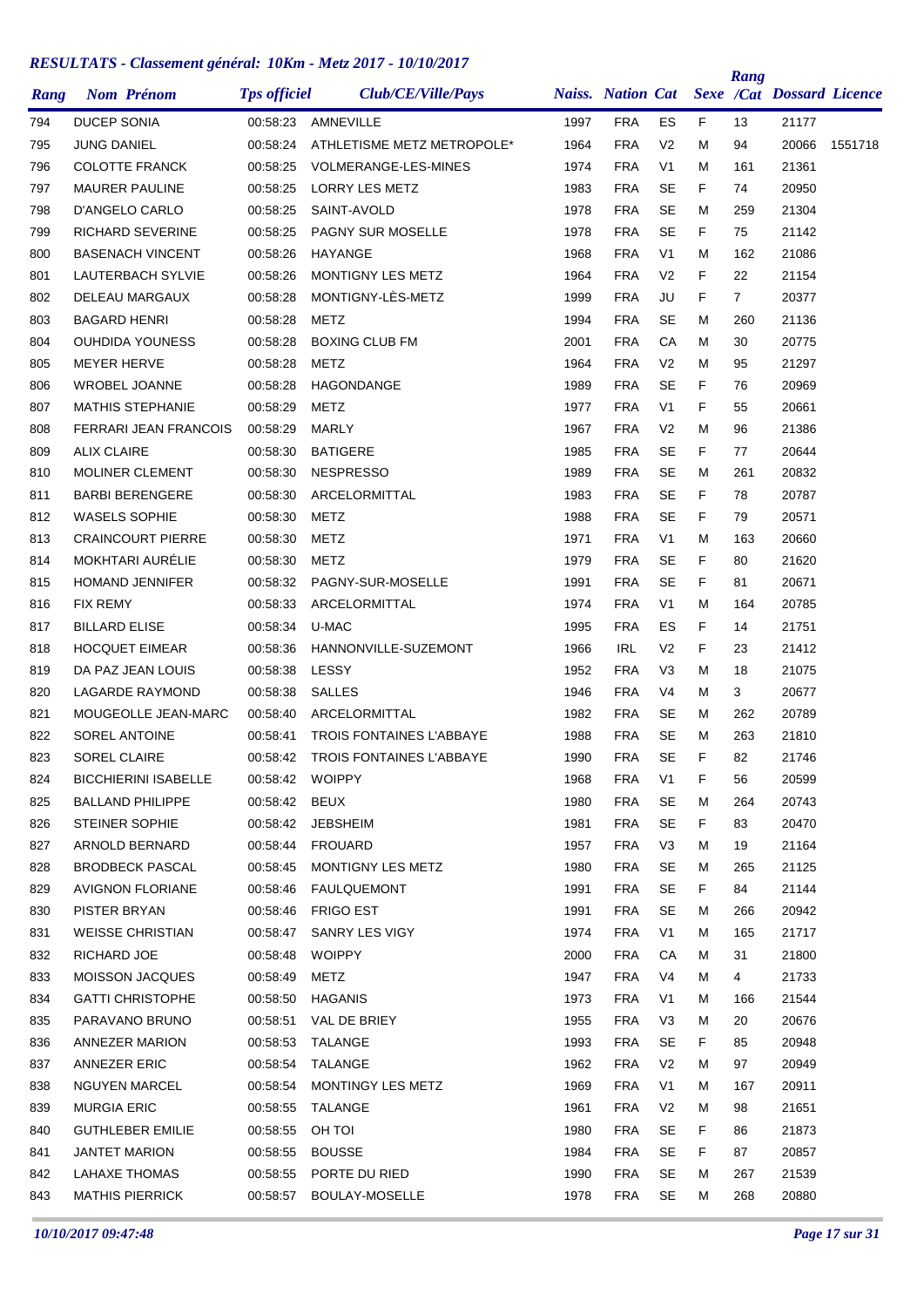| Rang | <b>Nom Prénom</b>             | <b>Tps officiel</b> | Club/CE/Ville/Pays               |      | <b>Naiss.</b> Nation Cat |                |    | Rang | <b>Sexe /Cat Dossard Licence</b> |               |
|------|-------------------------------|---------------------|----------------------------------|------|--------------------------|----------------|----|------|----------------------------------|---------------|
| 844  | PEIGNOIS DANIEL               | 00:58:57            | <b>BRUNSTATT</b>                 | 1951 | <b>FRA</b>               | V <sub>3</sub> | м  | 21   | 20798                            |               |
| 845  | <b>BARATS FRANCOISE</b>       | 00:58:57            | S/L US PALAISEAU                 | 1950 | <b>FRA</b>               | V <sub>3</sub> | F  | 3    | 20093                            | 1796013       |
| 846  | MICHAUT STÉPHANIE             | 00:58:57            | VILLERS-LE-SEC                   | 1975 | <b>FRA</b>               | V1             | F  | 57   | 20849                            |               |
| 847  | <b>HITZGES DAMIEN</b>         | 00:58:58            | <b>REIMS</b>                     | 1985 | <b>FRA</b>               | <b>SE</b>      | M  | 269  | 20902                            |               |
| 848  | <b>BEAUDOUIN LAETITIA</b>     | 00:58:58            | <b>SMEL</b>                      | 1975 | <b>FRA</b>               | V <sub>1</sub> | F  | 58   | 21404                            |               |
| 849  | <b>MERCREDY VALERIE</b>       | 00:58:58            | LE BAN SAINT MARTIN              | 1972 | <b>FRA</b>               | V <sub>1</sub> | F  | 59   | 20473                            |               |
| 850  | <b>FLORSCH MÉLANIE</b>        | 00:58:59            | YUTZ                             | 1985 | <b>FRA</b>               | <b>SE</b>      | F  | 88   | 20508                            |               |
| 851  | <b>MORO ALPHONSO</b>          | 00:59:00            | AMNÉVILLE                        | 1963 | <b>FRA</b>               | V <sub>2</sub> | M  | 99   | 21221                            |               |
| 852  | <b>ESCHMANN PASCALINE</b>     | 00:59:05            | ART-SUR-MEURTHE                  | 1982 | <b>FRA</b>               | <b>SE</b>      | F  | 89   | 20927                            |               |
| 853  | <b>SECA CARMELA</b>           | 00:59:06            | <b>VERNY</b>                     | 1968 | <b>FRA</b>               | V <sub>1</sub> | F  | 60   | 21580                            |               |
| 854  | LEYDECKER STEPHANE            | 00:59:08            | LONGEVILLE LES METZ              | 1968 | <b>FRA</b>               | V <sub>1</sub> | M  | 168  | 21590                            |               |
| 855  | LIMBACH YOANN                 | 00:59:10            | PELTRE                           | 1996 | <b>FRA</b>               | ES             | м  | 26   | 20478                            |               |
| 856  | <b>MAOUA OUASSILA</b>         | 00:59:14            | <b>FLAVIGNY SUR MOSELLE</b>      | 1976 | <b>FRA</b>               | V <sub>1</sub> | F  | 61   | 21597                            |               |
| 857  | <b>BRIGANTI SARAH</b>         | 00:59:14            | METZ                             | 1981 | <b>FRA</b>               | SE             | F  | 90   | 20700                            |               |
| 858  | <b>COINUS ANNE-LISE</b>       | 00:59:15            | MONTIGNY LES METZ                | 1974 | <b>FRA</b>               | V1             | F  | 62   | 21596                            |               |
| 859  | <b>VALY ALAIN</b>             | 00:59:17            | XAMMES                           | 1948 | <b>FRA</b>               | V <sub>3</sub> | м  | 22   | 21592                            |               |
| 860  | <b>GERNEZ HERVÉ</b>           | 00:59:17            | SAULNY                           | 1969 | <b>FRA</b>               | V <sub>1</sub> | м  | 169  | 20722                            |               |
| 861  | <b>SIMON MARIE</b>            | 00:59:17            | <b>ESSEY LES NANCY</b>           | 1953 | <b>FRA</b>               | V <sub>3</sub> | F  | 4    | 20793                            |               |
| 862  | <b>MELY VERONIQUE</b>         | 00:59:18            | METZ                             | 1968 | <b>FRA</b>               | V <sub>1</sub> | F  | 63   | 21472                            |               |
| 863  | FREREUX LAETITIA              | 00:59:25            | <b>ES HAGONDANGE</b>             | 1984 | <b>FRA</b>               | SE             | F  | 91   | 21598                            |               |
| 864  | <b>GUIBBERT ROMUALD</b>       | 00:59:26            | <b>MARLY</b>                     | 1970 | <b>FRA</b>               | V <sub>1</sub> | M  | 170  | 20342                            |               |
| 865  | <b>BARNIER MARIE CHRISTIN</b> | 00:59:27            | <b>THIONVILLE</b>                | 1949 | <b>FRA</b>               | V <sub>3</sub> | F  | 5    | 21666                            |               |
| 866  | <b>FERRY MICHEL</b>           | 00:59:27            | METZ                             | 1959 | <b>FRA</b>               | V <sub>2</sub> | м  | 100  | 20847                            |               |
| 867  | <b>SANNER OLIVIER</b>         | 00:59:31            | <b>METZ</b>                      | 1970 | <b>FRA</b>               | V <sub>1</sub> | м  | 171  | 21124                            |               |
| 868  | <b>AKUE JULIE</b>             | 00:59:34            | METZ                             | 1987 | <b>FRA</b>               | SE             | F  | 92   | 21448                            |               |
| 869  | <b>SCHULLER CORALIE</b>       | 00:59:35            | <b>TAF</b>                       | 1977 | <b>FRA</b>               | V <sub>1</sub> | F  | 64   | 21740                            | 1324220       |
| 870  | <b>BOURLARD VALERIE</b>       | 00:59:36            | METZ                             | 1968 | <b>FRA</b>               | V <sub>1</sub> | F  | 65   | 20738                            |               |
| 871  | PEZZOTTA MICHAEL              | 00:59:40            | <b>MONT SAINT MARTIN</b>         | 1978 | <b>FRA</b>               | SE             | М  | 270  | 21227                            |               |
| 872  | <b>CHER BAPTISTE</b>          | 00:59:41            | <b>PLESNOIS</b>                  | 1997 | <b>FRA</b>               | ES             | м  | 27   | 21099                            |               |
| 873  | NAPOLI MARIE-JOSE             | 00:59:41            | <b>METZ TRIATHLON</b>            | 1960 | <b>FRA</b>               | V <sub>2</sub> | F  | 24   |                                  | 21575 A95398  |
| 874  | <b>BETTING ELISA</b>          |                     | 00:59:42 PLESNOIS                | 1997 | <b>FRA</b>               | ES             | F  | 15   | 21098                            |               |
| 875  | FORT CYRIELLE                 | 00:59:43 METZ       |                                  | 1985 | <b>FRA</b>               | SE             | F. | 93   | 20492                            |               |
| 876  | HEINTZ NADINE                 | 00:59:44 VERNY      |                                  | 1969 | <b>FRA</b>               | V <sub>1</sub> | F  | 66   | 21366                            |               |
| 877  | PERNET COLETTE                | 00:59:44 METZ       |                                  | 1958 | <b>FRA</b>               | V <sub>2</sub> | F  | 25   | 20766                            |               |
| 878  | ALBERTINI AMELIE              |                     | 00:59:44 STE MARIE AUX CHENES    | 1985 | <b>FRA</b>               | <b>SE</b>      | F. | 94   | 20406                            |               |
| 879  | <b>CLAUDET ERIC</b>           |                     | 00:59:45 ALLONDRELLE LAMALMAISON | 1969 | <b>FRA</b>               | V <sub>1</sub> | м  | 172  | 21237                            |               |
| 880  | PATE SOPHIE                   |                     | 00:59:45 LES P'TITS POTOS        | 1968 | <b>FRA</b>               | V <sub>1</sub> | F  | 67   |                                  | 20107 1829074 |
| 881  | LOEB MANUELA                  |                     | 00:59:46 SAINTE - BARBE          | 1976 | <b>FRA</b>               | V <sub>1</sub> | F. | 68   | 21235                            |               |
| 882  | RAUH CEDRIC                   |                     | 00:59:46 PTIT POTOS              | 1980 | <b>FRA</b>               | <b>SE</b>      | M  | 271  | 21785                            |               |
| 883  | <b>ANTOINE SANDRINE</b>       | 00:59:46            | <b>BOUSSE</b>                    | 1973 | <b>FRA</b>               | V <sub>1</sub> | F  | 69   | 21759                            |               |
| 884  | OLHAGARAY STEPHANIE           | 00:59:46            | <b>BALLANCOURT SUR ESSONNE</b>   | 1988 | <b>FRA</b>               | <b>SE</b>      | F  | 95   | 20923                            |               |
| 885  | <b>STEFANCIC CORINNE</b>      |                     | 00:59:47 RUN IN METZ             | 1971 | <b>FRA</b>               | V <sub>1</sub> | F. | 70   | 20045                            | 196475        |
| 886  | <b>FABER SABRINA</b>          |                     | 00:59:47 LES P'TITS POTOS        | 1982 | <b>FRA</b>               | <b>SE</b>      | F  | 96   | 21569                            |               |
| 887  | <b>ZANON BASTIEN</b>          |                     | 00:59:47 ALGRANGE                | 1992 | <b>FRA</b>               | <b>SE</b>      | М  | 272  | 21665                            |               |
| 888  | <b>MORIN YO NASSIMA</b>       |                     | 00:59:48 LES PTITS POTOS         | 1969 | <b>FRA</b>               | V <sub>1</sub> | F. | 71   | 21518                            |               |
| 889  | <b>MOLINARI CEDRIC</b>        | 00:59:48 UEM        |                                  | 1984 | <b>FRA</b>               | <b>SE</b>      | М  | 273  | 20461                            |               |
| 890  | ERRIQUEZ BRUNO                |                     | 00:59:48 LES P'TITS POTOS        | 1977 | <b>FRA</b>               | V <sub>1</sub> | М  | 173  | 21343                            |               |
| 891  | FRIES ALEXANDRE               |                     | 00:59:48 LES P'TITS POTOS        | 1992 | <b>FRA</b>               | <b>SE</b>      | М  | 274  | 20303                            |               |
| 892  | WIESEN LAURENT                | 00:59:48 LIEHON     |                                  | 1966 | <b>FRA</b>               | V <sub>2</sub> | М  | 101  | 21146                            |               |
| 893  | LEGRAND JEAN-FANÇOIS          |                     | 00:59:49 ES WITRY LES REIMS      | 1982 | <b>FRA</b>               | SE             | М  | 275  | 20141                            | 1933852       |
|      |                               |                     |                                  |      |                          |                |    |      |                                  |               |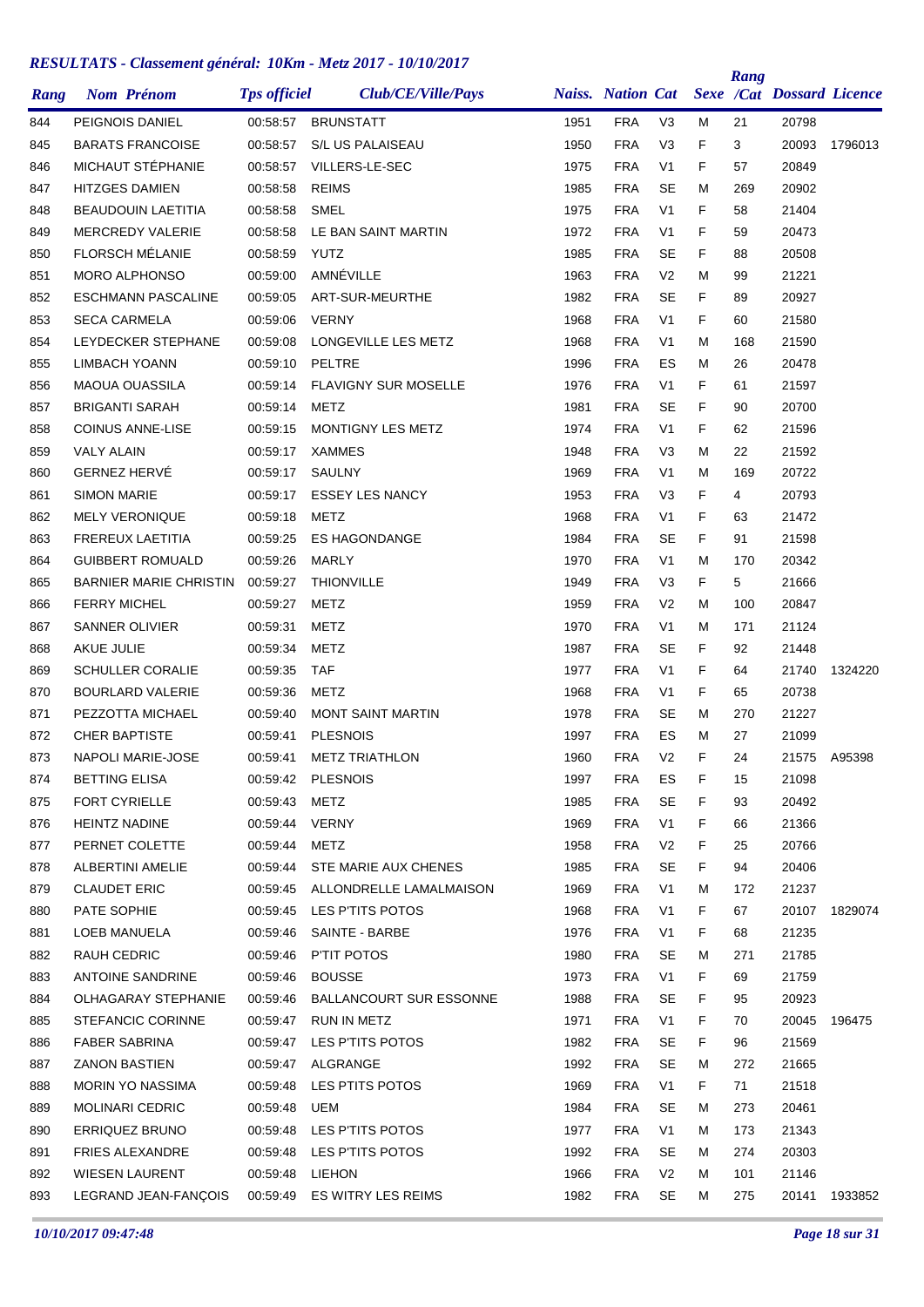| Rang | <b>Nom Prénom</b>            | <b>Tps officiel</b> | Club/CE/Ville/Pays                                 |      | <b>Naiss.</b> Nation Cat |                 |    | Rang | <b>Sexe /Cat Dossard Licence</b> |         |
|------|------------------------------|---------------------|----------------------------------------------------|------|--------------------------|-----------------|----|------|----------------------------------|---------|
| 894  | ABDELMEZIANE SABRINA         | 00:59:49            | METZ                                               | 1993 | <b>FRA</b>               | <b>SE</b>       | F. | 97   | 20576                            |         |
| 895  | <b>MILLET FREDERIC</b>       | 00:59:50            | LES PETITS POTOS                                   | 1974 | <b>FRA</b>               | V <sub>1</sub>  | М  | 174  | 21832                            |         |
| 896  | <b>TCHORNOMUDIAK JULIE</b>   | 00:59:51            | NILVANGE                                           | 1991 | <b>FRA</b>               | <b>SE</b>       | F  | 98   | 20302                            |         |
| 897  | <b>BARTHÉLÉMY JULIE</b>      | 00:59:52            | <b>BRUVILLE</b>                                    | 1997 | <b>FRA</b>               | ES              | F  | 16   | 21334                            |         |
| 898  | AKHMETOVA DINARA             | 00:59:52            | METZ                                               | 1988 | <b>KAZ</b>               | <b>SE</b>       | F  | 99   | 20903                            |         |
| 899  | NIEZGODA OLGA                | 00:59:52            | <b>MONTIGNY LES METZ</b>                           | 1974 | <b>BLR</b>               | V <sub>1</sub>  | F  | 72   | 21193                            |         |
| 900  | <b>KELLER KARINE</b>         | 00:59:53            | LAQUENEXY                                          | 1978 | <b>FRA</b>               | <b>SE</b>       | F  | 100  | 21767                            |         |
| 901  | <b>DAVIN BERNARD</b>         | 00:59:53            | LES P'TITS POTOS                                   | 1953 | <b>FRA</b>               | V <sub>3</sub>  | М  | 23   | 21485                            |         |
| 902  | JEANDEL JUSTINE              | 00:59:53            | METZ                                               | 1996 | <b>FRA</b>               | ES              | F  | 17   | 20987                            |         |
| 903  | <b>GRILLET EP RUBAUDO VA</b> | 00:59:53            | <b>MONTIGNY LES METZ</b>                           | 1973 | <b>FRA</b>               | V <sub>1</sub>  | F  | 73   | 20801                            |         |
| 904  | KAMINSKI PHIL                | 00:59:53            | <b>TRITYC</b>                                      | 1969 | <b>FRA</b>               | V <sub>1</sub>  | м  | 175  | 21349                            | A45304C |
| 905  | NIEZGODA LAURENT             | 00:59:53            | MONTIGNY LES METZ                                  | 1977 | <b>FRA</b>               | V <sub>1</sub>  | М  | 176  | 21194                            |         |
| 906  | <b>IEZZI MATHILDE</b>        | 00:59:54            | METZ                                               | 1990 | <b>FRA</b>               | SE              | F  | 101  | 20811                            |         |
| 907  | <b>CAYE FLORENCE</b>         | 00:59:54            | LES P'TITS POTOS                                   | 1964 | <b>FRA</b>               | V <sub>2</sub>  | F  | 26   | 21567                            |         |
| 908  | RUBAUDO ARNAUD               | 00:59:54            | <b>MONTIGNY LES METZ</b>                           | 1976 | <b>FRA</b>               | V <sub>1</sub>  | М  | 177  | 21001                            |         |
| 909  | <b>DAVIN JEROME</b>          | 00:59:54            | LES P'TITS POTOS - RTT                             | 1981 | <b>FRA</b>               | <b>SE</b>       | м  | 276  | 21489                            |         |
| 910  | <b>TONIAZZO DIDIER</b>       | 00:59:55            | P'TITS POTOS                                       | 1965 | <b>RANC</b>              | V <sub>2</sub>  | М  | 102  | 21855                            |         |
| 911  | PEREIRA PASCAL               | 00:59:55            | LES P'TITS POTOS                                   | 1964 | <b>FRA</b>               | V <sub>2</sub>  | м  | 103  | 21335                            |         |
| 912  | <b>JOLY JULIE</b>            | 00:59:55            | <b>TERVILLE</b>                                    | 1982 | <b>FRA</b>               | <b>SE</b>       | F. | 102  | 20500                            |         |
| 913  | MUROVEC LUDIVINE             | 00:59:56            | METZ                                               | 1993 | <b>FRA</b>               | <b>SE</b>       | F  | 103  | 21225                            |         |
| 914  | <b>LERAT CHRISTIAN</b>       | 00:59:56            | LES P'TITS POTOS                                   | 1967 | <b>FRA</b>               | V <sub>2</sub>  | М  | 104  | 21437                            |         |
| 915  | DEFLORAINE OLIVIER           | 00:59:56            | <b>SLMT</b>                                        | 1968 | <b>FRA</b>               | V <sub>1</sub>  | М  | 178  | 21570                            | 759074  |
| 916  | HITZGES ANTOINE              | 00:59:56            | METZ                                               | 1991 | <b>FRA</b>               | <b>SE</b>       | М  | 277  | 20961                            |         |
| 917  | <b>AUBERT PAUL-CHARLES</b>   | 00:59:56            | METZ                                               | 1965 | <b>FRA</b>               | V <sub>2</sub>  | М  | 105  | 21730                            |         |
| 918  | PREVOSTI SOPHIE              | 00:59:57            | <b>TERVILLE</b>                                    | 1982 | <b>FRA</b>               | SE              | F  | 104  | 21600                            |         |
| 919  | <b>KASPRZAK MAUD</b>         | 00:59:57            | LES P'TITS POTOS                                   | 1980 | <b>FRA</b>               | <b>SE</b>       | F  | 105  | 20301                            |         |
| 920  | PASQUALONE HENRI             | 00:59:57            | LES P'TITS POTOS                                   | 1971 | <b>FRA</b>               | V <sub>1</sub>  | М  | 179  | 21476                            |         |
| 921  | <b>MARTINY MICKAEL</b>       | 00:59:57            | RANGUEVAUX                                         | 1981 | <b>FRA</b>               | SE              | м  | 278  | 21422                            |         |
| 922  | <b>WEBER GREGORY</b>         | 00:59:58            | <b>TRITYC</b>                                      | 1983 | <b>FRA</b>               | <b>SE</b>       | м  | 279  | 21352                            | A87069C |
| 923  | <b>HAERRIG MARIE</b>         | 00:59:58            | <b>PARIS</b>                                       | 1991 | <b>FRA</b>               | <b>SE</b>       | F  | 106  | 21464                            |         |
| 924  | MAILLARD FREDERIC            | 00:59:58            | MONTIGNY LES METZ                                  | 1970 | <b>FRA</b>               | V <sub>1</sub>  | Μ  | 180  | 20790                            |         |
| 925  | KLEIN DANIEL                 | 00:59:59            | MONTIGNY LES METZ                                  | 1963 | <b>FRA</b>               | V <sub>2</sub>  | м  | 106  | 21467                            |         |
| 926  | NOM?? PRENOM??               | 01:00:00 CLUB??     |                                                    |      |                          | SE              | M  | 280  | 21868                            |         |
| 927  | <b>GOUMET SANDRINE</b>       | 01:00:00            | SAINTE SAVINE                                      | 1968 | FRA                      | V <sub>1</sub>  | F. | 74   | 21658                            |         |
| 928  | SEDICAUT NATHALIE            | 01:00:02            | LES CARLESIENNES                                   | 1968 | <b>FRA</b>               | V <sub>1</sub>  | F. | 75   | 21123                            |         |
|      | <b>MASSING SANDY</b>         | 01:00:02            | <b>METZ</b>                                        | 1988 | <b>FRA</b>               |                 | F  | 107  | 20859                            |         |
| 929  | <b>GILLE MARION</b>          | 01:00:02            | METZ                                               | 1995 | <b>FRA</b>               | <b>SE</b><br>ES | F. |      | 20605                            |         |
| 930  | <b>SCHMITT CYNTHIA</b>       |                     | 01:00:02 HAYANGE                                   | 1997 | <b>FRA</b>               | ES              |    | 18   | 21213                            |         |
| 931  |                              |                     |                                                    |      |                          |                 | F. | 19   |                                  |         |
| 932  | VAYSSIÉ MÉGANE               |                     | 01:00:07 OPTEVOZ                                   | 1994 | <b>FRA</b>               | SE              | F. | 108  | 21118                            |         |
| 933  | <b>LEMAIRE ALEXIS</b>        | 01:00:07            | RURANGE LES THIONVILLE<br><b>CORNY SUR MOSELLE</b> | 1982 | <b>FRA</b>               | SE              | М  | 281  | 20445                            |         |
| 934  | <b>GEISTER DANIEL</b>        | 01:00:08            |                                                    | 1963 | <b>FRA</b>               | V <sub>2</sub>  | М  | 107  | 21159                            |         |
| 935  | <b>BIANCHIN TANIA</b>        | 01:00:10            | <b>TRONVILLE</b>                                   | 1973 | <b>FRA</b>               | V <sub>1</sub>  | F. | 76   | 20921                            |         |
| 936  | NOURA KHADIJA                | 01:00:11            | ATHLETISME METZ METROPOLE*                         | 1981 | <b>FRA</b>               | SE              | F. | 109  | 20021                            | 1478808 |
| 937  | POLEGATO CHLOE               | 01:00:12 METZ       |                                                    | 1991 | <b>FRA</b>               | SE              | F. | 110  | 21647                            |         |
| 938  | <b>GRUSSY CLEMENT</b>        | 01:00:14 VERNY      |                                                    | 1986 | <b>FRA</b>               | <b>SE</b>       | М  | 282  | 21306                            |         |
| 939  | LAHAXE LAURENT               | 01:00:18            | LES FOULÉES DE TOM                                 | 1958 | <b>FRA</b>               | V <sub>2</sub>  | M  | 108  | 21487                            |         |
| 940  | BERTRAND GÉRALDINE           | 01:00:19            | MOULINS LÈS METZ                                   | 1980 | <b>FRA</b>               | <b>SE</b>       | F. | 111  | 20699                            |         |
| 941  | DOERFLINGER LUCIE            | 01:00:20            | <b>NANCY</b>                                       | 1984 | <b>FRA</b>               | <b>SE</b>       | F. | 112  | 21229                            |         |
| 942  | DELILLE FLORENCE             | 01:00:21            | METZ                                               | 1973 | <b>FRA</b>               | V <sub>1</sub>  | F. | 77   | 21562                            |         |
| 943  | <b>KUBICKI GAELLE</b>        | 01:00:21            | ODEREN                                             | 1996 | <b>FRA</b>               | ES              | F. | 20   | 20601                            |         |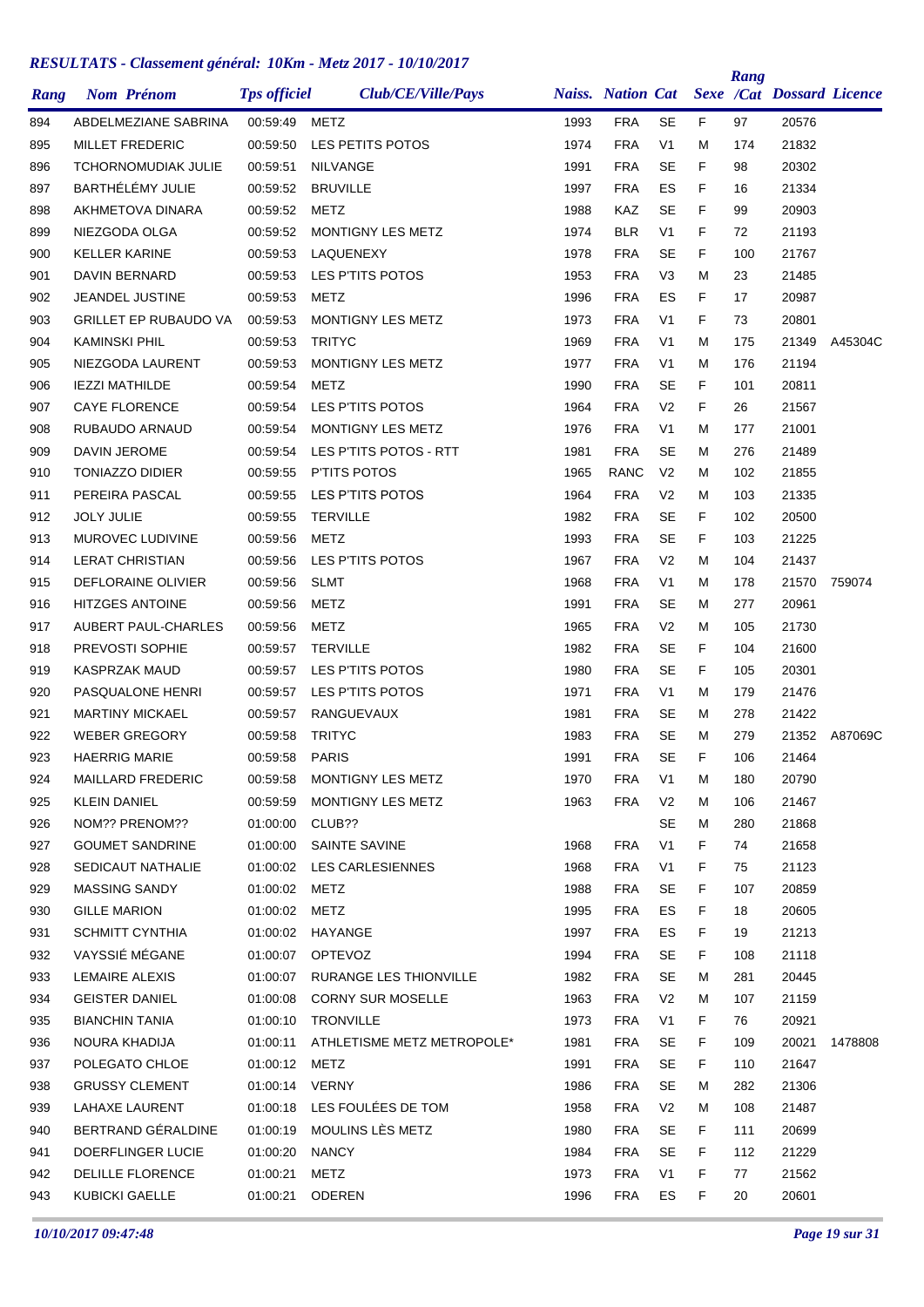| Rang       | <b>Nom Prénom</b>       |                                        | <b>Tps officiel</b> | Club/CE/Ville/Pays              |      | <b>Naiss.</b> Nation Cat |                |    | Rang | <b>Sexe /Cat Dossard Licence</b> |  |
|------------|-------------------------|----------------------------------------|---------------------|---------------------------------|------|--------------------------|----------------|----|------|----------------------------------|--|
| 944        | ANSE CELINE             |                                        |                     | 01:00:22 CHARLY ORADOUR         | 1975 | <b>FRA</b>               | V <sub>1</sub> | F  | 78   | 21435                            |  |
| 945        | DANIEL JULIE            |                                        | 01:00:29            | <b>TEMPORIS</b>                 | 1988 | <b>FRA</b>               | SE             | F  | 113  | 21207                            |  |
| 946        | <b>MARTIN LUCAS</b>     |                                        | 01:00:31            | SANRY LES VIGY                  | 2001 | <b>FRA</b>               | СA             | M  | 32   | 20877                            |  |
| 947        |                         | <b>HOFFMANN LAURENT</b>                | 01:00:31            | METZ                            | 1979 | <b>FRA</b>               | SE             | м  | 283  | 21779                            |  |
| 948        | <b>MARTIN ERIC</b>      |                                        | 01:00:32            | SANRY LES VIGY                  | 1969 | <b>FRA</b>               | V <sub>1</sub> | м  | 181  | 20878                            |  |
| 949        | <b>FURLOTTI ODILE</b>   |                                        | 01:00:34            | MOULINS LES METZ                | 1960 | <b>FRA</b>               | V <sub>2</sub> | F. | 27   | 21140                            |  |
| 950        |                         | <b>GAROFOLI FRÉDÉRIC</b>               | 01:00:34            | <b>VERNY</b>                    | 1962 | <b>FRA</b>               | V <sub>2</sub> | М  | 109  | 21581                            |  |
| 951        | <b>ZAGARI CYRIELLE</b>  |                                        | 01:00:35            | METZ                            | 1989 | <b>FRA</b>               | <b>SE</b>      | F  | 114  | 20737                            |  |
| 952        | NAUROY CAROLE           |                                        | 01:00:36            | ANCY-SUR-MOSELLE                | 1978 | <b>FRA</b>               | SE             | F. | 115  | 21115                            |  |
| 953        | <b>GIANG CHRISTINE</b>  |                                        | 01:00:36            | <b>NANCY</b>                    | 1993 | <b>FRA</b>               | <b>SE</b>      | F  | 116  | 21880                            |  |
| 954        | <b>MARKU DORJAN</b>     |                                        | 01:00:38            | <b>WOIPPY</b>                   | 2000 | <b>FRA</b>               | CA             | M  | 33   | 21802                            |  |
| 955        | <b>ZANETTI MAGALIE</b>  |                                        | 01:00:38            | CRÉHANGE                        | 1980 | <b>FRA</b>               | SE             | F. | 117  | 20518                            |  |
| 956        |                         | HURELLE MARYLINE                       | 01:00:39            | METZ                            | 1983 | <b>FRA</b>               | SE             | F  | 118  | 20517                            |  |
| 957        |                         | HUBERT CATHERINE                       | 01:00:39            | COURIR A COURCELLE CHAUSSY      | 1961 | <b>FRA</b>               | V <sub>2</sub> | F  | 28   | 21870                            |  |
| 958        |                         | ARTS ANNE-SOPHIE                       | 01:00:40            | <b>METZ</b>                     | 1979 | <b>FRA</b>               | <b>SE</b>      | F  | 119  | 20812                            |  |
| 959        | <b>MUNIER AUDREY</b>    |                                        | 01:00:41            | <b>JOLAIN</b>                   | 1981 | <b>FRA</b>               | SE             | F  | 120  | 21723                            |  |
| 960        |                         | WILLMANN JESSICA                       | 01:00:42            | <b>METZ</b>                     | 1979 | <b>FRA</b>               | <b>SE</b>      | F  | 121  | 20374                            |  |
| 961        |                         | DAGORNE MATHILDE                       | 01:00:43            | <b>FRANCE</b>                   | 1987 | <b>FRA</b>               | <b>SE</b>      | F  | 122  | 21768                            |  |
| 962        | <b>LAHER FRANCOISE</b>  |                                        | 01:00:45            | METZ                            | 1961 | <b>FRA</b>               | V <sub>2</sub> | F  | 29   | 21080                            |  |
| 963        | <b>ZECH MELANIE</b>     |                                        | 01:00:47            | HETTANGE-GRANDE                 | 1985 | <b>FRA</b>               | <b>SE</b>      | F  | 123  | 21217                            |  |
| 964        |                         | VARACHAUD FRÉDÉRIC                     | 01:00:48            | ENTRANGE                        | 1965 | <b>LUX</b>               | V <sub>2</sub> | м  | 110  | 20689                            |  |
| 965        | <b>STEIN MAXIME</b>     |                                        | 01:00:48            | HETTANGE-GRANDE                 | 1991 | <b>FRA</b>               | <b>SE</b>      | м  | 284  | 21218                            |  |
| 966        |                         | <b>GIMENEZ FRANCOIS</b>                | 01:00:50            | METZ                            | 1964 | <b>FRA</b>               | V <sub>2</sub> | М  | 111  | 21291                            |  |
| 967        |                         | <b>BASIN PIERRE LOUIS</b>              | 01:00:51            | METZ                            | 2000 | <b>FRA</b>               | CA             | м  | 34   | 20959                            |  |
| 968        | PINAULT CYRIL           |                                        | 01:00:52            | VAL DE BRIEY                    | 1976 | <b>FRA</b>               | V <sub>1</sub> | М  | 182  | 20642                            |  |
| 969        | <b>LAI PIETRO</b>       |                                        | 01:00:53            | <b>BOXE HAYANGE</b>             | 1954 | <b>FRA</b>               | V3             | м  | 24   | 21525                            |  |
| 970        | KIENER MARTIAL          |                                        | 01:00:54            | METZ                            | 1968 | <b>FRA</b>               | V <sub>1</sub> | м  | 183  | 21004                            |  |
| 971        | <b>CLEVER JULES</b>     |                                        | 01:00:54            | <b>METZ</b>                     | 1987 | <b>FRA</b>               | SE             | м  | 285  | 20985                            |  |
| 972        | <b>GRAVIL SOPHIE</b>    |                                        | 01:00:54            | <b>HAGANIS</b>                  | 1970 | <b>FRA</b>               | V <sub>1</sub> | F  | 79   | 21546                            |  |
| 973        |                         | <b>HAZEMANN THIERRY</b>                | 01:00:54            | <b>HAGANIS</b>                  | 1982 | <b>FRA</b>               | <b>SE</b>      | М  | 286  | 21547                            |  |
| 974        | <b>SCHMITT BERNARD</b>  |                                        | 01:00:54            | MARLY                           | 1953 | <b>FRA</b>               | V <sub>3</sub> | Μ  | 25   | 21481                            |  |
| 975        |                         | SEMERDJIAN AURÉLIE                     | 01:00:55            | <b>HAGANIS</b>                  | 1978 | <b>FRA</b>               | <b>SE</b>      | F. | 124  | 21556                            |  |
| 976        | <b>TOUSSAINT CECILE</b> |                                        | 01:00:55            | METZ                            | 1980 | <b>FRA</b>               | SE             | F. | 125  | 21280                            |  |
| 977        | <b>RUSSO PHILIPPE</b>   |                                        | 01:00:56            | ARCELORMITTAL                   | 1963 | <b>FRA</b>               | V <sub>2</sub> | M  | 112  | 20788                            |  |
| 978        | <b>DIRAND VIRGINIE</b>  |                                        | 01:00:56            | <b>METZ</b>                     | 1986 | <b>FRA</b>               | <b>SE</b>      | F. | 126  | 20354                            |  |
| 979        |                         | <b>CHICAUD SEVERINE</b>                | 01:01:01            | <b>MOUTIERS</b>                 | 1974 | <b>FRA</b>               | V <sub>1</sub> | F. | 80   | 21065                            |  |
| 980        | LANDRY KHULAN           |                                        | 01:01:03            | <b>METZ</b>                     | 1982 | <b>FRA</b>               | <b>SE</b>      | F  | 127  | 20655                            |  |
| 981        | <b>MAYER MARYLINE</b>   |                                        |                     | 01:01:03 CHARLY ORADOUR         | 1965 | <b>FRA</b>               | V <sub>2</sub> | F  | 30   | 20855                            |  |
| 982        | <b>MATEOS TOMAS</b>     |                                        | 01:01:03 YUTZ       |                                 | 1990 | <b>FRA</b>               | <b>SE</b>      | M  | 287  | 20654                            |  |
| 983        |                         | AUBERTIN SFALCIN ANN                   | 01:01:04            | <b>THIONVILLE</b>               | 1967 | <b>FRA</b>               | V <sub>2</sub> | F. | 31   | 21601                            |  |
| 984        |                         | FRANCHETTO GÉRALDINE 01:01:04 PLESNOIS |                     |                                 | 1979 | <b>FRA</b>               | SE             | F  | 128  | 20751                            |  |
| 985        |                         | TRIMBUR LORRAINE                       | 01:01:06            | <b>METZ</b>                     | 1991 | <b>FRA</b>               | SE             | F. | 129  | 21707                            |  |
| 986        | HAHN SEBASTIEN          |                                        | 01:01:07            | FAREBERSVILLER                  | 1974 | <b>FRA</b>               | V1             | М  | 184  | 21796                            |  |
| 987        |                         | LEBRUN CHRISTIAN                       | 01:01:07 SILLERY    |                                 | 1962 | <b>FRA</b>               | V <sub>2</sub> | м  | 113  | 20649                            |  |
| 988        |                         | <b>GOBLET DOMINIQUE</b>                | 01:01:07            | <b>RUNGIS</b>                   | 1959 | <b>FRA</b>               | V <sub>2</sub> | м  | 114  | 20651                            |  |
| 989        | PERRET MAELLE           |                                        | 01:01:07            | <b>JUSSY</b>                    | 1992 | <b>FRA</b>               | <b>SE</b>      | F. | 130  | 20650                            |  |
| 990        |                         | NEGREVERGNE JEAN-PHI                   | 01:01:08            | METZ                            | 1975 | <b>FRA</b>               | V <sub>1</sub> | м  | 185  | 21131                            |  |
|            | ZILLIOX FLORIAN         |                                        | 01:01:11            | RUN FASTER AND SHUT UP          | 1989 | <b>FRA</b>               | SE             | м  | 288  | 21465                            |  |
| 991<br>992 | DIDELOT CORINNE         |                                        |                     | 01:01:12 RUN FASTER AND SHUT UP | 1968 | <b>FRA</b>               | V <sub>1</sub> | F. | 81   | 20567                            |  |
|            |                         | LE QUILLIEC JULIEN                     |                     |                                 |      | <b>FRA</b>               |                |    |      |                                  |  |
| 993        |                         |                                        | 01:01:13            | MAIZIERES LES METZ              | 1986 |                          | SE             | М  | 289  | 20884                            |  |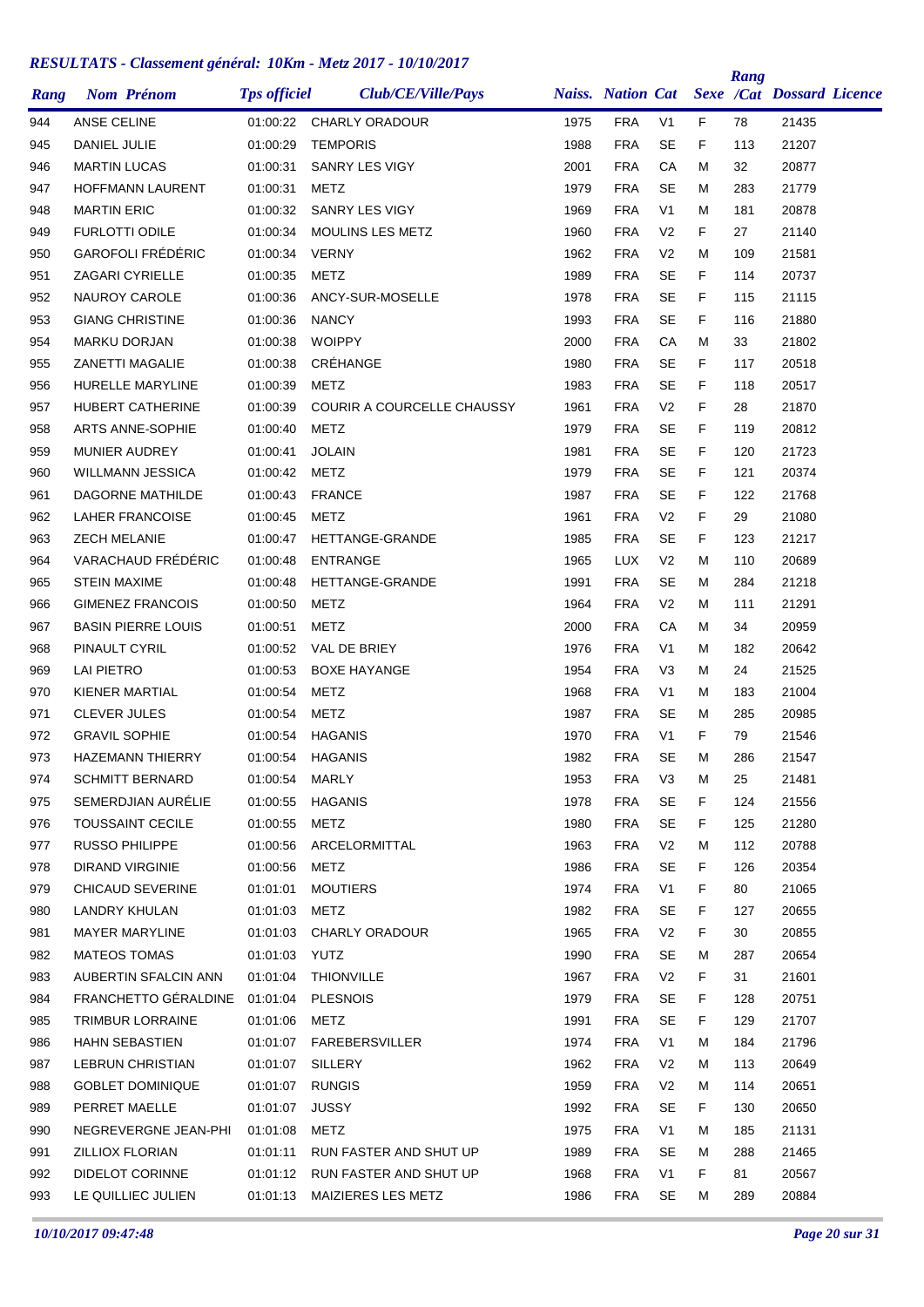| Naiss. Nation Cat Sexe /Cat Dossard Licence<br><b>Nom Prénom</b><br>LLORENS MATHIEU<br>01:01:13 BOUXIÈRES AUX DAMES<br>1978<br><b>FRA</b><br>SE<br>21253<br>994<br>м<br>290<br>1998<br><b>FRA</b><br>JU<br>F<br>995<br><b>CARDINAL MANON</b><br>01:01:14<br><b>COUME</b><br>8<br>20652<br>PELTRE<br>1983<br><b>FRA</b><br><b>SE</b><br>F<br>21252<br>996<br><b>HERMITTE ALEXIA</b><br>01:01:15<br>131<br><b>FRA</b><br><b>SE</b><br>997<br>RONDELOT GREGORY<br>1978<br>21251<br>01:01:15<br>PONT A MOUSSON<br>м<br>291<br>1990<br><b>FRA</b><br><b>SE</b><br>20687<br>998<br><b>RESLINGER HELENE</b><br>01:01:16<br>VARIZE<br>F<br>132<br>1978<br><b>FRA</b><br><b>SE</b><br>21085<br>999<br><b>VIOT VINCENT</b><br>01:01:17<br>LAQUENEXY<br>292<br>м<br><b>FRA</b><br><b>SE</b><br>1000<br>PATER MATTHIEU<br>METZ<br>1981<br>293<br>21587<br>01:01:18<br>м<br>1987<br><b>FRA</b><br><b>SE</b><br>21149<br>1001<br><b>FISCHER ORIANNE</b><br>01:01:20<br>METZ<br>F<br>133<br>1958<br><b>FRA</b><br>V <sub>2</sub><br>1002<br><b>GACONNET BRIGITTE</b><br>01:01:20<br>VAL DE GRAY MARATHON<br>F<br>32<br>20417<br><b>BREFIEVA</b><br><b>METZ</b><br><b>FRA</b><br>JU<br>F<br>1003<br>01:01:21<br>1998<br>9<br>20646<br><b>FRA</b><br>V <sub>3</sub><br>F<br>1004<br>POUX CHRISTINE<br>01:01:22<br>VAL DR GRAY MARATHON<br>1949<br>6<br>20795<br><b>FRA</b><br>ES<br>1005<br><b>MOSKWA CLAIRE</b><br>01:01:23<br><b>ROZERIEULLES</b><br>1995<br>F<br>21<br>21060<br><b>FRA</b><br>V <sub>1</sub><br>F<br>1006<br>SOMMER CAROLINE<br>01:01:25<br>LA MAXE<br>1971<br>82<br>20958<br><b>FRA</b><br>1007<br>ROUY JIMMY<br><b>FRIGO EST</b><br>1989<br>SE<br>20943<br>01:01:25<br>м<br>294<br><b>FRA</b><br><b>SE</b><br>21128<br>1008<br>DEMOUILLEZ NICOLAS<br>01:01:25<br>ARRAYE<br>1985<br>295<br>м<br><b>FRA</b><br><b>SE</b><br><b>GAUGUE MURIEL</b><br>1009<br>01:01:29<br><b>FRIGO EST</b><br>1981<br>F<br>20934<br>134<br><b>FRA</b><br>V <sub>1</sub><br>21096<br><b>SCHAEFER MURIEL</b><br>01:01:30<br><b>GOMELANGE</b><br>1976<br>F<br>83<br><b>FRA</b><br><b>SE</b><br>F<br><b>STEMART BERENGERE</b><br>METZ<br>1983<br>21328<br>1011<br>01:01:30<br>135<br><b>FRA</b><br><b>DEFER DAVID</b><br>METZ<br>1977<br>V <sub>1</sub><br>M<br>21851<br>01:01:31<br>186<br><b>SCHAEFER MARC</b><br><b>FRA</b><br>1013<br>01:01:31<br><b>GOMELANGE</b><br>1970<br>V <sub>1</sub><br>187<br>21095<br>м<br><b>FRA</b><br>PETIT PHILIPPE<br>SAINT JULIEN LES METZ<br>1969<br>V <sub>1</sub><br>21775<br>01:01:33<br>м<br>188<br><b>FRA</b><br>1015<br>FREYERMUTH JEAN-FRAN 01:01:34<br>UEM<br>1967<br>V <sub>2</sub><br>20457<br>м<br>115<br><b>NOISSEVILLE</b><br>2001<br><b>FRA</b><br>CA<br>F<br>20627<br><b>CAFORA BETTY</b><br>01:01:34<br>$\overline{7}$<br><b>FRA</b><br><b>EMO PASCAL</b><br>01:01:36<br><b>HAGANIS</b><br>1976<br>V <sub>1</sub><br>189<br>21543<br>м<br><b>FRA</b><br>1018<br>OFFREDI-SEIVERT VIVIAN<br>01:01:36<br>RUN IN METZ<br>1973<br>V <sub>1</sub><br>F<br>84<br>20030<br>1961343<br>1978<br><b>FRA</b><br><b>SE</b><br>DE MASO CHRISTOPHER<br><b>THIONVILLE</b><br>21728<br>1019<br>01:01:37<br>м<br>296<br><b>FRA</b><br>V <sub>1</sub><br>1020<br><b>BAILLY CATHERINE</b><br>01:01:42<br>METZ<br>1970<br>F<br>85<br>21282<br>1021<br><b>ALLOUIS FRANCK</b><br><b>NOVEANT SUR MOSELLE</b><br>1975<br><b>FRA</b><br>V <sub>1</sub><br>21231<br>01:01:43<br>м<br>190<br>1996<br><b>FRA</b><br>ES<br>1022<br>SOMNY VANESSA<br>01:01:45<br><b>GRAVELOTTE</b><br>F<br>22<br>21023<br><b>FRA</b><br>V <sub>1</sub><br>F<br>1023<br>ALLOUIS CHRISTELLE<br>01:01:45<br><b>NOVEANT SUR MOSELLE</b><br>1976<br>86<br>21230<br>PAQUIN MARYLINE<br>1975<br><b>FRA</b><br>21035<br>1024<br>01:01:46<br>HEINING LES BOUZONVILLE<br>V1<br>F<br>87<br>01:01:48<br>LIEDERSCHIEDT<br>1961<br><b>FRA</b><br>V <sub>2</sub><br>F<br>20612<br>1025<br>SPECK ELISABETH<br>33<br>LUNÉVILLE<br><b>FRA</b><br>ROUVAYROLLE MATHIEU<br>1998<br>JU<br>20533<br>1026<br>01:01:48<br>M<br>35<br><b>FRANCOIS ROMAIN</b><br>01:01:50<br><b>NESPRESSO</b><br>1988<br><b>FRA</b><br><b>SE</b><br>297<br>20834<br>1027<br>м<br>REUTER CAROLINE<br>1975<br><b>FRA</b><br>V <sub>1</sub><br>F<br>88<br>20603<br>1028<br>01:01:51<br>METZ<br><b>FRA</b><br><b>LETT BRUNO</b><br>01:01:52 VRY<br>1966<br>V <sub>2</sub><br>20989<br>1029<br>м<br>116<br><b>ADAM FRANCIS</b><br>01:01:52<br><b>TERVILLE</b><br>1967<br><b>FRA</b><br>V <sub>2</sub><br>21607<br>1030<br>м<br>117<br><b>SE</b><br>1031<br>HO AGNES<br>01:01:53<br>PHOENIX 57<br>1985<br><b>FRA</b><br>F.<br>136<br>21875<br><b>GILLET EMÉLIE</b><br>1032<br>01:01:54<br>SAULNY<br>1985<br><b>FRA</b><br><b>SE</b><br>F<br>21438<br>137<br>1984<br><b>FRA</b><br><b>SE</b><br><b>BOUCHHEIT CHRISTELLE</b><br>01:01:55<br><b>METZ</b><br>F<br>138<br>21542<br>1994<br><b>FRA</b><br><b>SE</b><br>21763<br>1034<br>DIFRANCO CASSANDRA<br>01:01:56<br>METZ<br>F.<br>139<br>1035<br><b>GRIMARD CHARLOTTE</b><br>01:01:56<br><b>METZ</b><br>1998<br><b>FRA</b><br>JU<br>F<br>21515<br>10<br><b>SCHMITT CHANTAL</b><br>1970<br><b>FRA</b><br>V <sub>1</sub><br>F<br>21196<br>1036<br>01:01:57<br>RUN IN METZ<br>89<br>DRIEUX LÉA<br>1993<br><b>FRA</b><br><b>SE</b><br>F<br>21069<br>1037<br>01:01:57<br>PACY-SUR-EURE<br>140<br>MADILE ANDRE<br>01:01:58<br><b>MOINEVILLE</b><br>1952<br><b>FRA</b><br>V <sub>3</sub><br>21431<br>1038<br>м<br>26<br><b>MADILE PATRICIA</b><br>1956<br><b>FRA</b><br>V <sub>3</sub><br>F<br>$\overline{7}$<br>21432<br>1039<br>01:01:58<br><b>MOINEVILLE</b><br><b>TERRACOL NATHALIE</b><br>HUSSIGNY-GODBRANGE<br>1971<br><b>FRA</b><br>V <sub>1</sub><br>F<br>20734<br>1040<br>01:02:00<br>90<br><b>BOULENGER JEROME</b><br><b>FRA</b><br>20841<br>1041<br>01:02:01<br><b>NANCY</b><br>1985<br>SE<br>м<br>298<br><b>TEDJINI OUAIBA</b><br>01:02:04 AUCUN LE ROMAN<br>1983<br><b>FRA</b><br><b>SE</b><br>F.<br>21668<br>1042<br>141<br>LORRAIN BAILLEUL GAËLL 01:02:07 LAQUENEXY<br><b>FRA</b><br>SE<br>1983<br>F.<br>142<br>20719<br>1043 |      |  | <b>Tps officiel</b> | REDUCEDITIO CROSSOMONI SONO RII DINII DIVIS 2017 TO/10/2017<br>Club/CE/Ville/Pays |  |  | Rang |  |
|-------------------------------------------------------------------------------------------------------------------------------------------------------------------------------------------------------------------------------------------------------------------------------------------------------------------------------------------------------------------------------------------------------------------------------------------------------------------------------------------------------------------------------------------------------------------------------------------------------------------------------------------------------------------------------------------------------------------------------------------------------------------------------------------------------------------------------------------------------------------------------------------------------------------------------------------------------------------------------------------------------------------------------------------------------------------------------------------------------------------------------------------------------------------------------------------------------------------------------------------------------------------------------------------------------------------------------------------------------------------------------------------------------------------------------------------------------------------------------------------------------------------------------------------------------------------------------------------------------------------------------------------------------------------------------------------------------------------------------------------------------------------------------------------------------------------------------------------------------------------------------------------------------------------------------------------------------------------------------------------------------------------------------------------------------------------------------------------------------------------------------------------------------------------------------------------------------------------------------------------------------------------------------------------------------------------------------------------------------------------------------------------------------------------------------------------------------------------------------------------------------------------------------------------------------------------------------------------------------------------------------------------------------------------------------------------------------------------------------------------------------------------------------------------------------------------------------------------------------------------------------------------------------------------------------------------------------------------------------------------------------------------------------------------------------------------------------------------------------------------------------------------------------------------------------------------------------------------------------------------------------------------------------------------------------------------------------------------------------------------------------------------------------------------------------------------------------------------------------------------------------------------------------------------------------------------------------------------------------------------------------------------------------------------------------------------------------------------------------------------------------------------------------------------------------------------------------------------------------------------------------------------------------------------------------------------------------------------------------------------------------------------------------------------------------------------------------------------------------------------------------------------------------------------------------------------------------------------------------------------------------------------------------------------------------------------------------------------------------------------------------------------------------------------------------------------------------------------------------------------------------------------------------------------------------------------------------------------------------------------------------------------------------------------------------------------------------------------------------------------------------------------------------------------------------------------------------------------------------------------------------------------------------------------------------------------------------------------------------------------------------------------------------------------------------------------------------------------------------------------------------------------------------------------------------------------------------------------------------------------------------------------------------------------------------------------------------------------------------------------------------------------------------------------------------------------------------------------------------------------------------------------------------------------------------------------------------------------------------------------------------------------------------------------------------------------------------------------------------------------------------------------------------------------------------------------------------------------------------------------------------------------------------------------------------------------------------------------------------------------------------------------------|------|--|---------------------|-----------------------------------------------------------------------------------|--|--|------|--|
|                                                                                                                                                                                                                                                                                                                                                                                                                                                                                                                                                                                                                                                                                                                                                                                                                                                                                                                                                                                                                                                                                                                                                                                                                                                                                                                                                                                                                                                                                                                                                                                                                                                                                                                                                                                                                                                                                                                                                                                                                                                                                                                                                                                                                                                                                                                                                                                                                                                                                                                                                                                                                                                                                                                                                                                                                                                                                                                                                                                                                                                                                                                                                                                                                                                                                                                                                                                                                                                                                                                                                                                                                                                                                                                                                                                                                                                                                                                                                                                                                                                                                                                                                                                                                                                                                                                                                                                                                                                                                                                                                                                                                                                                                                                                                                                                                                                                                                                                                                                                                                                                                                                                                                                                                                                                                                                                                                                                                                                                                                                                                                                                                                                                                                                                                                                                                                                                                                                                                                                                                         | Rang |  |                     |                                                                                   |  |  |      |  |
|                                                                                                                                                                                                                                                                                                                                                                                                                                                                                                                                                                                                                                                                                                                                                                                                                                                                                                                                                                                                                                                                                                                                                                                                                                                                                                                                                                                                                                                                                                                                                                                                                                                                                                                                                                                                                                                                                                                                                                                                                                                                                                                                                                                                                                                                                                                                                                                                                                                                                                                                                                                                                                                                                                                                                                                                                                                                                                                                                                                                                                                                                                                                                                                                                                                                                                                                                                                                                                                                                                                                                                                                                                                                                                                                                                                                                                                                                                                                                                                                                                                                                                                                                                                                                                                                                                                                                                                                                                                                                                                                                                                                                                                                                                                                                                                                                                                                                                                                                                                                                                                                                                                                                                                                                                                                                                                                                                                                                                                                                                                                                                                                                                                                                                                                                                                                                                                                                                                                                                                                                         |      |  |                     |                                                                                   |  |  |      |  |
|                                                                                                                                                                                                                                                                                                                                                                                                                                                                                                                                                                                                                                                                                                                                                                                                                                                                                                                                                                                                                                                                                                                                                                                                                                                                                                                                                                                                                                                                                                                                                                                                                                                                                                                                                                                                                                                                                                                                                                                                                                                                                                                                                                                                                                                                                                                                                                                                                                                                                                                                                                                                                                                                                                                                                                                                                                                                                                                                                                                                                                                                                                                                                                                                                                                                                                                                                                                                                                                                                                                                                                                                                                                                                                                                                                                                                                                                                                                                                                                                                                                                                                                                                                                                                                                                                                                                                                                                                                                                                                                                                                                                                                                                                                                                                                                                                                                                                                                                                                                                                                                                                                                                                                                                                                                                                                                                                                                                                                                                                                                                                                                                                                                                                                                                                                                                                                                                                                                                                                                                                         |      |  |                     |                                                                                   |  |  |      |  |
|                                                                                                                                                                                                                                                                                                                                                                                                                                                                                                                                                                                                                                                                                                                                                                                                                                                                                                                                                                                                                                                                                                                                                                                                                                                                                                                                                                                                                                                                                                                                                                                                                                                                                                                                                                                                                                                                                                                                                                                                                                                                                                                                                                                                                                                                                                                                                                                                                                                                                                                                                                                                                                                                                                                                                                                                                                                                                                                                                                                                                                                                                                                                                                                                                                                                                                                                                                                                                                                                                                                                                                                                                                                                                                                                                                                                                                                                                                                                                                                                                                                                                                                                                                                                                                                                                                                                                                                                                                                                                                                                                                                                                                                                                                                                                                                                                                                                                                                                                                                                                                                                                                                                                                                                                                                                                                                                                                                                                                                                                                                                                                                                                                                                                                                                                                                                                                                                                                                                                                                                                         |      |  |                     |                                                                                   |  |  |      |  |
|                                                                                                                                                                                                                                                                                                                                                                                                                                                                                                                                                                                                                                                                                                                                                                                                                                                                                                                                                                                                                                                                                                                                                                                                                                                                                                                                                                                                                                                                                                                                                                                                                                                                                                                                                                                                                                                                                                                                                                                                                                                                                                                                                                                                                                                                                                                                                                                                                                                                                                                                                                                                                                                                                                                                                                                                                                                                                                                                                                                                                                                                                                                                                                                                                                                                                                                                                                                                                                                                                                                                                                                                                                                                                                                                                                                                                                                                                                                                                                                                                                                                                                                                                                                                                                                                                                                                                                                                                                                                                                                                                                                                                                                                                                                                                                                                                                                                                                                                                                                                                                                                                                                                                                                                                                                                                                                                                                                                                                                                                                                                                                                                                                                                                                                                                                                                                                                                                                                                                                                                                         |      |  |                     |                                                                                   |  |  |      |  |
|                                                                                                                                                                                                                                                                                                                                                                                                                                                                                                                                                                                                                                                                                                                                                                                                                                                                                                                                                                                                                                                                                                                                                                                                                                                                                                                                                                                                                                                                                                                                                                                                                                                                                                                                                                                                                                                                                                                                                                                                                                                                                                                                                                                                                                                                                                                                                                                                                                                                                                                                                                                                                                                                                                                                                                                                                                                                                                                                                                                                                                                                                                                                                                                                                                                                                                                                                                                                                                                                                                                                                                                                                                                                                                                                                                                                                                                                                                                                                                                                                                                                                                                                                                                                                                                                                                                                                                                                                                                                                                                                                                                                                                                                                                                                                                                                                                                                                                                                                                                                                                                                                                                                                                                                                                                                                                                                                                                                                                                                                                                                                                                                                                                                                                                                                                                                                                                                                                                                                                                                                         |      |  |                     |                                                                                   |  |  |      |  |
|                                                                                                                                                                                                                                                                                                                                                                                                                                                                                                                                                                                                                                                                                                                                                                                                                                                                                                                                                                                                                                                                                                                                                                                                                                                                                                                                                                                                                                                                                                                                                                                                                                                                                                                                                                                                                                                                                                                                                                                                                                                                                                                                                                                                                                                                                                                                                                                                                                                                                                                                                                                                                                                                                                                                                                                                                                                                                                                                                                                                                                                                                                                                                                                                                                                                                                                                                                                                                                                                                                                                                                                                                                                                                                                                                                                                                                                                                                                                                                                                                                                                                                                                                                                                                                                                                                                                                                                                                                                                                                                                                                                                                                                                                                                                                                                                                                                                                                                                                                                                                                                                                                                                                                                                                                                                                                                                                                                                                                                                                                                                                                                                                                                                                                                                                                                                                                                                                                                                                                                                                         |      |  |                     |                                                                                   |  |  |      |  |
|                                                                                                                                                                                                                                                                                                                                                                                                                                                                                                                                                                                                                                                                                                                                                                                                                                                                                                                                                                                                                                                                                                                                                                                                                                                                                                                                                                                                                                                                                                                                                                                                                                                                                                                                                                                                                                                                                                                                                                                                                                                                                                                                                                                                                                                                                                                                                                                                                                                                                                                                                                                                                                                                                                                                                                                                                                                                                                                                                                                                                                                                                                                                                                                                                                                                                                                                                                                                                                                                                                                                                                                                                                                                                                                                                                                                                                                                                                                                                                                                                                                                                                                                                                                                                                                                                                                                                                                                                                                                                                                                                                                                                                                                                                                                                                                                                                                                                                                                                                                                                                                                                                                                                                                                                                                                                                                                                                                                                                                                                                                                                                                                                                                                                                                                                                                                                                                                                                                                                                                                                         |      |  |                     |                                                                                   |  |  |      |  |
|                                                                                                                                                                                                                                                                                                                                                                                                                                                                                                                                                                                                                                                                                                                                                                                                                                                                                                                                                                                                                                                                                                                                                                                                                                                                                                                                                                                                                                                                                                                                                                                                                                                                                                                                                                                                                                                                                                                                                                                                                                                                                                                                                                                                                                                                                                                                                                                                                                                                                                                                                                                                                                                                                                                                                                                                                                                                                                                                                                                                                                                                                                                                                                                                                                                                                                                                                                                                                                                                                                                                                                                                                                                                                                                                                                                                                                                                                                                                                                                                                                                                                                                                                                                                                                                                                                                                                                                                                                                                                                                                                                                                                                                                                                                                                                                                                                                                                                                                                                                                                                                                                                                                                                                                                                                                                                                                                                                                                                                                                                                                                                                                                                                                                                                                                                                                                                                                                                                                                                                                                         |      |  |                     |                                                                                   |  |  |      |  |
|                                                                                                                                                                                                                                                                                                                                                                                                                                                                                                                                                                                                                                                                                                                                                                                                                                                                                                                                                                                                                                                                                                                                                                                                                                                                                                                                                                                                                                                                                                                                                                                                                                                                                                                                                                                                                                                                                                                                                                                                                                                                                                                                                                                                                                                                                                                                                                                                                                                                                                                                                                                                                                                                                                                                                                                                                                                                                                                                                                                                                                                                                                                                                                                                                                                                                                                                                                                                                                                                                                                                                                                                                                                                                                                                                                                                                                                                                                                                                                                                                                                                                                                                                                                                                                                                                                                                                                                                                                                                                                                                                                                                                                                                                                                                                                                                                                                                                                                                                                                                                                                                                                                                                                                                                                                                                                                                                                                                                                                                                                                                                                                                                                                                                                                                                                                                                                                                                                                                                                                                                         |      |  |                     |                                                                                   |  |  |      |  |
|                                                                                                                                                                                                                                                                                                                                                                                                                                                                                                                                                                                                                                                                                                                                                                                                                                                                                                                                                                                                                                                                                                                                                                                                                                                                                                                                                                                                                                                                                                                                                                                                                                                                                                                                                                                                                                                                                                                                                                                                                                                                                                                                                                                                                                                                                                                                                                                                                                                                                                                                                                                                                                                                                                                                                                                                                                                                                                                                                                                                                                                                                                                                                                                                                                                                                                                                                                                                                                                                                                                                                                                                                                                                                                                                                                                                                                                                                                                                                                                                                                                                                                                                                                                                                                                                                                                                                                                                                                                                                                                                                                                                                                                                                                                                                                                                                                                                                                                                                                                                                                                                                                                                                                                                                                                                                                                                                                                                                                                                                                                                                                                                                                                                                                                                                                                                                                                                                                                                                                                                                         |      |  |                     |                                                                                   |  |  |      |  |
|                                                                                                                                                                                                                                                                                                                                                                                                                                                                                                                                                                                                                                                                                                                                                                                                                                                                                                                                                                                                                                                                                                                                                                                                                                                                                                                                                                                                                                                                                                                                                                                                                                                                                                                                                                                                                                                                                                                                                                                                                                                                                                                                                                                                                                                                                                                                                                                                                                                                                                                                                                                                                                                                                                                                                                                                                                                                                                                                                                                                                                                                                                                                                                                                                                                                                                                                                                                                                                                                                                                                                                                                                                                                                                                                                                                                                                                                                                                                                                                                                                                                                                                                                                                                                                                                                                                                                                                                                                                                                                                                                                                                                                                                                                                                                                                                                                                                                                                                                                                                                                                                                                                                                                                                                                                                                                                                                                                                                                                                                                                                                                                                                                                                                                                                                                                                                                                                                                                                                                                                                         |      |  |                     |                                                                                   |  |  |      |  |
|                                                                                                                                                                                                                                                                                                                                                                                                                                                                                                                                                                                                                                                                                                                                                                                                                                                                                                                                                                                                                                                                                                                                                                                                                                                                                                                                                                                                                                                                                                                                                                                                                                                                                                                                                                                                                                                                                                                                                                                                                                                                                                                                                                                                                                                                                                                                                                                                                                                                                                                                                                                                                                                                                                                                                                                                                                                                                                                                                                                                                                                                                                                                                                                                                                                                                                                                                                                                                                                                                                                                                                                                                                                                                                                                                                                                                                                                                                                                                                                                                                                                                                                                                                                                                                                                                                                                                                                                                                                                                                                                                                                                                                                                                                                                                                                                                                                                                                                                                                                                                                                                                                                                                                                                                                                                                                                                                                                                                                                                                                                                                                                                                                                                                                                                                                                                                                                                                                                                                                                                                         |      |  |                     |                                                                                   |  |  |      |  |
|                                                                                                                                                                                                                                                                                                                                                                                                                                                                                                                                                                                                                                                                                                                                                                                                                                                                                                                                                                                                                                                                                                                                                                                                                                                                                                                                                                                                                                                                                                                                                                                                                                                                                                                                                                                                                                                                                                                                                                                                                                                                                                                                                                                                                                                                                                                                                                                                                                                                                                                                                                                                                                                                                                                                                                                                                                                                                                                                                                                                                                                                                                                                                                                                                                                                                                                                                                                                                                                                                                                                                                                                                                                                                                                                                                                                                                                                                                                                                                                                                                                                                                                                                                                                                                                                                                                                                                                                                                                                                                                                                                                                                                                                                                                                                                                                                                                                                                                                                                                                                                                                                                                                                                                                                                                                                                                                                                                                                                                                                                                                                                                                                                                                                                                                                                                                                                                                                                                                                                                                                         |      |  |                     |                                                                                   |  |  |      |  |
|                                                                                                                                                                                                                                                                                                                                                                                                                                                                                                                                                                                                                                                                                                                                                                                                                                                                                                                                                                                                                                                                                                                                                                                                                                                                                                                                                                                                                                                                                                                                                                                                                                                                                                                                                                                                                                                                                                                                                                                                                                                                                                                                                                                                                                                                                                                                                                                                                                                                                                                                                                                                                                                                                                                                                                                                                                                                                                                                                                                                                                                                                                                                                                                                                                                                                                                                                                                                                                                                                                                                                                                                                                                                                                                                                                                                                                                                                                                                                                                                                                                                                                                                                                                                                                                                                                                                                                                                                                                                                                                                                                                                                                                                                                                                                                                                                                                                                                                                                                                                                                                                                                                                                                                                                                                                                                                                                                                                                                                                                                                                                                                                                                                                                                                                                                                                                                                                                                                                                                                                                         |      |  |                     |                                                                                   |  |  |      |  |
|                                                                                                                                                                                                                                                                                                                                                                                                                                                                                                                                                                                                                                                                                                                                                                                                                                                                                                                                                                                                                                                                                                                                                                                                                                                                                                                                                                                                                                                                                                                                                                                                                                                                                                                                                                                                                                                                                                                                                                                                                                                                                                                                                                                                                                                                                                                                                                                                                                                                                                                                                                                                                                                                                                                                                                                                                                                                                                                                                                                                                                                                                                                                                                                                                                                                                                                                                                                                                                                                                                                                                                                                                                                                                                                                                                                                                                                                                                                                                                                                                                                                                                                                                                                                                                                                                                                                                                                                                                                                                                                                                                                                                                                                                                                                                                                                                                                                                                                                                                                                                                                                                                                                                                                                                                                                                                                                                                                                                                                                                                                                                                                                                                                                                                                                                                                                                                                                                                                                                                                                                         |      |  |                     |                                                                                   |  |  |      |  |
|                                                                                                                                                                                                                                                                                                                                                                                                                                                                                                                                                                                                                                                                                                                                                                                                                                                                                                                                                                                                                                                                                                                                                                                                                                                                                                                                                                                                                                                                                                                                                                                                                                                                                                                                                                                                                                                                                                                                                                                                                                                                                                                                                                                                                                                                                                                                                                                                                                                                                                                                                                                                                                                                                                                                                                                                                                                                                                                                                                                                                                                                                                                                                                                                                                                                                                                                                                                                                                                                                                                                                                                                                                                                                                                                                                                                                                                                                                                                                                                                                                                                                                                                                                                                                                                                                                                                                                                                                                                                                                                                                                                                                                                                                                                                                                                                                                                                                                                                                                                                                                                                                                                                                                                                                                                                                                                                                                                                                                                                                                                                                                                                                                                                                                                                                                                                                                                                                                                                                                                                                         |      |  |                     |                                                                                   |  |  |      |  |
|                                                                                                                                                                                                                                                                                                                                                                                                                                                                                                                                                                                                                                                                                                                                                                                                                                                                                                                                                                                                                                                                                                                                                                                                                                                                                                                                                                                                                                                                                                                                                                                                                                                                                                                                                                                                                                                                                                                                                                                                                                                                                                                                                                                                                                                                                                                                                                                                                                                                                                                                                                                                                                                                                                                                                                                                                                                                                                                                                                                                                                                                                                                                                                                                                                                                                                                                                                                                                                                                                                                                                                                                                                                                                                                                                                                                                                                                                                                                                                                                                                                                                                                                                                                                                                                                                                                                                                                                                                                                                                                                                                                                                                                                                                                                                                                                                                                                                                                                                                                                                                                                                                                                                                                                                                                                                                                                                                                                                                                                                                                                                                                                                                                                                                                                                                                                                                                                                                                                                                                                                         | 1010 |  |                     |                                                                                   |  |  |      |  |
|                                                                                                                                                                                                                                                                                                                                                                                                                                                                                                                                                                                                                                                                                                                                                                                                                                                                                                                                                                                                                                                                                                                                                                                                                                                                                                                                                                                                                                                                                                                                                                                                                                                                                                                                                                                                                                                                                                                                                                                                                                                                                                                                                                                                                                                                                                                                                                                                                                                                                                                                                                                                                                                                                                                                                                                                                                                                                                                                                                                                                                                                                                                                                                                                                                                                                                                                                                                                                                                                                                                                                                                                                                                                                                                                                                                                                                                                                                                                                                                                                                                                                                                                                                                                                                                                                                                                                                                                                                                                                                                                                                                                                                                                                                                                                                                                                                                                                                                                                                                                                                                                                                                                                                                                                                                                                                                                                                                                                                                                                                                                                                                                                                                                                                                                                                                                                                                                                                                                                                                                                         |      |  |                     |                                                                                   |  |  |      |  |
|                                                                                                                                                                                                                                                                                                                                                                                                                                                                                                                                                                                                                                                                                                                                                                                                                                                                                                                                                                                                                                                                                                                                                                                                                                                                                                                                                                                                                                                                                                                                                                                                                                                                                                                                                                                                                                                                                                                                                                                                                                                                                                                                                                                                                                                                                                                                                                                                                                                                                                                                                                                                                                                                                                                                                                                                                                                                                                                                                                                                                                                                                                                                                                                                                                                                                                                                                                                                                                                                                                                                                                                                                                                                                                                                                                                                                                                                                                                                                                                                                                                                                                                                                                                                                                                                                                                                                                                                                                                                                                                                                                                                                                                                                                                                                                                                                                                                                                                                                                                                                                                                                                                                                                                                                                                                                                                                                                                                                                                                                                                                                                                                                                                                                                                                                                                                                                                                                                                                                                                                                         | 1012 |  |                     |                                                                                   |  |  |      |  |
|                                                                                                                                                                                                                                                                                                                                                                                                                                                                                                                                                                                                                                                                                                                                                                                                                                                                                                                                                                                                                                                                                                                                                                                                                                                                                                                                                                                                                                                                                                                                                                                                                                                                                                                                                                                                                                                                                                                                                                                                                                                                                                                                                                                                                                                                                                                                                                                                                                                                                                                                                                                                                                                                                                                                                                                                                                                                                                                                                                                                                                                                                                                                                                                                                                                                                                                                                                                                                                                                                                                                                                                                                                                                                                                                                                                                                                                                                                                                                                                                                                                                                                                                                                                                                                                                                                                                                                                                                                                                                                                                                                                                                                                                                                                                                                                                                                                                                                                                                                                                                                                                                                                                                                                                                                                                                                                                                                                                                                                                                                                                                                                                                                                                                                                                                                                                                                                                                                                                                                                                                         |      |  |                     |                                                                                   |  |  |      |  |
|                                                                                                                                                                                                                                                                                                                                                                                                                                                                                                                                                                                                                                                                                                                                                                                                                                                                                                                                                                                                                                                                                                                                                                                                                                                                                                                                                                                                                                                                                                                                                                                                                                                                                                                                                                                                                                                                                                                                                                                                                                                                                                                                                                                                                                                                                                                                                                                                                                                                                                                                                                                                                                                                                                                                                                                                                                                                                                                                                                                                                                                                                                                                                                                                                                                                                                                                                                                                                                                                                                                                                                                                                                                                                                                                                                                                                                                                                                                                                                                                                                                                                                                                                                                                                                                                                                                                                                                                                                                                                                                                                                                                                                                                                                                                                                                                                                                                                                                                                                                                                                                                                                                                                                                                                                                                                                                                                                                                                                                                                                                                                                                                                                                                                                                                                                                                                                                                                                                                                                                                                         | 1014 |  |                     |                                                                                   |  |  |      |  |
|                                                                                                                                                                                                                                                                                                                                                                                                                                                                                                                                                                                                                                                                                                                                                                                                                                                                                                                                                                                                                                                                                                                                                                                                                                                                                                                                                                                                                                                                                                                                                                                                                                                                                                                                                                                                                                                                                                                                                                                                                                                                                                                                                                                                                                                                                                                                                                                                                                                                                                                                                                                                                                                                                                                                                                                                                                                                                                                                                                                                                                                                                                                                                                                                                                                                                                                                                                                                                                                                                                                                                                                                                                                                                                                                                                                                                                                                                                                                                                                                                                                                                                                                                                                                                                                                                                                                                                                                                                                                                                                                                                                                                                                                                                                                                                                                                                                                                                                                                                                                                                                                                                                                                                                                                                                                                                                                                                                                                                                                                                                                                                                                                                                                                                                                                                                                                                                                                                                                                                                                                         |      |  |                     |                                                                                   |  |  |      |  |
|                                                                                                                                                                                                                                                                                                                                                                                                                                                                                                                                                                                                                                                                                                                                                                                                                                                                                                                                                                                                                                                                                                                                                                                                                                                                                                                                                                                                                                                                                                                                                                                                                                                                                                                                                                                                                                                                                                                                                                                                                                                                                                                                                                                                                                                                                                                                                                                                                                                                                                                                                                                                                                                                                                                                                                                                                                                                                                                                                                                                                                                                                                                                                                                                                                                                                                                                                                                                                                                                                                                                                                                                                                                                                                                                                                                                                                                                                                                                                                                                                                                                                                                                                                                                                                                                                                                                                                                                                                                                                                                                                                                                                                                                                                                                                                                                                                                                                                                                                                                                                                                                                                                                                                                                                                                                                                                                                                                                                                                                                                                                                                                                                                                                                                                                                                                                                                                                                                                                                                                                                         | 1016 |  |                     |                                                                                   |  |  |      |  |
|                                                                                                                                                                                                                                                                                                                                                                                                                                                                                                                                                                                                                                                                                                                                                                                                                                                                                                                                                                                                                                                                                                                                                                                                                                                                                                                                                                                                                                                                                                                                                                                                                                                                                                                                                                                                                                                                                                                                                                                                                                                                                                                                                                                                                                                                                                                                                                                                                                                                                                                                                                                                                                                                                                                                                                                                                                                                                                                                                                                                                                                                                                                                                                                                                                                                                                                                                                                                                                                                                                                                                                                                                                                                                                                                                                                                                                                                                                                                                                                                                                                                                                                                                                                                                                                                                                                                                                                                                                                                                                                                                                                                                                                                                                                                                                                                                                                                                                                                                                                                                                                                                                                                                                                                                                                                                                                                                                                                                                                                                                                                                                                                                                                                                                                                                                                                                                                                                                                                                                                                                         | 1017 |  |                     |                                                                                   |  |  |      |  |
|                                                                                                                                                                                                                                                                                                                                                                                                                                                                                                                                                                                                                                                                                                                                                                                                                                                                                                                                                                                                                                                                                                                                                                                                                                                                                                                                                                                                                                                                                                                                                                                                                                                                                                                                                                                                                                                                                                                                                                                                                                                                                                                                                                                                                                                                                                                                                                                                                                                                                                                                                                                                                                                                                                                                                                                                                                                                                                                                                                                                                                                                                                                                                                                                                                                                                                                                                                                                                                                                                                                                                                                                                                                                                                                                                                                                                                                                                                                                                                                                                                                                                                                                                                                                                                                                                                                                                                                                                                                                                                                                                                                                                                                                                                                                                                                                                                                                                                                                                                                                                                                                                                                                                                                                                                                                                                                                                                                                                                                                                                                                                                                                                                                                                                                                                                                                                                                                                                                                                                                                                         |      |  |                     |                                                                                   |  |  |      |  |
|                                                                                                                                                                                                                                                                                                                                                                                                                                                                                                                                                                                                                                                                                                                                                                                                                                                                                                                                                                                                                                                                                                                                                                                                                                                                                                                                                                                                                                                                                                                                                                                                                                                                                                                                                                                                                                                                                                                                                                                                                                                                                                                                                                                                                                                                                                                                                                                                                                                                                                                                                                                                                                                                                                                                                                                                                                                                                                                                                                                                                                                                                                                                                                                                                                                                                                                                                                                                                                                                                                                                                                                                                                                                                                                                                                                                                                                                                                                                                                                                                                                                                                                                                                                                                                                                                                                                                                                                                                                                                                                                                                                                                                                                                                                                                                                                                                                                                                                                                                                                                                                                                                                                                                                                                                                                                                                                                                                                                                                                                                                                                                                                                                                                                                                                                                                                                                                                                                                                                                                                                         |      |  |                     |                                                                                   |  |  |      |  |
|                                                                                                                                                                                                                                                                                                                                                                                                                                                                                                                                                                                                                                                                                                                                                                                                                                                                                                                                                                                                                                                                                                                                                                                                                                                                                                                                                                                                                                                                                                                                                                                                                                                                                                                                                                                                                                                                                                                                                                                                                                                                                                                                                                                                                                                                                                                                                                                                                                                                                                                                                                                                                                                                                                                                                                                                                                                                                                                                                                                                                                                                                                                                                                                                                                                                                                                                                                                                                                                                                                                                                                                                                                                                                                                                                                                                                                                                                                                                                                                                                                                                                                                                                                                                                                                                                                                                                                                                                                                                                                                                                                                                                                                                                                                                                                                                                                                                                                                                                                                                                                                                                                                                                                                                                                                                                                                                                                                                                                                                                                                                                                                                                                                                                                                                                                                                                                                                                                                                                                                                                         |      |  |                     |                                                                                   |  |  |      |  |
|                                                                                                                                                                                                                                                                                                                                                                                                                                                                                                                                                                                                                                                                                                                                                                                                                                                                                                                                                                                                                                                                                                                                                                                                                                                                                                                                                                                                                                                                                                                                                                                                                                                                                                                                                                                                                                                                                                                                                                                                                                                                                                                                                                                                                                                                                                                                                                                                                                                                                                                                                                                                                                                                                                                                                                                                                                                                                                                                                                                                                                                                                                                                                                                                                                                                                                                                                                                                                                                                                                                                                                                                                                                                                                                                                                                                                                                                                                                                                                                                                                                                                                                                                                                                                                                                                                                                                                                                                                                                                                                                                                                                                                                                                                                                                                                                                                                                                                                                                                                                                                                                                                                                                                                                                                                                                                                                                                                                                                                                                                                                                                                                                                                                                                                                                                                                                                                                                                                                                                                                                         |      |  |                     |                                                                                   |  |  |      |  |
|                                                                                                                                                                                                                                                                                                                                                                                                                                                                                                                                                                                                                                                                                                                                                                                                                                                                                                                                                                                                                                                                                                                                                                                                                                                                                                                                                                                                                                                                                                                                                                                                                                                                                                                                                                                                                                                                                                                                                                                                                                                                                                                                                                                                                                                                                                                                                                                                                                                                                                                                                                                                                                                                                                                                                                                                                                                                                                                                                                                                                                                                                                                                                                                                                                                                                                                                                                                                                                                                                                                                                                                                                                                                                                                                                                                                                                                                                                                                                                                                                                                                                                                                                                                                                                                                                                                                                                                                                                                                                                                                                                                                                                                                                                                                                                                                                                                                                                                                                                                                                                                                                                                                                                                                                                                                                                                                                                                                                                                                                                                                                                                                                                                                                                                                                                                                                                                                                                                                                                                                                         |      |  |                     |                                                                                   |  |  |      |  |
|                                                                                                                                                                                                                                                                                                                                                                                                                                                                                                                                                                                                                                                                                                                                                                                                                                                                                                                                                                                                                                                                                                                                                                                                                                                                                                                                                                                                                                                                                                                                                                                                                                                                                                                                                                                                                                                                                                                                                                                                                                                                                                                                                                                                                                                                                                                                                                                                                                                                                                                                                                                                                                                                                                                                                                                                                                                                                                                                                                                                                                                                                                                                                                                                                                                                                                                                                                                                                                                                                                                                                                                                                                                                                                                                                                                                                                                                                                                                                                                                                                                                                                                                                                                                                                                                                                                                                                                                                                                                                                                                                                                                                                                                                                                                                                                                                                                                                                                                                                                                                                                                                                                                                                                                                                                                                                                                                                                                                                                                                                                                                                                                                                                                                                                                                                                                                                                                                                                                                                                                                         |      |  |                     |                                                                                   |  |  |      |  |
|                                                                                                                                                                                                                                                                                                                                                                                                                                                                                                                                                                                                                                                                                                                                                                                                                                                                                                                                                                                                                                                                                                                                                                                                                                                                                                                                                                                                                                                                                                                                                                                                                                                                                                                                                                                                                                                                                                                                                                                                                                                                                                                                                                                                                                                                                                                                                                                                                                                                                                                                                                                                                                                                                                                                                                                                                                                                                                                                                                                                                                                                                                                                                                                                                                                                                                                                                                                                                                                                                                                                                                                                                                                                                                                                                                                                                                                                                                                                                                                                                                                                                                                                                                                                                                                                                                                                                                                                                                                                                                                                                                                                                                                                                                                                                                                                                                                                                                                                                                                                                                                                                                                                                                                                                                                                                                                                                                                                                                                                                                                                                                                                                                                                                                                                                                                                                                                                                                                                                                                                                         |      |  |                     |                                                                                   |  |  |      |  |
|                                                                                                                                                                                                                                                                                                                                                                                                                                                                                                                                                                                                                                                                                                                                                                                                                                                                                                                                                                                                                                                                                                                                                                                                                                                                                                                                                                                                                                                                                                                                                                                                                                                                                                                                                                                                                                                                                                                                                                                                                                                                                                                                                                                                                                                                                                                                                                                                                                                                                                                                                                                                                                                                                                                                                                                                                                                                                                                                                                                                                                                                                                                                                                                                                                                                                                                                                                                                                                                                                                                                                                                                                                                                                                                                                                                                                                                                                                                                                                                                                                                                                                                                                                                                                                                                                                                                                                                                                                                                                                                                                                                                                                                                                                                                                                                                                                                                                                                                                                                                                                                                                                                                                                                                                                                                                                                                                                                                                                                                                                                                                                                                                                                                                                                                                                                                                                                                                                                                                                                                                         |      |  |                     |                                                                                   |  |  |      |  |
|                                                                                                                                                                                                                                                                                                                                                                                                                                                                                                                                                                                                                                                                                                                                                                                                                                                                                                                                                                                                                                                                                                                                                                                                                                                                                                                                                                                                                                                                                                                                                                                                                                                                                                                                                                                                                                                                                                                                                                                                                                                                                                                                                                                                                                                                                                                                                                                                                                                                                                                                                                                                                                                                                                                                                                                                                                                                                                                                                                                                                                                                                                                                                                                                                                                                                                                                                                                                                                                                                                                                                                                                                                                                                                                                                                                                                                                                                                                                                                                                                                                                                                                                                                                                                                                                                                                                                                                                                                                                                                                                                                                                                                                                                                                                                                                                                                                                                                                                                                                                                                                                                                                                                                                                                                                                                                                                                                                                                                                                                                                                                                                                                                                                                                                                                                                                                                                                                                                                                                                                                         |      |  |                     |                                                                                   |  |  |      |  |
|                                                                                                                                                                                                                                                                                                                                                                                                                                                                                                                                                                                                                                                                                                                                                                                                                                                                                                                                                                                                                                                                                                                                                                                                                                                                                                                                                                                                                                                                                                                                                                                                                                                                                                                                                                                                                                                                                                                                                                                                                                                                                                                                                                                                                                                                                                                                                                                                                                                                                                                                                                                                                                                                                                                                                                                                                                                                                                                                                                                                                                                                                                                                                                                                                                                                                                                                                                                                                                                                                                                                                                                                                                                                                                                                                                                                                                                                                                                                                                                                                                                                                                                                                                                                                                                                                                                                                                                                                                                                                                                                                                                                                                                                                                                                                                                                                                                                                                                                                                                                                                                                                                                                                                                                                                                                                                                                                                                                                                                                                                                                                                                                                                                                                                                                                                                                                                                                                                                                                                                                                         |      |  |                     |                                                                                   |  |  |      |  |
|                                                                                                                                                                                                                                                                                                                                                                                                                                                                                                                                                                                                                                                                                                                                                                                                                                                                                                                                                                                                                                                                                                                                                                                                                                                                                                                                                                                                                                                                                                                                                                                                                                                                                                                                                                                                                                                                                                                                                                                                                                                                                                                                                                                                                                                                                                                                                                                                                                                                                                                                                                                                                                                                                                                                                                                                                                                                                                                                                                                                                                                                                                                                                                                                                                                                                                                                                                                                                                                                                                                                                                                                                                                                                                                                                                                                                                                                                                                                                                                                                                                                                                                                                                                                                                                                                                                                                                                                                                                                                                                                                                                                                                                                                                                                                                                                                                                                                                                                                                                                                                                                                                                                                                                                                                                                                                                                                                                                                                                                                                                                                                                                                                                                                                                                                                                                                                                                                                                                                                                                                         |      |  |                     |                                                                                   |  |  |      |  |
|                                                                                                                                                                                                                                                                                                                                                                                                                                                                                                                                                                                                                                                                                                                                                                                                                                                                                                                                                                                                                                                                                                                                                                                                                                                                                                                                                                                                                                                                                                                                                                                                                                                                                                                                                                                                                                                                                                                                                                                                                                                                                                                                                                                                                                                                                                                                                                                                                                                                                                                                                                                                                                                                                                                                                                                                                                                                                                                                                                                                                                                                                                                                                                                                                                                                                                                                                                                                                                                                                                                                                                                                                                                                                                                                                                                                                                                                                                                                                                                                                                                                                                                                                                                                                                                                                                                                                                                                                                                                                                                                                                                                                                                                                                                                                                                                                                                                                                                                                                                                                                                                                                                                                                                                                                                                                                                                                                                                                                                                                                                                                                                                                                                                                                                                                                                                                                                                                                                                                                                                                         |      |  |                     |                                                                                   |  |  |      |  |
|                                                                                                                                                                                                                                                                                                                                                                                                                                                                                                                                                                                                                                                                                                                                                                                                                                                                                                                                                                                                                                                                                                                                                                                                                                                                                                                                                                                                                                                                                                                                                                                                                                                                                                                                                                                                                                                                                                                                                                                                                                                                                                                                                                                                                                                                                                                                                                                                                                                                                                                                                                                                                                                                                                                                                                                                                                                                                                                                                                                                                                                                                                                                                                                                                                                                                                                                                                                                                                                                                                                                                                                                                                                                                                                                                                                                                                                                                                                                                                                                                                                                                                                                                                                                                                                                                                                                                                                                                                                                                                                                                                                                                                                                                                                                                                                                                                                                                                                                                                                                                                                                                                                                                                                                                                                                                                                                                                                                                                                                                                                                                                                                                                                                                                                                                                                                                                                                                                                                                                                                                         |      |  |                     |                                                                                   |  |  |      |  |
|                                                                                                                                                                                                                                                                                                                                                                                                                                                                                                                                                                                                                                                                                                                                                                                                                                                                                                                                                                                                                                                                                                                                                                                                                                                                                                                                                                                                                                                                                                                                                                                                                                                                                                                                                                                                                                                                                                                                                                                                                                                                                                                                                                                                                                                                                                                                                                                                                                                                                                                                                                                                                                                                                                                                                                                                                                                                                                                                                                                                                                                                                                                                                                                                                                                                                                                                                                                                                                                                                                                                                                                                                                                                                                                                                                                                                                                                                                                                                                                                                                                                                                                                                                                                                                                                                                                                                                                                                                                                                                                                                                                                                                                                                                                                                                                                                                                                                                                                                                                                                                                                                                                                                                                                                                                                                                                                                                                                                                                                                                                                                                                                                                                                                                                                                                                                                                                                                                                                                                                                                         |      |  |                     |                                                                                   |  |  |      |  |
|                                                                                                                                                                                                                                                                                                                                                                                                                                                                                                                                                                                                                                                                                                                                                                                                                                                                                                                                                                                                                                                                                                                                                                                                                                                                                                                                                                                                                                                                                                                                                                                                                                                                                                                                                                                                                                                                                                                                                                                                                                                                                                                                                                                                                                                                                                                                                                                                                                                                                                                                                                                                                                                                                                                                                                                                                                                                                                                                                                                                                                                                                                                                                                                                                                                                                                                                                                                                                                                                                                                                                                                                                                                                                                                                                                                                                                                                                                                                                                                                                                                                                                                                                                                                                                                                                                                                                                                                                                                                                                                                                                                                                                                                                                                                                                                                                                                                                                                                                                                                                                                                                                                                                                                                                                                                                                                                                                                                                                                                                                                                                                                                                                                                                                                                                                                                                                                                                                                                                                                                                         |      |  |                     |                                                                                   |  |  |      |  |
|                                                                                                                                                                                                                                                                                                                                                                                                                                                                                                                                                                                                                                                                                                                                                                                                                                                                                                                                                                                                                                                                                                                                                                                                                                                                                                                                                                                                                                                                                                                                                                                                                                                                                                                                                                                                                                                                                                                                                                                                                                                                                                                                                                                                                                                                                                                                                                                                                                                                                                                                                                                                                                                                                                                                                                                                                                                                                                                                                                                                                                                                                                                                                                                                                                                                                                                                                                                                                                                                                                                                                                                                                                                                                                                                                                                                                                                                                                                                                                                                                                                                                                                                                                                                                                                                                                                                                                                                                                                                                                                                                                                                                                                                                                                                                                                                                                                                                                                                                                                                                                                                                                                                                                                                                                                                                                                                                                                                                                                                                                                                                                                                                                                                                                                                                                                                                                                                                                                                                                                                                         | 1033 |  |                     |                                                                                   |  |  |      |  |
|                                                                                                                                                                                                                                                                                                                                                                                                                                                                                                                                                                                                                                                                                                                                                                                                                                                                                                                                                                                                                                                                                                                                                                                                                                                                                                                                                                                                                                                                                                                                                                                                                                                                                                                                                                                                                                                                                                                                                                                                                                                                                                                                                                                                                                                                                                                                                                                                                                                                                                                                                                                                                                                                                                                                                                                                                                                                                                                                                                                                                                                                                                                                                                                                                                                                                                                                                                                                                                                                                                                                                                                                                                                                                                                                                                                                                                                                                                                                                                                                                                                                                                                                                                                                                                                                                                                                                                                                                                                                                                                                                                                                                                                                                                                                                                                                                                                                                                                                                                                                                                                                                                                                                                                                                                                                                                                                                                                                                                                                                                                                                                                                                                                                                                                                                                                                                                                                                                                                                                                                                         |      |  |                     |                                                                                   |  |  |      |  |
|                                                                                                                                                                                                                                                                                                                                                                                                                                                                                                                                                                                                                                                                                                                                                                                                                                                                                                                                                                                                                                                                                                                                                                                                                                                                                                                                                                                                                                                                                                                                                                                                                                                                                                                                                                                                                                                                                                                                                                                                                                                                                                                                                                                                                                                                                                                                                                                                                                                                                                                                                                                                                                                                                                                                                                                                                                                                                                                                                                                                                                                                                                                                                                                                                                                                                                                                                                                                                                                                                                                                                                                                                                                                                                                                                                                                                                                                                                                                                                                                                                                                                                                                                                                                                                                                                                                                                                                                                                                                                                                                                                                                                                                                                                                                                                                                                                                                                                                                                                                                                                                                                                                                                                                                                                                                                                                                                                                                                                                                                                                                                                                                                                                                                                                                                                                                                                                                                                                                                                                                                         |      |  |                     |                                                                                   |  |  |      |  |
|                                                                                                                                                                                                                                                                                                                                                                                                                                                                                                                                                                                                                                                                                                                                                                                                                                                                                                                                                                                                                                                                                                                                                                                                                                                                                                                                                                                                                                                                                                                                                                                                                                                                                                                                                                                                                                                                                                                                                                                                                                                                                                                                                                                                                                                                                                                                                                                                                                                                                                                                                                                                                                                                                                                                                                                                                                                                                                                                                                                                                                                                                                                                                                                                                                                                                                                                                                                                                                                                                                                                                                                                                                                                                                                                                                                                                                                                                                                                                                                                                                                                                                                                                                                                                                                                                                                                                                                                                                                                                                                                                                                                                                                                                                                                                                                                                                                                                                                                                                                                                                                                                                                                                                                                                                                                                                                                                                                                                                                                                                                                                                                                                                                                                                                                                                                                                                                                                                                                                                                                                         |      |  |                     |                                                                                   |  |  |      |  |
|                                                                                                                                                                                                                                                                                                                                                                                                                                                                                                                                                                                                                                                                                                                                                                                                                                                                                                                                                                                                                                                                                                                                                                                                                                                                                                                                                                                                                                                                                                                                                                                                                                                                                                                                                                                                                                                                                                                                                                                                                                                                                                                                                                                                                                                                                                                                                                                                                                                                                                                                                                                                                                                                                                                                                                                                                                                                                                                                                                                                                                                                                                                                                                                                                                                                                                                                                                                                                                                                                                                                                                                                                                                                                                                                                                                                                                                                                                                                                                                                                                                                                                                                                                                                                                                                                                                                                                                                                                                                                                                                                                                                                                                                                                                                                                                                                                                                                                                                                                                                                                                                                                                                                                                                                                                                                                                                                                                                                                                                                                                                                                                                                                                                                                                                                                                                                                                                                                                                                                                                                         |      |  |                     |                                                                                   |  |  |      |  |
|                                                                                                                                                                                                                                                                                                                                                                                                                                                                                                                                                                                                                                                                                                                                                                                                                                                                                                                                                                                                                                                                                                                                                                                                                                                                                                                                                                                                                                                                                                                                                                                                                                                                                                                                                                                                                                                                                                                                                                                                                                                                                                                                                                                                                                                                                                                                                                                                                                                                                                                                                                                                                                                                                                                                                                                                                                                                                                                                                                                                                                                                                                                                                                                                                                                                                                                                                                                                                                                                                                                                                                                                                                                                                                                                                                                                                                                                                                                                                                                                                                                                                                                                                                                                                                                                                                                                                                                                                                                                                                                                                                                                                                                                                                                                                                                                                                                                                                                                                                                                                                                                                                                                                                                                                                                                                                                                                                                                                                                                                                                                                                                                                                                                                                                                                                                                                                                                                                                                                                                                                         |      |  |                     |                                                                                   |  |  |      |  |
|                                                                                                                                                                                                                                                                                                                                                                                                                                                                                                                                                                                                                                                                                                                                                                                                                                                                                                                                                                                                                                                                                                                                                                                                                                                                                                                                                                                                                                                                                                                                                                                                                                                                                                                                                                                                                                                                                                                                                                                                                                                                                                                                                                                                                                                                                                                                                                                                                                                                                                                                                                                                                                                                                                                                                                                                                                                                                                                                                                                                                                                                                                                                                                                                                                                                                                                                                                                                                                                                                                                                                                                                                                                                                                                                                                                                                                                                                                                                                                                                                                                                                                                                                                                                                                                                                                                                                                                                                                                                                                                                                                                                                                                                                                                                                                                                                                                                                                                                                                                                                                                                                                                                                                                                                                                                                                                                                                                                                                                                                                                                                                                                                                                                                                                                                                                                                                                                                                                                                                                                                         |      |  |                     |                                                                                   |  |  |      |  |
|                                                                                                                                                                                                                                                                                                                                                                                                                                                                                                                                                                                                                                                                                                                                                                                                                                                                                                                                                                                                                                                                                                                                                                                                                                                                                                                                                                                                                                                                                                                                                                                                                                                                                                                                                                                                                                                                                                                                                                                                                                                                                                                                                                                                                                                                                                                                                                                                                                                                                                                                                                                                                                                                                                                                                                                                                                                                                                                                                                                                                                                                                                                                                                                                                                                                                                                                                                                                                                                                                                                                                                                                                                                                                                                                                                                                                                                                                                                                                                                                                                                                                                                                                                                                                                                                                                                                                                                                                                                                                                                                                                                                                                                                                                                                                                                                                                                                                                                                                                                                                                                                                                                                                                                                                                                                                                                                                                                                                                                                                                                                                                                                                                                                                                                                                                                                                                                                                                                                                                                                                         |      |  |                     |                                                                                   |  |  |      |  |
|                                                                                                                                                                                                                                                                                                                                                                                                                                                                                                                                                                                                                                                                                                                                                                                                                                                                                                                                                                                                                                                                                                                                                                                                                                                                                                                                                                                                                                                                                                                                                                                                                                                                                                                                                                                                                                                                                                                                                                                                                                                                                                                                                                                                                                                                                                                                                                                                                                                                                                                                                                                                                                                                                                                                                                                                                                                                                                                                                                                                                                                                                                                                                                                                                                                                                                                                                                                                                                                                                                                                                                                                                                                                                                                                                                                                                                                                                                                                                                                                                                                                                                                                                                                                                                                                                                                                                                                                                                                                                                                                                                                                                                                                                                                                                                                                                                                                                                                                                                                                                                                                                                                                                                                                                                                                                                                                                                                                                                                                                                                                                                                                                                                                                                                                                                                                                                                                                                                                                                                                                         |      |  |                     |                                                                                   |  |  |      |  |
|                                                                                                                                                                                                                                                                                                                                                                                                                                                                                                                                                                                                                                                                                                                                                                                                                                                                                                                                                                                                                                                                                                                                                                                                                                                                                                                                                                                                                                                                                                                                                                                                                                                                                                                                                                                                                                                                                                                                                                                                                                                                                                                                                                                                                                                                                                                                                                                                                                                                                                                                                                                                                                                                                                                                                                                                                                                                                                                                                                                                                                                                                                                                                                                                                                                                                                                                                                                                                                                                                                                                                                                                                                                                                                                                                                                                                                                                                                                                                                                                                                                                                                                                                                                                                                                                                                                                                                                                                                                                                                                                                                                                                                                                                                                                                                                                                                                                                                                                                                                                                                                                                                                                                                                                                                                                                                                                                                                                                                                                                                                                                                                                                                                                                                                                                                                                                                                                                                                                                                                                                         |      |  |                     |                                                                                   |  |  |      |  |
|                                                                                                                                                                                                                                                                                                                                                                                                                                                                                                                                                                                                                                                                                                                                                                                                                                                                                                                                                                                                                                                                                                                                                                                                                                                                                                                                                                                                                                                                                                                                                                                                                                                                                                                                                                                                                                                                                                                                                                                                                                                                                                                                                                                                                                                                                                                                                                                                                                                                                                                                                                                                                                                                                                                                                                                                                                                                                                                                                                                                                                                                                                                                                                                                                                                                                                                                                                                                                                                                                                                                                                                                                                                                                                                                                                                                                                                                                                                                                                                                                                                                                                                                                                                                                                                                                                                                                                                                                                                                                                                                                                                                                                                                                                                                                                                                                                                                                                                                                                                                                                                                                                                                                                                                                                                                                                                                                                                                                                                                                                                                                                                                                                                                                                                                                                                                                                                                                                                                                                                                                         |      |  |                     |                                                                                   |  |  |      |  |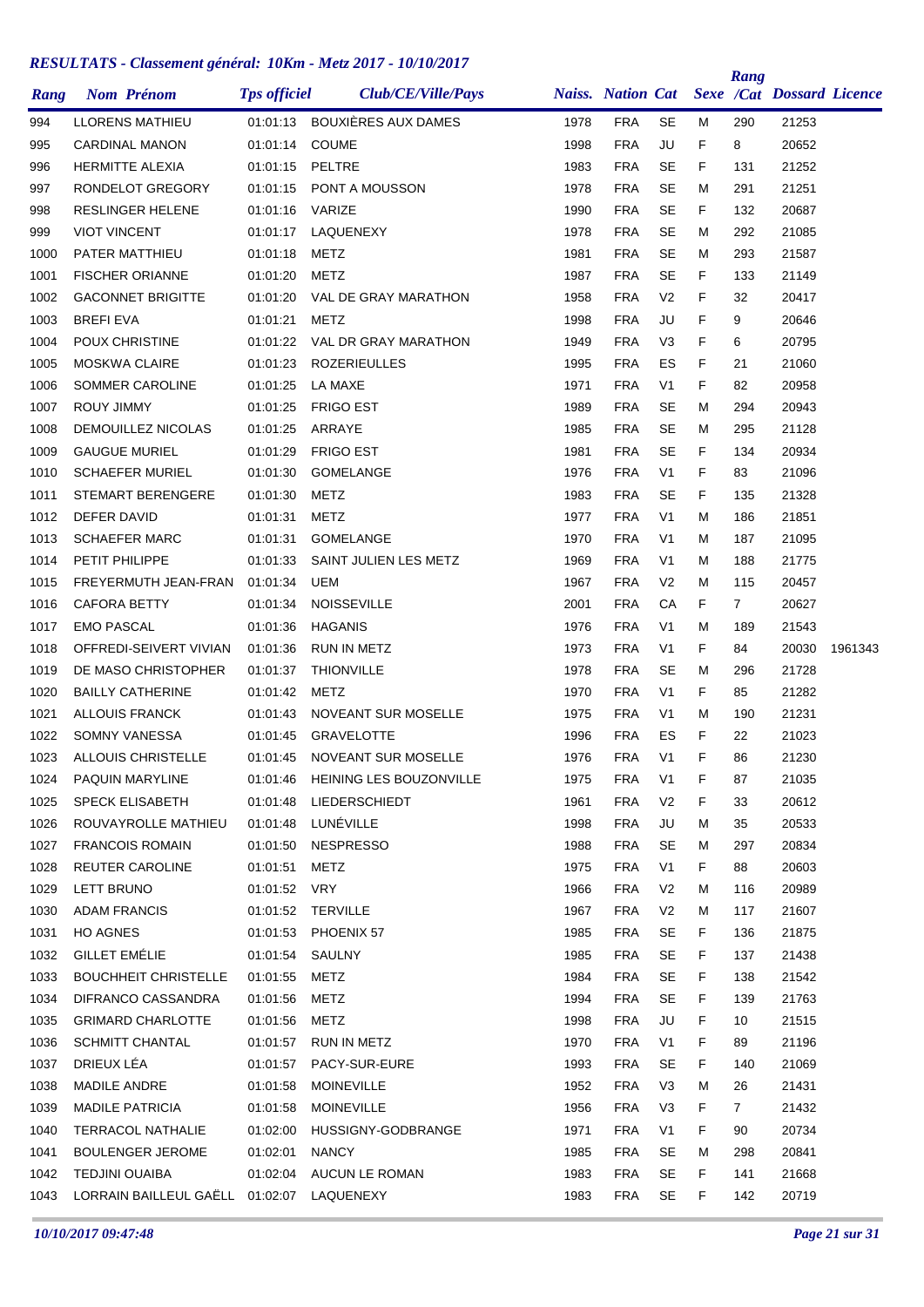|      |                                                        |                     |                                     |      |                          |                |    | Rang |                                  |         |
|------|--------------------------------------------------------|---------------------|-------------------------------------|------|--------------------------|----------------|----|------|----------------------------------|---------|
| Rang | <b>Nom Prénom</b>                                      | <b>Tps officiel</b> | Club/CE/Ville/Pays                  |      | <b>Naiss.</b> Nation Cat |                |    |      | <b>Sexe /Cat Dossard Licence</b> |         |
| 1044 | LAJOIE DISTEL AURELIE                                  | 01:02:09            | METZ                                | 1978 | <b>FRA</b>               | <b>SE</b>      | F  | 143  | 20648                            |         |
| 1045 | <b>HUET ALEXANDRA</b>                                  | 01:02:10            | AY SUR MOSELLE                      | 1977 | <b>FRA</b>               | V <sub>1</sub> | F  | 91   | 21595                            |         |
| 1046 | DESPREZ DOROTHÉE                                       | 01:02:11            | METZ                                | 1979 | <b>FRA</b>               | <b>SE</b>      | F  | 144  | 21363                            |         |
| 1047 | DESPREZ GRÉGORY                                        | 01:02:12            | METZ                                | 1973 | <b>FRA</b>               | V <sub>1</sub> | м  | 191  | 21362                            |         |
| 1048 | <b>MULLER PATRICK</b>                                  | 01:02:12            | <b>METZ</b>                         | 1953 | <b>FRA</b>               | V3             | м  | 27   | 20353                            |         |
| 1049 | <b>KLEMENIL ANITA</b>                                  | 01:02:12            | MAIZIERES LES METZ                  | 1972 | <b>FRA</b>               | V <sub>1</sub> | F  | 92   | 21755                            |         |
| 1050 | <b>KOPP RAYMOND</b>                                    | 01:02:16            | METZ                                | 1947 | <b>FRA</b>               | V4             | м  | 5    | 21732                            |         |
| 1051 | <b>CARRARO JEREMY</b>                                  | 01:02:21            | UEM                                 | 1988 | <b>FRA</b>               | <b>SE</b>      | м  | 299  | 20453                            |         |
| 1052 | SONNTAG AMANDINE                                       | 01:02:21            | HAYANGE                             | 1994 | <b>FRA</b>               | <b>SE</b>      | F  | 145  | 21247                            |         |
| 1053 | <b>BRIOT SEVERINE</b>                                  | 01:02:23            | <b>BAN ST MARTIN</b>                | 1973 | <b>FRA</b>               | V <sub>1</sub> | F  | 93   | 21471                            |         |
| 1054 | LEJAILLE VERONIQUE                                     | 01:02:26            | <b>POMPEY</b>                       | 1967 | <b>FRA</b>               | V <sub>2</sub> | F  | 34   | 21215                            |         |
| 1055 | <b>CATTANT ISABELLE</b>                                | 01:02:26            | THIERVILLE SUR MEUSE                | 1965 | <b>FRA</b>               | V <sub>2</sub> | F  | 35   | 20840                            |         |
| 1056 | RISTER VERONIQUE                                       | 01:02:27            | ATHLETISME METZ METROPOLE*          | 1977 | <b>FRA</b>               | V <sub>1</sub> | F  | 94   | 20022                            | 1968568 |
| 1057 | <b>LAMONGIE FANNY</b>                                  | 01:02:29            | <b>ZURICH</b>                       | 1991 | <b>FRA</b>               | <b>SE</b>      | F  | 146  | 21267                            |         |
| 1058 | <b>VILLAUME GERSENDE</b>                               | 01:02:30            | <b>METZ</b>                         | 1988 | <b>FRA</b>               | <b>SE</b>      | F  | 147  | 21537                            |         |
| 1059 | ZACHARIE CHARLENE                                      | 01:02:30            | <b>TOMBLAINE</b>                    | 1989 | <b>FRA</b>               | <b>SE</b>      | F  | 148  | 21113                            |         |
| 1060 | <b>LANG SABRINA</b>                                    | 01:02:31            | <b>VERNY</b>                        | 1987 | <b>FRA</b>               | <b>SE</b>      | F  | 149  | 21305                            |         |
| 1061 | <b>GRIMARD MARIE</b>                                   | 01:02:32            | LOUVIGNY                            | 1992 | <b>FRA</b>               | <b>SE</b>      | F  | 150  | 20629                            |         |
| 1062 | <b>HAMME ROBERT</b>                                    | 01:02:33            | <b>MARSILLY</b>                     | 1955 | <b>FRA</b>               | V3             | м  | 28   | 21831                            |         |
| 1063 | <b>MURANO LEONARD</b>                                  | 01:02:36            | <b>ROZERIEULLES</b>                 | 1967 | <b>FRA</b>               | V <sub>2</sub> | М  | 118  | 21418                            |         |
| 1064 | <b>COMBAS PHILIPPE</b>                                 | 01:02:36            | <b>METZ</b>                         | 1990 | <b>FRA</b>               | <b>SE</b>      | М  | 300  | 21040                            |         |
| 1065 | <b>BEUDOT CECILE</b>                                   | 01:02:37            | POURNOY LA CHETIVE                  | 1985 | <b>FRA</b>               | <b>SE</b>      | F  | 151  | 21373                            |         |
| 1066 | <b>CORRINGER ADELINE</b>                               | 01:02:37            | METZ                                | 1980 | <b>FRA</b>               | <b>SE</b>      | F  | 152  | 21281                            |         |
| 1067 | <b>LEWIN MELANIE</b>                                   | 01:02:38            | METZ                                | 1992 | <b>FRA</b>               | <b>SE</b>      | F  | 153  | 21197                            |         |
| 1068 | PERNODET PACALE                                        | 01:02:39            | METZ                                | 1966 | <b>FRA</b>               | V <sub>2</sub> | F  | 36   | 21758                            |         |
| 1069 | <b>BENOIT DIDIER</b>                                   | 01:02:40            | <b>ACOB BLENOD</b>                  | 1964 | <b>FRA</b>               | V <sub>2</sub> | М  | 119  | 20035                            | 1405162 |
| 1070 | <b>JACQUET CHARLENE</b>                                | 01:02:40            | <b>BERLING</b>                      | 1992 | <b>FRA</b>               | <b>SE</b>      | F  | 154  | 20870                            |         |
| 1071 | <b>STIRE MANON</b>                                     | 01:02:40            | VANDOEURE LES NANCY                 | 1993 | <b>FRA</b>               | <b>SE</b>      | F  | 155  | 21395                            |         |
| 1072 | <b>BONNETAIN CAROLE</b>                                | 01:02:41            | ATHLE BOURGOGNE SUD                 | 1973 | <b>FRA</b>               | V <sub>1</sub> | F  | 95   | 20054                            | 1880459 |
| 1073 | HAAS - PIERRET MAGALI                                  | 01:02:42            | COURCELLES-CHAUSSY                  | 1984 | <b>FRA</b>               | <b>SE</b>      | F  | 156  | 21364                            |         |
| 1074 | <b>BERGES VILMIN KARINE</b>                            |                     | 01:02:44 AY SUR MOSELLE             | 1975 | <b>FRA</b>               | V <sub>1</sub> | F  | 96   | 20822                            |         |
| 1075 | ROYER VANESSA                                          |                     | 01:02:45 ATHLETISME METZ METROPOLE* | 1972 | <b>FRA</b>               | V <sub>1</sub> | F. | 97   | 20106                            | 1292730 |
| 1076 | NEURHOR THOMAS                                         |                     | 01:02:45 LOGIEST                    | 1992 | <b>FRA</b>               | SE             | M  | 301  | 20771                            |         |
| 1077 | <b>BERGES ARNAUD</b>                                   |                     | 01:02:45 AY SUR MOSELLE             | 1976 | <b>FRA</b>               | V <sub>1</sub> | м  | 192  | 20821                            |         |
| 1078 | LAVOIL LÉA                                             | 01:02:46            | <b>METZ</b>                         | 1996 | <b>FRA</b>               | ES             | F. | 23   | 20450                            |         |
| 1079 | <b>MATHIOT CHRISTIAN</b>                               |                     | 01:02:46 PONT A MOUSSON             | 1949 | <b>FRA</b>               | V <sub>3</sub> | М  | 29   | 21216                            |         |
| 1080 | ZECCHI JULES                                           | 01:02:47            | METZ                                | 1995 | <b>FRA</b>               | ES             | м  | 28   | 20451                            |         |
| 1081 | STELLA NATACHA                                         | 01:02:52            | METZ                                | 1983 | <b>FRA</b>               | <b>SE</b>      | F. | 157  | 21244                            |         |
| 1082 | <b>FRANTZ CHRISTINE</b>                                | 01:02:54            | HAYANGE                             | 1974 | <b>FRA</b>               | V <sub>1</sub> | F. | 98   | 21393                            |         |
| 1083 | LIZEUX GAELLE                                          | 01:02:55            | MECLEUVES                           | 1982 | <b>FRA</b>               | <b>SE</b>      | F. | 158  | 21284                            |         |
| 1084 | <b>HANSER LUCIE</b>                                    | 01:02:57            | <b>WOIPPY</b>                       | 1976 | FRA                      | V <sub>1</sub> | F. | 99   | 21760                            |         |
| 1085 | DANJOU LEA                                             | 01:02:58            | METZ                                | 1998 | <b>FRA</b>               | JU             | F. | 11   | 20420                            |         |
| 1086 | FERNANDES JOAO PAULO 01:02:59                          |                     | AMANVILLERS                         | 1973 | <b>FRA</b>               | V1             | м  | 193  | 21522                            |         |
| 1087 | FIERLING JEAN-JACQUES  01:03:00  SAINT JULIEN LES METZ |                     |                                     | 1959 | <b>FRA</b>               | V <sub>2</sub> | M  | 120  | 20607                            |         |
| 1088 | COLIN OESTERLE NATHAL 01:03:01                         |                     | METZ                                | 1965 | <b>FRA</b>               | V <sub>2</sub> | F. | 37   | 21741                            |         |
| 1089 | SOULIER AGATHE                                         | 01:03:02            | METZ                                | 1979 | <b>FRA</b>               | <b>SE</b>      | F. | 159  | 20563                            |         |
| 1090 | <b>BARTHEL KARINE</b>                                  |                     | 01:03:06 FLETRANGE                  | 1981 | <b>FRA</b>               | SE             | F. | 160  | 21365                            |         |
| 1091 | <b>GODARD THIERRY</b>                                  | 01:03:09            | HAGANIS                             | 1957 | <b>FRA</b>               | V <sub>3</sub> | М  | 30   | 21545                            |         |
| 1092 | <b>BOLDRINI CAROLINE</b>                               | 01:03:09            | MONDELANGE                          | 1979 | <b>FRA</b>               | <b>SE</b>      | F. | 161  | 20335                            |         |
| 1093 | GROUTSCH JEAN-BAPTIST 01:03:12 LUPPY                   |                     |                                     | 1981 | <b>FRA</b>               | <b>SE</b>      | м  | 302  | 20448                            |         |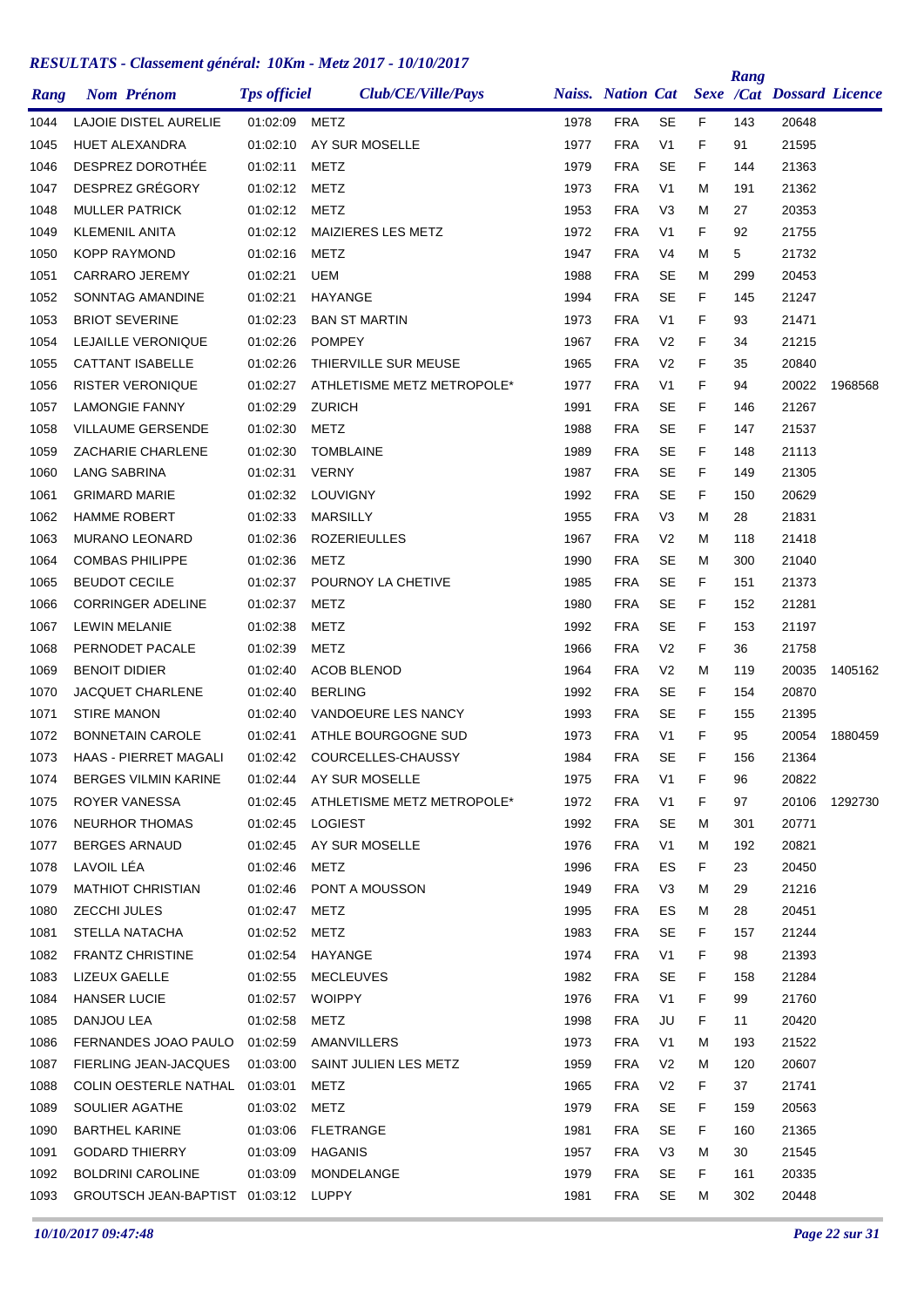| Rang | <b>Nom Prénom</b>          | <b>Tps officiel</b> | Club/CE/Ville/Pays              |      | <b>Naiss.</b> Nation Cat |                |    | Rang | <b>Sexe /Cat Dossard Licence</b> |         |
|------|----------------------------|---------------------|---------------------------------|------|--------------------------|----------------|----|------|----------------------------------|---------|
|      |                            |                     |                                 |      |                          |                |    |      |                                  |         |
| 1094 | <b>SCHULER NICOLAS</b>     | 01:03:14            | METZ                            | 1983 | <b>FRA</b>               | SE             | м  | 303  | 20988                            |         |
| 1095 | <b>EREMBERT FLORENCE</b>   | 01:03:16            | ANCY SUR MOSELLE                | 1983 | <b>FRA</b>               | <b>SE</b>      | F  | 162  | 20632                            |         |
| 1096 | <b>SCHWENKE MARGOT</b>     | 01:03:16            | <b>CHARNY SUR MEUSE</b>         | 1991 | <b>FRA</b>               | <b>SE</b>      | F  | 163  | 20842                            |         |
| 1097 | <b>GERRIER SYLVETTE</b>    | 01:03:17            | <b>VOIMHAUT</b>                 | 1957 | <b>FRA</b>               | V <sub>3</sub> | F  | 8    | 21265                            |         |
| 1098 | <b>GILBERT STEPHANIE</b>   | 01:03:17            | <b>PANGE</b>                    | 1975 | <b>FRA</b>               | V <sub>1</sub> | F  | 100  | 20912                            |         |
| 1099 | ROUSSET ROYER EMILIE       | 01:03:17            | SAINT JEAN LES BUZY             | 1984 | <b>FRA</b>               | <b>SE</b>      | F  | 164  | 20598                            |         |
| 1100 | <b>TREGOAT NATHALIE</b>    | 01:03:17            | SAINTE MARIE AUX CHÊNES         | 1989 | <b>FRA</b>               | <b>SE</b>      | F  | 165  | 20843                            |         |
| 1101 | <b>GERRIER MICHEL</b>      | 01:03:18            | <b>VOIMHAUT</b>                 | 1959 | <b>FRA</b>               | V <sub>2</sub> | м  | 121  | 21266                            |         |
| 1102 | <b>VIDILI CLAIRE</b>       | 01:03:19            | <b>HOMECOURT</b>                | 1987 | <b>FRA</b>               | <b>SE</b>      | F  | 166  | 21258                            |         |
| 1103 | <b>TOSONI SABRINA</b>      | 01:03:20            | VANDOEUVRE-LES-NANCY            | 1986 | <b>FRA</b>               | <b>SE</b>      | F  | 167  | 20557                            |         |
| 1104 | <b>VIGNEAU CECILE</b>      | 01:03:24            | MAIZIERES LES METZ              | 1975 | <b>FRA</b>               | V <sub>1</sub> | F  | 101  | 21459                            |         |
| 1105 | PERRIN MURIEL              | 01:03:26            | <b>SILLY SUR NIED</b>           | 1985 | <b>FRA</b>               | <b>SE</b>      | F  | 168  | 20482                            |         |
| 1106 | <b>CORBET MAUD</b>         | 01:03:27            | <b>FRAMPAS</b>                  | 1997 | <b>FRA</b>               | ES             | F  | 24   | 20890                            |         |
| 1107 | <b>DUCLOS BEATRICE</b>     | 01:03:28            | AS BOLOGNE                      | 1968 | <b>FRA</b>               | V <sub>1</sub> | F  | 102  | 21638                            |         |
| 1108 | <b>DUCLOS JANIS</b>        | 01:03:29            | METZ                            | 1997 | <b>FRA</b>               | ES             | F  | 25   | 21639                            |         |
| 1109 | VALDEZ GOMEZ ISAIRA        | 01:03:33            | <b>THIONVILLE</b>               | 1991 | <b>FRA</b>               | <b>SE</b>      | F  | 169  | 21637                            |         |
| 1110 | VALDEZ OGANDO YSAIAS       | 01:03:33            | <b>HIGUEY RUNNERS CLUB</b>      | 1963 | <b>DOM</b>               | V <sub>2</sub> | м  | 122  | 21636                            |         |
| 1111 | SANCHEZ CATHY              | 01:03:36            | <b>RUN FASTER &amp; SHUT UP</b> | 1974 | <b>FRA</b>               | V <sub>1</sub> | F  | 103  | 20799                            |         |
| 1112 | <b>CORBET LYDIE</b>        | 01:03:36            | <b>FRAMPAS</b>                  | 1968 | <b>FRA</b>               | V <sub>1</sub> | F  | 104  | 20889                            |         |
| 1113 | <b>BEAUSEROY PATRICE</b>   | 01:03:40            | <b>BURTONCOURT</b>              | 1974 | <b>FRA</b>               | V <sub>1</sub> | М  | 194  | 21414                            |         |
| 1114 | <b>CHIODIN MARIA</b>       | 01:03:42            | <b>FLORANGE OC*</b>             | 1971 | <b>FRA</b>               | V <sub>1</sub> | F  | 105  | 20077                            | 1237647 |
| 1115 | <b>CHIODIN PUILIPPE</b>    | 01:03:43            | <b>FLORANGE OC*</b>             | 1969 | <b>FRA</b>               | V <sub>1</sub> | м  | 195  | 20078                            | 1132433 |
| 1116 | <b>FOURNEL EMMANUELLE</b>  | 01:03:44            | <b>RUNNING TRAIL TERVILLOIS</b> | 1979 | <b>FRA</b>               | <b>SE</b>      | F  | 170  | 21610                            |         |
| 1117 | <b>COLARDELLE SAMUEL</b>   | 01:03:46            | AMNEVILLE                       | 1980 | <b>FRA</b>               | <b>SE</b>      | м  | 304  | 20965                            |         |
| 1118 | <b>BAILLY LOUISE</b>       | 01:03:48            | METZ                            | 1995 | <b>FRA</b>               | ES             | F  | 26   | 20703                            |         |
| 1119 | <b>HENRION CHRISTELE</b>   | 01:03:49            | <b>AUGNY</b>                    | 1976 | <b>FRA</b>               | V <sub>1</sub> | F  | 106  | 20730                            |         |
| 1120 | ORMEZZANO MARION           | 01:03:51            | LAXOU                           | 1990 | <b>FRA</b>               | <b>SE</b>      | F  | 171  | 21503                            |         |
| 1121 | <b>GRUMBACH ORIANE</b>     | 01:03:51            | <b>MOULINS LES METZ</b>         | 1980 | <b>FRA</b>               | <b>SE</b>      | F  | 172  | 20829                            |         |
| 1122 | <b>MACEL MARINE</b>        | 01:03:51            | <b>MONTIGNY LES METZ</b>        | 1992 | <b>FRA</b>               | <b>SE</b>      | F  | 173  | 20591                            |         |
| 1123 | DI MARTINO KREMER ANAI     | 01:03:52            | VAUX                            | 1982 | <b>FRA</b>               | <b>SE</b>      | F  | 174  | 21382                            |         |
| 1124 | <b>SCHAFF ANAIS</b>        | 01:03:53            | MOULINS LES METZ                | 1991 | <b>FRA</b>               | <b>SE</b>      | F. | 175  | 21132                            |         |
| 1125 | <b>COLLIGNON AMÉLIE</b>    | 01:03:53            | METZ                            | 1985 | <b>FRA</b>               | SE             | F. | 176  | 20484                            |         |
| 1126 | HALTE JOELLE               | 01:03:53 WOIPPY     |                                 | 1959 | <b>FRA</b>               | V <sub>2</sub> | F  | 38   | 21736                            |         |
| 1127 | VON OW JEAN PIERRE         | 01:03:53            | MONTIGNY LES METZ               | 1951 | <b>FRA</b>               | V <sub>3</sub> | М  | 31   | 21114                            |         |
| 1128 | <b>HUBER FABIEN</b>        | 01:03:54            | METZ                            | 1984 | <b>FRA</b>               | <b>SE</b>      | м  | 305  | 21212                            |         |
| 1129 | <b>TISSERANT ADELINE</b>   | 01:03:55            | MONTIGNY LES METZ               | 1984 | <b>FRA</b>               | SE             | F. | 177  | 21133                            |         |
| 1130 | DI CREDICO FANNY           | 01:03:56            | METZ                            | 1985 | <b>FRA</b>               | SE             | F. | 178  | 21508                            |         |
| 1131 | <b>MOTH MARINA</b>         | 01:03:56            | METZ                            | 1982 | <b>FRA</b>               | <b>SE</b>      | F. | 179  | 20796                            |         |
| 1132 | <b>GROSJEAN ANNE-LAURE</b> | 01:04:00            | MONTIGNY LES METZ               | 1987 | <b>FRA</b>               | SE             | F. | 180  | 21139                            |         |
| 1133 | <b>TAVARES SANDRINE</b>    | 01:04:00            | HAYANGE                         | 1969 | <b>FRA</b>               | V <sub>1</sub> | F. | 107  | 21392                            |         |
| 1134 | MARRER CÉLINE              | 01:04:00            | MARLY                           | 1979 | <b>FRA</b>               | <b>SE</b>      | F. | 181  | 21082                            |         |
| 1135 | <b>CRUCITTI SOLENE</b>     | 01:04:01            | METZ                            | 1986 | <b>FRA</b>               | <b>SE</b>      | F. | 182  | 21762                            |         |
| 1136 | ULRICH BRUNO               | 01:04:03            | MAIZEROY                        | 1969 | <b>FRA</b>               | V <sub>1</sub> | М  | 196  | 21807                            |         |
| 1137 | <b>DUCLOS LILAS</b>        | 01:04:06            | BLANCHEVILLE                    | 2000 | <b>FRA</b>               | СA             | F. | 8    | 21640                            |         |
| 1138 | KNISPEL MIREILLE           | 01:04:11            | LONGEVILLE LES METZ             | 1961 | <b>FRA</b>               | V <sub>2</sub> | F  | 39   | 21203                            |         |
| 1139 | <b>BASSO REMY</b>          | 01:04:11            | METZ                            | 1984 | <b>FRA</b>               | <b>SE</b>      | м  | 306  | 21250                            |         |
| 1140 | <b>VALENTING OLIVIER</b>   |                     | 01:04:14 CONDE NORTHEN          | 1974 | <b>FRA</b>               | V <sub>1</sub> | М  | 197  | 20439                            |         |
| 1141 | MOREAU JULIETTE            | 01:04:17            | <b>METZ</b>                     | 1977 | <b>FRA</b>               | V <sub>1</sub> | F. | 108  | 20490                            |         |
| 1142 | PEUGNET FREDERIQUE         | 01:04:17 METZ       |                                 | 1970 | <b>FRA</b>               | V <sub>1</sub> | F. | 109  | 20682                            |         |
| 1143 | <b>HIRTZ JASON</b>         |                     | 01:04:17 LE BAN ST MARTIN       | 1992 | <b>FRA</b>               | SE             | М  | 307  | 20437                            |         |
|      |                            |                     |                                 |      |                          |                |    |      |                                  |         |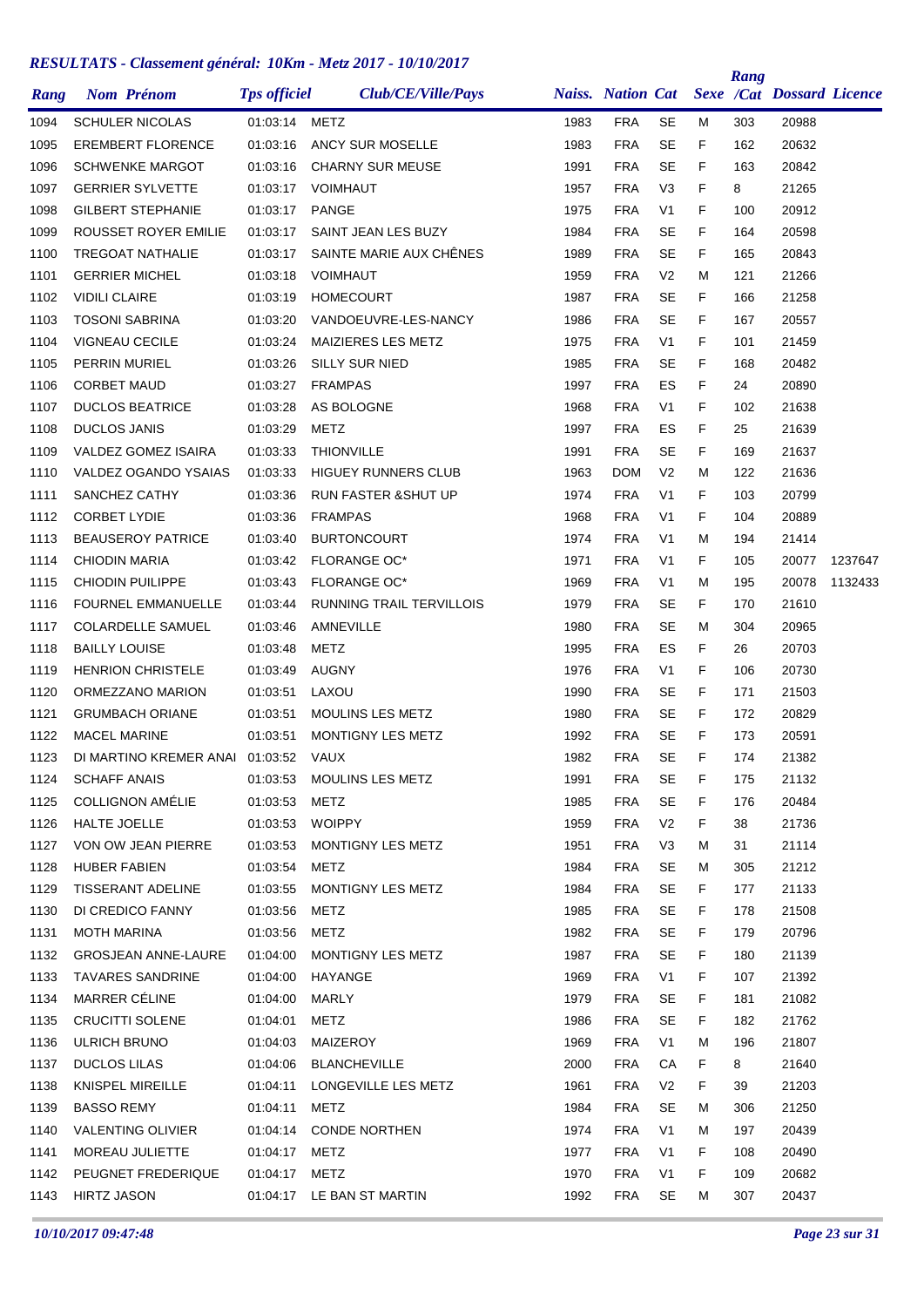| Rang         | <b>Nom Prénom</b>                          | <b>Tps officiel</b>  | Club/CE/Ville/Pays          |              |                          |                                  |        | Rang       | Naiss. Nation Cat Sexe /Cat Dossard Licence |         |
|--------------|--------------------------------------------|----------------------|-----------------------------|--------------|--------------------------|----------------------------------|--------|------------|---------------------------------------------|---------|
| 1144         | <b>EDLINGER CHRISTOPHE</b>                 | 01:04:18             | EDLINGER                    | 1981         | <b>FRA</b>               | <b>SE</b>                        | M      | 308        | 20447                                       |         |
|              |                                            |                      |                             |              |                          |                                  |        |            |                                             |         |
| 1145<br>1146 | <b>BOULANGER ALAIN</b><br><b>MYLLE MAI</b> | 01:04:18<br>01:04:22 | <b>METZ</b><br><b>METZ</b>  | 1962<br>1974 | <b>FRA</b><br><b>FRA</b> | V <sub>2</sub><br>V <sub>1</sub> | M<br>F | 123<br>110 | 20851<br>21198                              |         |
| 1147         | <b>DIOUF BLANDINE</b>                      | 01:04:22             | MONTIGNY LES METZ           | 1981         | <b>FRA</b>               | <b>SE</b>                        | F      | 183        | 21377                                       |         |
| 1148         | <b>HELIE MYRIAM</b>                        | 01:04:22             | <b>METZ</b>                 | 1962         | <b>FRA</b>               | V <sub>2</sub>                   | F      | 40         | 21173                                       |         |
| 1149         | <b>HECK DELPHINE</b>                       | 01:04:24             | LE BAN SAINT MARTIN         | 1979         | <b>FRA</b>               | SE                               | F      | 184        | 21357                                       |         |
| 1150         | MOSKWA ANDRZEJ                             |                      | <b>ROZERIEULLES</b>         | 1963         | <b>FRA</b>               | V <sub>2</sub>                   | M      |            | 21057                                       |         |
|              | <b>GASPARD BLANDINE</b>                    | 01:04:24             |                             |              | <b>FRA</b>               | V <sub>1</sub>                   | F      | 124        |                                             |         |
| 1151<br>1152 | <b>CHELLI RABHA</b>                        | 01:04:25<br>01:04:25 | METZ<br>LE BAN SAINT MARTIN | 1975<br>1968 | <b>FRA</b>               | V <sub>1</sub>                   | F      | 111<br>112 | 20946<br>21355                              |         |
|              |                                            |                      |                             |              | <b>FRA</b>               |                                  |        |            |                                             |         |
| 1153         | <b>CORBET MARC</b>                         | 01:04:28             | <b>FRAMPAS</b>              | 1967         |                          | V <sub>2</sub><br>V <sub>1</sub> | M      | 125        | 20888<br>21014                              |         |
| 1154         | <b>MACAREZ CHRISTIAENS F</b>               | 01:04:28             | PLAPPEVILLE                 | 1973<br>1981 | <b>FRA</b><br><b>FRA</b> | <b>SE</b>                        | F      | 113        |                                             |         |
| 1155         | <b>GAUCHE AUDREY</b>                       | 01:04:31             | LE BAN SAINT MARTIN         |              |                          |                                  | F      | 185        | 20906                                       |         |
| 1156         | PERRIN JULIE                               | 01:04:32             | METZ                        | 1985         | <b>FRA</b>               | <b>SE</b><br><b>SE</b>           | F      | 186        | 20697                                       |         |
| 1157         | SOHIER GUILLAUME                           | 01:04:33             | EPINAL                      | 1988         | <b>FRA</b>               |                                  | М      | 309        | 21050                                       |         |
| 1158         | ZITELLI JEREMY                             | 01:04:33             | <b>ZIT TRAIL</b>            | 1985         | <b>FRA</b>               | <b>SE</b>                        | М      | 310        | 21494                                       |         |
| 1159         | <b>DEIDDA VIRGINIE</b>                     | 01:04:34             | <b>TALANGE</b>              | 1982         | <b>FRA</b>               | <b>SE</b>                        | F      | 187        | 21538                                       |         |
| 1160         | CHOFFEL DANIEL                             | 01:04:35             | TEAM LOULOU TRAIL           | 1968         | <b>FRA</b>               | V <sub>1</sub>                   | М      | 198        | 21151                                       |         |
| 1161         | <b>TOPORSKI JEAN CLAUDE</b>                | 01:04:39             | <b>MARS LA TOUR</b>         | 1955         | <b>FRA</b>               | V <sub>3</sub>                   | М      | 32         | 21844                                       |         |
| 1162         | DOYEN VERONIQUE                            | 01:04:45             | <b>VERNY</b>                | 1972         | <b>FRA</b>               | V <sub>1</sub>                   | F      | 114        | 21403                                       |         |
| 1163         | <b>DUBOIS VIRGINIE</b>                     | 01:04:47             | <b>SAINT JUST</b>           | 1973         | <b>FRA</b>               | V <sub>1</sub>                   | F      | 115        | 20596                                       |         |
| 1164         | CHRISTIANY MICHELE                         | 01:04:48             | LUXEMBOURG                  | 1973         | <b>FRA</b>               | V <sub>1</sub>                   | F      | 116        | 21426                                       |         |
| 1165         | RICHARD FLORENCE                           | 01:04:48             | LORRY LES METZ              | 1977         | <b>FRA</b>               | V <sub>1</sub>                   | F      | 117        | 20564                                       |         |
| 1166         | <b>ETIENNE DENIS</b>                       | 01:04:48             | METZ                        | 1971         | <b>FRA</b>               | V <sub>1</sub>                   | М      | 199        | 21083                                       |         |
| 1167         | MALINCONICO NICOLAS                        | 01:04:51             | <b>METZ</b>                 | 1983         | <b>FRA</b>               | <b>SE</b>                        | M      | 311        | 21780                                       |         |
| 1168         | <b>BALTZER VANESSA</b>                     | 01:04:52             | METZ                        | 1991         | <b>FRA</b>               | <b>SE</b>                        | F.     | 188        | 20487                                       |         |
| 1169         | RIMLINGER CARINE                           | 01:04:55             | <b>MEXY</b>                 | 1975         | <b>FRA</b>               | V <sub>1</sub>                   | F      | 118        | 21409                                       |         |
| 1170         | <b>DUFOUR LUKA</b>                         | 01:04:57             | <b>WOIPPY</b>               | 2000         | <b>FRA</b>               | CA                               | M      | 35         | 21801                                       |         |
| 1171         | <b>GILLE GILBERT</b>                       | 01:04:57             | SAINTE MARIE AUX CHENES     | 1960         | <b>FRA</b>               | V <sub>2</sub>                   | М      | 126        | 20604                                       |         |
| 1172         | GAUNARD-ANDERSON MA                        | 01:04:59             | ANCY-DORNOT                 | 1965         | <b>FRA</b>               | V <sub>2</sub>                   | F      | 41         | 21630                                       |         |
| 1173         | <b>GEISTER PHILIPPE</b>                    | 01:05:01             | <b>MARLY</b>                | 1972         | <b>FRA</b>               | V <sub>1</sub>                   | М      | 200        | 20415                                       |         |
| 1174         | <b>SANDSTROM ERIC</b>                      |                      | 01:05:02 LUXEMBOURG         | 1984         | <b>SWE</b>               | SE                               | м      | 312        | 20552                                       |         |
| 1175         | L'HOSTE VÉRONIQUE                          | 01:05:03             | <b>METZ</b>                 | 1980         | <b>FRA</b>               | <b>SE</b>                        | F.     | 189        | 20585                                       |         |
| 1176         | <b>GOUGEON ANNA</b>                        | 01:05:05             | FEY                         | 1963         | <b>FRA</b>               | V <sub>2</sub>                   | F.     | 42         | 21756                                       |         |
| 1177         | MAIRE ANDRE                                | 01:05:05 LESSY       |                             | 1955         | <b>FRA</b>               | V <sub>3</sub>                   | M      | 33         | 21466                                       |         |
| 1178         | <b>BEUF VIRGINIE</b>                       | 01:05:06             | ATHLETISME METZ METROPOLE*  | 1979         | <b>FRA</b>               | SE                               | F.     | 190        | 20052                                       | 1986353 |
| 1179         | <b>KRENC SYLVIE</b>                        | 01:05:07             | NORROY LE VENEUR            | 1960         | <b>FRA</b>               | V <sub>2</sub>                   | F.     | 43         | 21641                                       |         |
| 1180         | <b>HEMMER SANDRINE</b>                     | 01:05:08             | <b>KEDANGE SUR CANNER</b>   | 1973         | <b>FRA</b>               | V <sub>1</sub>                   | F      | 119        | 20416                                       |         |
| 1181         | <b>JULLION MATHILDE</b>                    | 01:05:11             | <b>ROZERIEULLES</b>         | 1990         | <b>FRA</b>               | <b>SE</b>                        | F.     | 191        | 20826                                       |         |
| 1182         | <b>GROB MARIE</b>                          | 01:05:11             | METZ                        | 1985         | <b>FRA</b>               | SE                               | F.     | 192        | 21458                                       |         |
| 1183         | EL HANKOURI KARIM                          | 01:05:13             | WOIPPY                      | 1986         | <b>FRA</b>               | <b>SE</b>                        | Μ      | 313        | 21811                                       |         |
| 1184         | CLEMENCET LUDOVIC                          |                      | 01:05:14 ANCY SUR MOSELLE   | 1984         | <b>FRA</b>               | SE                               | м      | 314        | 20631                                       |         |
| 1185         | ENDRIVET VÉRONIQUE                         | 01:05:17             | METZ                        | 1972         | <b>FRA</b>               | V <sub>1</sub>                   | F.     | 120        | 20951                                       |         |
| 1186         | <b>ZANIN CLAIRE</b>                        | 01:05:19             | TETING SUR NIED             | 1981         | <b>FRA</b>               | SE                               | F.     | 193        | 21747                                       |         |
| 1187         | <b>BREISTROFF CATHERINE</b>                |                      | 01:05:19 POMMERIEUX         | 1970         | <b>FRA</b>               | V <sub>1</sub>                   | F.     | 121        | 21644                                       |         |
| 1188         | <b>HARM DENIS</b>                          |                      | 01:05:22 GAVISSE            | 1969         | <b>FRA</b>               | V <sub>1</sub>                   | M      | 201        | 20739                                       |         |
| 1189         | <b>WERKMEISTER STEPHAN</b>                 | 01:05:23             | AMNEVILLE                   | 1980         | <b>FRA</b>               | <b>SE</b>                        | M      | 315        | 21407                                       |         |
| 1190         | MASCELLI CLAUDE                            | 01:05:31             | TRIEUX                      | 1948         | <b>FRA</b>               | V <sub>3</sub>                   | M      | 34         | 20916                                       |         |
| 1191         | DASSENOY CAROLINE                          | 01:05:33             | <b>MECHY</b>                | 1982         | <b>FRA</b>               | SE                               | F.     | 194        | 20871                                       |         |
| 1192         | MOUTH JULIE                                | 01:05:35             | METZ                        | 1979         | <b>FRA</b>               | SE                               | F.     | 195        | 21333                                       |         |
| 1193         | <b>SAVOCA PATRICIA</b>                     | 01:05:36 VERNY       |                             | 1969         | <b>FRA</b>               | V <sub>1</sub>                   | F.     | 122        | 21367                                       |         |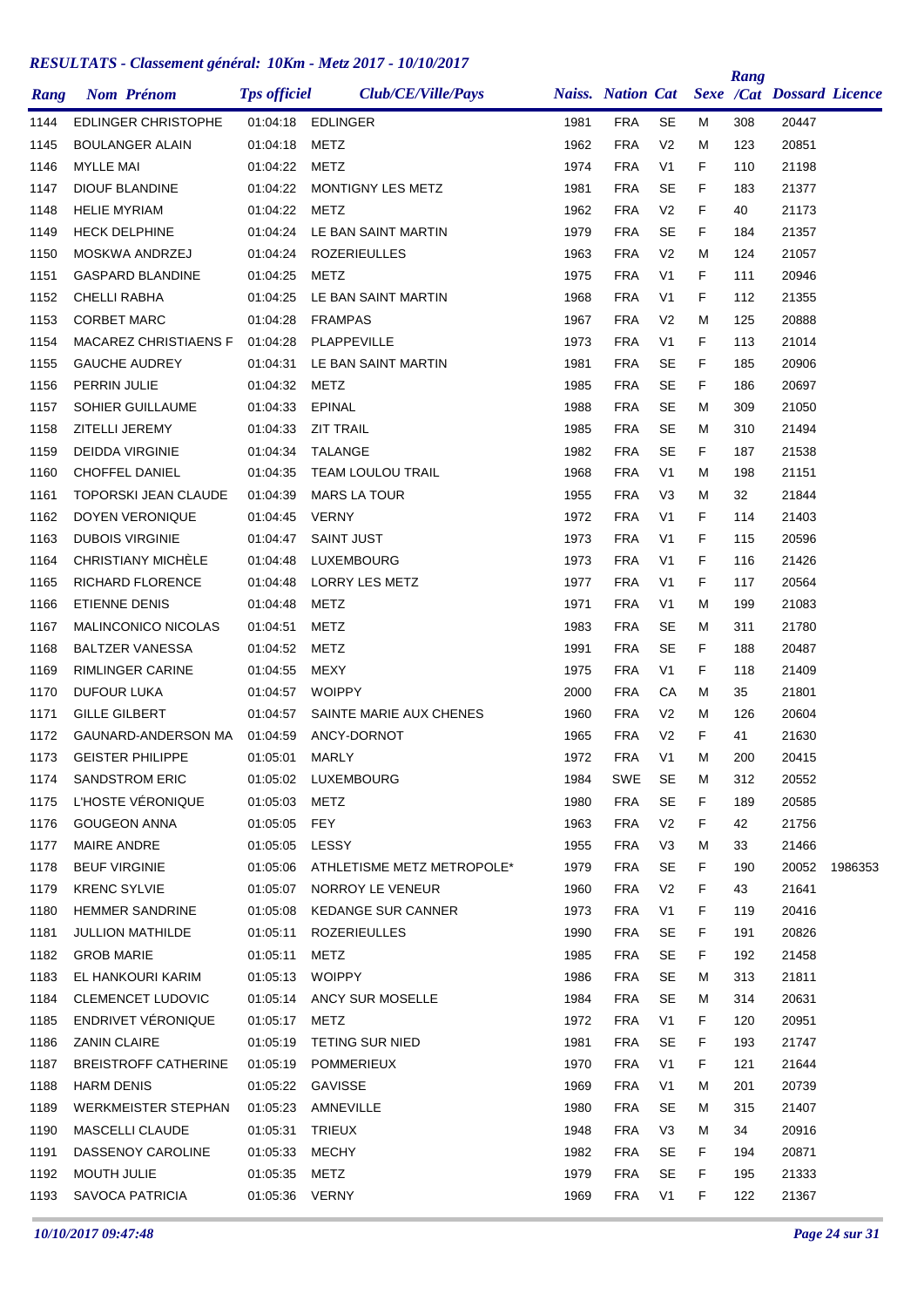|      |                       |                               |                     |                            |      |                          |                |    | Rang |                           |         |
|------|-----------------------|-------------------------------|---------------------|----------------------------|------|--------------------------|----------------|----|------|---------------------------|---------|
| Rang |                       | <b>Nom Prénom</b>             | <b>Tps officiel</b> | Club/CE/Ville/Pays         |      | <b>Naiss. Nation Cat</b> |                |    |      | Sexe /Cat Dossard Licence |         |
| 1194 | WOLFF NADÈGE          |                               |                     | 01:05:36 LA MESSINE        | 1990 | <b>FRA</b>               | <b>SE</b>      | F  | 196  | 21109                     |         |
| 1195 | <b>BOUVET XAVIER</b>  |                               | 01:05:37            | METZ                       | 1984 | <b>FRA</b>               | <b>SE</b>      | M  | 316  | 21103                     |         |
| 1196 | <b>VATEL PHILIPPE</b> |                               | 01:05:37            | <b>METZ</b>                | 1956 | <b>FRA</b>               | V <sub>3</sub> | м  | 35   | 21147                     |         |
| 1197 |                       | RIEDLÉ ISABELLE               | 01:05:38            | <b>VERNY</b>               | 1963 | <b>FRA</b>               | V <sub>2</sub> | F  | 44   | 21368                     |         |
| 1198 | <b>MICHEL MARIE</b>   |                               | 01:05:38            | <b>PARIS</b>               | 1995 | <b>FRA</b>               | ES             | F  | 27   | 21616                     |         |
| 1199 |                       | PEROTIN PAULINE               | 01:05:38            | <b>METZ</b>                | 1989 | <b>FRA</b>               | <b>SE</b>      | F  | 197  | 20431                     |         |
| 1200 |                       | PEREIRA ANGELIQUE             | 01:05:39            | PIERREVILLERS              | 1980 | <b>FRA</b>               | <b>SE</b>      | F  | 198  | 21205                     |         |
| 1201 |                       | PEREIRA NICOLAS               | 01:05:39            | PIERREVILLERS              | 1981 | <b>FRA</b>               | <b>SE</b>      | м  | 317  | 21206                     |         |
| 1202 |                       | <b>GROUTSCH CHRYSTÈLE</b>     | 01:05:39            | <b>SCY-CHAZELLES</b>       | 1970 | <b>FRA</b>               | V <sub>1</sub> | F  | 123  | 20885                     |         |
| 1203 |                       | MEIRISONNE CHRISTELLE         | 01:05:39            | <b>MARLY</b>               | 1973 | <b>FRA</b>               | V <sub>1</sub> | F  | 124  | 21737                     |         |
| 1204 |                       | ANDERSON ALAN                 | 01:05:40            | ANCY-DORNOT                | 2001 | <b>FRA</b>               | CA             | м  | 36   | 21631                     |         |
| 1205 | <b>SCHOLTES LISA</b>  |                               | 01:05:41            | METZ                       | 1992 | <b>FRA</b>               | <b>SE</b>      | F  | 199  | 21618                     |         |
| 1206 |                       | <b>MARTINEZ MARIE PIERRE</b>  | 01:05:41            | PLAPPEVILLE                | 1965 | <b>FRA</b>               | V <sub>2</sub> | F  | 45   | 21397                     |         |
| 1207 |                       | <b>FRIEDRICH FRANÇOIS</b>     | 01:05:42            | METZ                       | 1988 | <b>FRA</b>               | <b>SE</b>      | м  | 318  | 20907                     |         |
| 1208 |                       | <b>BRASSELLE PATRICIA</b>     | 01:05:43            | <b>METZ</b>                | 1970 | <b>FRA</b>               | V <sub>1</sub> | F  | 125  | 21492                     |         |
| 1209 | <b>BEYER DIDIER</b>   |                               | 01:05:47            | <b>METZ</b>                | 1962 | <b>FRA</b>               | V <sub>2</sub> | м  | 127  | 20761                     |         |
| 1210 | LEICK SOPHIE          |                               | 01:05:48            | <b>HAGANIS</b>             | 1962 | <b>FRA</b>               | V <sub>2</sub> | F  | 46   | 21339                     |         |
| 1211 |                       | <b>DERULLE ROMAIN</b>         | 01:05:48            | <b>HAGANIS</b>             | 1992 | <b>FRA</b>               | <b>SE</b>      | м  | 319  | 21342                     |         |
| 1212 |                       | <b>BRIOT CATHERINE</b>        | 01:05:48            | <b>HAGANIS</b>             | 1959 | <b>FRA</b>               | V <sub>2</sub> | F  | 47   | 21341                     |         |
| 1213 | <b>BELLO CAROLE</b>   |                               | 01:05:48            | RURANGE LES THIONVILLE     | 1974 | <b>FRA</b>               | V <sub>1</sub> | F  | 126  | 21646                     |         |
| 1214 |                       | NAU JEAN-PHILIPPE             | 01:05:49            | <b>HAGANIS</b>             | 1982 | <b>FRA</b>               | <b>SE</b>      | м  | 320  | 21338                     |         |
| 1215 | <b>GARNIER PIERRE</b> |                               | 01:05:49            | <b>HAGANIS</b>             | 1956 | <b>FRA</b>               | V <sub>3</sub> | М  | 36   | 21337                     |         |
| 1216 | <b>BARRÉ JESSICA</b>  |                               | 01:05:50            | HAYANGE                    | 1984 | <b>FRA</b>               | <b>SE</b>      | F  | 200  | 21436                     |         |
| 1217 | <b>VIOT EMELINE</b>   |                               | 01:05:50            | <b>FLORANGE</b>            | 1988 | <b>FRA</b>               | <b>SE</b>      | F  | 201  | 20778                     |         |
| 1218 |                       | ALLANET JEAN-YVES             | 01:05:50            | <b>HAGANIS</b>             | 1961 | <b>FRA</b>               | V <sub>2</sub> | M  | 128  | 21340                     |         |
| 1219 |                       | QUARANTA FRÉDÉRIQUE           | 01:05:51            | <b>MARLY</b>               | 1981 | <b>FRA</b>               | <b>SE</b>      | F  | 202  | 20662                     |         |
| 1220 |                       | <b>SCHOLTES EMMA</b>          | 01:05:51            | METZ                       | 1990 | <b>FRA</b>               | <b>SE</b>      | F  | 203  | 21619                     |         |
| 1221 | <b>PARIS JENNIFER</b> |                               | 01:05:52            | <b>BATIGERE</b>            | 1985 | <b>FRA</b>               | <b>SE</b>      | F  | 204  | 20899                     |         |
| 1222 |                       | <b>GRIFFATON AURÉLIE</b>      | 01:05:54            | <b>VIGY</b>                | 1978 | <b>FRA</b>               | <b>SE</b>      | F  | 205  | 21232                     |         |
| 1223 |                       | <b>LAOUENAN AGNES</b>         | 01:05:55            | THIONVILLE                 | 1966 | <b>FRA</b>               | V <sub>2</sub> | F  | 48   | 21754                     |         |
| 1224 | <b>HUBERT ERIC</b>    |                               | 01:05:56            | ARS SUR MOSELLE            | 1962 | <b>FRA</b>               | V <sub>2</sub> | м  | 129  | 20674                     |         |
| 1225 |                       | JACQUOT PASCAL                | 01:05:56            | MOULINS-LES-METZ           | 1966 | <b>FRA</b>               | V <sub>2</sub> | M  | 130  | 20577                     |         |
| 1226 | ANGER DIMITRI         |                               | 01:05:58            | METZ                       | 1989 | <b>FRA</b>               | <b>SE</b>      | M  | 321  | 21629                     |         |
| 1227 | ZAPP CYRIELLE         |                               | 01:06:00            | NEOLIA LORRAINE            | 1990 | <b>FRA</b>               | SE             | F  | 206  | 20991                     |         |
| 1228 |                       | PERNY MARIE PAULE             | 01:06:01            | <b>BURTONCOURT</b>         | 1958 | <b>FRA</b>               | V <sub>2</sub> | F  | 49   | 20449                     |         |
| 1229 |                       | TAKIR MARIE-PIERRE            | 01:06:06            | METZ                       | 1980 | <b>FRA</b>               | <b>SE</b>      | F. | 207  | 21081                     |         |
| 1230 |                       | <b>SCHUBERT MARINE</b>        | 01:06:09            | ATHLETISME METZ METROPOLE* | 1987 | <b>FRA</b>               | SE             | F  | 208  | 20003                     | 1894068 |
| 1231 | <b>BARTH ANNE</b>     |                               | 01:06:11            | ARS SUR MOSELLE            | 1980 | <b>FRA</b>               | <b>SE</b>      | F  | 209  | 20925                     |         |
| 1232 | <b>COLLET JUDITH</b>  |                               | 01:06:11            | ANTILLY                    | 1980 | <b>FRA</b>               | <b>SE</b>      | F  | 210  | 21469                     |         |
| 1233 | <b>HEIN CHRISTINE</b> |                               | 01:06:13            | <b>METZ</b>                | 1971 | <b>FRA</b>               | V <sub>1</sub> | F  | 127  | 21102                     |         |
| 1234 |                       | KHEBCHI OUARDA                | 01:06:14            | METZ                       | 1975 | <b>FRA</b>               | V <sub>1</sub> | F  | 128  | 21030                     |         |
| 1235 |                       | KIRCHNER AURELIA              | 01:06:16            | <b>BATIGERE</b>            | 1991 | <b>FRA</b>               | <b>SE</b>      | F  | 211  | 20573                     |         |
| 1236 |                       | TILIGNAC JOANNA               | 01:06:17            | <b>BATIGERE</b>            | 1980 | <b>FRA</b>               | <b>SE</b>      | F  | 212  | 20639                     |         |
| 1237 |                       | SORAGNA AMELIE                | 01:06:17            | METZ                       | 1988 | <b>FRA</b>               | SE             | F  | 213  | 21032                     |         |
| 1238 | <b>WEBER JANICK</b>   |                               | 01:06:17            | <b>FRANCE</b>              | 1982 | <b>FRA</b>               | <b>SE</b>      | F  | 214  | 21874                     |         |
| 1239 |                       | PAGANOTTO VANESSA             | 01:06:24            | <b>METZ</b>                | 1982 | <b>FRA</b>               | <b>SE</b>      | F. | 215  | 20764                     |         |
| 1240 | <b>HARM VALERIE</b>   |                               | 01:06:25            | GAVISSE                    | 1970 | <b>FRA</b>               | V <sub>1</sub> | F  | 129  | 20740                     |         |
| 1241 |                       | <b>GAIRAUD SOHPIE</b>         | 01:06:25            | PFAF-NE                    | 1984 | <b>FRA</b>               | <b>SE</b>      | F  | 216  | 21277                     |         |
| 1242 |                       | NAVEAU VASSEUR CATHE 01:06:26 |                     | WOIPPY                     | 1980 | <b>FRA</b>               | <b>SE</b>      | F  | 217  | 21003                     |         |
| 1243 |                       | LECOMTE CAROLINE              |                     | 01:06:26 ARCELORMITTAL     | 1977 | <b>FRA</b>               | V <sub>1</sub> | F  | 130  | 20784                     |         |
|      |                       |                               |                     |                            |      |                          |                |    |      |                           |         |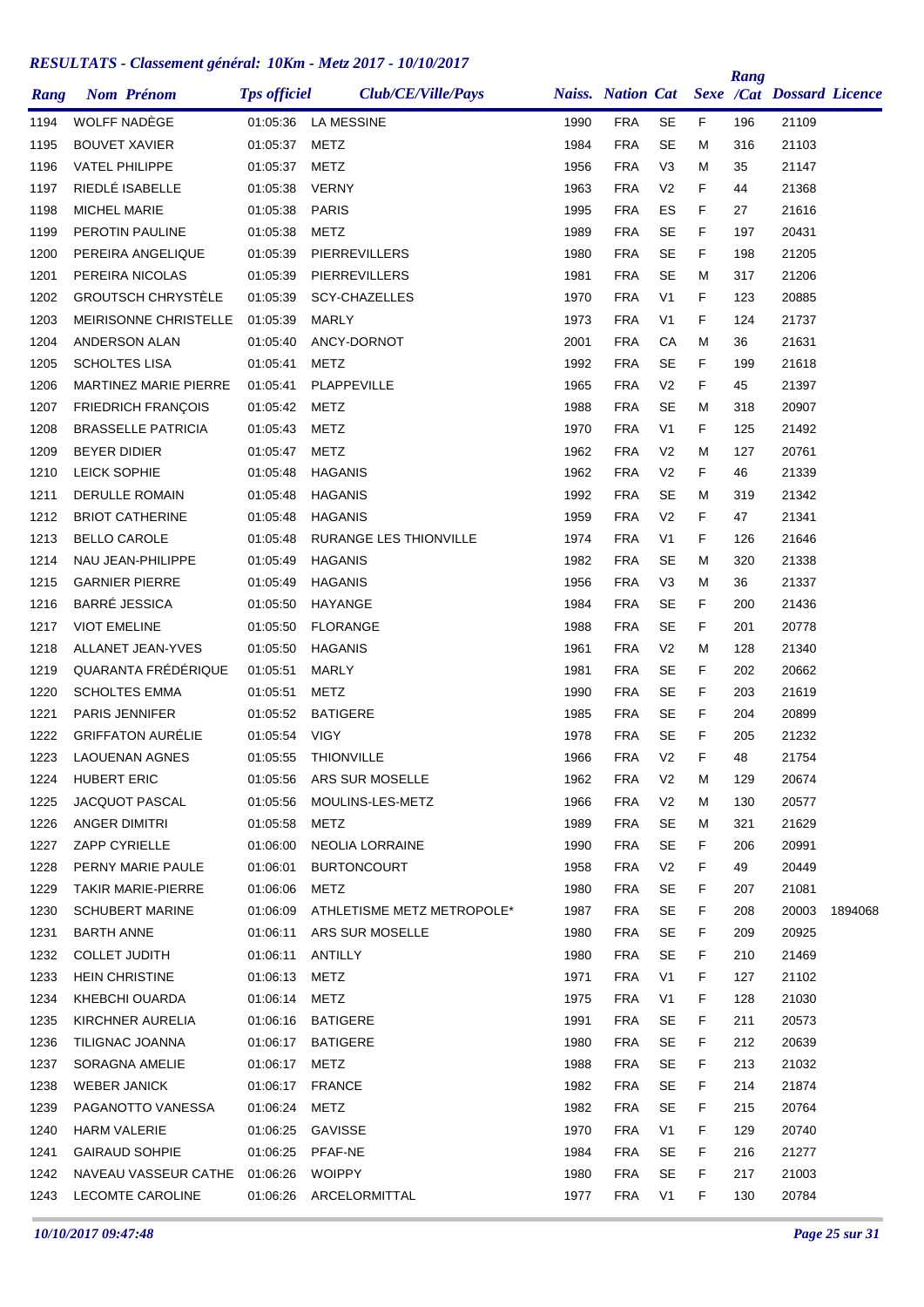|      |                       |                            |                     |                             |      |            |                |    | Rang |                                             |         |
|------|-----------------------|----------------------------|---------------------|-----------------------------|------|------------|----------------|----|------|---------------------------------------------|---------|
| Rang |                       | <b>Nom Prénom</b>          | <b>Tps officiel</b> | Club/CE/Ville/Pays          |      |            |                |    |      | Naiss. Nation Cat Sexe /Cat Dossard Licence |         |
| 1244 |                       | VASSEUR BENJAMIN           | 01:06:26            | <b>WOIPPY</b>               | 1980 | <b>FRA</b> | <b>SE</b>      | м  | 322  | 21002                                       |         |
| 1245 |                       | <b>BAYERLAIT EMILIE</b>    | 01:06:26            | METZ                        | 1981 | <b>FRA</b> | <b>SE</b>      | F. | 218  | 21010                                       |         |
| 1246 |                       | <b>SZTOR-PAUL MYRIAM</b>   | 01:06:29            | <b>PLESNOIS</b>             | 1970 | <b>FRA</b> | V <sub>1</sub> | F  | 131  | 20526                                       |         |
| 1247 |                       | <b>CORDONNIER ISABELLE</b> | 01:06:29            | <b>PLESNOIS</b>             | 1971 | <b>FRA</b> | V <sub>1</sub> | F  | 132  | 20475                                       |         |
| 1248 | ROYER JULIEN          |                            | 01:06:30            | VITRY-SUR-ORNE              | 1979 | <b>FRA</b> | <b>SE</b>      | М  | 323  | 21271                                       |         |
| 1249 |                       | <b>MAUVET ANTOINE</b>      | 01:06:31            | <b>TEAM LOOSE</b>           | 1998 | <b>FRA</b> | JU             | М  | 36   | 20498                                       |         |
| 1250 | <b>GEYER CAROLE</b>   |                            | 01:06:32            | SAILLY ACHATEL              | 1986 | <b>FRA</b> | <b>SE</b>      | F. | 219  | 20780                                       |         |
| 1251 | <b>BAUER DIDIER</b>   |                            | 01:06:33            | METZ                        | 1959 | <b>FRA</b> | V <sub>2</sub> | М  | 131  | 21856                                       |         |
| 1252 | <b>GEYER GERALD</b>   |                            | 01:06:33            | SAILLY ACHATEL              | 1953 | <b>FRA</b> | V3             | М  | 37   | 20781                                       |         |
| 1253 |                       | HARBOUCHE CHERAZADE        | 01:06:33            | <b>MANOM</b>                | 1972 | <b>FRA</b> | V <sub>1</sub> | F  | 133  | 20371                                       |         |
| 1254 |                       | <b>GEBLER CORINNE</b>      | 01:06:33            | <b>BERMERING</b>            | 1972 | <b>FRA</b> | V <sub>1</sub> | F  | 134  | 20794                                       |         |
| 1255 |                       | <b>GEISTER JULIETTE</b>    | 01:06:33            | <b>CORNY SUR MOSELLE</b>    | 2001 | <b>FRA</b> | СA             | F  | 9    | 21160                                       |         |
| 1256 | <b>GUYON PASCAL</b>   |                            | 01:06:34            | <b>MORHANGE</b>             | 1970 | <b>FRA</b> | V <sub>1</sub> | М  | 202  | 21450                                       |         |
| 1257 |                       | LUDWIG GREGORY             | 01:06:35            | ABBEVILLE LES CONFLANS      | 1980 | <b>FRA</b> | <b>SE</b>      | М  | 324  | 20501                                       |         |
| 1258 |                       | ANDRE-RAMBEAUX FABRI       | 01:06:37            | DOMEVRE-EN-HAYE             | 1971 | <b>FRA</b> | V <sub>1</sub> | М  | 203  | 20636                                       |         |
| 1259 |                       | <b>HENON MARIE-CECILE</b>  | 01:06:39            | <b>METZ</b>                 | 1966 | <b>FRA</b> | V <sub>2</sub> | F  | 50   | 21272                                       |         |
| 1260 | <b>EVRARD AMELIE</b>  |                            | 01:06:42            | <b>BEUX</b>                 | 1980 | <b>FRA</b> | <b>SE</b>      | F  | 220  | 20742                                       |         |
| 1261 |                       | PEIGNOIS JUSTINE           | 01:06:42            | LES FOULÉES DE TOM          | 1985 | <b>FRA</b> | <b>SE</b>      | F  | 221  | 20572                                       |         |
| 1262 |                       | ZIEGELMEYER SIMONE         | 01:06:43            | <b>VERNY</b>                | 1953 | <b>FRA</b> | V3             | F  | 9    | 21765                                       |         |
| 1263 |                       | <b>BUCHOU DOMINIQUE</b>    | 01:06:49            | METZ                        | 1952 | <b>FRA</b> | V <sub>3</sub> | F  | 10   | 20611                                       |         |
| 1264 | <b>FRAUND JULIE</b>   |                            | 01:06:49            | MONTIGNY LES METZ           | 2000 | <b>FRA</b> | CA             | F  | 10   | 21016                                       |         |
| 1265 |                       | DACOSTA KAREN              | 01:06:50            | <b>RODEMACK</b>             | 1988 | <b>FRA</b> | SE             | F  | 222  | 21715                                       |         |
| 1266 |                       | POPULO MARION              | 01:06:51            | MONDELANGE                  | 1988 | <b>FRA</b> | <b>SE</b>      | F  | 223  | 21510                                       |         |
| 1267 |                       | <b>VIARDOT SEVERINE</b>    | 01:06:51            | MONTIGNY LES METZ           | 1975 | <b>FRA</b> | V <sub>1</sub> | F  | 135  | 21400                                       |         |
| 1268 |                       | <b>THARIN CHARLINE</b>     | 01:06:53            | MONTIGNY LES METZ           | 1991 | <b>FRA</b> | SE             | F  | 224  | 20588                                       |         |
| 1269 |                       | <b>RASPA VICTORIA</b>      | 01:06:54            | MONTIGNY LES METZ           | 1992 | <b>FRA</b> | <b>SE</b>      | F  | 225  | 20590                                       |         |
| 1270 | LAUER JULIE           |                            | 01:06:56            | SAINT GERMAIN EN LAYE       | 1993 | <b>FRA</b> | <b>SE</b>      | F  | 226  | 20395                                       |         |
| 1271 | <b>GIROUX LILIANE</b> |                            | 01:06:58            | MONTIGNY LES METZ           | 1961 | <b>FRA</b> | V <sub>2</sub> | F  | 51   | 20953                                       |         |
| 1272 |                       | <b>PAROU THIERRY</b>       | 01:07:03            | <b>PAROU</b>                | 1995 | <b>FRA</b> | ES             | М  | 29   | 20692                                       |         |
| 1273 |                       | CHOPINEZ AUDE              | 01:07:04            | METZ                        | 1975 | <b>FRA</b> | V <sub>1</sub> | F  | 136  | 20983                                       |         |
| 1274 | <b>PAROU ELISE</b>    |                            | 01:07:04            | <b>CORNY SUR MOSELLE</b>    | 1972 | <b>FRA</b> | V <sub>1</sub> | F  | 137  | 20691                                       |         |
| 1275 |                       | VALSETTI JEAN BAPTISTE     | 01:07:05            | <b>RICHEMONT</b>            | 1972 | <b>FRA</b> | V <sub>1</sub> | Μ  | 204  | 20980                                       |         |
| 1276 |                       | <b>HUGUENIN GABRIEL</b>    | 01:07:07            | PAGNY SUR MOSELLE           | 1992 | <b>FRA</b> | <b>SE</b>      | м  | 325  | 21721                                       |         |
| 1277 | <b>BOLZÉ PATRICK</b>  |                            | 01:07:07            | RUNNING DÉCATHLON SEMECOURT | 1959 | <b>FRA</b> | V <sub>2</sub> | M  | 132  | 20504                                       |         |
| 1278 | PERRIN SABINE         |                            | 01:07:08            | <b>ROZERIEULLES</b>         | 1968 | <b>FRA</b> | V <sub>1</sub> | F. | 138  | 20824                                       |         |
| 1279 |                       | <b>JULLION JEANNE</b>      | 01:07:08            | <b>ROZERIEULLES</b>         | 1957 | <b>FRA</b> | V <sub>3</sub> | F. | 11   | 20823                                       |         |
| 1280 |                       | <b>BOURGER STEPHANIE</b>   | 01:07:09            | LESSY                       | 1975 | <b>FRA</b> | V <sub>1</sub> | F  | 139  | 20522                                       |         |
| 1281 |                       | <b>GUEBEL PHILIPPE</b>     | 01:07:10            | FOULEES DE TOM              | 1957 | <b>FRA</b> | V <sub>3</sub> | Μ  | 38   | 21879                                       |         |
| 1282 |                       | THIERY SÉBASTIEN           | 01:07:12            | HAGANIS                     | 1978 | <b>FRA</b> | <b>SE</b>      | Μ  | 326  | 21557                                       |         |
| 1283 | <b>WIEMERT ERIC</b>   |                            | 01:07:17            | <b>SANCHEY</b>              | 1988 | <b>FRA</b> | <b>SE</b>      | Μ  | 327  | 21066                                       |         |
| 1284 | <b>JOLY XAVIER</b>    |                            | 01:07:18            | GIRAUMONT                   | 1977 | <b>FRA</b> | V <sub>1</sub> | M  | 205  | 20984                                       |         |
| 1285 |                       | <b>GEORGES THIERRY</b>     | 01:07:19            | <b>SEY CHAZELLES</b>        | 1969 | <b>FRA</b> | V <sub>1</sub> | Μ  | 206  | 20981                                       |         |
| 1286 | <b>LAKEHAL NADIA</b>  |                            | 01:07:20            | METZ                        | 1988 | <b>FRA</b> | SE             | F  | 227  | 21456                                       |         |
| 1287 |                       | <b>SCHOETTEL ANAIS</b>     | 01:07:20            | METZ                        | 1995 | <b>FRA</b> | ES             | F  | 28   | 21457                                       |         |
| 1288 |                       | STEINMETZ FLAVIE           | 01:07:20            | LUXEMBOURG                  | 1990 | <b>FRA</b> | SE             | F. | 228  | 21020                                       |         |
| 1289 |                       | <b>VIBERT JEAN LUC</b>     | 01:07:20            | MONTIGNY LES METZ           | 1960 | <b>FRA</b> | V <sub>2</sub> | Μ  | 133  | 20982                                       |         |
| 1290 | <b>ZARINI MELANIE</b> |                            | 01:07:21            | METZ                        | 1982 | <b>FRA</b> | <b>SE</b>      | F. | 229  | 21454                                       |         |
| 1291 |                       | <b>MANGEOT MELANIE</b>     | 01:07:21            | METZ                        | 1987 | <b>FRA</b> | SE             | F  | 230  | 21455                                       |         |
| 1292 | <b>BERNARD ANAIS</b>  |                            | 01:07:24            | AS CHEMINOTS METZ           | 2000 | <b>FRA</b> | CA             | F  | 11   | 20061                                       | 1778570 |
| 1293 |                       | SOULIE JEAN-MARC           | 01:07:26            | LONGEVILLE LES METZ         | 1953 | <b>FRA</b> | V <sub>3</sub> | м  | 39   | 20668                                       |         |
|      |                       |                            |                     |                             |      |            |                |    |      |                                             |         |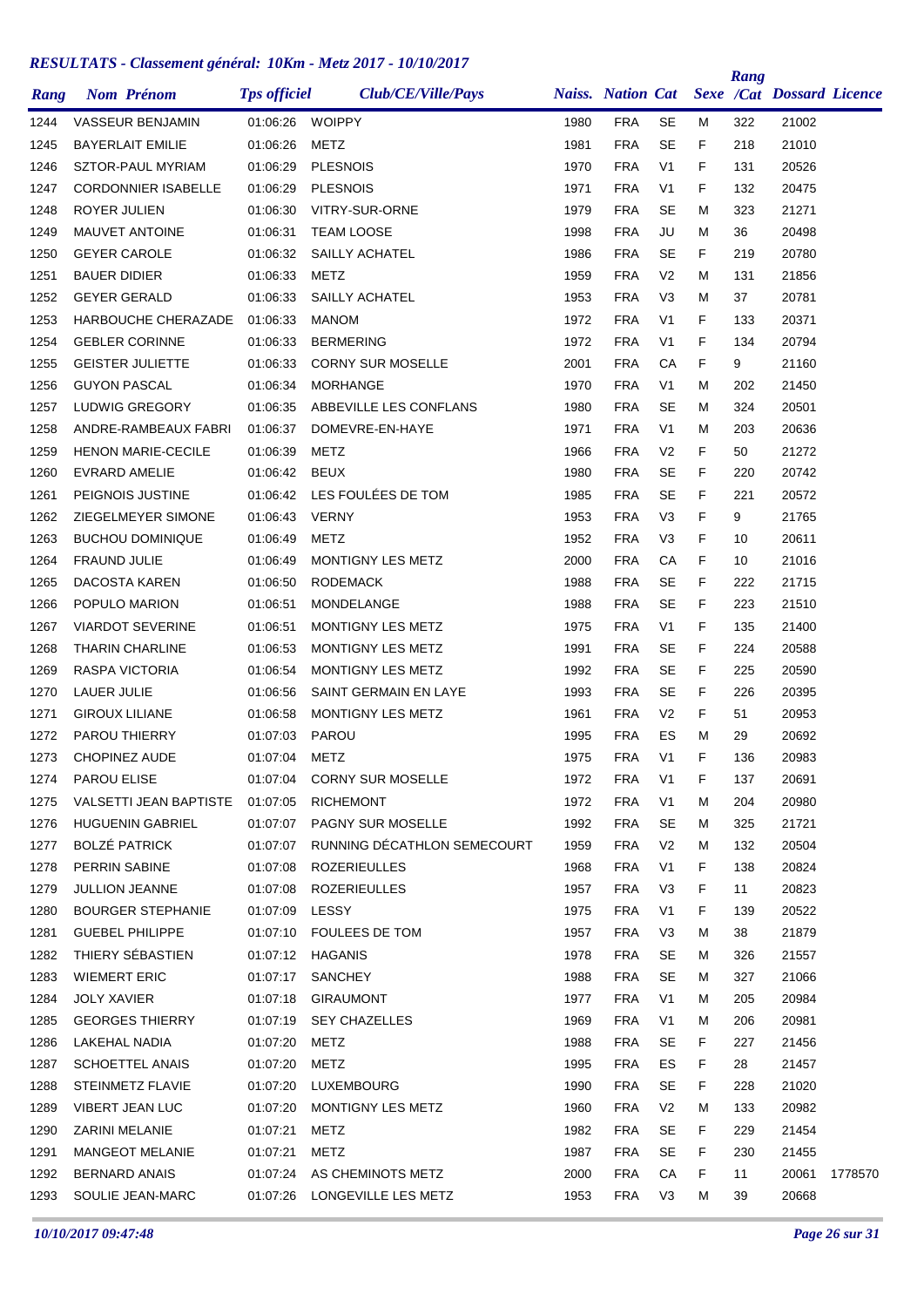| Rang | <b>Nom Prénom</b>       |                                 | <b>Tps officiel</b> | Club/CE/Ville/Pays            |      | <b>Naiss. Nation Cat</b> |                |        | Rang | <b>Sexe /Cat Dossard Licence</b> |  |
|------|-------------------------|---------------------------------|---------------------|-------------------------------|------|--------------------------|----------------|--------|------|----------------------------------|--|
| 1294 |                         | LOEFFLER TANGUY                 | 01:07:31            | SAILLY ACHATEL                | 1979 | <b>FRA</b>               | <b>SE</b>      | м      | 328  | 21064                            |  |
| 1295 | AFFOUN MALIKA           |                                 | 01:07:31            | METZ                          | 1964 | <b>FRA</b>               | V <sub>2</sub> | F      | 52   | 21063                            |  |
| 1296 | <b>KLEIN STEPHANIE</b>  |                                 | 01:07:31            | <b>THIONVILLE</b>             | 1980 | <b>FRA</b>               | <b>SE</b>      | F      | 231  | 20350                            |  |
| 1297 | DLUGOSZ JULIE           |                                 | 01:07:32            | <b>LES CARLESIENNES</b>       | 1983 | <b>FRA</b>               | <b>SE</b>      | F      | 232  | 20892                            |  |
| 1298 |                         | MALCZUK JEAN-JACQUES            | 01:07:32            | <b>FAULQUEMONT</b>            | 1954 | <b>FRA</b>               | V <sub>3</sub> | м      | 40   | 21652                            |  |
| 1299 | <b>MAYER ALAIN</b>      |                                 | 01:07:32            | <b>CHARLY ORADOUR</b>         | 1960 | <b>FRA</b>               | V <sub>2</sub> | м      | 134  | 20854                            |  |
| 1300 | <b>LIPPIS GERALD</b>    |                                 | 01:07:32            | <b>THIONVILLE</b>             | 1970 | <b>FRA</b>               | V <sub>1</sub> | м      | 207  | 20349                            |  |
| 1301 | <b>CARMIER HELENE</b>   |                                 | 01:07:34            | <b>CHARLY ORADOUR</b>         | 1986 | <b>FRA</b>               | SE             | F      | 233  | 20874                            |  |
| 1302 | <b>GUICHON MADDLY</b>   |                                 | 01:07:34            | CHARLY-ORADOUR                | 1983 | <b>FRA</b>               | <b>SE</b>      | F      | 234  | 21012                            |  |
| 1303 |                         | <b>CAHAREL ELEONORE</b>         | 01:07:37            | <b>NESPRESSO</b>              | 1994 | <b>FRA</b>               | <b>SE</b>      | F      | 235  | 20833                            |  |
|      |                         | <b>DESCHAMPS SYLVIE</b>         | 01:07:40            | VAL DE GRAY MARATHON          | 1962 | <b>FRA</b>               | V <sub>2</sub> | F      | 53   | 20418                            |  |
| 1304 | <b>TERJOUX SONIA</b>    |                                 | 01:07:42            | <b>CHAMBLEY-BUSSIERES</b>     | 1981 | <b>FRA</b>               | SE             | F      |      | 20619                            |  |
| 1305 |                         |                                 |                     |                               |      | <b>FRA</b>               | <b>SE</b>      |        | 236  |                                  |  |
| 1306 | <b>HUG AGATHE</b>       |                                 | 01:07:45            | <b>CHEMINOT</b>               | 1991 | <b>FRA</b>               |                | F<br>M | 237  | 21505                            |  |
| 1307 | MOUTIER ALAIN           |                                 | 01:07:46            | <b>CHEMINOT</b>               | 1970 |                          | V <sub>1</sub> |        | 208  | 21504                            |  |
| 1308 | <b>D'AMICIS ALLISON</b> |                                 | 01:07:47            | METZ                          | 1991 | <b>FRA</b>               | SE             | F      | 238  | 20624                            |  |
| 1309 | <b>SOULIE ANNY</b>      |                                 | 01:07:50            | LONGEVILLE LES METZ           | 1957 | <b>FRA</b>               | V <sub>3</sub> | F      | 12   | 20667                            |  |
| 1310 | <b>LANTER ROGER</b>     |                                 | 01:07:58            | 54000 - NANCY                 | 1954 | <b>FRA</b>               | V <sub>3</sub> | м      | 41   | 21043                            |  |
| 1311 | DRIDÉ VALÉRIE           |                                 | 01:08:00            | <b>SILLEGNY</b>               | 1977 | <b>FRA</b>               | V <sub>1</sub> | F      | 140  | 20886                            |  |
| 1312 | <b>VIDAL MAGALI</b>     |                                 | 01:08:08            | <b>ROZERIUEULLES</b>          | 1973 | <b>FRA</b>               | V <sub>1</sub> | F      | 141  | 21621                            |  |
| 1313 | <b>BITSCH NORBERT</b>   |                                 | 01:08:08            | MR NORBERT BITSCH             | 1947 | <b>FRA</b>               | V <sub>4</sub> | м      | 6    | 20546                            |  |
| 1314 |                         | LOMUSCIO RICHARD                | 01:08:11            | RURANGE LES THIONVILLE        | 1973 | <b>FRA</b>               | V <sub>1</sub> | м      | 209  | 20443                            |  |
| 1315 | <b>ISLER SEVERINE</b>   |                                 | 01:08:13            | <b>VERNY</b>                  | 1975 | <b>FRA</b>               | V <sub>1</sub> | F      | 142  | 20915                            |  |
| 1316 |                         | <b>MEKLESH VIKTORIIA</b>        | 01:08:15            | SAINT JULIEN LES METZ         | 1991 | <b>UKR</b>               | SE             | F      | 239  | 20670                            |  |
| 1317 | <b>OUADAH MICKEAL</b>   |                                 | 01:08:22            | <b>CHERISEY</b>               | 1987 | <b>FRA</b>               | <b>SE</b>      | M      | 329  | 20757                            |  |
| 1318 | <b>DREVET ANAIS</b>     |                                 | 01:08:22            | <b>CHERISEY</b>               | 1987 | <b>FRA</b>               | SE             | F      | 240  | 20756                            |  |
| 1319 |                         | SCHOSSELER CAROLINE             | 01:08:25            | <b>VRY</b>                    | 1973 | <b>FRA</b>               | V <sub>1</sub> | F      | 143  | 20419                            |  |
| 1320 | <b>GIRALDO SANDRA</b>   |                                 | 01:08:30            | <b>SAINTE BARBE</b>           | 1994 | <b>FRA</b>               | SE             | F      | 241  | 21242                            |  |
| 1321 | <b>CHAPON JULIEN</b>    |                                 | 01:08:31            | SAINTE BARBE                  | 1987 | <b>FRA</b>               | <b>SE</b>      | м      | 330  | 21241                            |  |
| 1322 | <b>CARIDDI NATHALIE</b> |                                 | 01:08:32            | MAIZIERES LES METZ            | 1988 | <b>FRA</b>               | SE             | F      | 242  | 20883                            |  |
| 1323 | <b>REVENU ANAÏS</b>     |                                 | 01:08:32            | AMNEVILLE                     | 1987 | <b>FRA</b>               | <b>SE</b>      | F      | 243  | 21602                            |  |
| 1324 |                         | <b>SCHLESSER NICOLAS</b>        | 01:08:34            | SAINT-AVOLD                   | 1991 | <b>FRA</b>               | SE             | м      | 331  | 21370                            |  |
| 1325 | <b>ZANIRATO KEVIN</b>   |                                 | 01:08:34            | LYON                          | 1991 | <b>FRA</b>               | <b>SE</b>      | M      | 332  | 21312                            |  |
| 1326 |                         | NAYMARK LYSIANE                 | 01:08:37            | METZ                          | 1957 | <b>FRA</b>               | V <sub>3</sub> | F.     | 13   | 21078                            |  |
| 1327 |                         | MAUVIEUX PATRICIA               | 01:08:42            | MONTIGNY LES METZ             | 1965 | <b>FRA</b>               | V <sub>2</sub> | F.     | 54   | 21488                            |  |
| 1328 | STOINSKI AUDREY         |                                 | 01:08:49            | MARANGE SILVANGE              | 1980 | <b>FRA</b>               | <b>SE</b>      | F.     | 244  | 20427                            |  |
| 1329 | <b>OUKOLOFF EMILIE</b>  |                                 | 01:08:50            | METZ                          | 1978 | <b>FRA</b>               | <b>SE</b>      | F.     | 245  | 21434                            |  |
| 1330 | <b>MORHAIN DANIEL</b>   |                                 | 01:08:53            | <b>HAGANIS</b>                | 1953 | <b>FRA</b>               | V <sub>3</sub> | м      | 42   | 21553                            |  |
| 1331 |                         | CHERRIER JEAN PHILIPPE 01:08:55 |                     | AMNEVILLE                     | 1967 | <b>FRA</b>               | V <sub>2</sub> | М      | 135  | 20368                            |  |
| 1332 |                         | <b>MASSARO PAULINE</b>          | 01:08:59            | <b>HAYES</b>                  | 1999 | <b>FRA</b>               | JU             | F.     | 12   | 20608                            |  |
| 1333 |                         | DO COUTO CÉCILE                 | 01:08:59            | <b>FRANCE</b>                 | 1985 | <b>FRA</b>               | <b>SE</b>      | F.     | 246  | 20397                            |  |
| 1334 | LOUIS STEPHANIE         |                                 | 01:09:04            | PAGNY SUR MOSELLE             | 1974 | <b>FRA</b>               | V <sub>1</sub> | F.     | 144  | 20724                            |  |
| 1335 | PEREZ RAMONA            |                                 | 01:09:08            | METZ                          | 1970 | <b>FRA</b>               | V <sub>1</sub> | F.     | 145  | 21531                            |  |
| 1336 |                         | CIACHERA CHRISTIAN              | 01:09:09            | REMILLY                       | 1959 | <b>FRA</b>               | V <sub>2</sub> | м      | 136  | 21174                            |  |
| 1337 |                         | STEPIEN STEPHANE                |                     | 01:09:10 VAL DE GRAY MARATHON | 1951 | <b>FRA</b>               | V3             | м      | 43   | 21021                            |  |
| 1338 |                         | HILGER ALEXANDRA                |                     | 01:09:12 THIONVILLE           | 1989 | <b>FRA</b>               | SE             | F.     | 247  | 21019                            |  |
| 1339 |                         | SPORMEYEUR CELINE               | 01:09:16            | METZ                          | 1995 | <b>FRA</b>               | ES             | F.     | 29   | 21711                            |  |
| 1340 | PAGES MATHIEU           |                                 |                     | 01:09:16 FRANCE CLIM          | 1988 | <b>FRA</b>               | <b>SE</b>      | м      | 333  | 21710                            |  |
| 1341 | LEWILLE MARIE           |                                 | 01:09:16 FLEURY     |                               | 2000 | <b>FRA</b>               | CA             | F.     | 12   | 21087                            |  |
| 1342 | MARLIERE LISA           |                                 | 01:09:16            | POURNOY-LA-GRASSE             | 2000 | FRA                      | СA             | F.     | 13   | 21073                            |  |
| 1343 | CICERO MICHÈLE          |                                 | 01:09:18 METZ       |                               | 1971 | <b>FRA</b>               | V <sub>1</sub> | F      | 146  | 20586                            |  |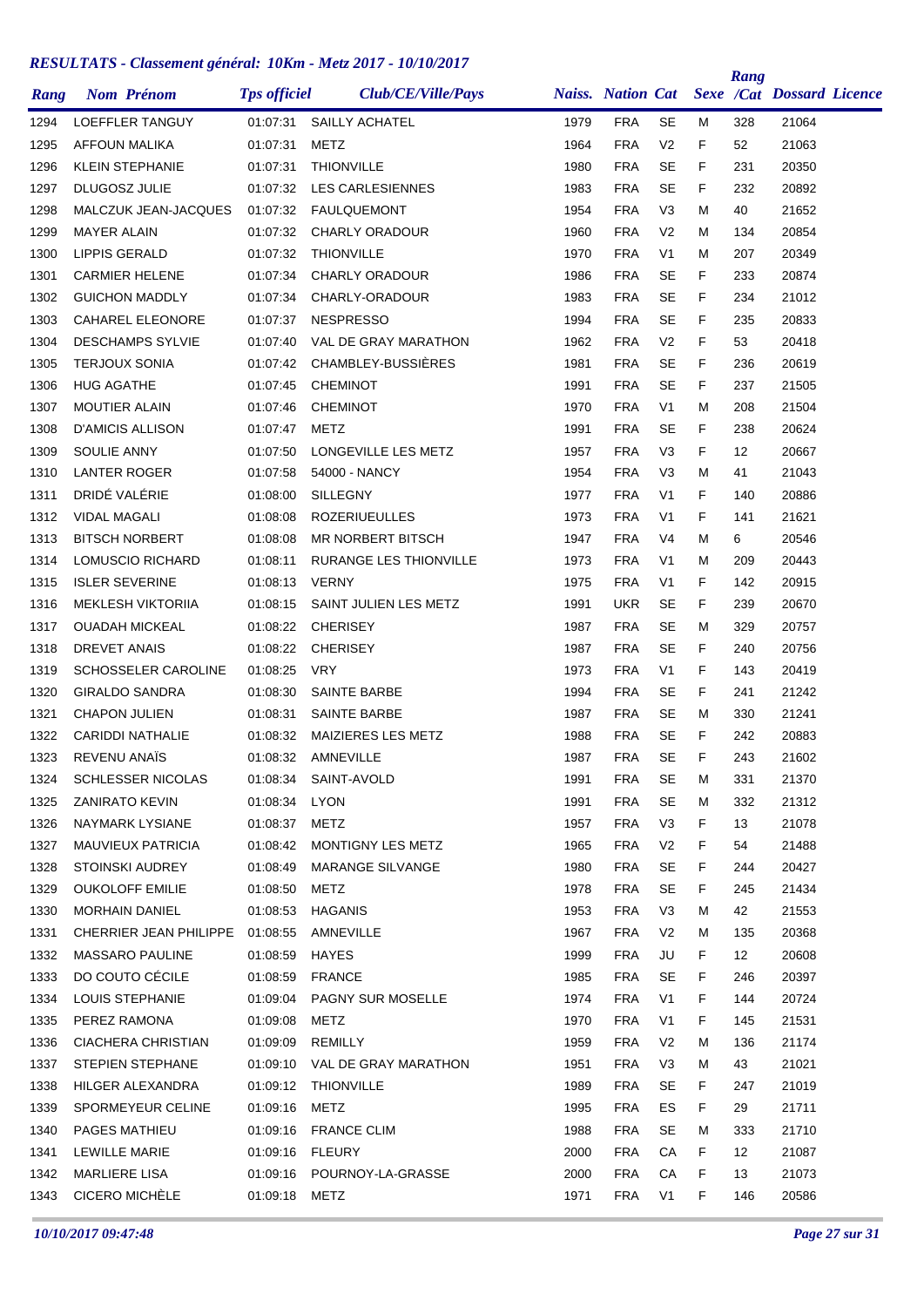| Rang | <b>Nom Prénom</b>               | <b>Tps officiel</b> | Club/CE/Ville/Pays         |      | <b>Naiss.</b> Nation Cat |                |    | Rang | Sexe /Cat Dossard Licence |  |
|------|---------------------------------|---------------------|----------------------------|------|--------------------------|----------------|----|------|---------------------------|--|
| 1344 | MICHE DOMINIQUE                 | 01:09:19            | LE BAN SAINT MARTIN        | 1966 | <b>FRA</b>               | V <sub>2</sub> | F  | 55   | 21356                     |  |
| 1345 | <b>HERMENT ANTOINETTE</b>       | 01:09:20            | LE BAN SAINT MARTIN        | 1973 | <b>FRA</b>               | V <sub>1</sub> | F  | 147  | 21354                     |  |
| 1346 | <b>MATEOS JORGE NATHALI</b>     | 01:09:21            | <b>BATIGERE</b>            | 1977 | <b>FRA</b>               | V <sub>1</sub> | F  | 148  | 20613                     |  |
| 1347 | <b>GIARRATANO ADELINE</b>       | 01:09:22            | COURIR À FALCK             | 1991 | <b>FRA</b>               | <b>SE</b>      | F  | 248  | 21670                     |  |
| 1348 | <b>ENGLER AGNES</b>             | 01:09:26            | TETING SUR NIED            | 1973 | <b>FRA</b>               | V <sub>1</sub> | F  | 149  | 21191                     |  |
| 1349 | <b>BEBON CELINE</b>             | 01:09:27            | <b>CORNY SUR MOSELLE</b>   | 1975 | <b>FRA</b>               | V <sub>1</sub> | F  | 150  | 21748                     |  |
| 1350 | <b>RISSE SOPHIE</b>             | 01:09:27            | <b>ELCHESHEIM</b>          | 1987 | <b>FRA</b>               | SE             | F  | 249  | 20561                     |  |
| 1351 | <b>JURION AGNES</b>             | 01:09:27            | MONTIGNY LES METZ          | 1958 | <b>FRA</b>               | V <sub>2</sub> | F  | 56   | 21871                     |  |
| 1352 | <b>HERZOG CARINE</b>            | 01:09:28            | SAINT JULIEN LES METZ      | 1974 | <b>FRA</b>               | V <sub>1</sub> | F  | 151  | 21228                     |  |
| 1353 | LEPERS CLAIRE                   | 01:09:29            | <b>THIONVILLE</b>          | 1983 | <b>FRA</b>               | <b>SE</b>      | F  | 250  | 20560                     |  |
| 1354 | <b>VEIT CORALIE</b>             | 01:09:29            | CRÉHANGE                   | 1990 | <b>FRA</b>               | <b>SE</b>      | F  | 251  | 21192                     |  |
| 1355 | <b>CIACHERA MELANIE</b>         | 01:09:32            | <b>REMILLY</b>             | 1992 | <b>FRA</b>               | <b>SE</b>      | F. | 252  | 21175                     |  |
| 1356 | METZ JOËLLE                     | 01:09:35            | MONDERCANGE                | 1979 | <b>LUX</b>               | <b>SE</b>      | F  | 253  | 20345                     |  |
| 1357 | <b>LAUER PASCAL</b>             | 01:09:37            | SAINT GERMAIN EN LAYE      | 1964 | <b>FRA</b>               | V <sub>2</sub> | M  | 137  | 20393                     |  |
| 1358 | <b>LAUER EVA</b>                | 01:09:38            | SAINT GERMAIN EN LAYE      | 1997 | <b>FRA</b>               | ES             | F. | 30   | 20396                     |  |
| 1359 | DA SILVA MARTINS MÉLAN 01:09:40 |                     | METZ                       | 1988 | <b>FRA</b>               | <b>SE</b>      | F  | 254  | 20491                     |  |
| 1360 | <b>SIMANS PRISCILA</b>          | 01:09:40            | <b>NEUFCHEF</b>            | 1984 | <b>FRA</b>               | <b>SE</b>      | F  | 255  | 20496                     |  |
| 1361 | <b>SIMANS FRANCK</b>            | 01:09:41            | <b>NEUFCHEF</b>            | 1983 | <b>FRA</b>               | <b>SE</b>      | M  | 334  | 20495                     |  |
| 1362 | <b>LAHAYE ERIC</b>              | 01:09:52            | METZ                       | 1971 | <b>FRA</b>               | V <sub>1</sub> | M  | 210  | 21290                     |  |
| 1363 | <b>LEMAIRE MARIE</b>            | 01:09:53            | <b>CHATEL ST GERMAIN</b>   | 1978 | <b>FRA</b>               | SE             | F  | 256  | 20524                     |  |
| 1364 | CAPUTO ORIANE                   | 01:09:55            | <b>YUTZ</b>                | 1991 | <b>FRA</b>               | <b>SE</b>      | F  | 257  | 21360                     |  |
| 1365 | <b>MANGEL MURIELLE</b>          | 01:09:59            | MONTIGNY LES METZ          | 1985 | <b>FRA</b>               | <b>SE</b>      | F  | 258  | 21184                     |  |
| 1366 | <b>MESSEIN DENISE</b>           | 01:09:59            | PAGNY SUR MOSELLE          | 1956 | <b>FRA</b>               | V <sub>3</sub> | F  | 14   | 21183                     |  |
| 1367 | <b>RASS ANNICK</b>              | 01:10:02            | <b>FLORANGE</b>            | 1959 | <b>FRA</b>               | V <sub>2</sub> | F  | 57   | 21461                     |  |
| 1368 | <b>DJIDEL CAGIA</b>             | 01:10:04            | <b>MANOM</b>               | 1964 | <b>FRA</b>               | V <sub>2</sub> | F  | 58   | 20370                     |  |
| 1369 | <b>GALICHET MARTINE</b>         | 01:10:04            | METZ                       | 1964 | <b>FRA</b>               | V <sub>2</sub> | F  | 59   | 21274                     |  |
| 1370 | <b>BENYACOUB YAZID</b>          | 01:10:06            | <b>METZ</b>                | 1974 | <b>FRA</b>               | V <sub>1</sub> | м  | 211  | 20760                     |  |
| 1371 | WENDLIN OCÉANE                  | 01:10:13            | MONTIGNY-LÈS-METZ          | 1996 | <b>FRA</b>               | ES             | F  | 31   | 20325                     |  |
| 1372 | <b>PACE AGNES</b>               | 01:10:14            | METZ                       | 1974 | <b>FRA</b>               | V <sub>1</sub> | F  | 152  | 21093                     |  |
| 1373 | <b>DEFAUX SOPHIE</b>            | 01:10:14            | <b>PLAPPEVILLE</b>         | 1981 | <b>FRA</b>               | SE             | F  | 259  | 20709                     |  |
| 1374 | PERENNES BEN                    | 01:10:18            | SERROUVILLE                | 1980 | <b>FRA</b>               | SE             | Μ  | 335  | 21067                     |  |
| 1375 | WERDENBERG ISABELLE             | 01:10:19            | METZ                       | 1960 | <b>FRA</b>               | V <sub>2</sub> | F. | 60   | 21044                     |  |
| 1376 | <b>VUILLEMIN CHRISTEL</b>       |                     | 01:10:19 FLEURY            | 1972 | <b>FRA</b>               | V <sub>1</sub> | F. | 153  | 21045                     |  |
| 1377 | PONTIGO TAMARA                  | 01:10:25            | <b>BELGIQUE</b>            | 1974 | <b>BEL</b>               | V <sub>1</sub> | F. | 154  | 21757                     |  |
| 1378 | <b>BAILLY MADELEINE</b>         | 01:10:33            | LONGWY                     | 1990 | <b>FRA</b>               | SE             | F. | 260  | 20702                     |  |
| 1379 | ROLLOT ANNE                     | 01:10:33            | TERVILLE                   | 1987 | <b>FRA</b>               | SE             | F. | 261  | 21444                     |  |
| 1380 | <b>BOUSHABI AMELIE</b>          | 01:10:34            | TERVILLE                   | 1985 | <b>FRA</b>               | SE             | F. | 262  | 21443                     |  |
| 1381 | BAUMANN BOUSCAUD LO             |                     | 01:10:35 POURNOY LA GRASSE | 1978 | <b>FRA</b>               | <b>SE</b>      | F. | 263  | 21298                     |  |
| 1382 | REMIATTE STEPHANIE              |                     | 01:10:35 PLAPPEVILLE       | 1975 | <b>FRA</b>               | V <sub>1</sub> | F. | 155  | 20707                     |  |
| 1383 | <b>HERBAY VIRGINIE</b>          | 01:10:36            | VERNY                      | 1975 | <b>FRA</b>               | V <sub>1</sub> | F. | 156  | 21299                     |  |
| 1384 | <b>KREBS AMANDINE</b>           | 01:10:36            | SAINT JULIEN LE SMETZ      | 1984 | <b>FRA</b>               | SE             | F. | 264  | 20848                     |  |
| 1385 | <b>DIALLO GISELE</b>            | 01:10:36            | MONTIGNY LE BRETONNEUX     | 1967 | <b>FRA</b>               | V <sub>2</sub> | F. | 61   | 20421                     |  |
| 1386 | <b>BRUNEAU SABINE</b>           | 01:10:37            | A2M LA MESSINE             | 1974 | <b>FRA</b>               | V <sub>1</sub> | F. | 157  | 20679                     |  |
| 1387 | <b>MAGER CHRISTELLE</b>         | 01:10:39            | METZ                       | 1978 | <b>FRA</b>               | SE             | F. | 265  | 21520                     |  |
| 1388 | <b>GARSON JOHANNA</b>           | 01:10:44            | TERVILLE                   | 1980 | <b>FRA</b>               | SE             | F. | 266  | 21255                     |  |
| 1389 | <b>WUERTH SHEILA</b>            | 01:10:48            | TETANGE                    | 1990 | LUX                      | SE             | F. | 267  | 20346                     |  |
| 1390 | LAVAL DELPHINE                  | 01:10:52            | <b>CHEMINOT</b>            | 1967 | <b>FRA</b>               | V <sub>2</sub> | F. | 62   | 21506                     |  |
| 1391 | <b>GARNIEL JEAN-PATRICK</b>     | 01:10:56            | <b>BIDING</b>              | 1991 | <b>FRA</b>               | SE             | м  | 336  | 21108                     |  |
| 1392 | WISS SARAH                      | 01:11:00            | VARSBERG                   | 1991 | <b>FRA</b>               | SE             | F. | 268  | 21107                     |  |
| 1393 | MAUCLAIR ANNE CLAIRE            | 01:11:00            | MOULINS LES METZ           | 1987 | <b>FRA</b>               | SE             | F. | 269  | 21383                     |  |
|      |                                 |                     |                            |      |                          |                |    |      |                           |  |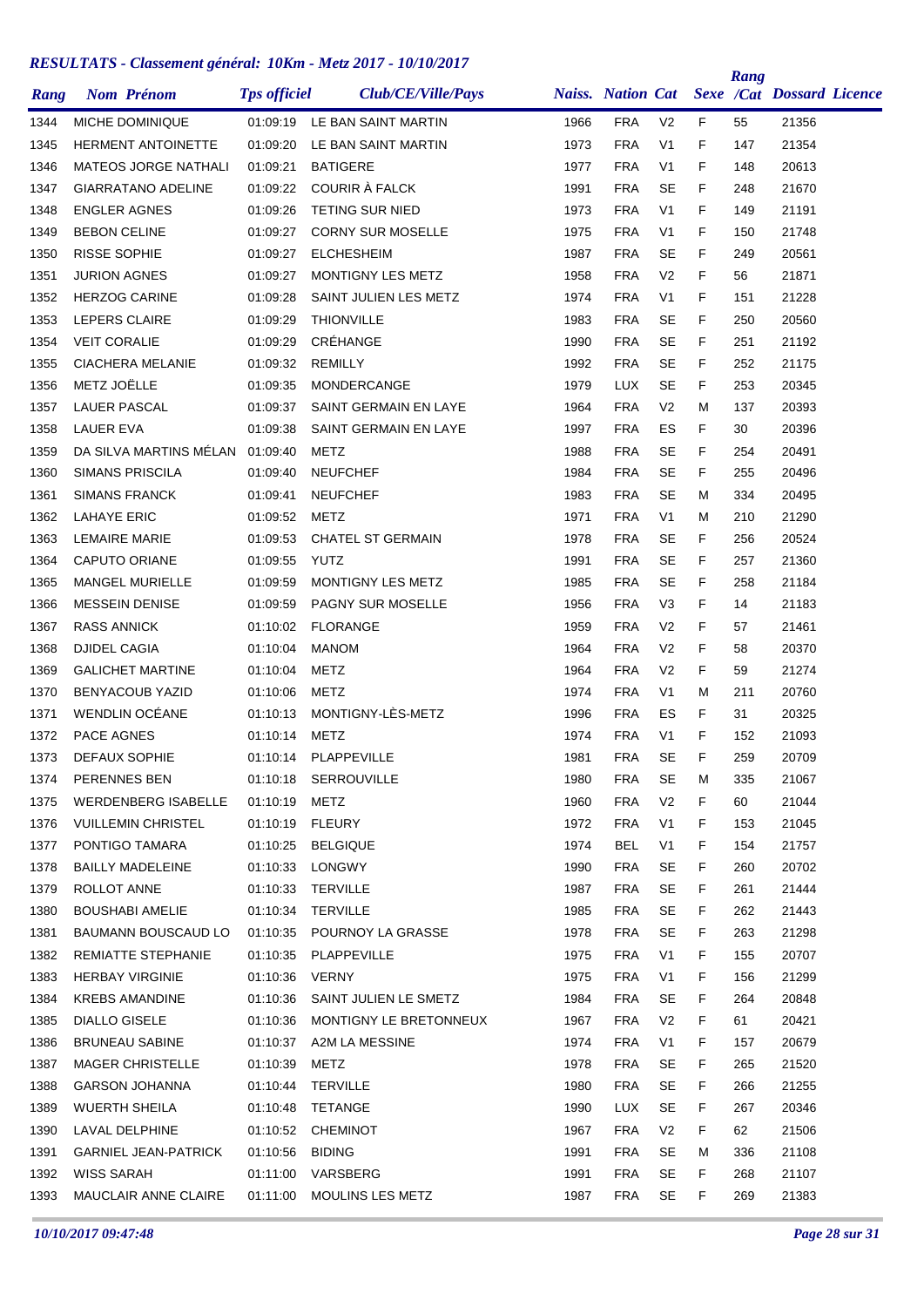| Rang | <b>Nom Prénom</b>             | <b>Tps officiel</b> | Club/CE/Ville/Pays         |      |            |                |    | Rang | Naiss. Nation Cat Sexe /Cat Dossard Licence |         |
|------|-------------------------------|---------------------|----------------------------|------|------------|----------------|----|------|---------------------------------------------|---------|
| 1394 | MANGOLD JUSTINE               | 01:11:02            | <b>METZ</b>                | 1991 | <b>FRA</b> | <b>SE</b>      | F  | 270  | 21129                                       |         |
| 1395 | <b>REIS CARINE</b>            | 01:11:05            | METZ                       | 1977 | <b>FRA</b> | V <sub>1</sub> | F  | 158  | 20424                                       |         |
| 1396 | <b>STRICHARD CELINE</b>       | 01:11:05            | MONDELANGE                 | 1983 | <b>FRA</b> | <b>SE</b>      | F  | 271  | 21321                                       |         |
| 1397 | <b>ADAM VANESSA</b>           | 01:11:05            | <b>JARNY</b>               | 1990 | <b>FRA</b> | <b>SE</b>      | F. | 272  | 21615                                       |         |
| 1398 | RAJOELISOLO MARINA            | 01:11:09            | <b>METZ</b>                | 1992 | <b>FRA</b> | <b>SE</b>      | F  | 273  | 20844                                       |         |
| 1399 | <b>ANTOINE SOLENE</b>         | 01:11:10            | <b>UEM</b>                 | 1990 | <b>FRA</b> | <b>SE</b>      | F  | 274  | 20452                                       |         |
| 1400 | POUTISSOU VINCENT             | 01:11:11            | <b>UEM</b>                 | 1988 | <b>FRA</b> | <b>SE</b>      | м  | 337  | 20462                                       |         |
| 1401 | <b>TROSZCZYNSKI CELINE</b>    | 01:11:11            | <b>UEM</b>                 | 1989 | <b>FRA</b> | <b>SE</b>      | F  | 275  | 20463                                       |         |
| 1402 | <b>DEMANGE PATRICIA</b>       | 01:11:12            | <b>METZ</b>                | 1973 | <b>FRA</b> | V <sub>1</sub> | F  | 159  | 20547                                       |         |
| 1403 | <b>FOUCHAUX FRANCOISE</b>     | 01:11:12            | <b>MOULINS LES METZ</b>    | 1967 | <b>FRA</b> | V <sub>2</sub> | F  | 63   | 20548                                       |         |
| 1404 | <b>HURET EMMANUELLE</b>       | 01:11:13            | <b>HAGANIS</b>             | 1975 | <b>FRA</b> | V <sub>1</sub> | F  | 160  | 21548                                       |         |
| 1405 | BECKER ADELINE                | 01:11:13            | <b>RONCOURT</b>            | 1991 | <b>FRA</b> | <b>SE</b>      | F  | 276  | 21134                                       |         |
| 1406 | CROCE CRYSTÈLE                | 01:11:25            | ARRY                       | 1974 | <b>FRA</b> | V <sub>1</sub> | F  | 161  | 21319                                       |         |
| 1407 | MANGEOT LIONEL                | 01:11:25            | <b>BELLANGE</b>            | 1971 | <b>FRA</b> | V <sub>1</sub> | М  | 212  | 21318                                       |         |
| 1408 | VAZZANA CAROLE                | 01:11:27            | LORRY LES METZ             | 1965 | <b>FRA</b> | V <sub>2</sub> | F  | 64   | 20827                                       |         |
| 1409 | LEBRUN STÉPHANIE              | 01:11:27            | <b>METZ</b>                | 1988 | <b>FRA</b> | <b>SE</b>      | F  | 277  | 21869                                       |         |
| 1410 | <b>HUMBERT MARIE</b>          | 01:11:28            | DALEM                      | 1983 | <b>FRA</b> | <b>SE</b>      | F  | 278  | 20362                                       |         |
| 1411 | <b>NOEL MATHILDE</b>          | 01:11:29            | GUENANGE                   | 1994 | <b>FRA</b> | <b>SE</b>      | F  | 279  | 21167                                       |         |
| 1412 | <b>CLEVENOT EMELIE</b>        | 01:11:31            | <b>AUGNY</b>               | 1991 | <b>FRA</b> | <b>SE</b>      | F  | 280  | 21764                                       |         |
| 1413 | <b>FIERLING GUILLAUME</b>     | 01:11:32            | <b>RUN IN METZ</b>         | 1988 | <b>FRA</b> | <b>SE</b>      | М  | 338  | 21845                                       |         |
| 1414 | ROESER NADINE                 | 01:11:34            | <b>MONTIGNY LES METZ</b>   | 1955 | <b>FRA</b> | V <sub>3</sub> | F  | 15   | 20728                                       |         |
| 1415 | <b>TELLIER EMELINE</b>        | 01:11:35            | <b>GOLBEY</b>              | 1991 | <b>FRA</b> | <b>SE</b>      | F  | 281  | 21076                                       |         |
| 1416 | <b>TELLIER KARINE</b>         | 01:11:36            | <b>NOUILLY</b>             | 1979 | <b>FRA</b> | <b>SE</b>      | F  | 282  | 21077                                       |         |
| 1417 | DE PAOLA FREDERIQUE           | 01:11:40            | <b>FIXEM</b>               | 1976 | <b>FRA</b> | V <sub>1</sub> | F  | 162  | 20493                                       |         |
| 1418 | <b>CHAPON MARIE</b>           | 01:11:41            | <b>STRASSEN</b>            | 1989 | <b>FRA</b> | <b>SE</b>      | F  | 283  | 21239                                       |         |
| 1419 | <b>CORRADI LIONEL</b>         | 01:11:42            | <b>STRASSEN</b>            | 1986 | <b>FRA</b> | <b>SE</b>      | М  | 339  | 21240                                       |         |
| 1420 | <b>HOSSANN VINCENT</b>        | 01:11:44            | AMANVILLERS                | 1976 | <b>FRA</b> | V <sub>1</sub> | М  | 213  | 20626                                       |         |
| 1421 | <b>MORONI LOIC</b>            | 01:11:52            | <b>NEOLIA LORRAINE</b>     | 1982 | <b>FRA</b> | <b>SE</b>      | м  | 340  | 20993                                       |         |
| 1422 | <b>FRAUND REGIS</b>           | 01:11:52            | MONTIGNY LES METZ          | 1971 | <b>FRA</b> | V <sub>1</sub> | М  | 214  | 21015                                       |         |
| 1423 | KNEIB JACINTHE                | 01:11:54            | MONTIGNY LES METZ          | 1978 | <b>FRA</b> | <b>SE</b>      | F  | 284  | 21017                                       |         |
| 1424 | LASSAGNE FLORENCE             |                     | 01:12:04 AS CHEMINOTS METZ | 1968 | <b>FRA</b> | V <sub>1</sub> | F  | 163  | 20064                                       | 1875444 |
| 1425 | CLAUDE SÉVERINE               | 01:12:05            | METZ                       | 1972 | <b>FRA</b> | V <sub>1</sub> | F. | 164  | 21376                                       |         |
| 1426 | <b>BETTING SIMONE</b>         | 01:12:10            | <b>PLESNOIS</b>            | 1966 | <b>FRA</b> | V <sub>2</sub> | F. | 65   | 21097                                       |         |
| 1427 | <b>HEMMER-PARIS SONIA</b>     | 01:12:11            | ARS-SUR-MOSELLE            | 1980 | <b>FRA</b> | <b>SE</b>      | F. | 285  | 20340                                       |         |
| 1428 | <b>BABILON JEAN MARC</b>      | 01:12:13            | SAINT JULIEN LES METZ      | 1950 | <b>FRA</b> | V <sub>3</sub> | Μ  | 44   | 21460                                       |         |
| 1429 | LALLOUETTE MICHEL             | 01:12:25            | LE BAN SAINT MARTIN        | 1977 | <b>FRA</b> | V <sub>1</sub> | м  | 215  | 21111                                       |         |
| 1430 | STRECKER EVA                  | 01:12:28            | METZ                       | 1961 | <b>GER</b> | V <sub>2</sub> | F. | 66   | 20468                                       |         |
| 1431 | <b>MULLER FLORINE</b>         | 01:12:32            | METZ                       | 1988 | <b>FRA</b> | <b>SE</b>      | F. | 286  | 20759                                       |         |
| 1432 | RAKIRY TANIA                  | 01:12:36            | METZ                       | 1994 | <b>FRA</b> | <b>SE</b>      | F. | 287  | 20845                                       |         |
| 1433 | <b>CHARDIN NATHALIE</b>       | 01:12:41            | <b>KEDANGE SUR CANNER</b>  | 1963 | <b>FRA</b> | V <sub>2</sub> | F. | 67   | 21398                                       |         |
| 1434 | <b>BOURDON DIANE</b>          | 01:12:46            | PONT-A-MOUSSON             | 1984 | <b>FRA</b> | <b>SE</b>      | F. | 288  | 20574                                       |         |
| 1435 | <b>BLANDIN PIERRE-DIMITRI</b> | 01:12:46            | MONTIGNY-LES-METZ          | 1974 | <b>FRA</b> | V <sub>1</sub> | Μ  | 216  | 21374                                       |         |
| 1436 | <b>SCHMITT ELISE</b>          | 01:12:50            | HAGANIS                    | 2000 | <b>FRA</b> | СA             | F. | 14   | 21558                                       |         |
| 1437 | PAGANATO HERVE                | 01:12:57            | LOGIEST                    | 1971 | <b>FRA</b> | V <sub>1</sub> | M  | 217  | 20770                                       |         |
| 1438 | <b>MIRO CATI</b>              | 01:12:59            | <b>JOUDREVILLE</b>         | 1968 | <b>FRA</b> | V <sub>1</sub> | F. | 165  | 20926                                       |         |
| 1439 | DROUET NICOLAS                | 01:13:01            | VANDOEUVRE LES NANCY       | 1987 | <b>FRA</b> | <b>SE</b>      | М  | 341  | 21655                                       |         |
| 1440 | <b>ZITELLI STEPHANIE</b>      | 01:13:01            | <b>ZIT TRAIL</b>           | 1976 | <b>FRA</b> | V <sub>1</sub> | F. | 166  | 21495                                       |         |
| 1441 | PARAVANO HELENE               | 01:13:03            | <b>BRIEY</b>               | 1989 | <b>FRA</b> | <b>SE</b>      | F. | 289  | 20864                                       |         |
| 1442 | <b>MAIMBOURG THIERRY</b>      | 01:13:04            | NOUILLY                    | 1970 | <b>FRA</b> | V <sub>1</sub> | Μ  | 218  | 21777                                       |         |
| 1443 | SEIVERT SOPHIE                | 01:13:06            | <b>METZ</b>                | 1978 | <b>FRA</b> | <b>SE</b>      | F. | 290  | 20570                                       |         |
|      |                               |                     |                            |      |            |                |    |      |                                             |         |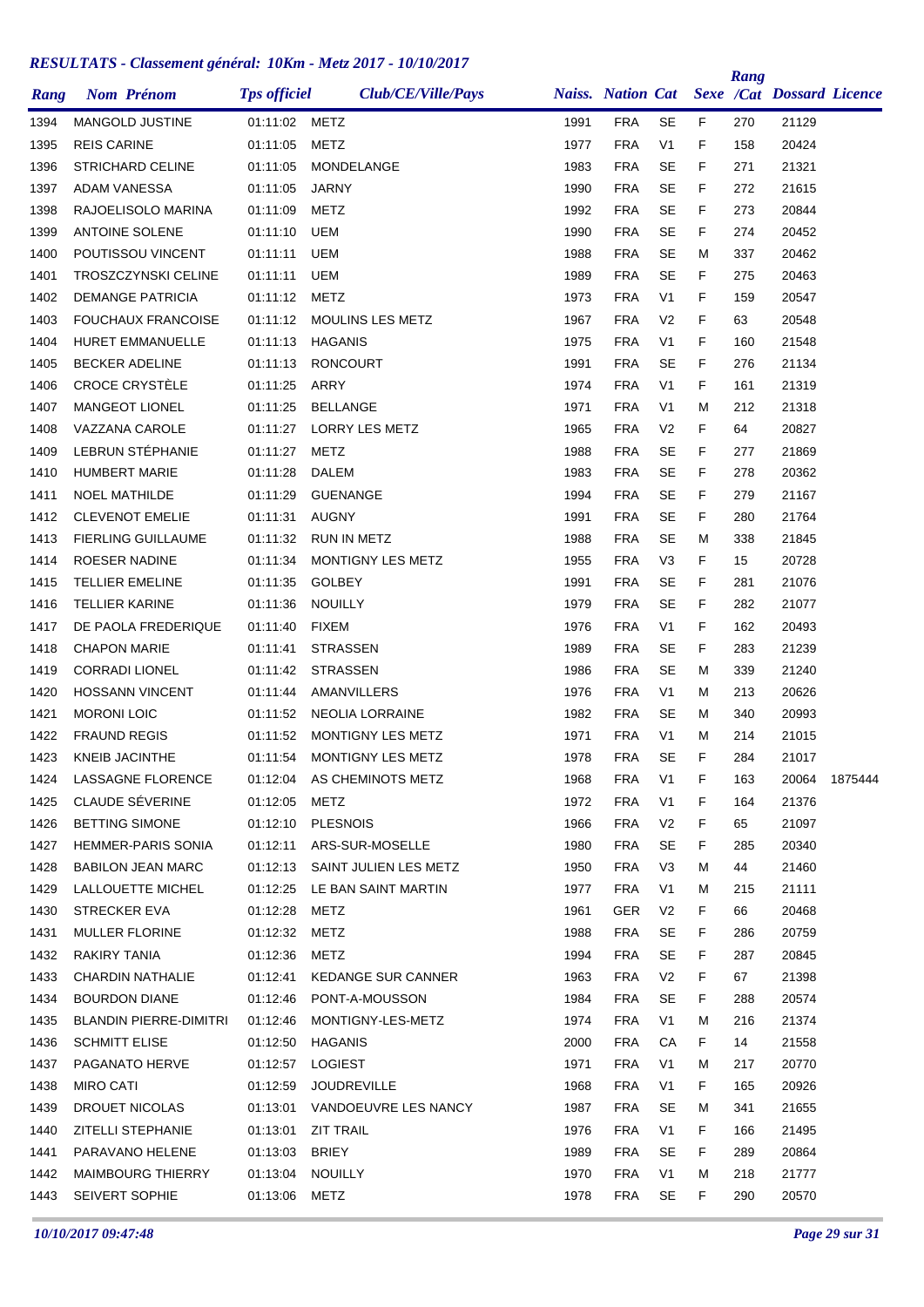| Rang | <b>Nom Prénom</b>        | <b>Tps officiel</b> | Club/CE/Ville/Pays             |      | <b>Naiss.</b> Nation Cat |                |    | Rang | Sexe /Cat Dossard Licence |  |
|------|--------------------------|---------------------|--------------------------------|------|--------------------------|----------------|----|------|---------------------------|--|
| 1444 | CHENOT CLÉMENT           | 01:13:11            | <b>METZ</b>                    | 1989 | <b>FRA</b>               | <b>SE</b>      | М  | 342  | 21029                     |  |
| 1445 | <b>SAVOYANT LYSIANE</b>  | 01:13:29            | LABRY                          | 1972 | <b>FRA</b>               | V <sub>1</sub> | F  | 167  | 21593                     |  |
| 1446 | <b>MEYER SOPHIA</b>      | 01:13:35            | <b>PARIS</b>                   | 1994 | GER                      | <b>SE</b>      | F  | 291  | 21233                     |  |
| 1447 | <b>WEISDORF MAUDE</b>    | 01:13:35            | <b>MARLY</b>                   | 1976 | <b>FRA</b>               | V <sub>1</sub> | F  | 168  | 20704                     |  |
| 1448 | <b>TOGNOLI PATRICE</b>   | 01:13:43            | <b>FRANCE</b>                  | 1950 | <b>FRA</b>               | V <sub>3</sub> | M  | 45   | 21846                     |  |
| 1449 | ROQUE NADEGE             | 01:13:45            | MAIZIERES LES METZ             | 1980 | <b>FRA</b>               | <b>SE</b>      | F  | 292  | 20425                     |  |
| 1450 | CHAOUKI ABDELOUAHAB      | 01:13:47            | <b>FRIGO EST</b>               | 1977 | <b>FRA</b>               | V <sub>1</sub> | М  | 219  | 20931                     |  |
| 1451 | <b>FLOREAN QUENTIN</b>   | 01:13:48            | <b>FRIGO EST</b>               | 1998 | <b>FRA</b>               | JU             | М  | 37   | 20933                     |  |
| 1452 | <b>ARZALIER ANAIS</b>    | 01:13:59            | <b>NESPRESSO</b>               | 1992 | <b>FRA</b>               | <b>SE</b>      | F  | 293  | 21633                     |  |
| 1453 | DANREZ AUDREY            | 01:14:01            | PONT-À-MOUSSON                 | 1980 | <b>FRA</b>               | <b>SE</b>      | F  | 294  | 20477                     |  |
| 1454 | <b>ROBERT ELISE</b>      | 01:14:11            | <b>BOULAY</b>                  | 1983 | <b>FRA</b>               | <b>SE</b>      | F  | 295  | 21410                     |  |
| 1455 | <b>HENRY DELPHINE</b>    | 01:14:11            | LONGEVILLE LES METZ            | 1978 | <b>FRA</b>               | <b>SE</b>      | F  | 296  | 21584                     |  |
| 1456 | <b>MATHIS ROBERT</b>     | 01:14:13            | <b>METZERVISSE</b>             | 1952 | <b>FRA</b>               | V <sub>3</sub> | М  | 46   | 21660                     |  |
| 1457 | <b>GERACE LUCIE</b>      | 01:14:19            | YUTZ                           | 1990 | <b>FRA</b>               | <b>SE</b>      | F  | 297  | 21359                     |  |
| 1458 | <b>LHOSTE VIRGINIE</b>   | 01:14:22            | ARS SUR MOSELLE                | 1981 | <b>FRA</b>               | <b>SE</b>      | F  | 298  | 21563                     |  |
| 1459 | <b>DIMANCHIN JEAN</b>    | 01:14:22            | METZ                           | 1946 | <b>FRA</b>               | V4             | М  | 7    | 20712                     |  |
| 1460 | <b>MOSA MARYLINE</b>     | 01:14:28            | <b>MORHANGE</b>                | 1975 | <b>FRA</b>               | V <sub>1</sub> | F  | 169  | 20964                     |  |
| 1461 | <b>BUFFONI CORINE</b>    | 01:14:39            | LONGEVILLE LES METZ            | 1978 | <b>FRA</b>               | <b>SE</b>      | F  | 299  | 21204                     |  |
| 1462 | <b>WEBER ROBERT</b>      | 01:14:45            | VALLEROY                       | 1934 | <b>FRA</b>               | V <sub>5</sub> | М  | 2    | 20364                     |  |
| 1463 | <b>CLEMENT ERWAN</b>     | 01:14:52            | <b>MARLY</b>                   | 1970 | <b>FRA</b>               | V <sub>1</sub> | М  | 220  | 20422                     |  |
| 1464 | <b>LECONTE THIERRY</b>   | 01:14:58            | METZ                           | 1966 | <b>FRA</b>               | V <sub>2</sub> | м  | 138  | 21119                     |  |
| 1465 | <b>STRECKER ACHIM</b>    | 01:15:00            | METZ                           | 1958 | <b>FRA</b>               | V <sub>2</sub> | м  | 139  | 20469                     |  |
| 1466 | <b>AGOSTINI CELINE</b>   | 01:15:08            | WALDWISSE                      | 1975 | <b>FRA</b>               | V <sub>1</sub> | F  | 170  | 21423                     |  |
| 1467 | <b>KOZIOL ANNA</b>       | 01:15:18            | METZ                           | 1980 | POL                      | <b>SE</b>      | F  | 300  | 20765                     |  |
| 1468 | ARNOULD AURELIE          | 01:15:19            | <b>ESCH SUR ALZETTE</b>        | 1979 | <b>FRA</b>               | <b>SE</b>      | F  | 301  | 20758                     |  |
| 1469 | <b>GUERIN MARIANNE</b>   | 01:15:22            | <b>MOUTFORT</b>                | 1971 | <b>FRA</b>               | V <sub>1</sub> | F  | 171  | 20615                     |  |
| 1470 | <b>BARDINET ERIC</b>     | 01:15:24            | <b>MOULINS LES METZ</b>        | 1971 | <b>FRA</b>               | V <sub>1</sub> | М  | 221  | 20543                     |  |
| 1471 | <b>BARYGA MARION</b>     | 01:15:42            | <b>METZ</b>                    | 1991 | <b>FRA</b>               | <b>SE</b>      | F  | 302  | 21742                     |  |
| 1472 | <b>LAMONGIE PHILIPPE</b> | 01:15:57            | <b>MARLY</b>                   | 1958 | <b>FRA</b>               | V <sub>2</sub> | м  | 140  | 21275                     |  |
| 1473 | RIBEIRO ANA              | 01:16:03            | ROLLINGEN / MERSCH             | 1984 | <b>LUX</b>               | <b>SE</b>      | F  | 303  | 20584                     |  |
| 1474 | RAMOS CLAIRE             |                     | 01:16:04 LE BAN SAINT MARTIN   | 1978 | <b>FRA</b>               | SE             | F  | 304  | 20510                     |  |
| 1475 | CHILA CORINNE            |                     | 01:16:04 VILLERUPT             | 1968 | <b>FRA</b>               | V <sub>1</sub> | F. | 172  | 20583                     |  |
| 1476 | PETER MARC               | 01:16:06 JOEUF      |                                | 1959 | <b>FRA</b>               | V <sub>2</sub> | м  | 141  | 21586                     |  |
| 1477 | <b>DEVIN ALICE</b>       | 01:16:14 FLEURY     |                                | 1992 | <b>FRA</b>               | <b>SE</b>      | F  | 305  | 20423                     |  |
| 1478 | CAGNAT SARAH JANE        | 01:16:21            | MOULINS LES METZ               | 1979 | <b>FRA</b>               | <b>SE</b>      | F. | 306  | 20997                     |  |
| 1479 | <b>HEIP SEVERINE</b>     | 01:16:21            | METZ                           | 1980 | <b>FRA</b>               | <b>SE</b>      | F. | 307  | 20838                     |  |
| 1480 | POPRAWA JOHAN            |                     | 01:16:32 THIONVILLE            | 1978 | <b>FRA</b>               | SE             | м  | 343  | 21056                     |  |
| 1481 | LEVANCH VALERIE          | 01:16:34            | <b>KUNTZIG</b>                 | 1971 | <b>FRA</b>               | V <sub>1</sub> | F. | 173  | 20852                     |  |
| 1482 | LAURENT SEBASTIEN        | 01:16:52            | METZ                           | 1975 | <b>FRA</b>               | V1             | M  | 222  | 20558                     |  |
| 1483 | HOULNÉ JULIE             | 01:17:00            | ROUSSY LE VILLAGE              | 1985 | <b>FRA</b>               | <b>SE</b>      | F. | 308  | 21401                     |  |
| 1484 | MORGANTE MARINE          |                     | 01:17:02 SAINT JULIEN LES METZ | 1994 | <b>FRA</b>               | <b>SE</b>      | F. | 309  | 21402                     |  |
| 1485 | <b>SCHUBEL SONIA</b>     | 01:17:13            | <b>NESPRESSO</b>               | 1982 | <b>FRA</b>               | SE             | F. | 310  | 20831                     |  |
| 1486 | <b>BRAM NICOLAS</b>      | 01:17:15            | <b>DIEULOUARD</b>              | 1979 | <b>FRA</b>               | SE             | м  | 344  | 21022                     |  |
| 1487 | <b>BENAHMED SOPHIA</b>   | 01:17:24            | FRANCE                         | 1999 | <b>FRA</b>               | JU             | F. | 13   | 21770                     |  |
| 1488 | MAZELIN ISABELLE         | 01:17:29            | <b>FRANCE</b>                  | 1961 | <b>FRA</b>               | V <sub>2</sub> | F. | 68   | 21769                     |  |
| 1489 | <b>BOISEAU VIRGINIE</b>  | 01:17:47            | JOUY AUX ARCHES                | 1977 | <b>FRA</b>               | V <sub>1</sub> | F. | 174  | 20401                     |  |
| 1490 | DESSALLES-MARTIN DIAN    |                     | 01:17:55 PALAISEAU             | 1957 | <b>FRA</b>               | V <sub>3</sub> | F. | 16   | 20430                     |  |
| 1491 | <b>CORNUEL MICHEL</b>    |                     | 01:18:00 VAL DE GRAY MARATHON  | 1940 | <b>FRA</b>               | V4             | м  | 8    | 20428                     |  |
| 1492 | LAURENT JEROME           |                     | 01:18:10 FRANCALTROFF          | 1976 | <b>FRA</b>               | V1             | м  | 223  | 21033                     |  |
| 1493 | BARBAROT EMILIE          | 01:18:11 METZ       |                                | 1983 | FRA                      | <b>SE</b>      | F. | 311  | 20387                     |  |
|      |                          |                     |                                |      |                          |                |    |      |                           |  |